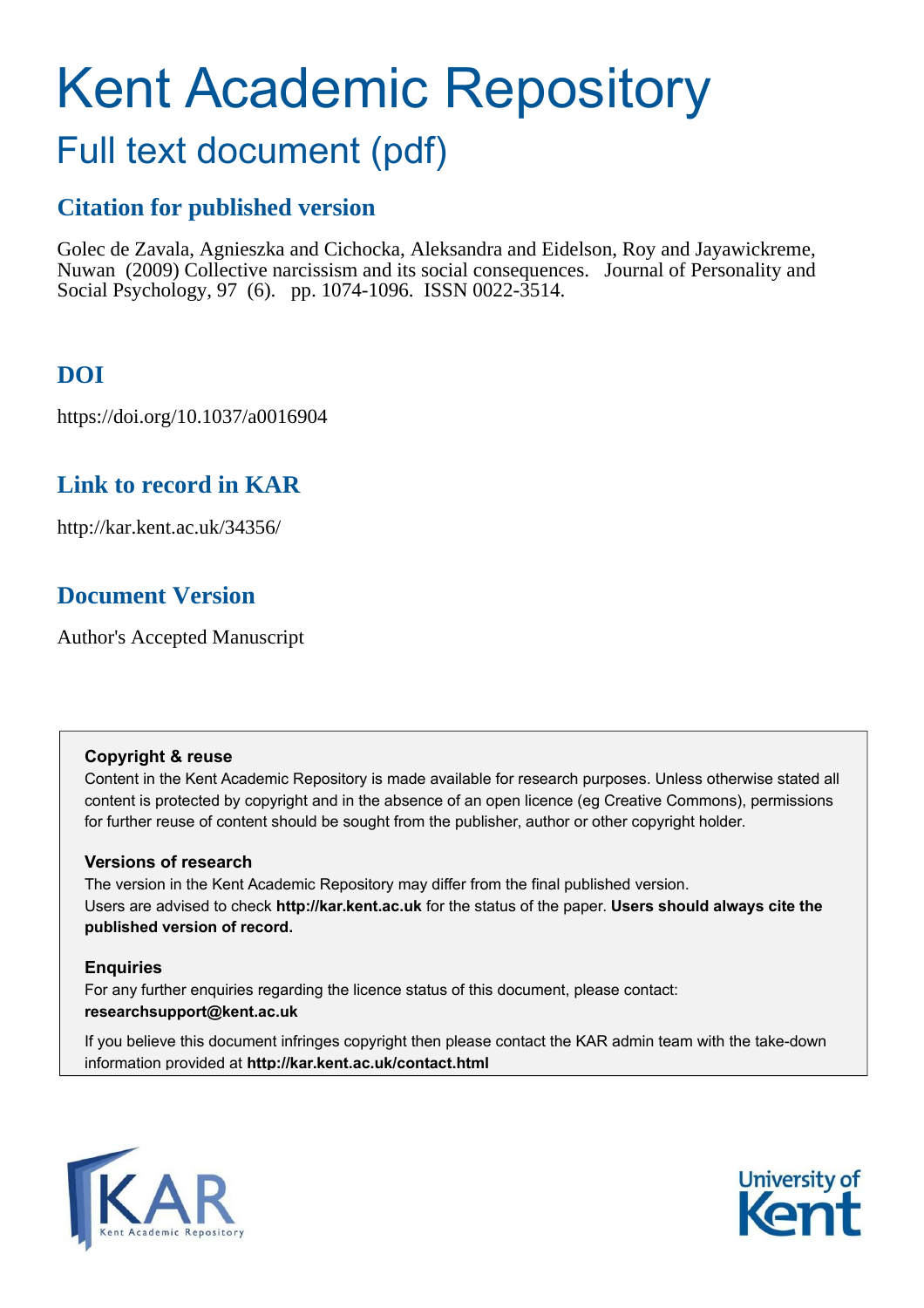#### Running head: COLLECTIVE NARCISSISM AND ITS SOCIAL CONSEQUENCES

Collective Narcissism and its Social Consequences

Agnieszka Golec de Zavala

Middlesex University

&

Aleksandra Cichocka University of Warsaw Roy Eidelson Eidelson Consulting Nuwan Jayawickreme University of Pennsylvania

The final, definitive version of this paper has been published in Journal of Personality and Social Psychology (http://www.apa.org/pubs/journals/psp/index.aspx). All rights reserved. This article may not exactly replicate the final version published in the APA journal. It is not the copy of record.

#### Autor note

Agnieszka Golec de Zavala is a Senior Lecturer at School of Health and Social Sciences at Middlesex University, UK. Aleksandra Cichocka is a PhD candidate at University of Warsaw, Poland. Roy J. Eidelson is president of Eidelson Consulting and is the former Executive Director of the Solomon Asch Center for Study of Ethnopolitical Conflict at the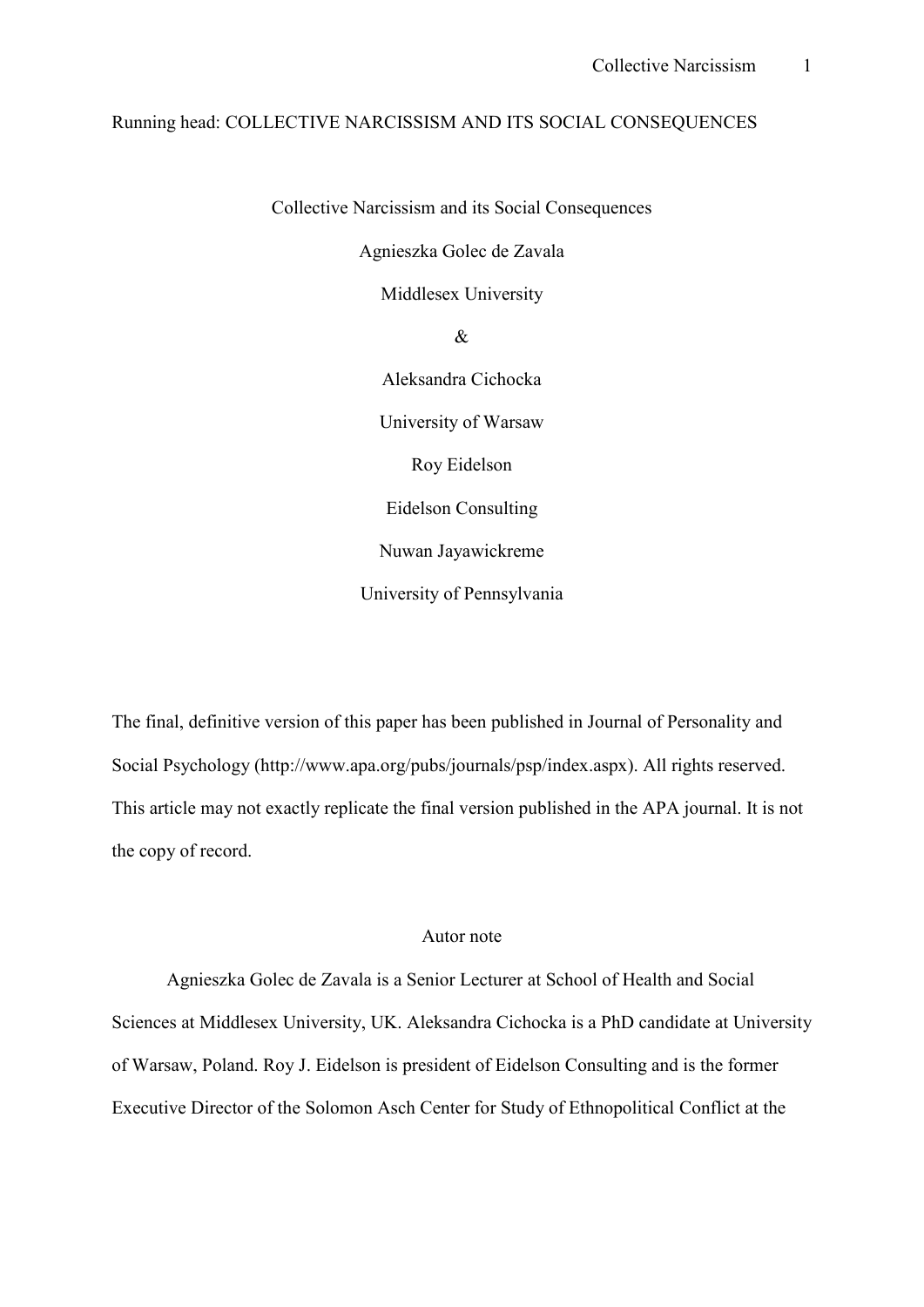University of Pennsylvania. Nuwan Jayawickreme is a Ph.D. Candidate in Clinical Psychology, Center for the Treatment and Study of Anxiety, University of Pennsylvania.

Portions of this manuscript were presented at the Annual Meetings of International Society of Political Psychology, July 2007, Portland and July 2008, Paris. Studies 3 and 4 were partially supported by the research grant from the Polish Ministry of Science and Higher Education (1 H01F 052 30) awarded to Agnieszka Golec de Zavala. We would like to thank David Goodwin for his invaluable comments on an early version of the Collective Narcissism Scale; Jan Swierszcz for his help with conducting studies 3 and 4; Gianmario Candore, Christopher M. Federico, Neil Martin, Clark McCauley, Robert T. Schatz, Robbie Sutton, and three anonymous reviewers for their very helpful comments on earlier versions of this manuscript. Correspondence regarding this article should be sent to Agnieszka Golec de Zavala, Department of Psychology, Middlesex University, The Town Hall, The Burroughs, Hendon, London NW4 4BT, UK. Email: a.golec@MDX.ac.uk Phone +44 2084114902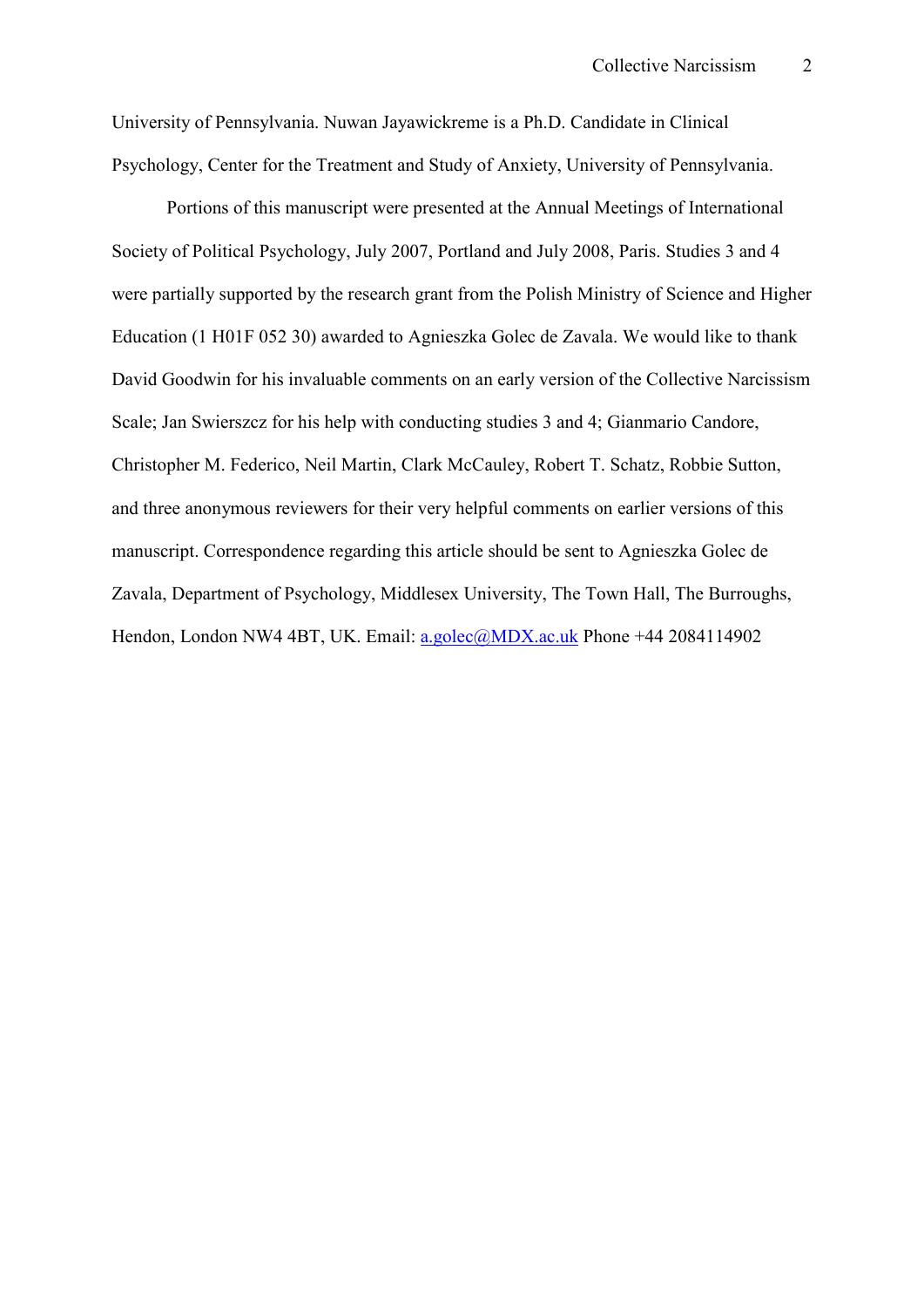#### Abstract

This paper introduces the concept of collective narcissism - an emotional investment in an unrealistic belief about the in-group's greatness – aiming to explain how feelings about an ingroup shape a tendency to aggress against out-groups. The results of 5 studies indicate that collective, but not individual, narcissism predicts inter-group aggressiveness. Collective narcissism is related to high private and low public collective self esteem and low implicit group esteem. It predicts perceived threat from out-groups, unwillingness to forgive outgroups and preference for military aggression over and above social dominance orientation, right wing authoritarianism, and blind patriotism. The relationship between collective narcissism and aggressiveness is mediated by perceived threat from out-groups and perceived insult to the in-group. In sum, the results indicate that collective narcissism is a form of high but ambivalent group esteem related to sensitivity to threats to the in-group's image and retaliatory aggression.

*Keywords*: collective narcissism, intergroup aggression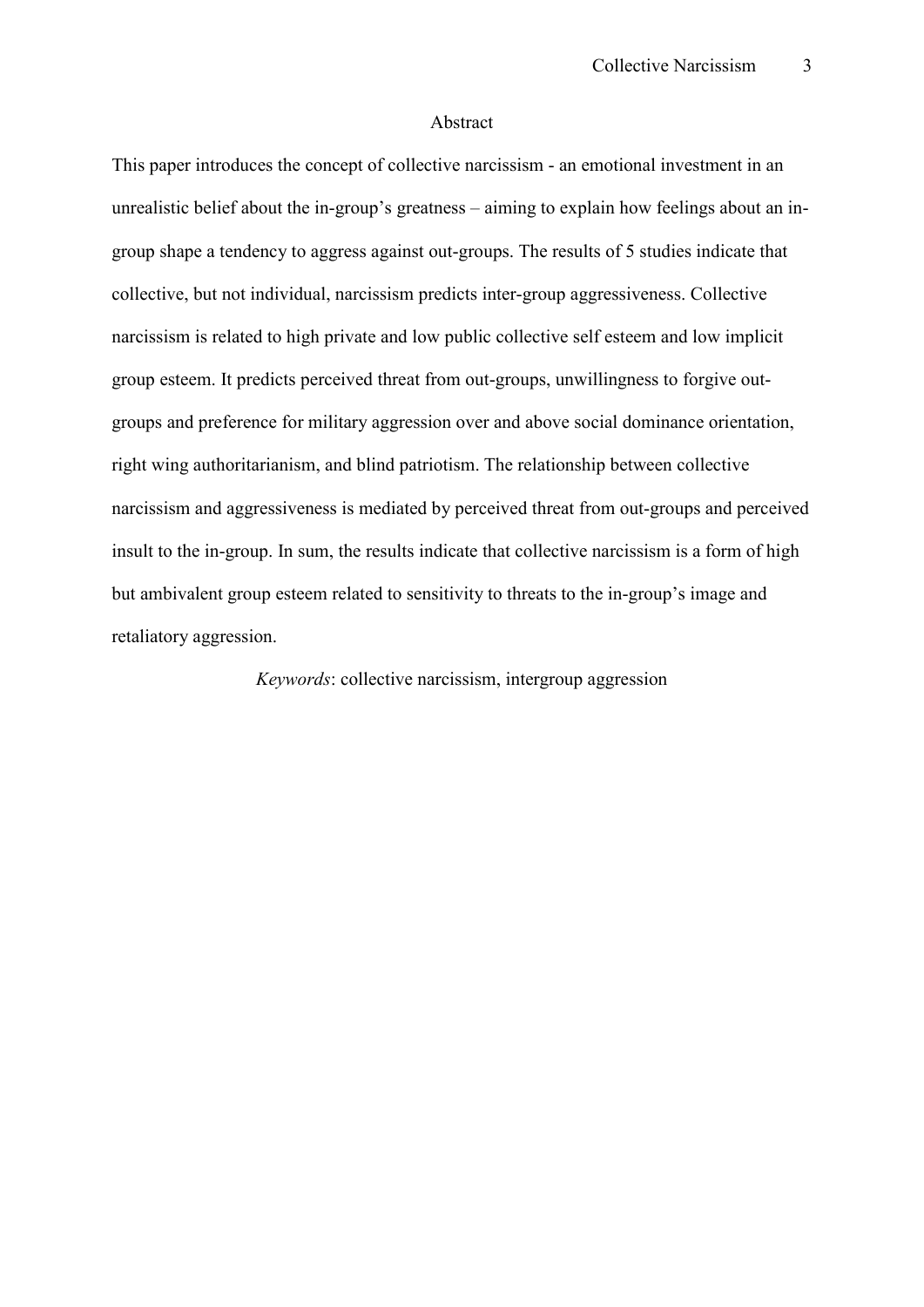#### Collective Narcissism and its Social Consequences

Research has demonstrated that certain forms of positive in-group identification and group esteem are more likely than others to be accompanied by out-group enmity (e.g. Brown, 2000; Rubin & Hewstone, 1998; but see also Heaven, Rajab & Ray, 1984; Sherif, 1958; Sumner, 1906; Tajfel & Turner, 1986; in the context of national groups see e.g. de Figueiredo & Elkins, 2003; Federico, Golec & Dial, 2005; Feshbach, 1987; Kosterman & Feshbach, 1989; Mummendey, Klink, & Brown, 2001; Struch & Schwartz, 1989; Viroli, 1995). Despite the insights this rich literature provides, there is no agreement as to what kind of in-group attachment is most likely to produce out-group negativity, and why. In this paper we propose a concept of *collective narcissism* which describes an in-group identification tied to an emotional investment in an unrealistic belief about the unparalleled greatness of an ingroup. By introducing this concept we seek to shed new light on the capacity of positive group esteem to inspire intergroup aggressiveness.

The concept of collective narcissism extends into the intergroup domain the concept of individual narcissism: an excessive self love or inflated, grandiose view of oneself that requires continual external validation (e.g. Crocker & Park, 2004; Emmons, 1987; Horney, 1937; Morf, & Rhodewalt, 2001; Raskin & Terry, 1988; Rhodewalt & Morf, 1995; Rhodewalt & Sorrow, 2003)<sup>1</sup>. Following the studies that project ego related processes onto a group level (e.g. Bizman & Yinon, 2004; Bizman, Yinon & Krotman, 2001; Crocker & Luhtanen, 1990; Eidelson & Eidelson, 2003; Hornsey, 2003; Luhtanen & Crocker, 1992), we expect that if people can be narcissistic about their personal identities, they can also be narcissistic about their collective identities. A similar search for the group level equivalent of individual narcissism can be found in recent work of Bizumic and Duckitt (2008). These authors suggest that ethnocentrism understood as group self-importance and groupcenteredness can be seen as group narcissism. The account presented in this paper is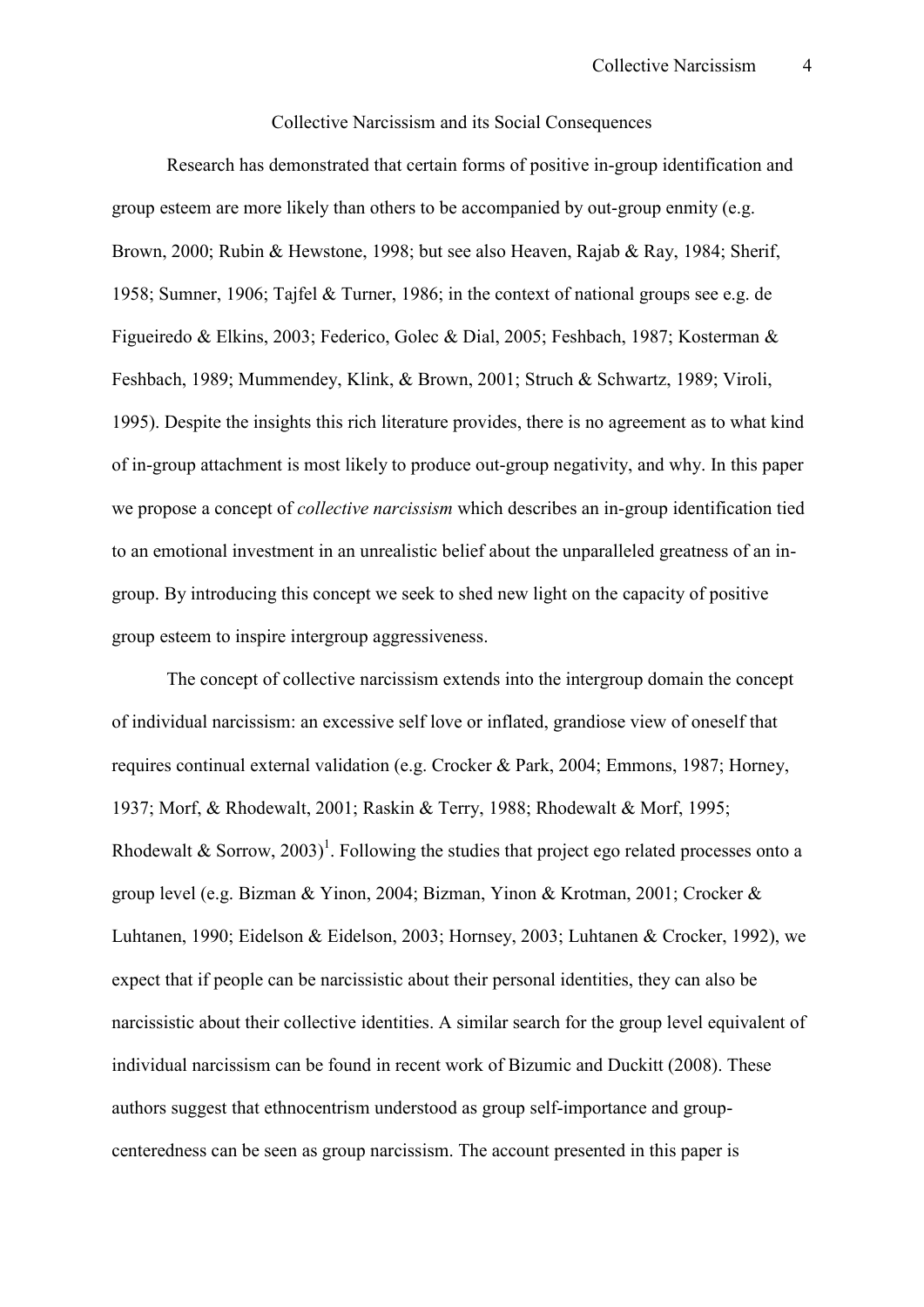different. We assume that collective narcissism is an exaggerated and unstable collective selfesteem. What lies in the core of collective narcissism is an inflated image of an in-group, rather than the self. Thus, while group self-importance and centeredness are part of the concept of collective narcissism, we also assume that the positive image of the in-group is excessive and difficult to sustain. Our predictions about the intergroup effects of collective narcissism are an extension of Threatened Egotism Theory (Baumeister, Bushman & Campbell, 2000; Bushman & Baumeister, 1998) into the intergroup relations.

#### Individual and Collective Narcissism

Collective narcissism is seen as an extension of individual narcissism to the social aspects of self. It is an in-group, rather than an individual self, that is idealized. A positive relationship between individual and collective narcissism can be expected since the self concept consists of personal self *and* social identities based on the groups to which people belong (Hornsey, 2003). Idealization of self may be followed by idealization of in-groups (see Rocass, Klar & Liviatan, 2006). It has been demonstrated that the evaluation of novel in-groups (created in minimal group paradigm tasks) is shaped by peoples' evaluations of themselves: individuals with high personal self-esteem evaluate their new in-groups more positively than individuals with low self-esteem (Gramzow  $&$  Gaertner, 2005). Collective narcissists may see groups as extensions of themselves and expect everybody to recognize not only their individual greatness but also the prominence of their in-groups. It has also been suggested that especially in collectivistic cultures individual narcissism may stem from the reputation and honor of the groups to which one belongs (e.g. Warren & Caponi, 1996).

However, narcissistic idealization of a group may be also a strategy to protect a weak and threatened ego. This possibility has been suggested by Adorno (1998) (see also Arendt, 1971; Vaknin, 2003), Fromm (1941), and status politics theorists (Gusfield, 1963; Hofstadter, 1965; Lipset & Raab, 1970). These authors suggest that narcissistic identification with an in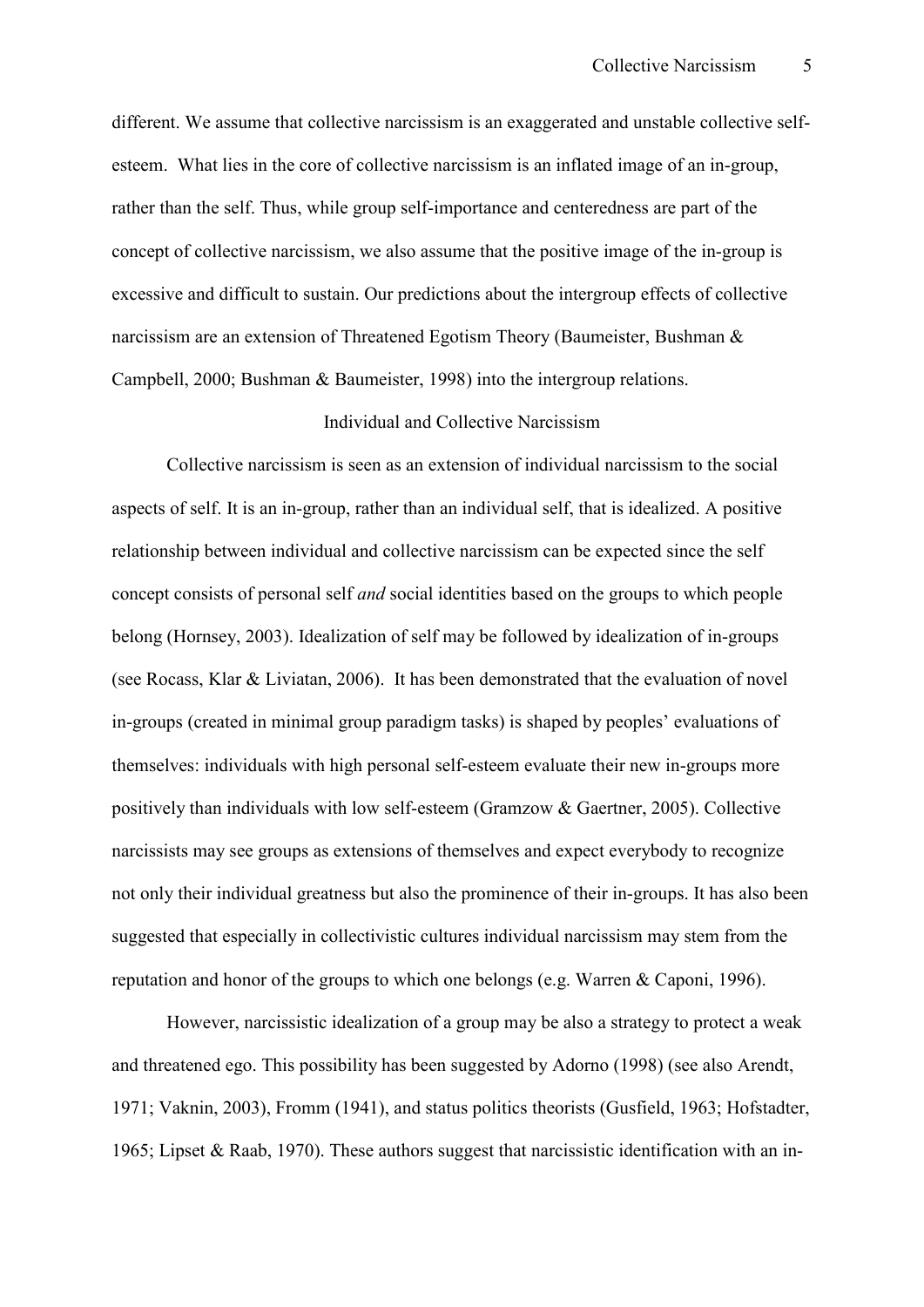group is likely to emerge in social and cultural contexts that diminish the ego and/or socialize individuals to put their group in the centre of their lives, attention, emotions and actions. Thus, the development of narcissistic group identification can be fostered by certain social contexts independently of individual-level narcissism.

Therefore, one form of narcissism does not have to automatically lead to another and people can be narcissistic only at an individual or only at a collective level. The relationship between individual and collective narcissism, although positive, is likely not to be high. Most importantly, collective narcissism is expected to predict intergroup attitudes and actions, whereas individual narcissism is expected to be related to interpersonal actions and attitudes (see Abrams & Hogg, 1988; Crocker & Luhtanen, 1990; but see also Jordan, Spencer, & Zanna, 2005).

#### Collective Narcissism and Intergroup Aggression

The Threatened Egotism Theory provides an explanation for numerous findings linking individual narcissism and interpersonal aggressiveness and hostility (Baumeister, Smart & Boden, 1996; Bushman & Baumeister, 1998; Baumeister et al., 2000; Raskin, Novacek& Hogan, 1991; Rhodewalt & Morf, 1995; 1998), interpersonal dominance tendencies (Ruiz, Smith & Rhodewalt, 2001), and the inability to forgive (Exline, Baumeister, Bushman, Campbell & Finkel, 2004) accompanied by a tendency to seek vengeance (Brown, 2004).

According to the Threatened Egotism Theory, individual narcissism is a 'risk factor' that contributes to a violent and aggressive response to perceived provocation: unfair treatment, criticism, doubts or insult. Interpersonal aggression is a means of defending the grandiose self-image. Narcissists invest emotionally in their high opinion of themselves, demand that others confirm that opinion and punish those who seem unlikely to do so. Since they require constant validation of unrealistic greatness of the self, narcissists are likely to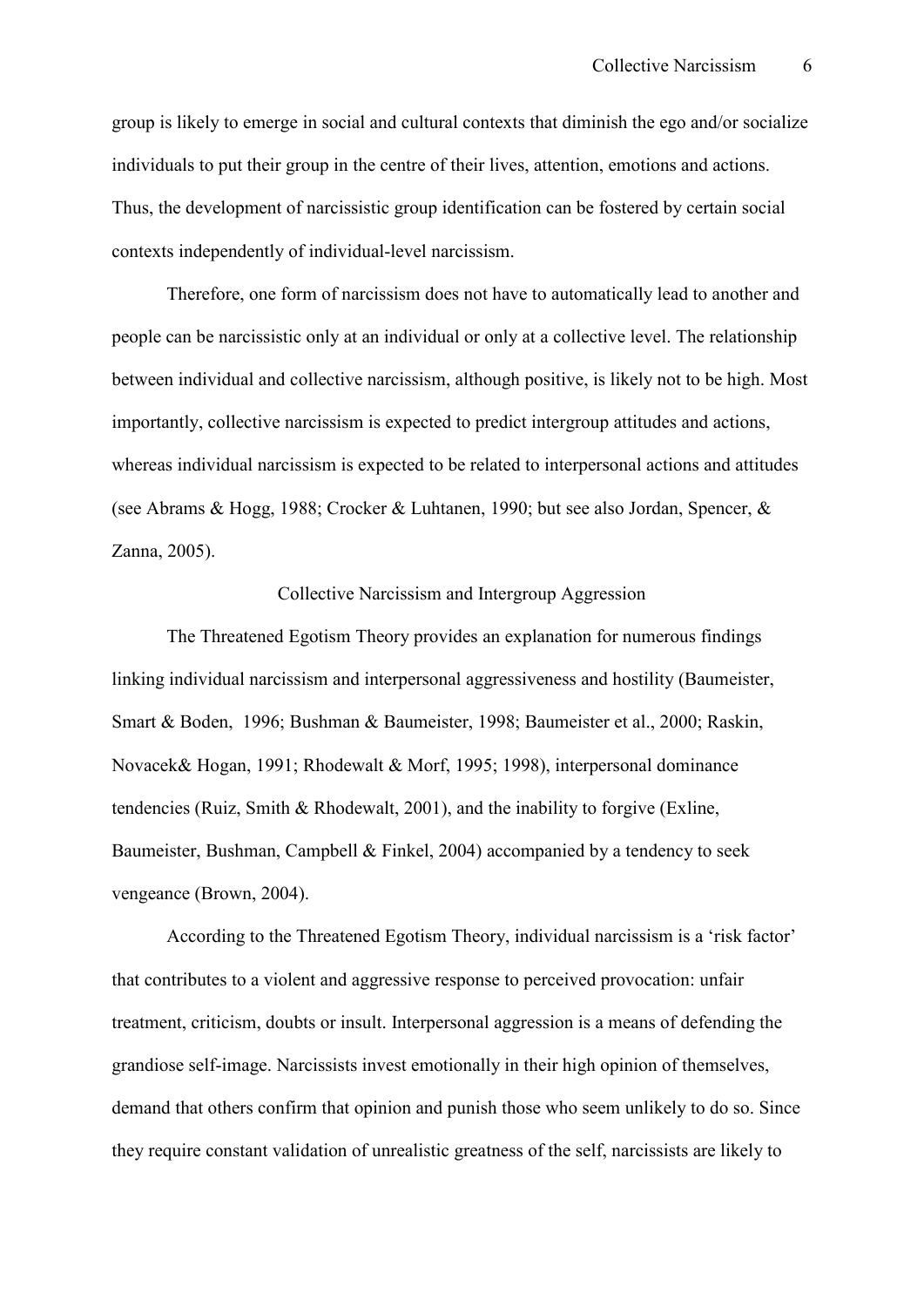continually encounter threats to their self image and be chronically intolerant of them (Baumeister et al., 1996). Individual narcissists are suggested to possess high but unstable personal self-esteem (e.g. Kernis, 1993). Such personal self-esteem is vulnerable to sudden drops that produce heightened sensitivity to ego threats, in turn leading to hostility (Bushman & Baumeister, 1998; Kernis, 1993). Thus, individual narcissism is related to cognitive, motivational and emotional functioning that impairs *interpersonal* relations (e.g. Morf & Rhodewalt,  $2001$ ) even though it is, at the same time, associated with subjective well-being (Sedikides, Rudich, Gregg, Kumashiro & Rusbult, 2004). Few studies suggest that defensive personal self-esteem that is proposed to characterize individual narcissists (Jordan, Spencer, Zanna, Hoshino-Browne & Correll, 2003) may be also related to *intergroup* bias (Jordan, Spencer & Zanna, 2005).

The Threatened Egotism Theory explains the link between individual aggressiveness and retaliatory aggression in interpersonal contexts. We argue that collective (rather than individual) narcissism explains variance in intergroup (rather than interpersonal) aggressiveness and hostility. The mechanism underlying this relationship should be analogous to the mechanism underlying the link between individual narcissism and interpersonal aggressiveness (see Baumeister et al., 1996; Emmons, 1987; Staub, 1989 for suggestions that some form of group level narcissism should be linked to intergroup aggressiveness). Collective narcissists are assumed to be emotionally invested in a grandiose image of their in-group. This image is excessive and demands constant validation. Therefore, it is vulnerable to challenges from within (e.g., internal criticism) or from outside (e.g. from out-groups that endanger or put into doubt the prominence of an in-group). It is expected that intergroup hostility and aggression are a means of protecting the group's image. Thus, collective narcissists are expected to be particularly prone to interpret the actions of others as signs of disrespect, criticism or disapproval of an in-group and react aggressively. They are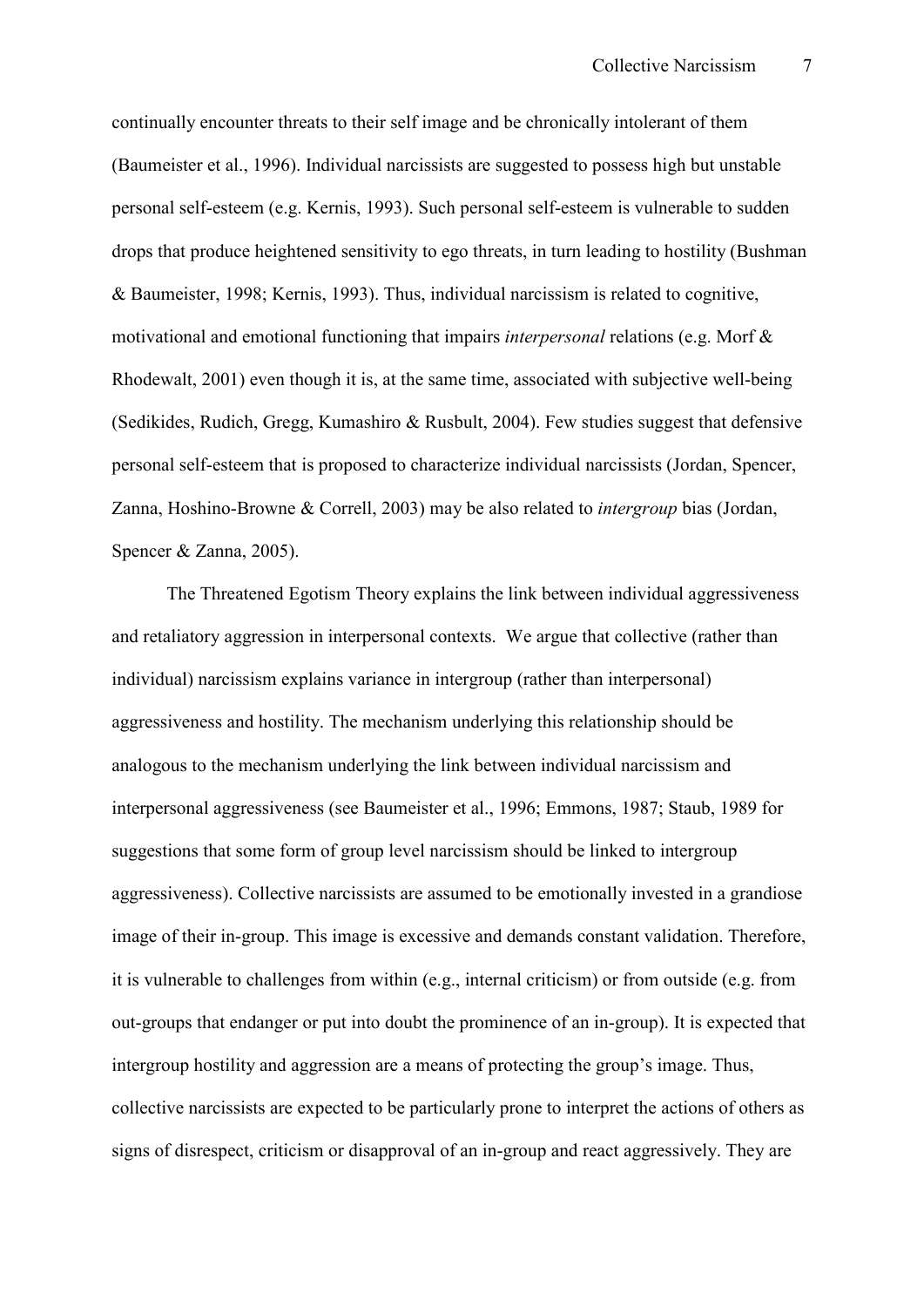also expected to react aggressively to actual criticism and other situations that threaten a positive image of an in-group. They are expected to often feel unfairly and unjustly treated in an intergroup context since no treatment or recognition is seen as good enough for the deserving in-group. Moreover, it is expected that collective narcissists are not willing to forgive and forget previous insults or unfairness to an in-group experienced from other groups. Thus, they are likely to hold prejudice towards out-groups with whom they share a history of mutual grievances and wrongdoings. Collective narcissism is also expected to predict a preference for violent and coercive actions towards out-groups in intergroup conflicts and a likelihood of perceiving intergroup situations as conflictual even before they turn into open conflicts. In an intergroup situation that is not yet an open conflict, people who are sensitive to signs of disrespect are more likely to interpret ambiguous events in an ingroup threatening manner and react aggressively.

#### Aims of the Present Studies

In order to test the above predictions and demonstrate the construct validity and explanatory power of the concept of collective narcissism, we conducted a series of 5 studies. In Study 1 conducted among American participants, we look at collective narcissism with reference to a national in-group. We test the factorial structure, the reliability, the divergent, convergent and predictive validity of the Collective Narcissism Scale. Most importantly, we test the hypothesis that collective narcissism predicts the perception of threat to the in-group, intergroup aggressiveness and the inability to forgive past wrongdoings by out-groups, independently of other variables frequently associated with out-group enmity, such as blind patriotism (Schatz, Staub & Lavine, 1999), social dominance orientation (Pratto, Sidanius, Stallworth & Malle, 1994) and right wing authoritarianism (Altemeyer, 1996). The study was conducted in the context of the war on terrorism.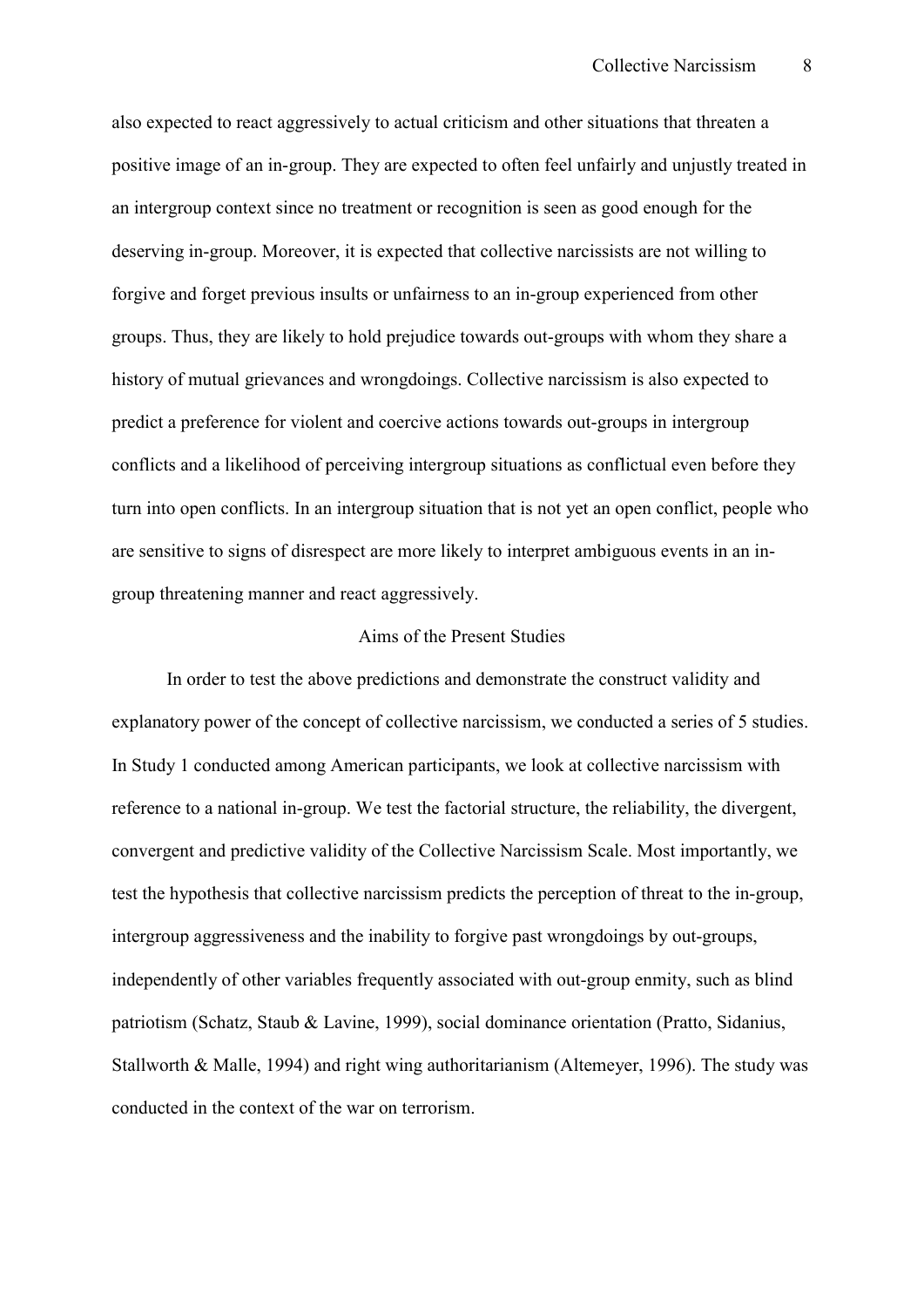In Study 2 conducted in Britain, we test the prediction that collective and individual narcissism, although positively correlated, are separate variables. We test the hypothesis that individual rather than collective narcissism predicts interpersonal aggressiveness, whereas collective rather than individual narcissism predicts out-group negativity. In this study we examine collective narcissism in the context of ethnic in-groups.

In Study 3 conducted among Polish participants, we look at the relationship between collective narcissism and an aspect of individual narcissism associated with unconstructive interpersonal behavior that is psychological entitlement (Campbell, Bonacci, Shelton, Exline  $& Bushman, 2004$ . We test the assumption that only collective narcissism predicts out-group negativity. The narcissistic identification with a national in-group is measured.

In Study 4, conducted in Poland, we examine feelings and beliefs about the in-group underlying national collective narcissism and we test the hypotheses that collective narcissism is predicted by an interaction between private collective self-esteem (Crocker  $\&$ Luthanen, 1990) and negative implicit national group esteem as well as a high private and low public collective self-esteem.

In Study 5, conducted in a Mexican sample, we test the hypothesis, derived from the Threatened Egotism Theory, that the tendency to perceive ambiguous out-group behaviors as disrespectful to the in-group mediates the relationship between collective narcissism and intergroup aggressiveness. In this study, social dominance orientation and right wing authoritarianism are expected to be related to different perceptions and different behavioral preferences.

Study 1: Development and Validation of the Collective Narcissism Scale

In the first study we test the psychometric propensities of the Collective Narcissism Scale. In order to initially test the divergent validity of the scale, we examine the relationship between collective narcissism and personal self-esteem. We assume that this relationship may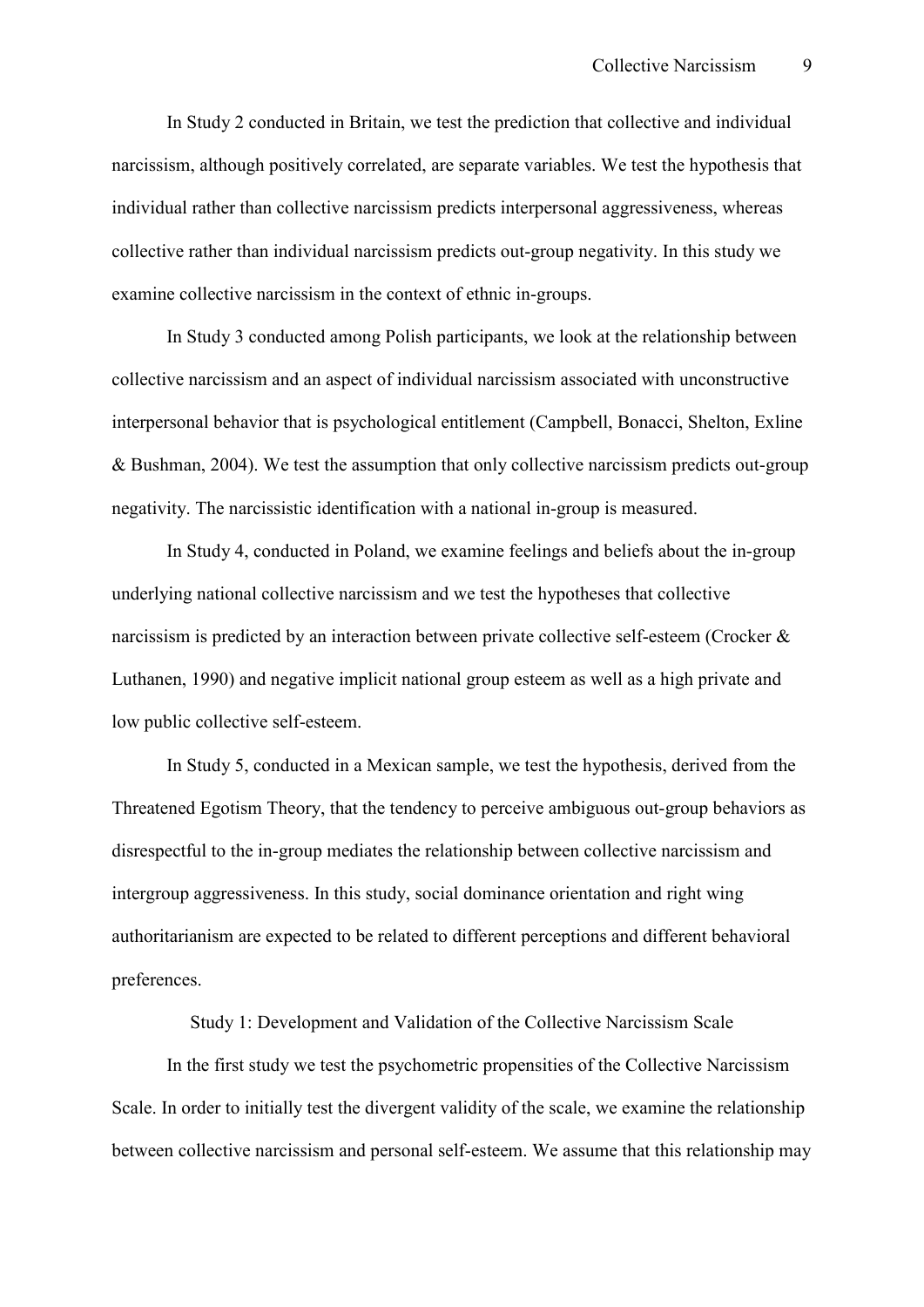be positive but should not be strong and may not even reach the level of statistical significance. We hypothesize that collective narcissism may be positively associated with individual narcissism. Individual narcissism is related to high *and* unstable, personal selfesteem (Kernis, 1993; Rhodewalt et al, 1998; for discussion of the relationship between individual narcissism and personal self-esteem see also Sedikides et al., 2004). Empirical evidence indicates that level and stability of personal self-esteem are distinct and, at least partially, autonomous dimensions (Kernis & Waschull, 1995; Kernis, 2005)<sup>2</sup>. Thus, although likely to be associated with high *and* unstable, personal self-esteem, collective narcissism is not necessarily equally likely to be linked to general assessment of individual self-worth.

In order to test the convergent and predictive validity of the Collective Narcissism Scale we examine the relationships between collective narcissism and national group identification, patriotism, right wing authoritarianism and social dominance orientation. In addition, we test an assumption that these variables and collective narcissism independently predict intergroup aggressiveness, perceived in-group threat and inability to forgive outgroups for wrongs done to the in-group.

#### *Collective Narcissism, National Group Identification and Patriotism*

We expect that national collective narcissism will be positively related to national identification and blind rather than constructive patriotism. Studies show that blind patriotism is an uncritical idealization of the nation, whereas constructive patriotism does not avoid criticism of the national group but welcomes it as a prospect of betterment. In addition, blind patriotism is related to out-group negativity, prejudice and aggressiveness, whereas constructive patriotism is associated with tolerance and more benevolent intergroup attitudes (Schatz & Staub, 1997; Schatz et al., 1999).

Collective narcissism and blind patriotism overlap in the uncritical approach towards the national in-group. However, collective narcissism is a broader concept than blind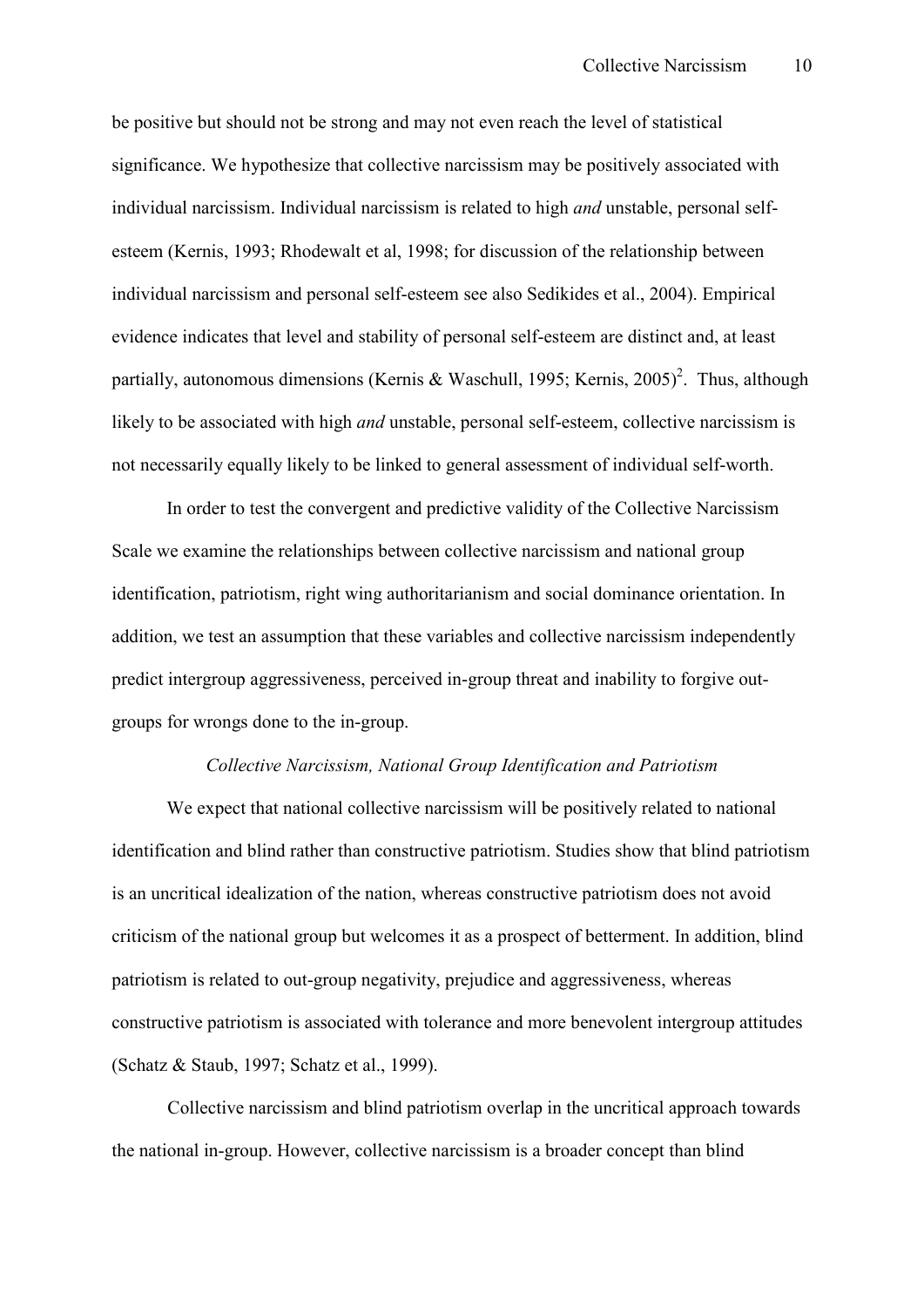patriotism. It is assumed that people can narcissistically identify with groups other than their nation. Moreover, collective narcissism is likely to be primarily preoccupied with validating and protecting the in-group's image, less so with securing its dominant position. This last concern is, however, often associated with blind patriotism (Schatz et al., 1999; see also Bar-Tal, 1996; de Figueiredo & Elkins, 2003).

#### *Collective Narcissism and Social Dominance Orientation*

We expect that collective narcissism will be positively related to social dominance orientation - a desire for hierarchical social order and unequal relations among social groups (Pratto et al., 1994; Sidanius & Pratto, 1999). Social dominance orientation is composed of two factors: support for group-based dominance and generalized opposition to equality regardless of the in-group's position in the power structure. The group based dominance is theorized to be responsible for the in-group favoritism associated with social dominance orientation (Jost & Thompson, 2000) and this is where this variable intersects with collective narcissism. The two variables overlap in their preoccupation with the in-group's greatness. However, collective narcissism is expected to be unrelated to opposition to equality. For collective narcissists, the persistence of social hierarchies is not likely to be a vital concern. Importantly, the grandiose image of an in-group does not have to be based on its power, social status or economic dominance. Any other excuse or group characteristic can be used to support the belief in the uniqueness and greatness of an in-group. In addition, social dominance orientation and collective narcissism are likely to predict intergroup aggressiveness for different reasons. For social dominance orientation the primary reason is securing the dominant position of an in-group, whereas aggressiveness related to collective narcissism is responsive to perceived threats to the in-group's image.

*Collective Narcissism and Right Wing Authoritarianism*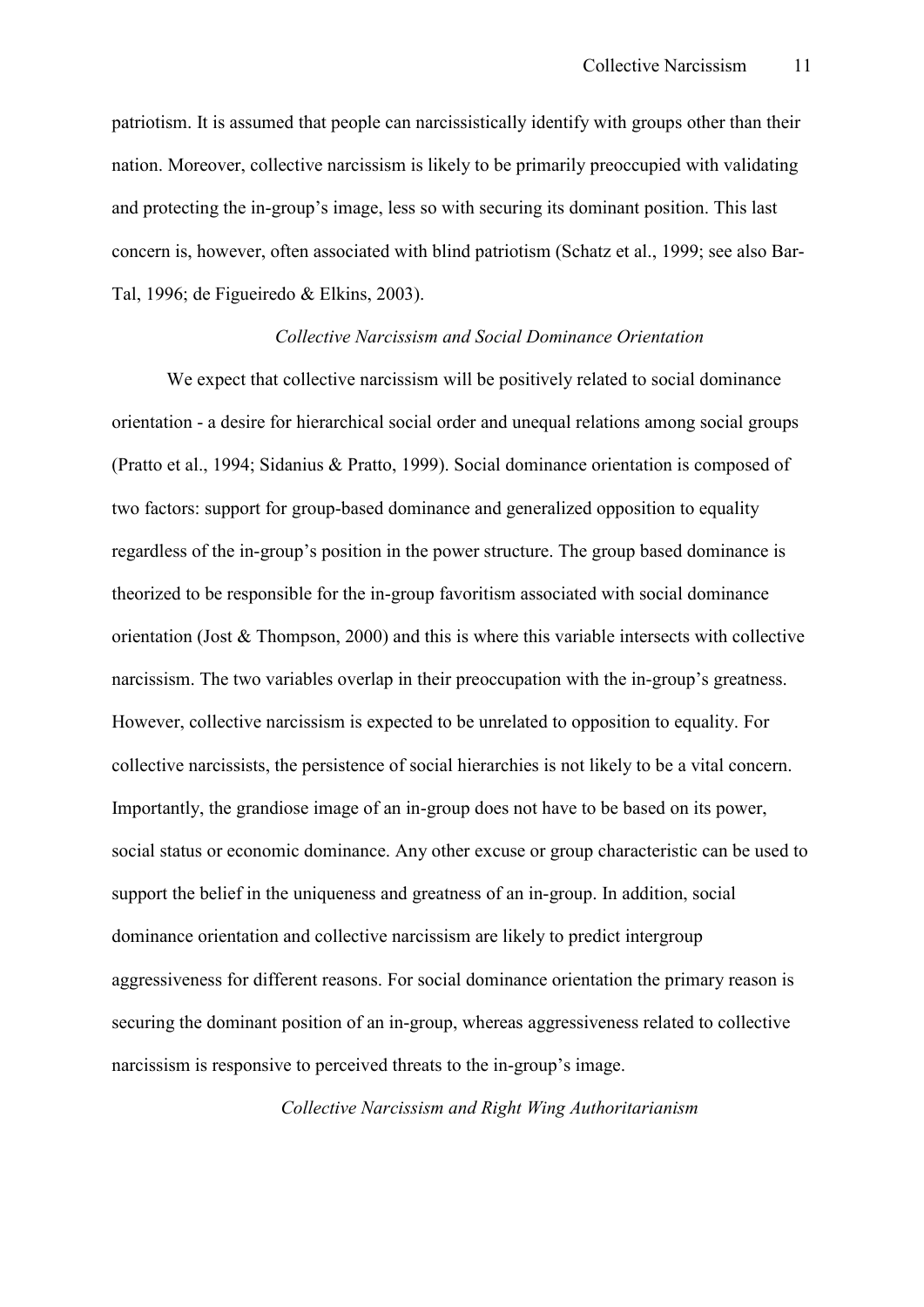These two variables are expected to be positively correlated. Right wing authoritarianism is defined as the convergence of (1) submissiveness to established and legitimate social authorities; (2) adherence to social conventions that are endorsed by society and its authorities, and (3) aggressiveness against those who question or endanger social order and those indicated by authorities (e.g. Altemeyer, 1998). Both collective narcissism and authoritarianism are concerned with the coherence and homogeneity of an in-group. In the case of authoritarianism, the cohesiveness secures order and predictability in social environment and reduces the possibility of experiencing undesirable cognitive uncertainty (e.g. Duckitt, 2006; Jost, Glaser, Kruglanski & Sulloway, 2003; Kruglanski & Webster, 1996). For collective narcissists, in-group coherence is likely to confirm the assumed, unanimously accepted greatness of the in-group. Authoritarianism and collective narcissism are likely to predict sensitivity to threat to the in-group and out-group negativity (for the relationship between authoritarianism and responsiveness to threat see e.g. Duckitt & Fisher, 2003). However, while in the case of authoritarianism, aggressiveness serves to protect the group as predictable social environment; collective narcissism is likely to be more concerned with securing the in-group's positive image.

#### *Method*

#### *Participants and Procedure*

 The first study was conducted among 263 students at a large American university in late 2005. Their ages ranged from 17 to 26 ( $M = 18.69$ ;  $SD = .99$ ; 2 students failed to provide information about age). There were 191 women and 72 men. Participants were asked to complete an online questionnaire containing several psychological measures in return for research participation credit.

#### *Measures*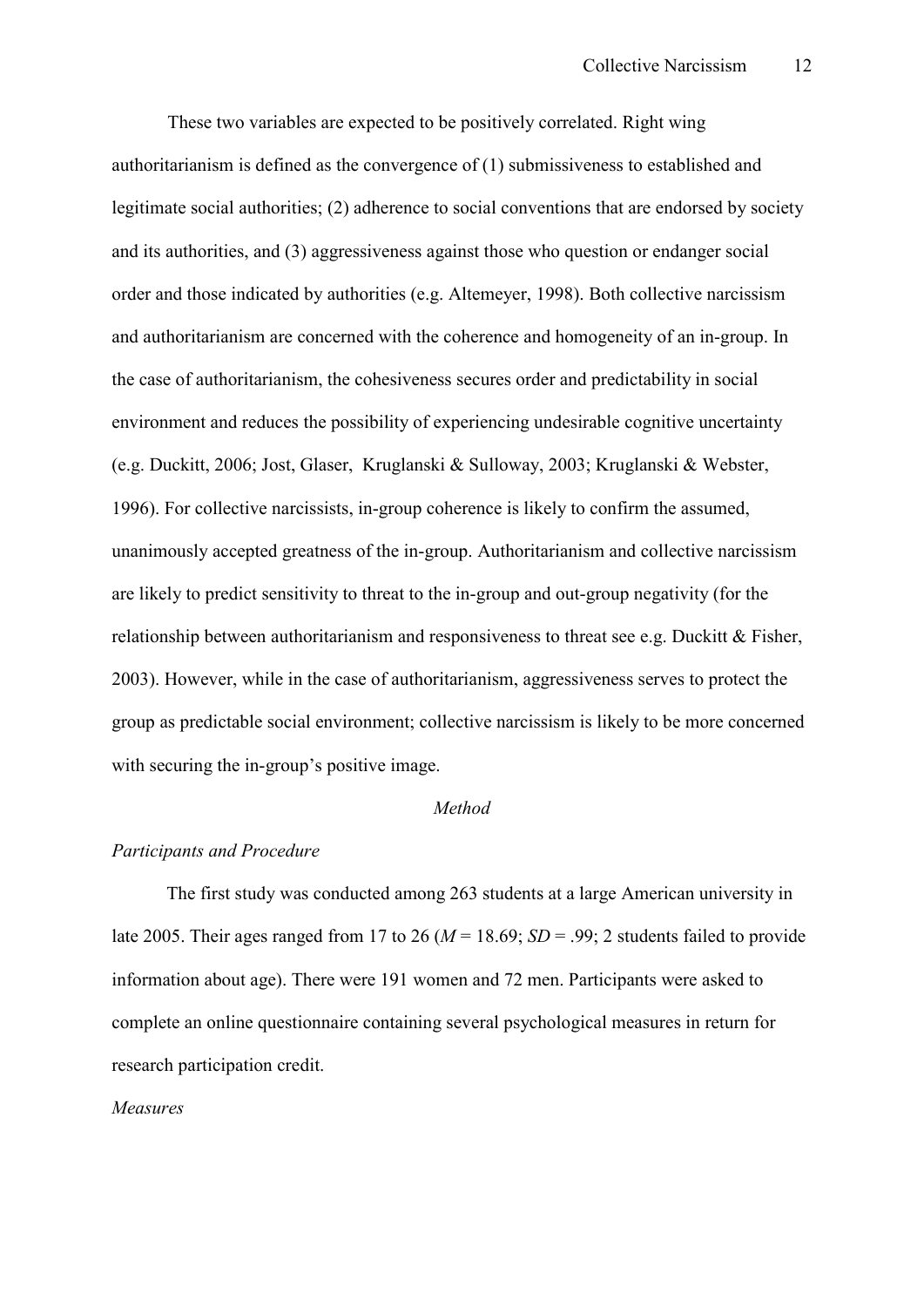*Item Generation.* In order to create the Collective Narcissism Scale, items were generated based on the definition of the construct and existing inventories of individual narcissism, mostly the Narcissistic Personality Inventory (NPI) (Emmons, 1987; Raskin & Terry, 1988) and Millon Clinical Multiaxial Inventory (MCMIHIII). We used the items that corresponded to the core aspects of the concept of individual narcissism but at the same time could be meaningfully translated onto a group level. More specifically, we used items loading on Leadership/Authority, Exploitativeness/Entitlement, Superiority/Arrogance factors differentiated by Emmons (1987) or Authority, Superiority, Exploitativeness and Entitlement factors differentiated by Raskin and Terry (1988). Only a few items from the Self-absorption/ Self-admiration factor differentiated by Emmons (1987) and Vanity, Self-Sufficiency and Exhibitionism factors differentiated by Raskin and Terry (1988) were used, since most of the items that loaded on these factors reflected opinions about physical aspect of the self, individual actions or relationships between self and others that cannot be meaningfully converted into group actions (e.g. *"I like to look at myself in the mirror a lot" or "Everybody likes to hear my stories"*).

We used items corresponding to perceived exceptionality, superiority and authority over others (e.g. *"People always seem to recognize my authority"* became *"I wish other groups would more quickly recognize authority of my group"* or *"I have a natural talent for influencing people"* became *"My group has all predispositions to influence and direct others"*); a special contribution or significance of the self (e.g. *"If I ruled the world it would be a much better place"* became *"If my group had a major say in the world, the world would be a much better place"*); self-absorption (e.g. *"I am an extraordinary person"* became *"My group is extraordinary"*); the need to be the center of attention (e.g. *"I like to be the center of attention"* became *"I like when my group is a center of attention"*); special deservingness and entitlement (e.g. *"I will be never satisfied until I get all I deserve"* became *"I will never*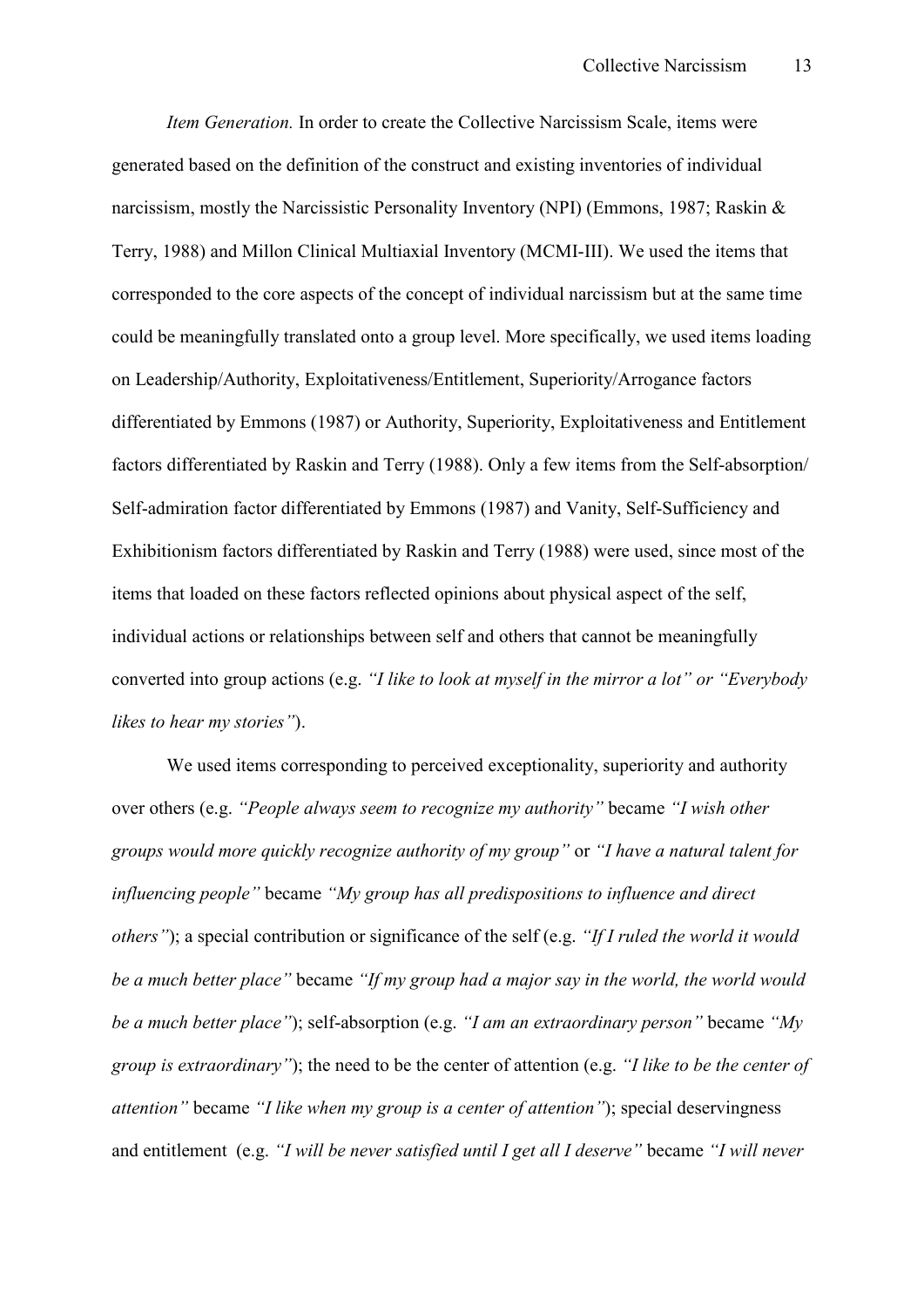*be satisfied until my group gets all it deserves*"; *"I insist upon getting the respect that is due to me"* became *"I insist upon my group getting the respect that is due to it"* or *"I want to amount to something in the eyes of the world"* became *"I want my group to amount to something in the eyes of the world"*) and items reflecting sensitivity to criticism and lack of recognition, adopted mostly from MCMI-III (e.g. "*People have never given me enough recognition for the things that I have done"* became *"Not many people seem to fully understand the importance of my group"*).

For selected items, beliefs about the self were replaced with beliefs about one's ingroup and whole sentences were adjusted where necessary. The construct of collective narcissism and the items selected to measure it were then discussed with experts in the fields of political and social psychology, clinical psychology, political science and conflict resolution practitioners. After this discussion the wording of some items was again adjusted to better reflect the crucial aspects of the concept of collective narcissism. Twenty-three items were generated for further analyses (see Table 1). For Study 1, the scale was constructed in which participants were asked to think about their national in-group and indicate the degree to which they agreed with a given item using a 6-point scale  $(1 = "I strongly disagree"$  and 6 = "*I strongly agree*").

------------------Insert Table 1 about here-----------------

 In order to assess the divergent, convergent and predictive validity of the Collective Narcissism Scale, additional measures were included in the questionnaire. The 7-point Likert scale (1 – *"totally disagree"* to 7 – *"totally agree*") was used throughout the rest of the questionnaire.

*Personal self-esteem.*  $(M = 5.07; SD = 1.57)$ . Participants were asked to what extent they agree with the statement *"I have high self.esteem"*.

*Constructive patriotism and blind patriotisms.* Five items measuring constructive ( $\alpha$  =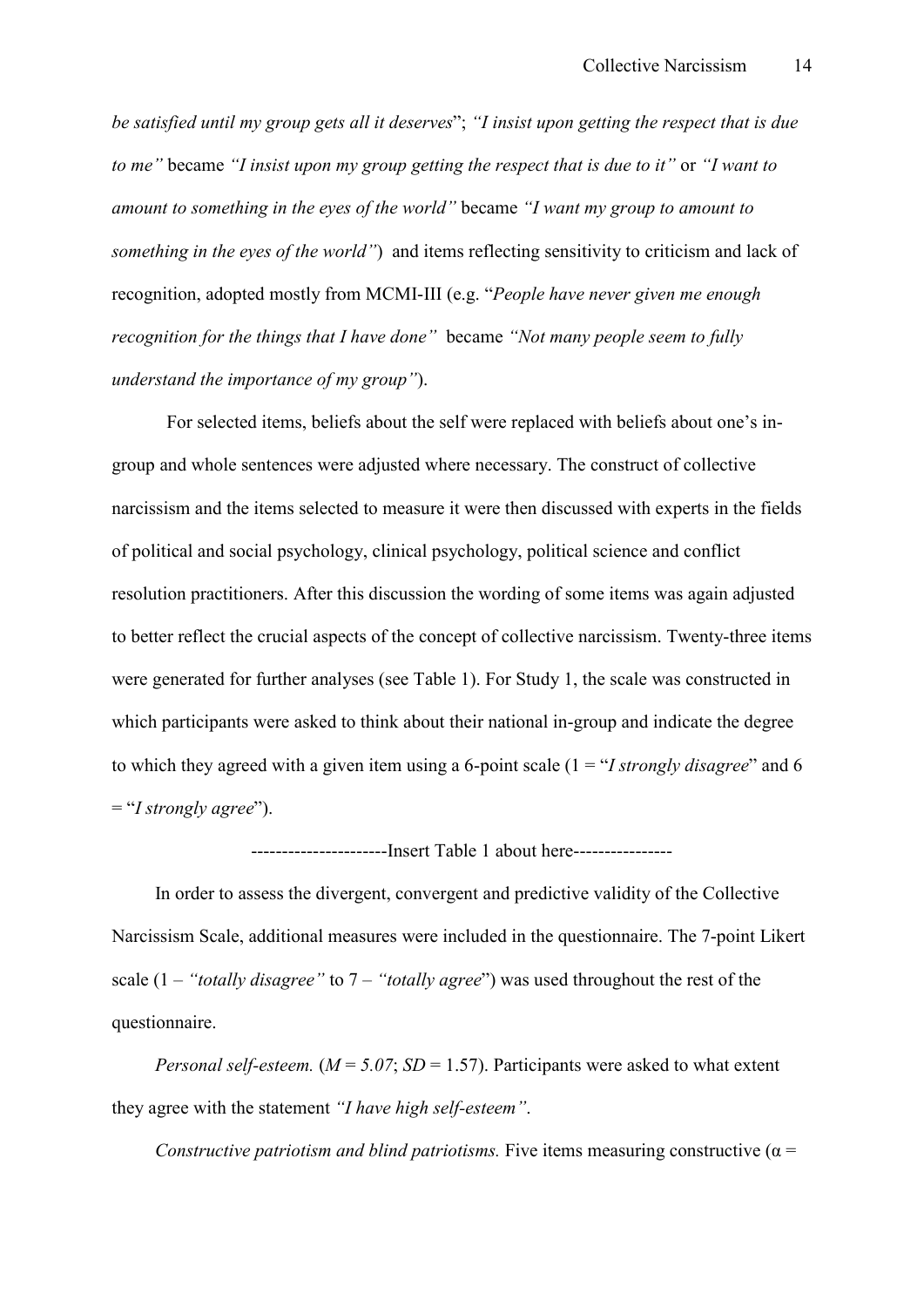.71;  $M = 4.00$ ;  $SD = .55$ ) and 5 items measuring blind patriotism ( $\alpha = .78$ ;  $M = 2.17$ ;  $SD = .65$ ) were randomly selected from the original scale proposed by Schatz and colleagues (1999).

*Social dominance orientation.* An abbreviated 10-item version of the Social Dominance Orientation Scale (Sidanius & Pratto, 1999) was used (α = .85; *M* = 2.25; *SD* = .64) following its successful application by McFarland (2005). According to the suggestions of Jost and Thompson (2000), we constructed a group based dominance ( $\alpha$  = .83; *M* = 2.48; *SD* = .78) and an opposition to equality ( $\alpha$  = .82;  $M$  = 1.92; *SD* = .69) subscale.

*Right wing authoritarianism.* The abbreviated version of the original Right Wing Authoritarianism Scale proposed by Altemeyer (1988) was used ( $\alpha$  = .82; *M* = 2.17; *SD* = .60) following McFarland (2005).

*National group identification.* A six-item scale ( $\alpha$  = .82; *M* = 3.01; *SD* = .58) was adapted from Brown, Condor, Matthews, Wade, and Williams (1986) in order to assess the strength of identification with the national in-group.

 *Unwillingness to forgive out.groups.* In order to measure this variable, we adapted 4 items ( $\alpha$  = .63 *M* = 2.73; *SD* = .61) from the scale proposed by Hewstone et al. (2004).

*Perception of threat to the United States from out.groups*. This variable was measured by the following 3 items: "*Islamic fundamentalism is a critical threat to the U.S.*;" "*Unfriendly countries with nuclear weapons are a critical threat to the U.S.;*" and "*International terrorism is a critical threat to U.S."*  $(\alpha = .73; M = 3.77; SD = .69)$ .

*Preference for military aggression.* The scale measuring this variable consisted of the following 10 items: ;" "*Military strength is more important than respect abroad*;" "*U.S. military spending should be increased*;" "*Military strength is more important than economic strength"; I supported going to war against Iraq*;" "*U.S. made the right decision going to war with Iraq*;" "*The situation in Iraq is improving*;" "*Most Iraqis want the U.S. to leave*" (reversed); "*Iraq gave support to Al Qaeda*;" "*U.S. military has tried to avoid civilian*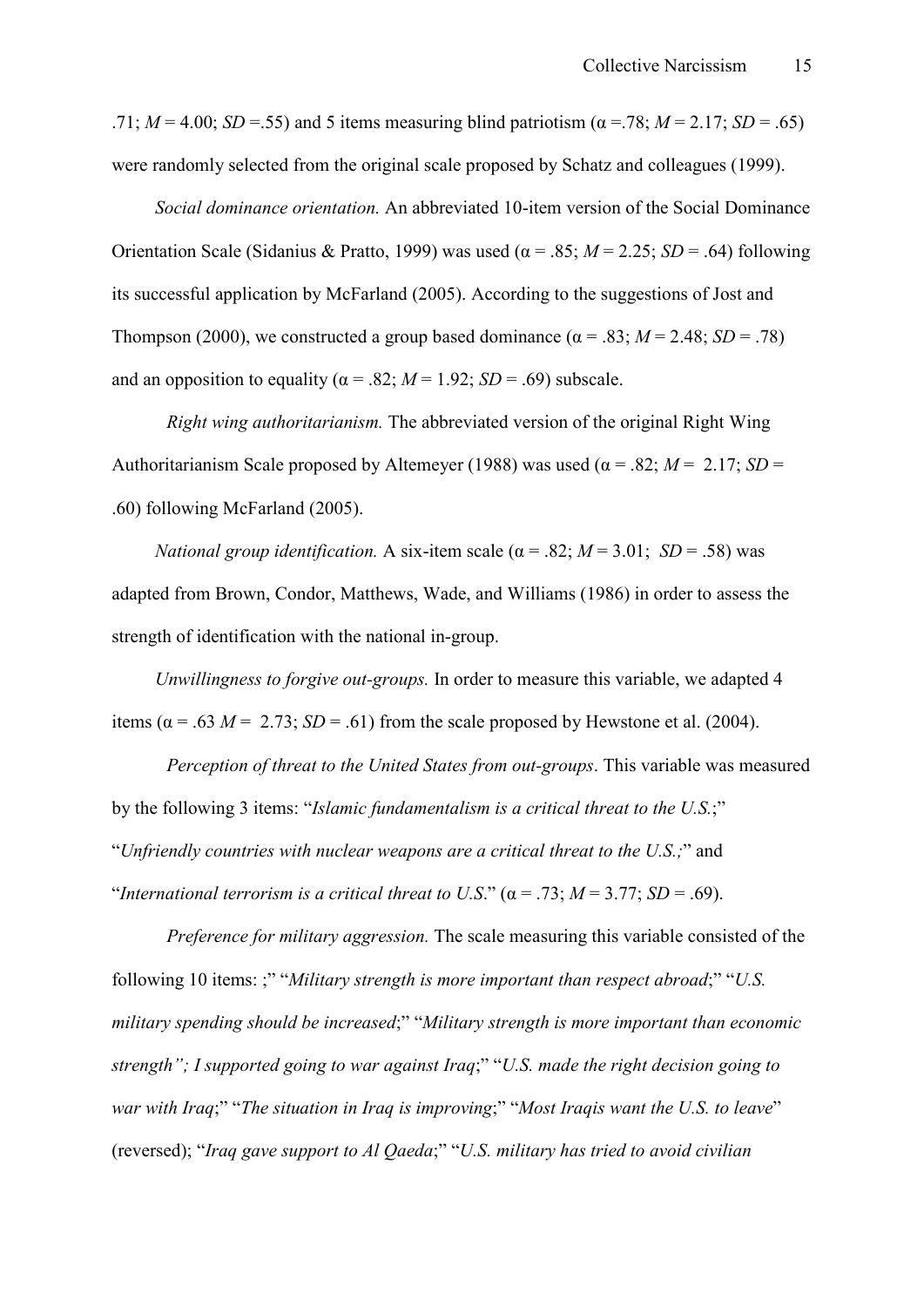*casualties in Iraq*;" and "*President Bush should have built more international support for war in Iraq*" (reversed) ( $\alpha$  = .89; *M* = 2.43; *SD* = .64).

#### *Results*

#### *Factor Structure of the Collective Narcissism Scale*

In order to test the factor structure of the Collective Narcissism Scale, a maximum likelihood exploratory factor analysis was performed on the data collected in Study 1. A scree plot analysis indicated that a one-factor solution was most appropriate. The one factor explained 26% of the variance (eigenvalue  $= 5.91$ ; the second factor had an eigenvalue of 1.31 and explained only 4% more variance over and above the first). However, a maximum likelihood confirmatory factor analysis showed that the one-factor model underlying all 23 items did not fit the data very well (Table 2).

Thus, the initial 23-item scale was shortened to 9 items. These items were selected on the basis of their face validity as evaluated by experts, the strength of their factor loadings, and the strength of their contribution to the overall reliability of the scale. Experts in political, social and clinical psychology evaluated the relevance and representativeness of the items. Items with factor loadings of .60 and higher were retained. One item with factor loading .58 was also retained due to its face valid connection to the concept of collective narcissism. However, items 10 and 11, with similar factor loadings did not receive expert consensus due to their excessive resemblance to items measuring nationalism, national pride and group identification and they were dropped from the scale (Simms & Watson, 2007). The results of the maximum likelihood confirmatory factor analysis indicate that the corrected model with nine items relating to one latent factor had a very good fit to the data that improved after adjusting for correlated error variances. The same solution with one latent factor measured by nine items was confirmed in a Polish validation sample of 401 students and in a British validation sample of 47 students (Table  $2^{\alpha}$ )<sup>3</sup>.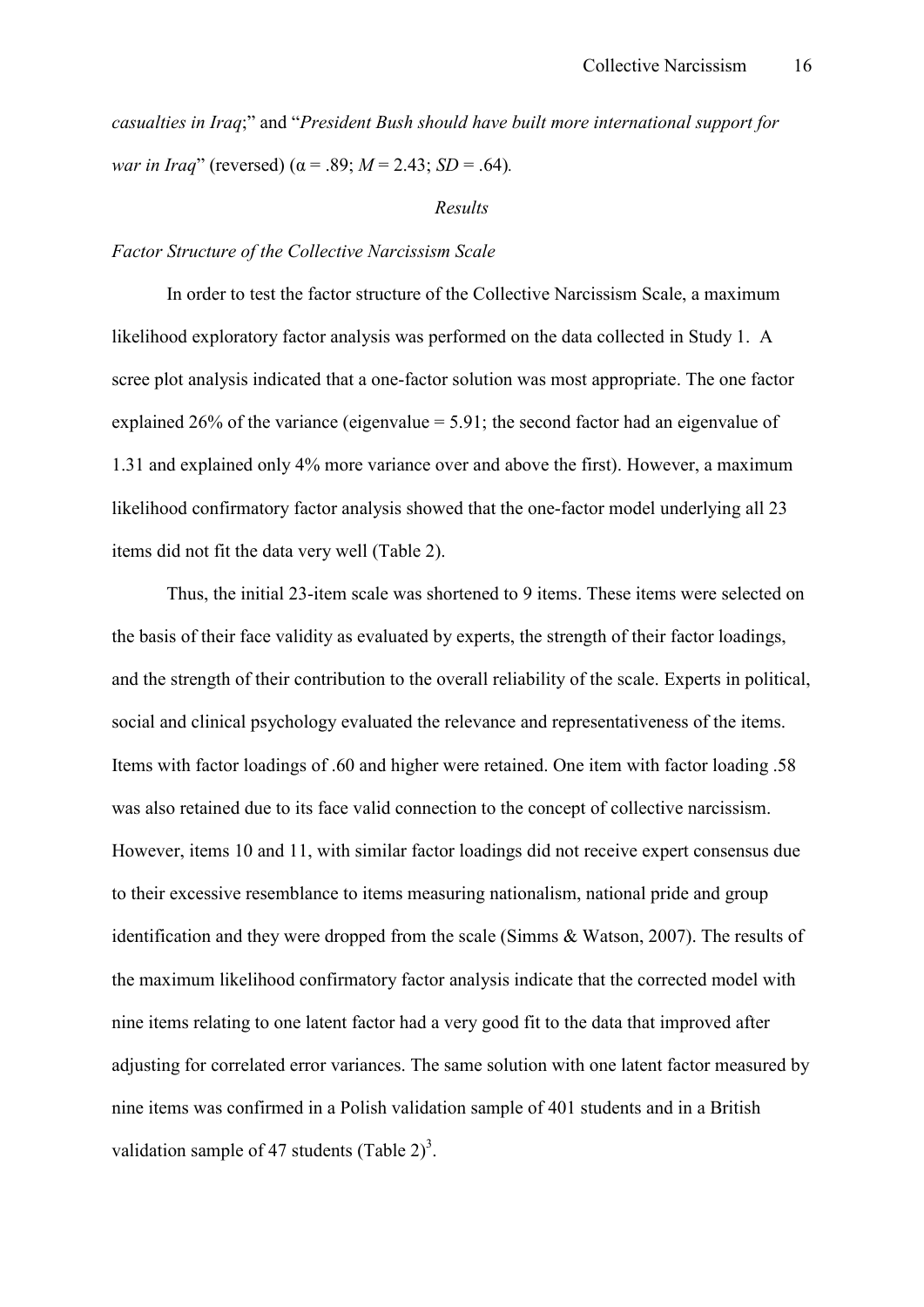------------------------Insert Table 2 about here-----------------

#### *Collective Narcissism Scale Reliability*

The final 9-item Collective Narcissism Scale has high internal consistency. The Cronbach's alpha of the Scale in Study 1 is .86 ( $M = 3.18$ ;  $SD = .58$ ). The scale produced item-total correlations greater than .24. The mean inter-item correlation was .42. In both validation samples, the 9-item scale had reasonable to high reliability ( $\alpha$  = .74 in the Polish study and  $\alpha$  = .84 in the British study).

*Collective Narcissism Scale Validation: Relationship with Social Dominance Orientation, Right Wing Authoritarianism, National Group Identification and Patriotism.* 

In Study 1 participants are asked to think about their national group while completing the Collective Narcissism Scale. Therefore, in order to test the convergent validity of the scale, correlations of collective narcissism with national group identification, blind and constructive patriotism are assessed. We also examine correlations between collective narcissism and right wing authoritarianism and social dominance orientation, especially its group based dominance factor (Table 3).

-----------------------Insert Table 3 about here-----------------

Positive correlations were expected and found between collective narcissism and national group identification, blind patriotism and social dominance orientation and right wing authoritarianism. Both factors of social dominance orientation - group based dominance  $(r(260) = .56; p < .001)$  and opposition to equality  $(r(260) = .29; p < .001)$  - are related to collective narcissism. The factors are positively correlated  $(r(260) = .45; p < .001)$ . Thus, in order to assess the unique relationship between collective narcissism and aspects of social dominance orientation, we performed the multiple regression analysis in which group based dominance and opposition to equality were included as predictors and collective narcissism was a criterion variable (controlling for age and gender). The results confirm that collective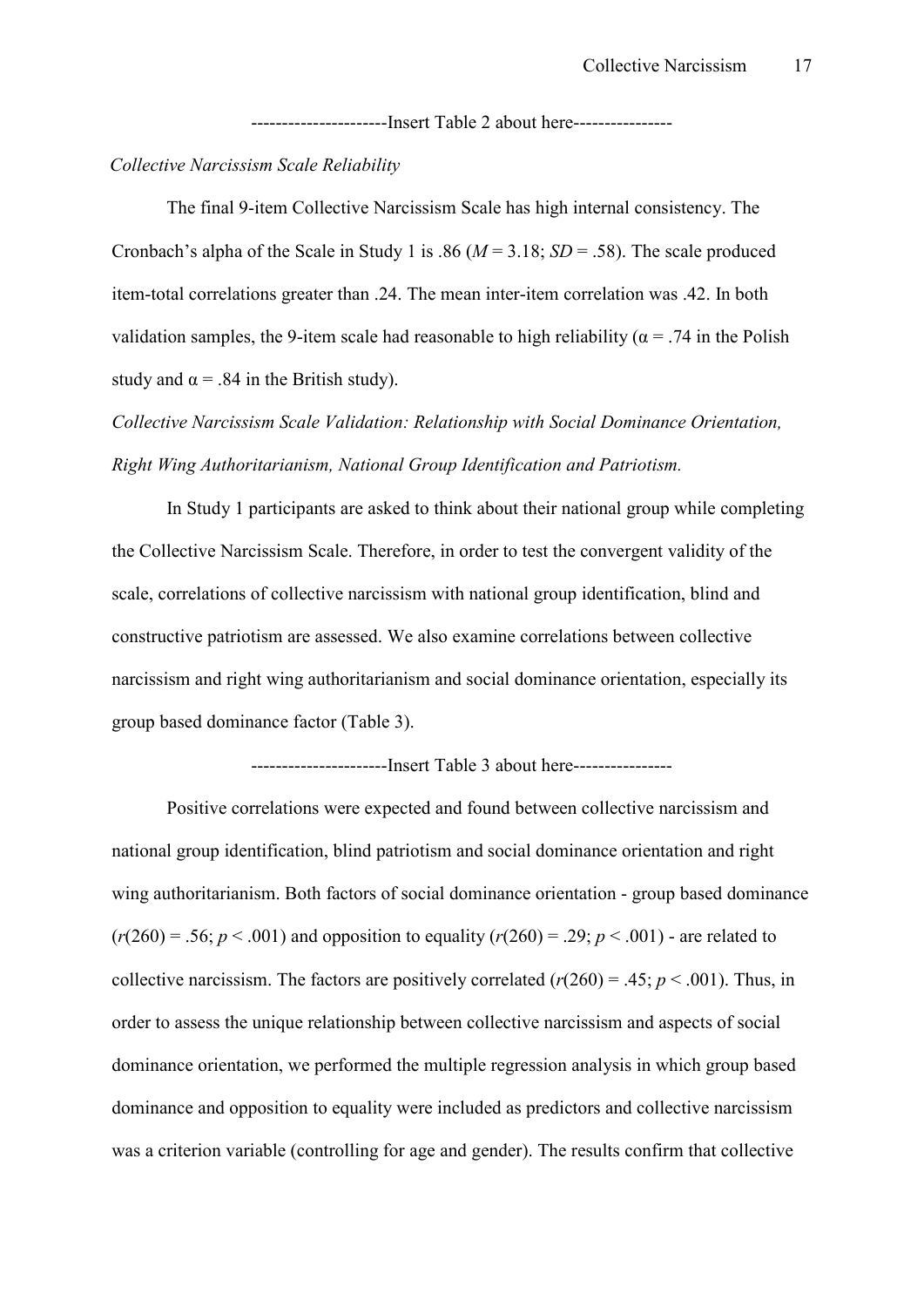narcissism has a unique and positive relationship only with group based dominance ( $b = .40$ ; *SE* = .04; *p* < .001), but not with opposition to equality (*b* = .04; *SE* = .05; *p* = .46; *F* (2,256) = 29.57;  $p < .001$ ;  $R^2 = .316$ ).

 The data show that collective narcissism is positively correlated with blind and negatively correlated with constructive patriotism. Constructive and blind patriotism are negatively correlated. Thus, in order to assess the unique relationship between collective narcissism and each form of patriotism, we performed the multiple regression analysis in which two forms of patriotism were included as predictors and collective narcissism was a criterion variable (controlling for age and gender). The results reveal that collective narcissism is independently related only to blind  $(b = 55; SE = .05; p < .001)$ , but not to constructive patriotism (*b* = 08; *SE* = .06; *p* = .16;  $F(4,256) = 35.03$ ; *p* < .001;  $R^2 = .354$ ). These results confirm the convergent validity of the Collective Narcissism Scale.

In addition, in order to preliminarily test the divergent validity of the Collective Narcissism Scale, we examined its correlation with a variable corresponding to attitude towards the self that should not bear common variance with collective narcissism that is personal self-esteem. The correlational analyses reveal that the relationship between collective narcissism and personal self-esteem is positive, very small and not significant  $(r(260) = .002; p = .98)$ .

## *Predictive Validity of the Collective Narcissism Scale: Relationship with Perceived Threat from Out.Groups, Inability to Forgive and Support for Military Aggression*

We examine the predictive validity of the Collective Narcissism Scale looking at the relationship between collective narcissism, the inability to forgive for wrongs done to the ingroup by other groups, perceived threat from out-groups' aggression and support for military aggression. We expect that collective narcissism will account for the variance in all three dependent variables over and above other related variables such as social dominance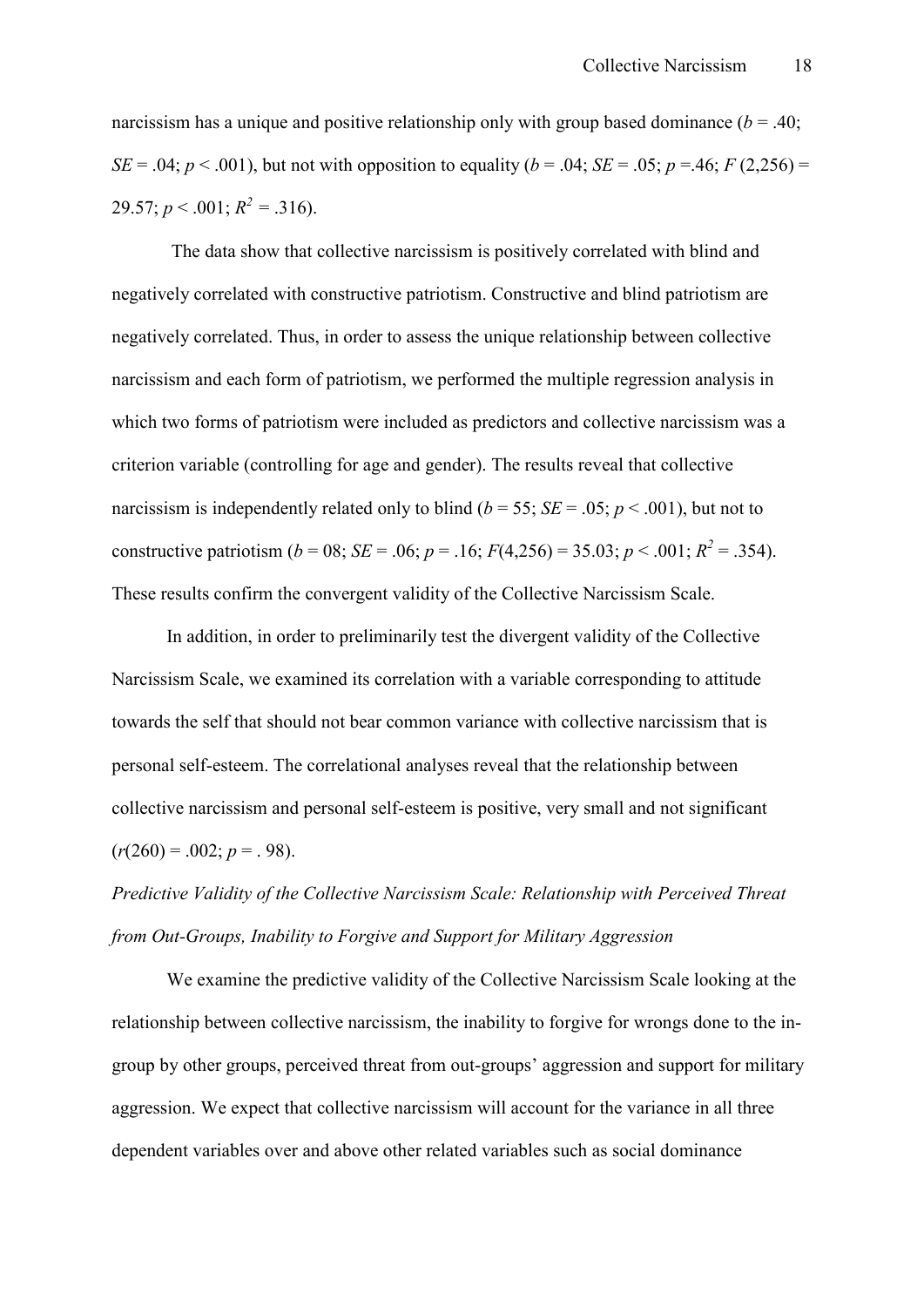orientation, right wing authoritarianism, patriotism, and national group identification. We also assume that the pattern of relationships between collective narcissism and the dependent variables may be complex. More specifically, we expect that the relationship between collective narcissism and support for military aggression is likely to be mediated by perceived threat to the in-group.

In order to test the hypotheses, we performed the path analysis that tested a model assuming that collective narcissism, national group identification, social dominance orientation, authoritarianism, blind and constructive patriotism independently predict all dependent variables. In addition, this model assumed that the relationship between collective narcissism and preference for military aggression is partially mediated by perceived threat to the in-group. Most research in social sciences confirm the direction of causality assumed in this model suggesting that broader ideological orientations and basic in-group identification constrain specific attitudes, such as opinions about the use of force in international relations or perceived threat (rather than vice versa; see e.g. Cohrs, Moschner, Maes, & Kielmann, 2005; Duckitt, 2006; Duckitt & Sibley, 2006; Feshbach, 1994; de Figueiredo & Elkins, 2003; Sidanius, Feschbach, Levin & Pratto, 1997).

The analyses were conducted using Lisrel 8.80 (Jöreskog & Sörbom, 2006). The data were analyzed using maximum likelihood estimation. We ran all the analyses controlling for age (centered at the sample mean) and gender (dummy coded on the  $-1/1$  basis). Then we deleted all non-significant links. Age, gender, national group identification and constructive patriotism were dropped from the initial model since they did not significantly explain the variance in the dependent variables. In addition, we allowed the indirect relationship between blind patriotism and military aggression through perceived threat suggested by model modification indices and consistent with the theory.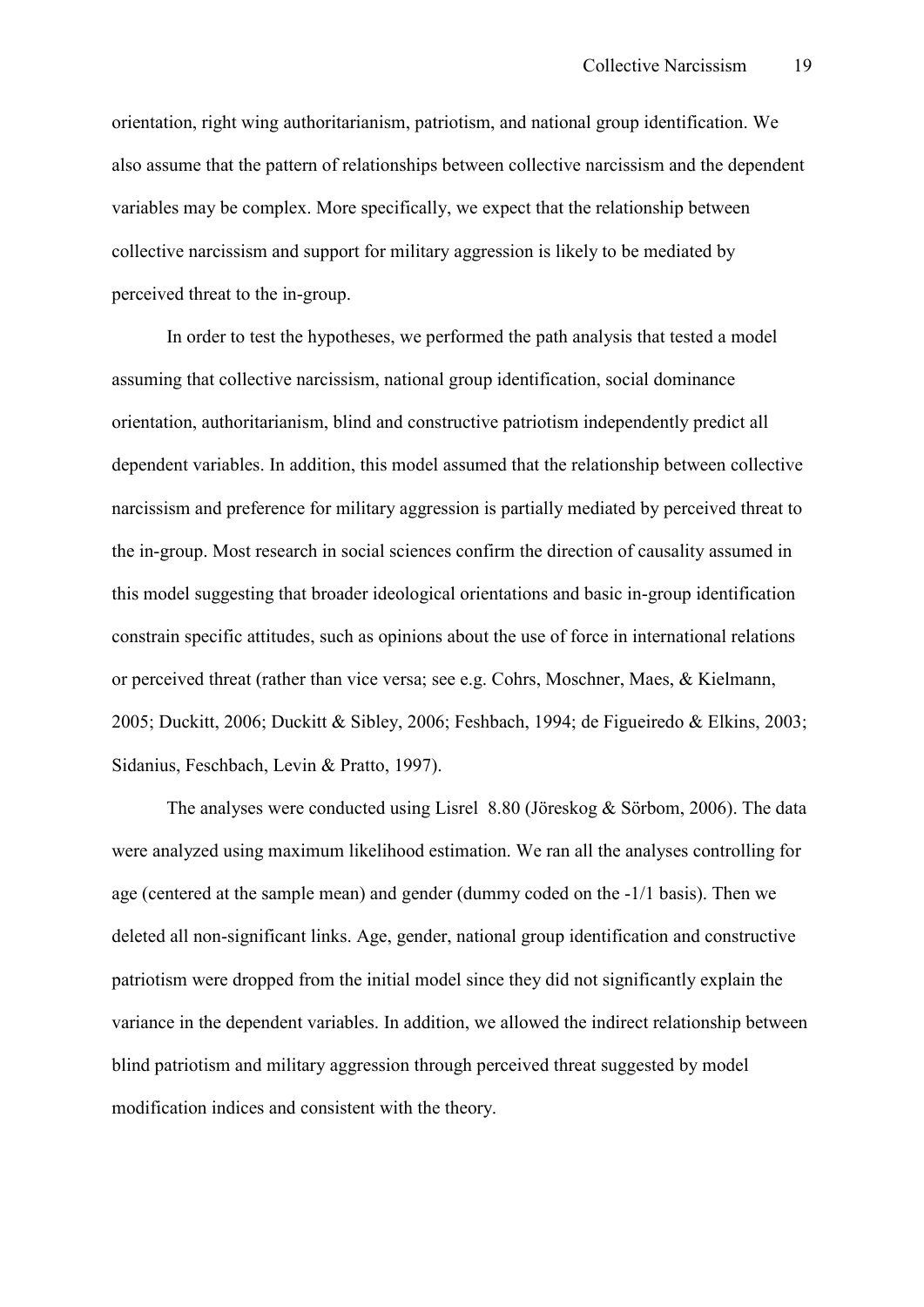The improved model has a very good fit to the data. The standardized path coefficients for this model are displayed in Figure 1. This model was tested against an alternative model in which the effects of collective narcissism were not taken into account. The results indicate that the alternative model has worse fit to the data (Table 4). The difference between chi-squares amounts to 16.53 ( $df = 3$ ) and is significant ( $p < .001$ ).

#### ------------------------Insert Table 4 about here-----------------

The improved model reveals that collective narcissism  $(b = .38; SE = .13; p < .01)$ , social dominance orientation ( $b = .34$ ; *SE* = .11;  $p < .01$ ), authoritarianism ( $b = .51$ ; *SE* = .11;  $p < .01$ ) and blind patriotism ( $b = .32$ ; *SE* = .12;  $p < .01$ ) independently predict support for military aggression. In addition, perceived threat from out-groups predicts support for military aggression ( $b = .27$ ; *SE* = .09;  $p < .01$ ). Perceived threat partially mediates the relationship between collective narcissism ( $IE = .05$ ;  $p < .01$ ) and blind patriotism ( $IE = .02$ ; *p*  $(6 - .05)$  and support for military aggression. Collective narcissism ( $b = .34$ ; *SE* = .07; *p* < .01) and social dominance orientation ( $b = .18$ ;  $SE = .06$ ;  $p < .01$ ) independently predict the inability to forgive the wrongdoings of the out-groups. The inability to forgive is not related to military aggression or the threat of aggression of others. Taken together the independent and mediating variables account for approximately 45 % of the variance in military aggression. Collective narcissism and blind patriotism account for 18% of the variance in perceived threat. Collective narcissism and social dominance orientation account for 21 % of variance in the inability to forgive.

#### HHHHHHHHHHHHHHHHHHHHHHInsert Figure 1 about hereHHHHHHHHHHHHHHHH

#### *Discussion Study 1*

The results of Study 1 establish the reliability and validity of the Collective Narcissism Scale used with reference to a national in-group. In addition, the data from the Polish validation sample indicate that the scale can be effectively used with reference to other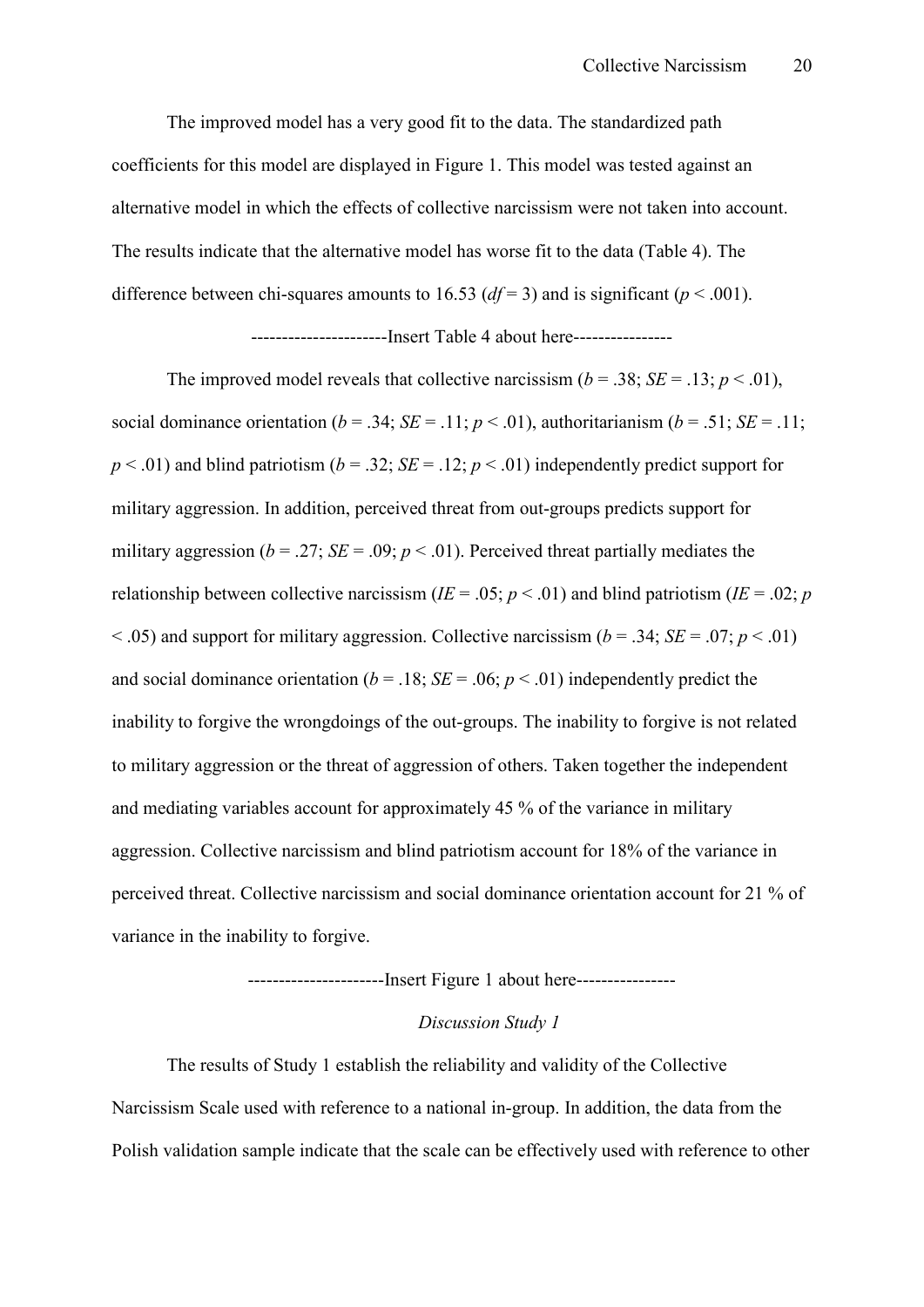social groups (e.g. religious, political, social class). The common characteristic that these groups seem to share is the fact that they are realistic social groups (Reynolds, Turner & Haslam, 2000) with high entitativity (Yzerbyt, Castano, Leyens & Paladino, 2000). The results collected in three different countries (the American sample and Polish and British validation samples) indicate that the Collective Narcissism Scale can be meaningfully used in different socio- cultural contexts.

The results of the correlational analyses and path analyses confirm the divergent, convergent and predictive validity of the Collective Narcissism Scale. They show that collective narcissism is not associated with personal self-esteem but it is related to variables that indicate identification with a national group, high and uncritical positive attachment to a national group (blind patriotism), belief in its greatness and superiority (social dominance orientation, especially group based dominance component) and attachment to its authorities (right wing authoritarianism).

Moreover, collective narcissism predicts aggressiveness and support for violence in intergroup relations, a tendency to perceive threat from out-group aggression and unwillingness to forgive out-groups for wrongs done to an in-group in the past. The results reveal also that the relationship between collective narcissism and out-group aggression is partially mediated by perceived threat to the in-group from the aggression of others. These results provide a preliminary support for the assumption that the link between collective narcissism and intergroup aggressiveness is mediated by perceived threat to the in-group and its positive image. Most importantly, the results indicate that collective narcissism has predictive value over and above the contribution of related variables such as blind patriotism, social dominance orientation and right wing authoritarianism.

While the results of Study 1 confirm the convergent and predictive validity of the Collective Narcissism Scale, the verification of its divergent validity should be treated as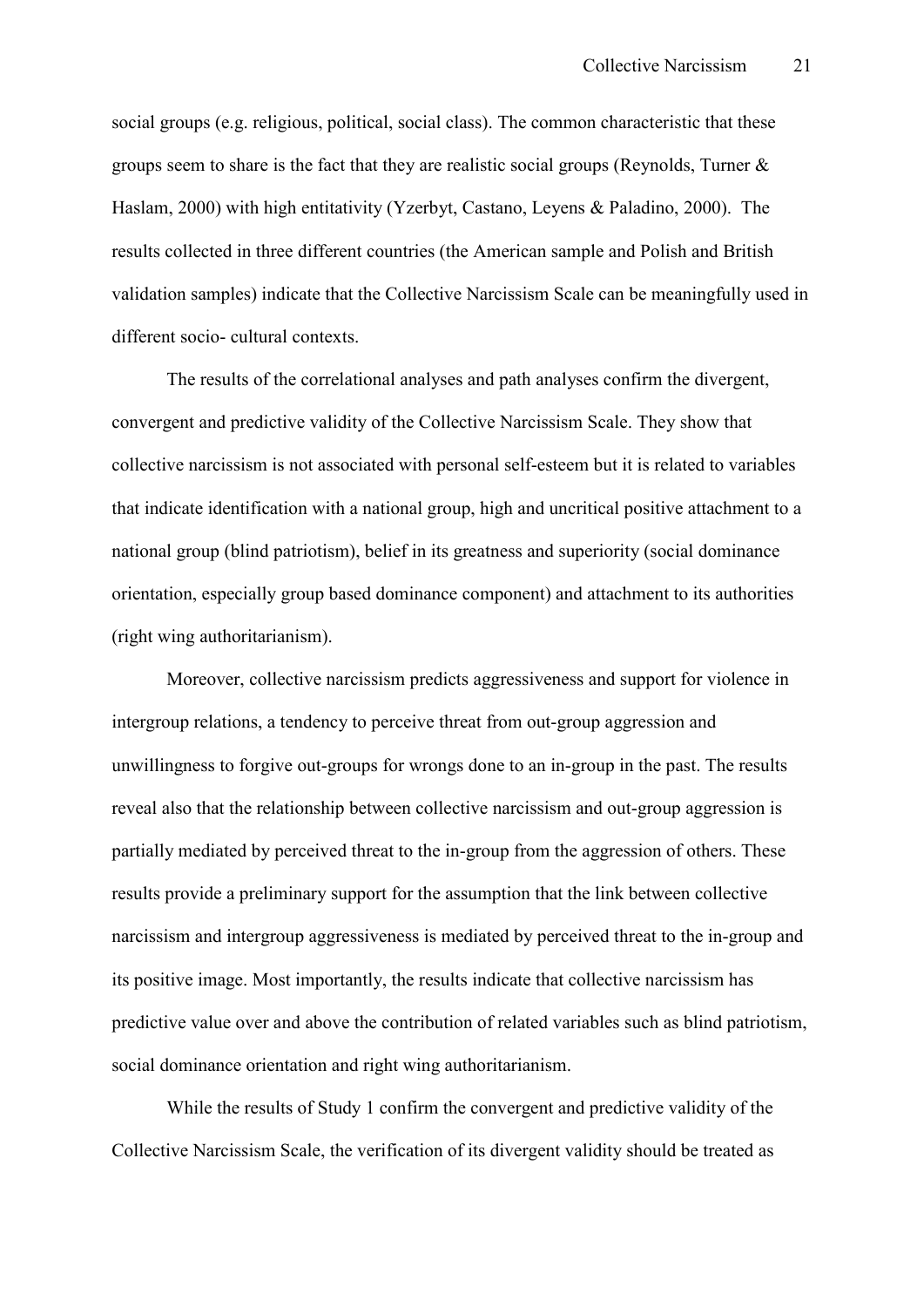preliminary. Although, the results show that collective narcissism is different from personal self-esteem, it is vital to demonstrate that collective narcissism is not just a form of individual narcissism. Thus, in Studies 2 and 3 we test the hypothesis that collective and individual narcissism are separate, although positively related variables. Most importantly, the two variables are assumed to predict different attitudes and behaviors. We also examine whether that the Collective Narcissism Scale can be effectively used with reference to an ethnic group.

Study 2: Collective and Individual Narcissism, Interpersonal Aggressiveness and Intergroup Antagonism

In Study 2 we test predictions regarding the relationships between individual and collective narcissism and interpersonal and intergroup hostility. Collective and individual forms of narcissism are expected to be positively but not highly related. Firstly, these variables correspond to different levels of functioning of the self: individual and social (for a discussion of the relationships between processes associated with individual and collective self see e.g. Schopler & Insko, 1992). Secondly, the two forms of narcissism can develop separately. They are also likely to have different effects on attitudes and behaviors. Individual narcissists are chronically intolerant of criticism and doubts regarding the greatness of the self and are likely to react with anger and hostility in interpersonal relations. They are likely to find signs of provocation in behavior of others (Baumeister et al., 1996; Bushman & Baumeister, 1998). Thus, we expect that individual, but not collective narcissism, will be related to interpersonal aggressiveness.

The relationship between individual narcissism and intergroup negativity has rarely been studied. The few studies into this relationship indicate that individual narcissism is positively, although moderately, related to ethnocentrism (Bizmuic & Duckitt, 2008) and that defensive personal self-esteem (which is related to individual narcissism) predicts ethnic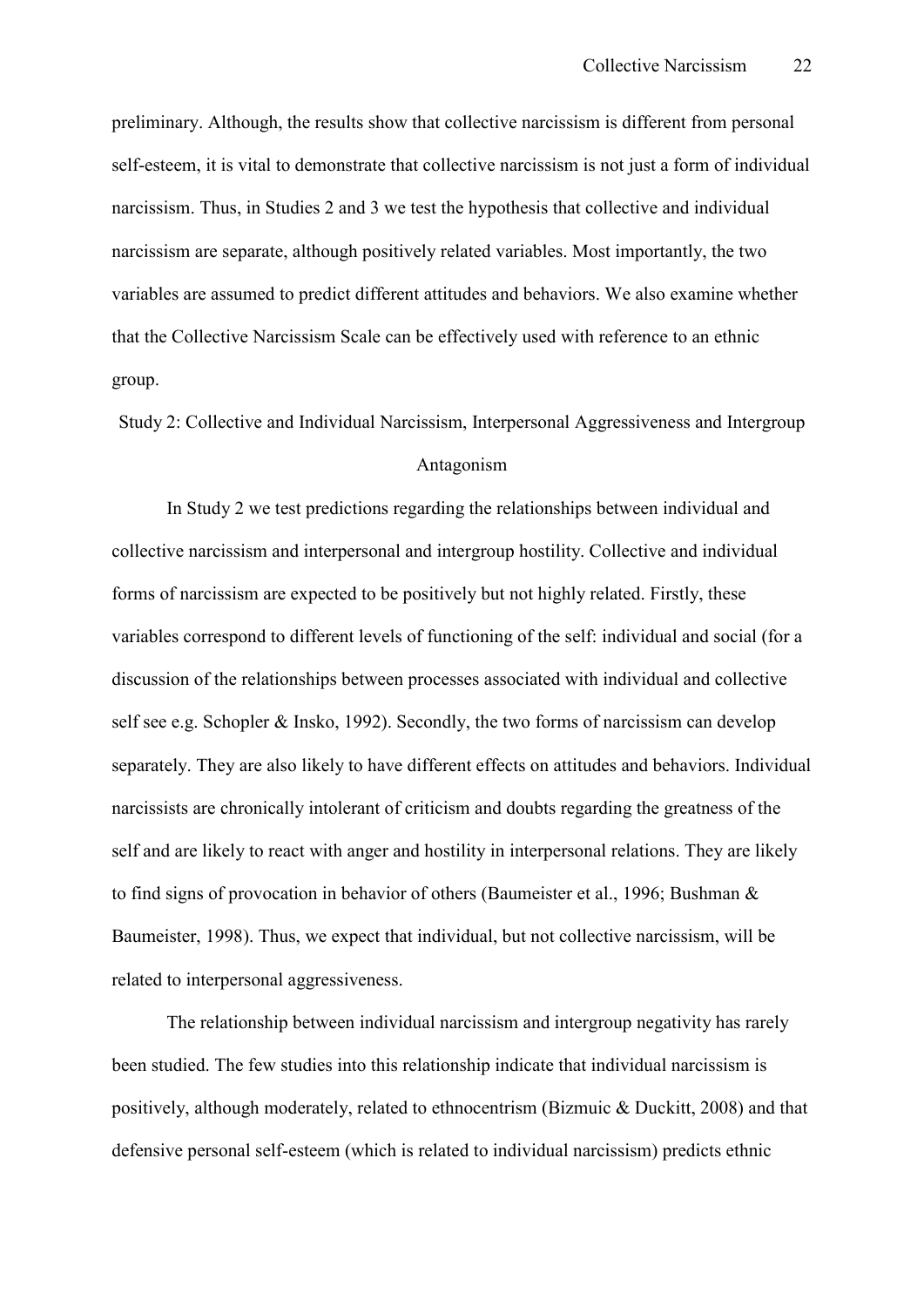prejudice (Jordan, et al., 2005; Kernis et al., 2005). We expect that when the common variance of collective and individual narcissism is controlled for, only collective narcissism will reliably predict intergroup aggressiveness. Collective narcissists are emotionally invested in a grandiose image of their in-group and are on constant guard for perceived criticism or disrespect towards an in-group. We expect that collective narcissism will be related to negativity towards 'typical' out-groups with whom the in-group shares a history of mutual grievances. In Study 2, we use the Collective Narcissism Scale in a sample of Black and White British participants and we explore ethnic, rather than national collective narcissism as a predictor of intergroup animosity.

#### *Method*

#### *Participants and Procedure*

Study 2 was conducted among 92 undergraduate students of a British, London-based university in early 2008. There were 52 women and 40 men aged from 18 to 49 ( $M = 28.80$ ; *SD* = 7.10). Forty eight participants identified their ethnicity as Black and 44 as White. The age and gender distribution in both groups was similar. All participants were British citizens. Participants were asked to complete a questionnaire in return for research participation credit. *Measures* 

*Collective narcissism.* ( $\alpha$  = .82;  $M$  = 3.30; *SD* = .99) This was measured by the newly constructed 9-item Collective Narcissism Scale scale. We asked participants to provide their answer using a scale from 1 - "*I strongly disagree*" to 6 - "*I strongly agree*" while thinking about their ethnic group. The maximum likelihood exploratory factor analysis and scree plot indicated a one-factor solution that explained  $46.57\%$  of variance (*eigenvalue* = 2.79; no other *eigenvalues* greater than 1).

*Individual narcissism.*  $(a = 91; M = 2.97; SD = .78)$  This variable was measured by the Narcissistic Personality Inventory (NPI, Emmons, 1987). Instead of the forced choice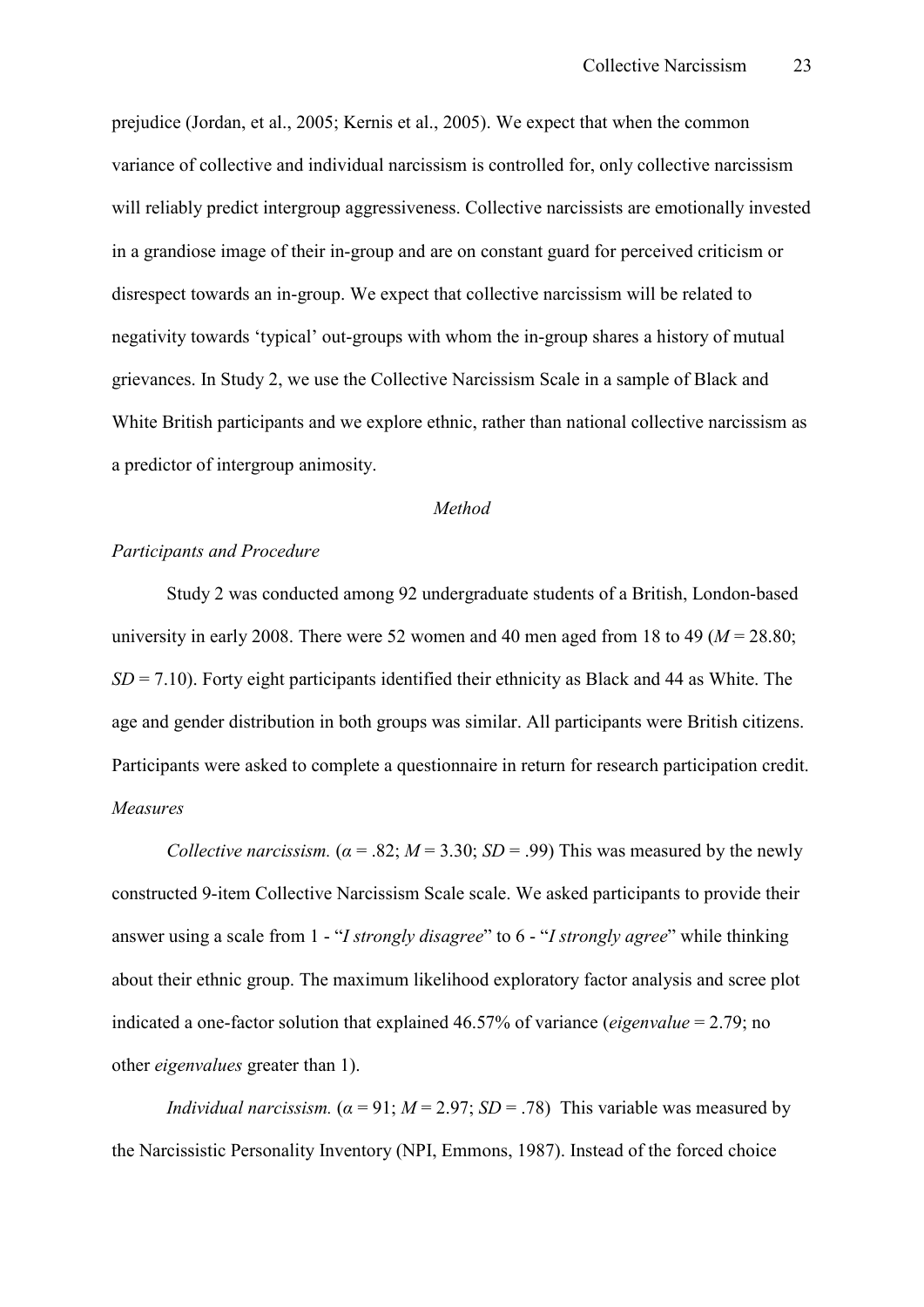format, typically used while administering the Narcissistic Personality Inventory, we employed a less time and space consuming approach and asked participants to respond using a scale from 1 "*not like me at all*" – to 5 "*definitely like me*" to the items indicating individual narcissism (following the successful application of this method in earlier studies; see Ang & Yusof, 2006; Bazinska & Drat-Ruszczak, 2000).

*Interpersonal aggressiveness.*  $(a = .90; M = 2.15; SD = .88)$  This was measured by a shortened version of the Aggression Questionnaire (Buss & Perry, 1992) proposed by Bryant and Smith (2001). This scale measures a tendency for physical and verbal aggression towards other people as well as a tendency to get angry and hostile in interpersonal relations.

*Pro-Black antagonism.* ( $\alpha = .83$ ;  $M = 3.23$ ;  $SD = .70$ ) This variable reflects Blacks' perceived relative deprivation in comparison with Whites and anti-White sentiment. It consists of following items adopted from the measure of symbolic racism (Henry & Sears, 2005): *"Over the past few years, Blacks have gotten less than they deserve from society"; "Over the past few years, Whites have gotten more economically than they deserve";* (the answers were provided on a scale from 1 – '*I strongly disagree'* to 5 – '*I strongly agree'*) *"How much discrimination against Blacks do you feel there is in the UK today, limiting their chances to get ahead"* and *"How much of the racial tension that exists in the UK today do you think Whites are responsible for creating";* (the answers were provided on scale from 1 – *'none'* to 5 – *'a great deal'*). In addition, participants responded to a statement: *"Please indicate which statement best describes your feelings?"*. The answers were provided on a scale from 1 – *'strongly prefer White people to Black people'* to 5 – *'strongly prefer Black people to White people'* with a midpoint 3 – *'like Black people and White people equally'.*  The higher the score in this scale the higher the belief in Blacks' relative deprivation and preference for Blacks over Whites. Low scores in this scale indicate rejection of the belief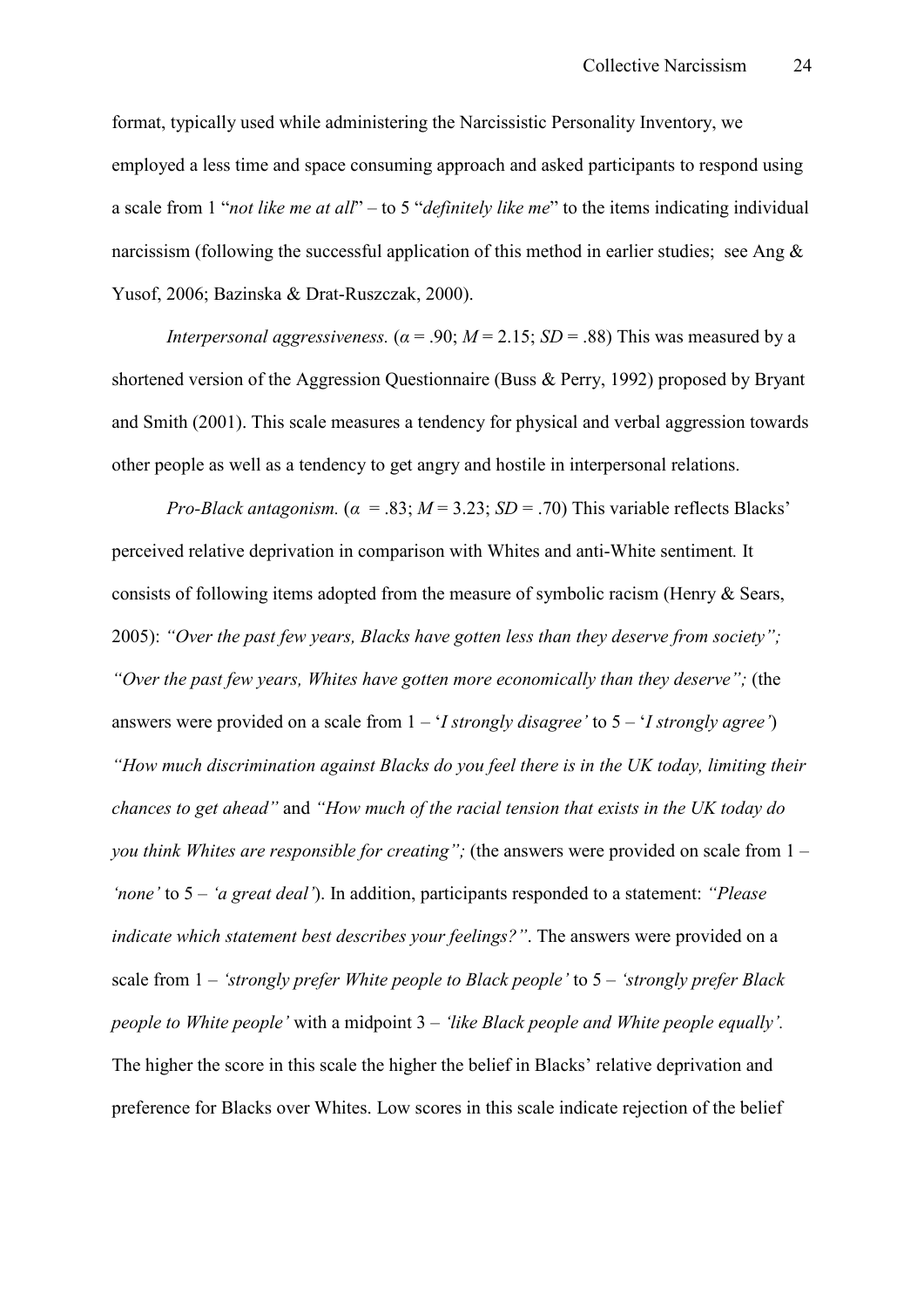that Blacks in Great Britain are disadvantaged in comparison with Whites and preference of Whites over Blacks.

#### *Results*

 The correlations presented in Table 5 confirm that collective and individual forms of narcissism are positively and moderately related. They also reveal that individual, rather than collective, narcissism is significantly related to interpersonal aggressiveness but the relationship between individual narcissism and pro-Black antagonism is non-significant ( $p =$ .15). Collective narcissism is positively and significantly related to pro-Black antagonism and positively but not significantly related to interpersonal aggressiveness.

-------------------------Insert Table 5 about here-----------------

#### *Individual and Collective Narcissism and Interpersonal and Intergroup Negativity*

In order to test the hypothesis that individual, rather than collective, narcissism predicts interpersonal aggressiveness, we performed a multiple regression analysis using collective and individual narcissism as predictors and interpersonal aggressiveness as the criterion variable (controlling for age, gender and ethnic group). The analysis confirms that only individual narcissism significantly predicts interpersonal aggressiveness ( $b = .52$ ; *SE* = .11;  $p < .001$ ;  $F(5,86) = 5.92$ ;  $p < .001$ ;  $R^2 = .26$ ; for collective narcissism,  $b = .02$ ;  $SE = .10$ ;  $p = .85$ ).

In order to test the hypothesis that collective, rather than individual, narcissism predicts pro-Black antagonism, we performed a hierarchical multiple regression analysis testing two models. In Model 1 we look at the first order effects of the ethnic group and both forms of narcissism on pro-Black antagonism (controlling for age and gender). In the second model, we test two interaction effects: between collective narcissism and the ethnic group and between individual narcissism and the ethnic group. The dichotomous variables – gender and the dummy variable for the ethnic group – were coded on a  $-1/1$  basis. We test the hypothesis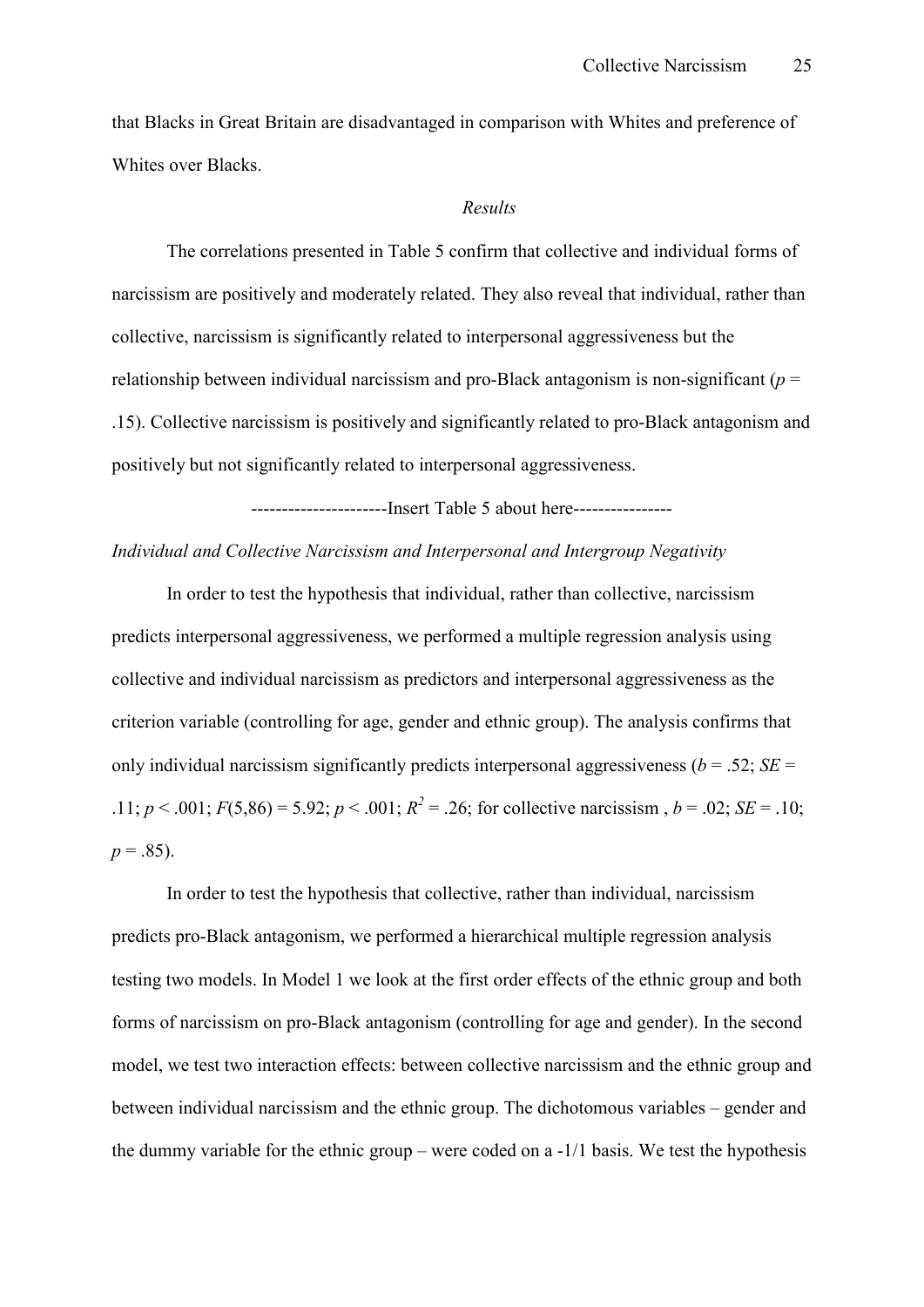that collective narcissism will be positively related to the belief in Blacks' deprivation and animosity against Whites among Black participants and negatively related among White participants. We expected no such relationships for individual narcissism.

The results for Model 1 reveal a significant first order effect of the ethnic group: Blacks in Great Britain tend to believe in their group's deprivation and prefer Blacks over Whites, whereas Whites tend not to believe in Blacks' deprivation and prefer Whites over Blacks (*b* = -.46; *SE* = .08; *p* = .001; *F*(5,86) = 11.39; *p* < .001;  $R^2$  = .398). The relationship between collective narcissism and pro-Black antagonism is positive but not significant ( $b =$ .11;  $SE = .07$ ;  $p = .12$ ). The relationship between individual narcissism and pro-Black antagonism is negative and not significant ( $b = -0.04$ ; SE = .11; p = .89). The addition of the interaction terms in Model 2 leads to a significant increase in the amount of variance explained by the model  $(\underline{A} R^2(2,84) = .11; p < .001)$ . Only the interaction between an ethnic group and collective narcissism is significant  $(b = -0.23; SE = .07; p < .001)$ . In order to probe this interaction we compute simple slopes for the relationship between collective narcissism and pro-Black antagonism among White and Black participants according to a procedure proposed by Cohen, Cohen, West & Aiken (2003). This analysis indicates that among Black participants collective narcissism is related to belief in Blacks' deprivation and anti-White sentiment ( $b = .33$ ; *SE* = .08;  $p < .001$ ), whereas among White participants collective narcissism is related to the rejection of belief in Blacks deprivation and anti-Black sentiment  $(b = -18; SE = .10; p < .05)$  (see Figure 2).

--------------------------Insert Figure 2 about here-----------------

#### *Discussion Study 2*

 Results of Study 2 indicate that although individual and collective forms of narcissism are moderately and positively related, they predict aggressiveness on different levels of individual functioning. Individual, but not collective, narcissism is related to a tendency to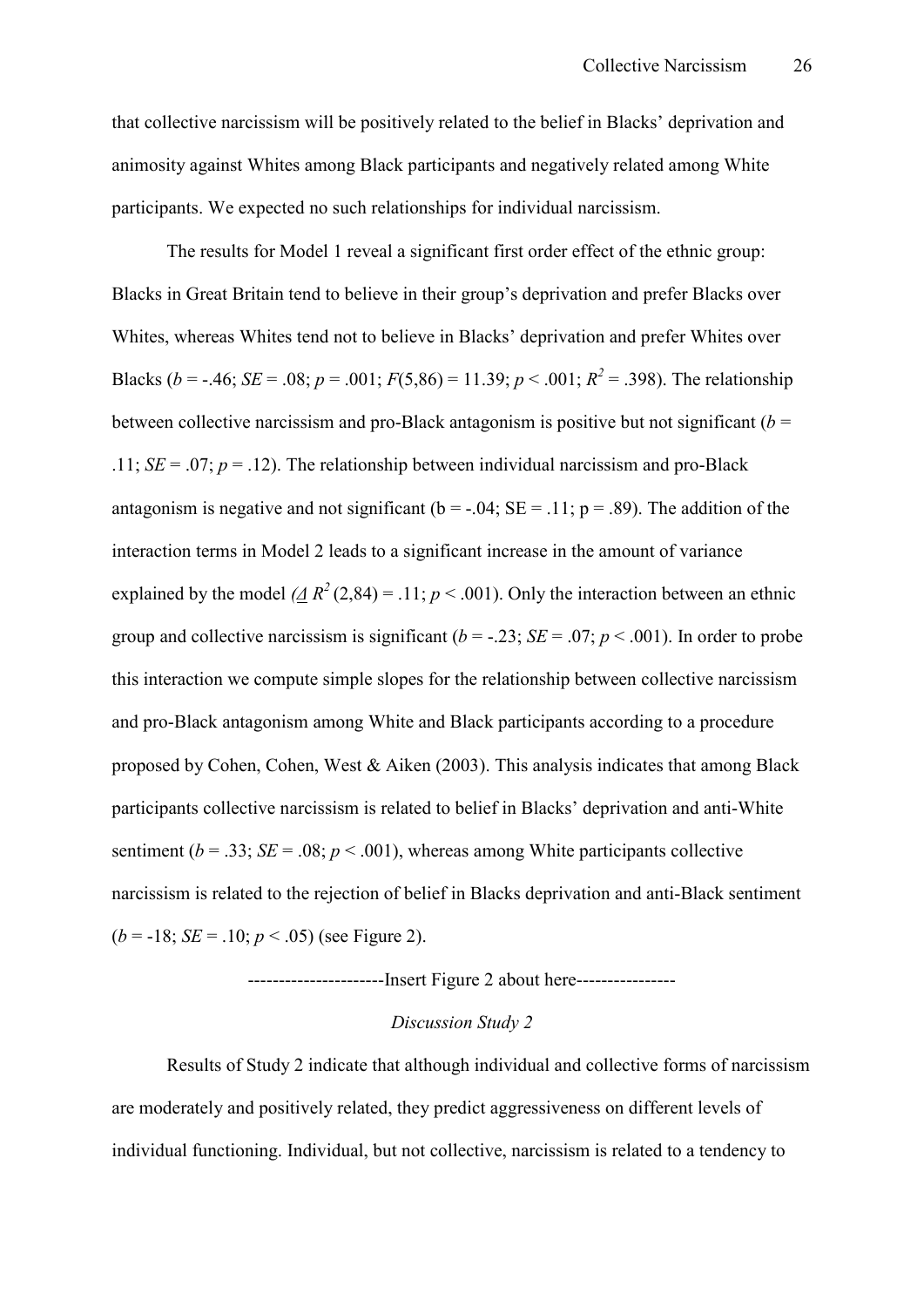get angry and physically or/and verbally aggress against other people in interpersonal relations. On the other hand collective, rather than individual, narcissism is related to pro-Black antagonism. Thus, individual and collective narcissism do not account for the same variance in intergroup attitudes. The results of Study 2 indicate the existence of dissociation and tension between Blacks and Whites in Great Britain. These results corroborate earlier findings of few studies that investigated this issue (e.g. Hodson, Hooper, Dovidio & Gaertner, 2005).

 In Study 2 we used the Narcissistic Personality Inventory in order to assess all factors of individual narcissism and used the aggregate measure in the analyses. However, recent studies suggest that psychological entitlement - a pervasive sense that one deserves more than others (Campbell et al.,  $2004$ ) - may be the aspect of individual narcissism that is responsible for most of its destructive social effects and its relationship with interpersonal aggressiveness (Campbell et al., 2004). Therefore, in Study 3 we investigate the relationships between collective narcissism, psychological entitlement and prejudice.

Study 3: Collective Narcissism, Personal Entitlement and Prejudice

In Study 3 we test the hypothesis that collective narcissism is a variable that is distinct from a component of individual narcissism that inspired a separate domain of research that is psychological entitlement. Psychological entitlement was demonstrated to relate to unconstructive interpersonal behavior such as competitive choices in commons dilemma, selfishness in romantic relationships, and interpersonal aggression following ego threat (Campbell, et al., 2004). In Study 3 we test the assumption that collective narcissism and psychological entitlement are positively correlated but only collective narcissism is related to ethnic prejudice. More specifically, in a Polish sample we test the assumption that only collective narcissism is associated with anti-Semitism.

*Method*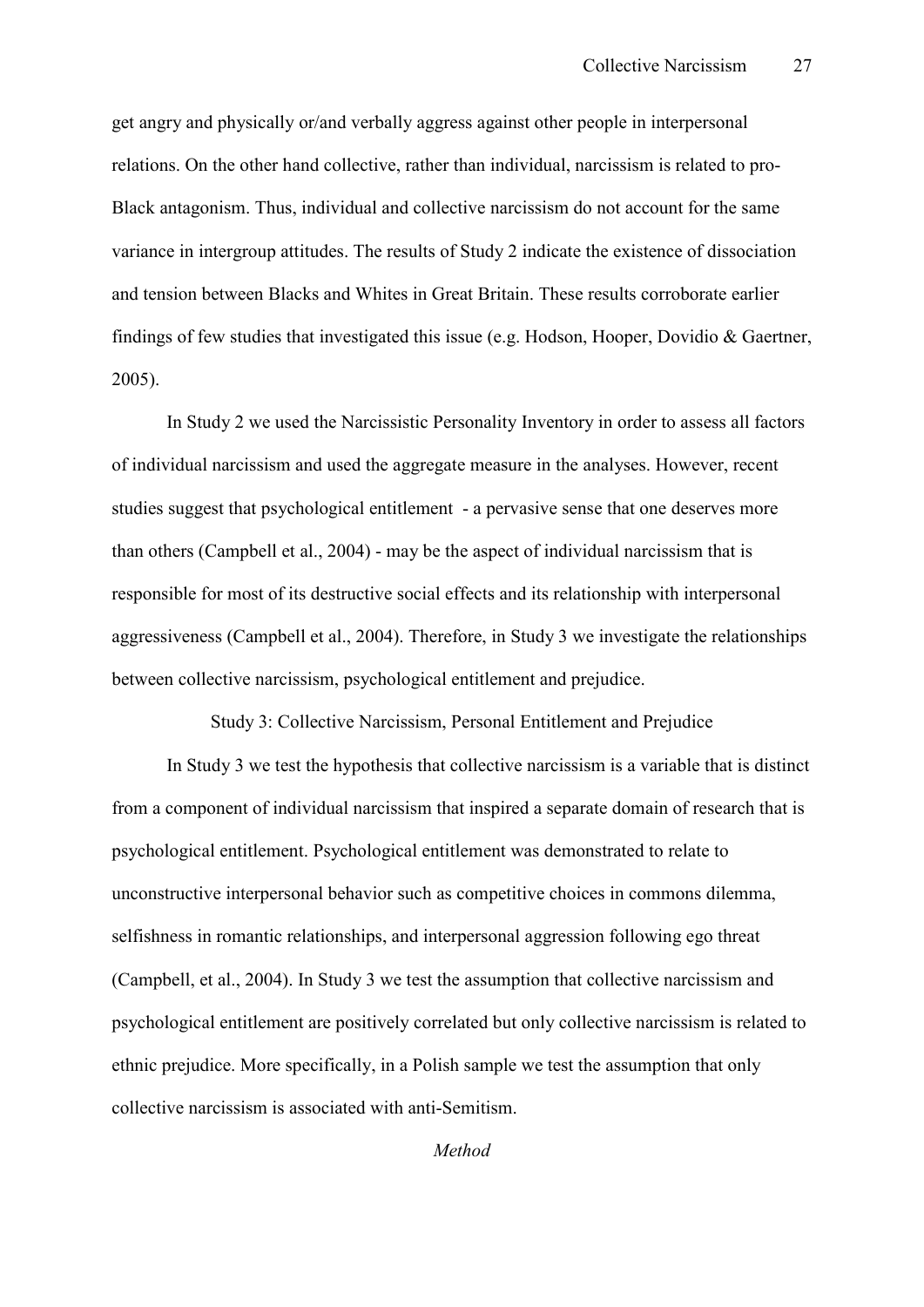#### *Participants and Procedure*

Study 3 was conducted among 148 students of a large Polish university in early 2008. Their ages ranged from 18 to 45 ( $M = 23.12$ ;  $SD = 4.90$ ) and there were 135 women and 13 men. Participants were asked to take part in an on-line questionnaire containing several psychological measures in return for research participation credit and the possibility to participate in a prize draw.

#### *Measures*

*Collective narcissism.* ( $\alpha$  = .77 *M* = 3.27 *SD* = .67) The 9- item Collective Narcissism Scale was used. We asked participants to think about their national group and provide their answers using a scale from 1 - "*I strongly disagree*" to 6 - "*I strongly agree*". The same translation of the Collective Narcissism Scale as in the Polish validation study was used. The maximum likelihood exploratory factor analysis and scree plot indicated a one-factor solution that explained 30.41% of variance (*eigenvalue* = 2.74; no other *eigenvalues* greater than 1).

*Psychological entitlement.*  $(\alpha = .83 \text{ M} = 3.59 \text{ SD} = .99)$  This variable was measured by a Polish translation of the 9-item Psychological Entitlement Scale proposed by Campbell et al. (2004). Here and in all cases where no published version of the scale existed in Polish, items were translated from English and back-translated by an independent social psychologist who was also fluent in Polish, so as to ensure equivalence of meaning.

*Anti-Semitic prejudice.*  $(a = .71 \text{ } M = 5.62 \text{ } SD = 1.01)$  Prejudice against Jews was measured using an adjusted Social Distance Scale adopted from Struch and Schwartz (1989). Four items measured desirable social distance from persons of Jewish origin: *'Would you like a Jew to be your neighbor?'; 'Would you like a Jew to be your friend; 'Would you mind your child playing with a Jewish child?'* (reverse coded), *'Would you mind your child marrying a person of Jewish origin?'* (reverse coded). Participants were asked to respond to the four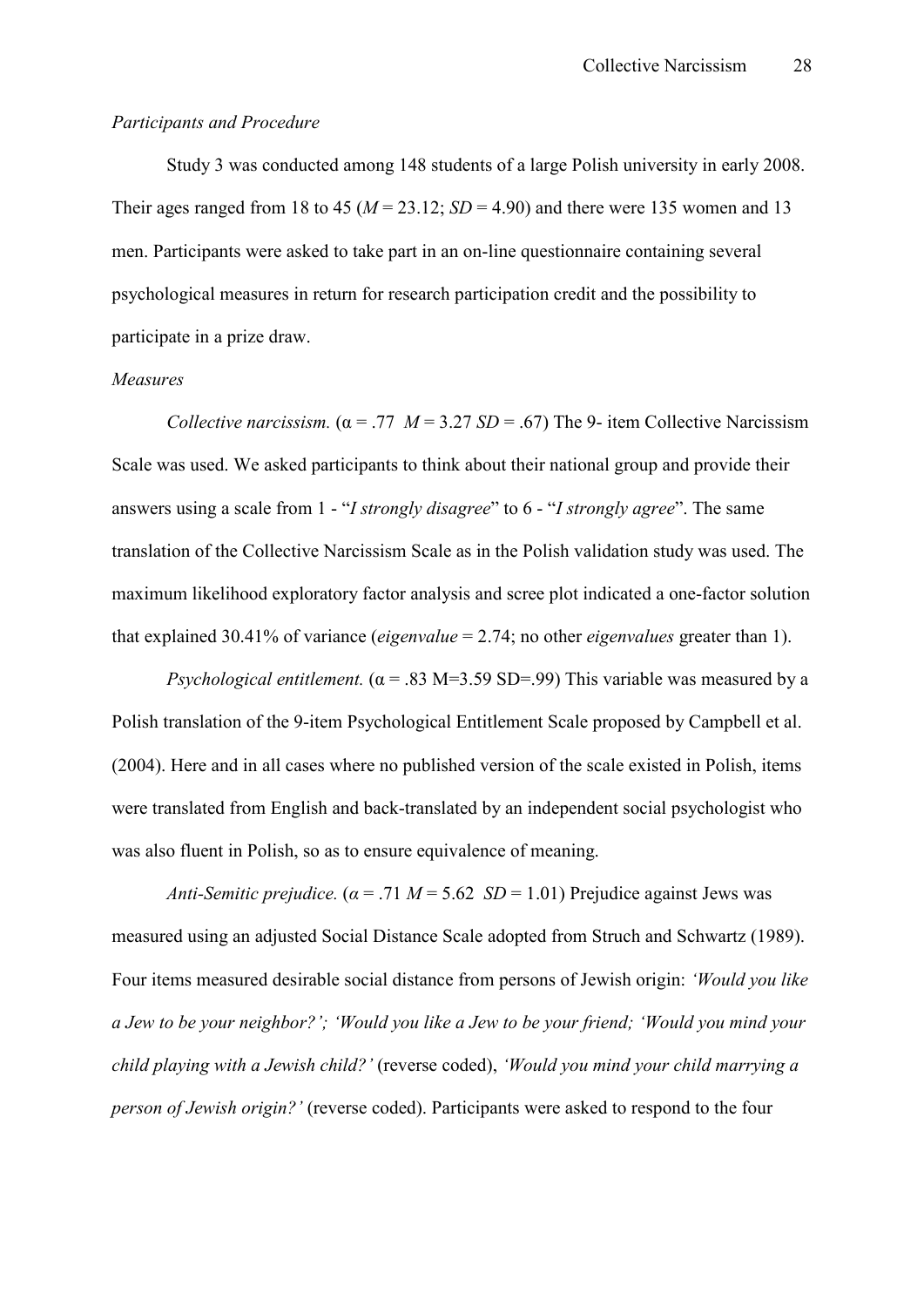items, using a scale from 1 - "*Definitely no*" to 7 - "*Definitely yes*". The higher the number the higher anti-Semitic prejudice it indicates.

#### *Results*

Correlational analyses indicate there is a significant but low, positive relationship between collective narcissism and psychological entitlement  $(r(147) = .18; p < .03)$ . Most importantly the results reveal that collective narcissism ( $r(146) = .33$ ;  $p < .001$ ), but not psychological entitlement ( $r(146) = .07$ ;  $p = .37$ ), is related to anti-Semitism.

#### *Collective Narcissism, Psychological Entitlement and Anti.Semitism*

In order to confirm that only collective narcissism significantly explains the variance in anti-Semitism, we perform multiple regression analysis in which collective narcissism and psychological entitlement are included as predictors and anti-Semitic prejudice is a criterion variable (controlling for age and gender). The results confirm that collective narcissism  $(b =$ .66; *SE* = .16; *p* < .001; *F*(4,142) = 7.17; *p* < .001;  $R^2$  = .168) but not psychological entitlement ( $b = .07$ ; *SE* = .11;  $p = .54$ ) is positively related to anti-Semitism.

#### *Discussion Study 3*

 Study 3 reveals that collective narcissism and psychological entitlement, an aspect of individual narcissism associated with interpersonal aggressiveness, are positively, but not strongly correlated. Moreover, Study 3 reveals that collective narcissism, but not psychological entitlement, accounts for variance in intergroup attitudes. Thus, Study 3 replicates the results of Study 2 in a different cultural and social context using the Collective Narcissism Scale with reference to a different social group. After confirming that collective narcissism is not just a form of individual narcissism, in Study 4 we examine what kind of feelings and beliefs about the in-group lie behind collective narcissism.

Study 4: Collective Narcissism and Explicit and Implicit Collective Self-Esteem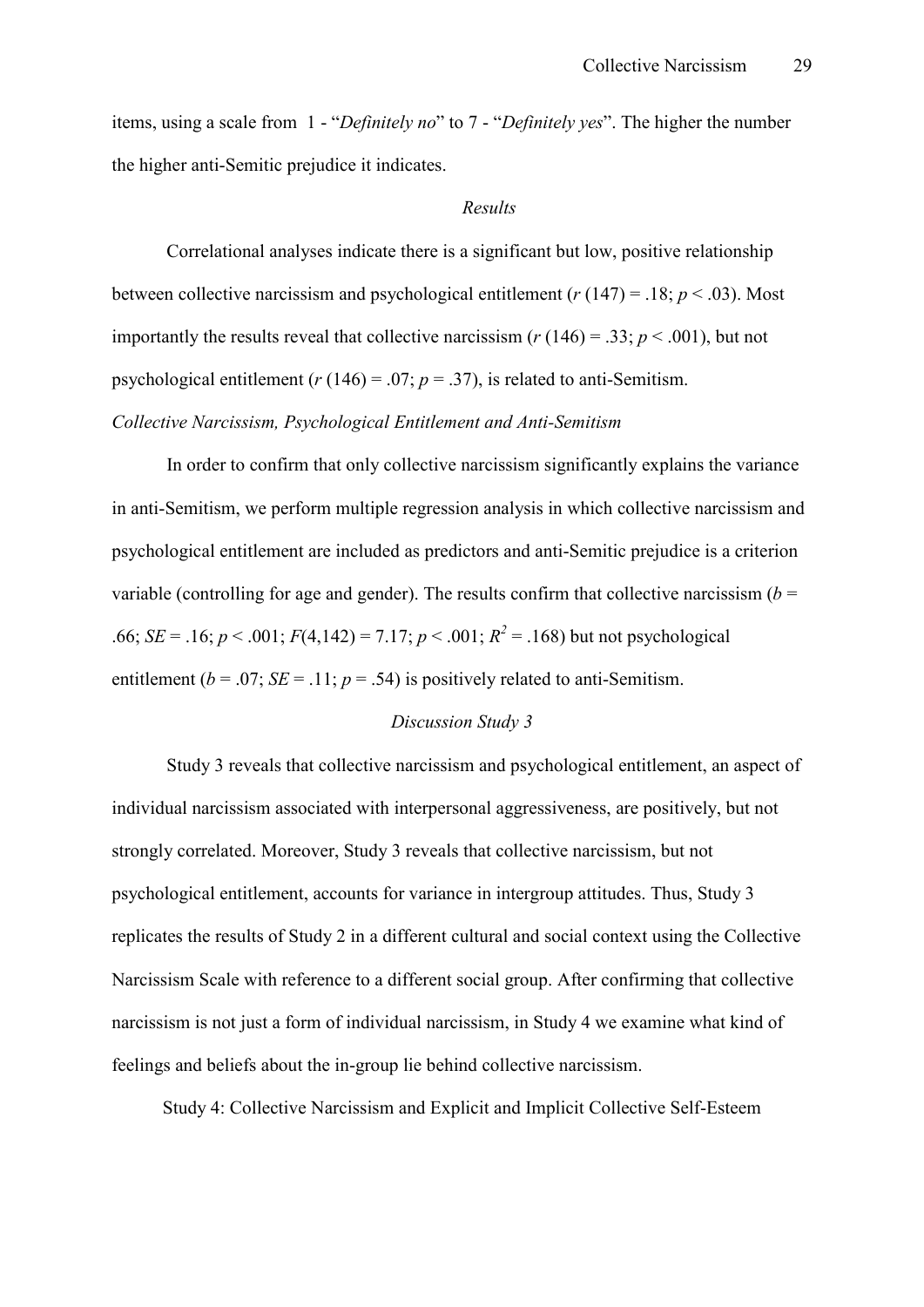We use the theoretical accounts of individual narcissism in order to shed light on the group based feelings that lie behind collective narcissism. Although the phenomenon of individual narcissism has been discussed in psychology for long time, it has been recently emphasized that it is a complex phenomenon that psychology has only started to untangle (Morf & Rhodewalt, 2001). Most accounts of individual narcissism agree that a grandiose self image and seeking external admiration are among its defining features. Thus, individual narcissism can be interpreted as personal self-esteem that is contingent on the approval and validation from others (Crocker & Park, 2004). According to this account *"narcissists put the goal of self.worth above other goals and are caught up in the question of whether they are worthless or wonderful"* (Crocker & Park, 2004; p. 404). People with contingent self-esteem feel a need to validate their self-worth in the domains on which the self-worth is contingent. Thus, narcissists are motivated to monitor expressions of external approval and admiration vs. criticism or disapproval of their self-image. Since people with contingent self-worth tend to exaggerate failures and underestimate successes in the domains of contingency, the acknowledgement of the in-group by others is never satisfactory (Crocker & Park, 2004; Kernis, 2003; Morf & Rhodewalt, 2001). Narcissists quickly develop 'tolerance' to known sources of social admiration and they are constantly on the lookout for the new signs of disrespect and criticism (Baumesiter & Vohs, 2001; Morf & Rhodewalt, 2001; see also Crocker & Park, 2004).

In addition, in a recent review Bosson et al. (2008) report that current, popular, social and personality psychological account of individual narcissism (the 'mask model') suggests that narcissists are motivated to seek external validation of their inflated self image because their heightened self-esteem is accompanied by suppressed feelings of shame and low selfesteem. This assumption has recently begun to be tested and the empirical evidence is mixed. Several studies found that high level of individual narcissism is related to defensive, personal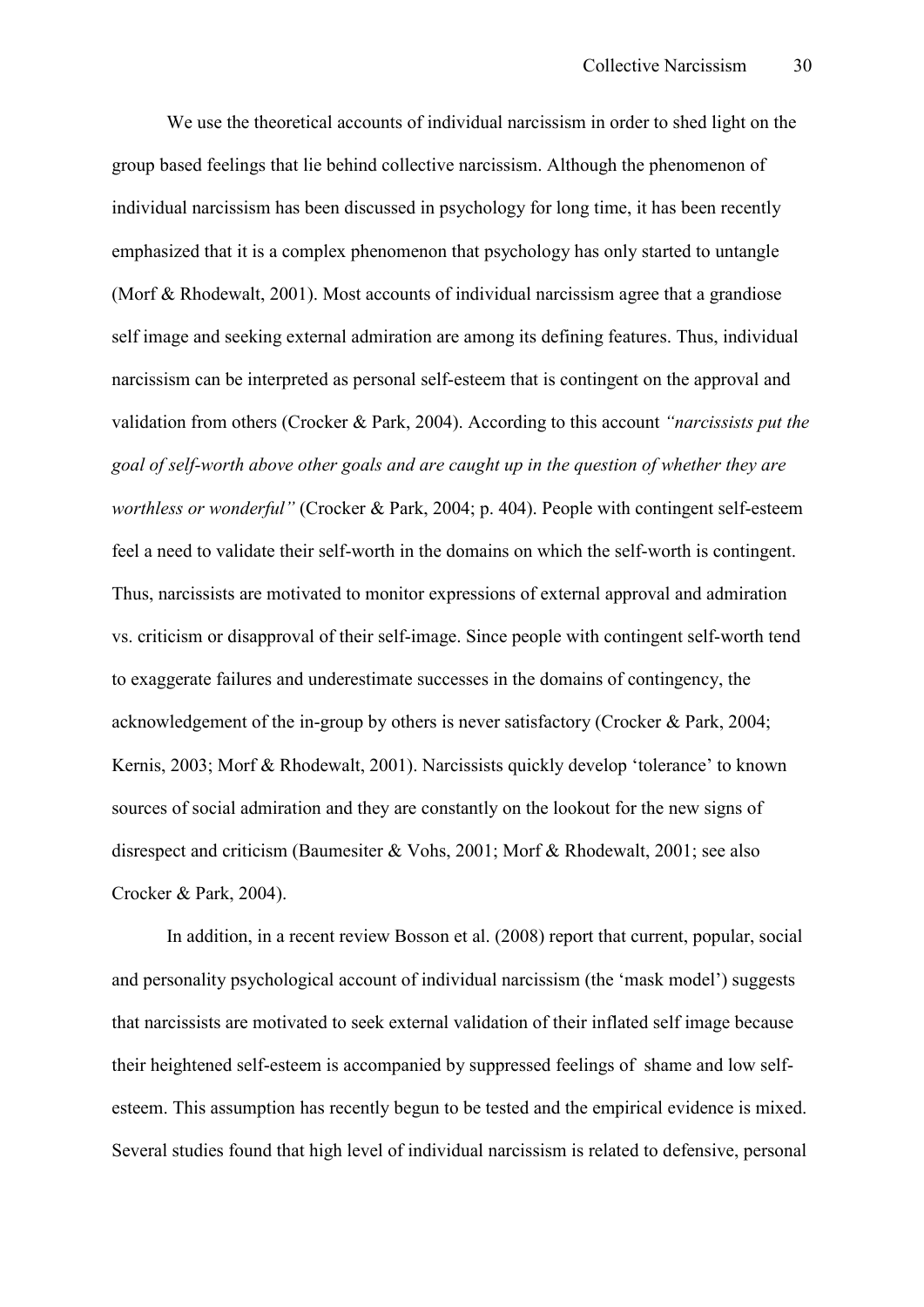self-esteem (Jordan, Spencer, Zanna, Hoshino-Browne, et al., 2003; Jordan, Spencer, & Zanna, 2003) or a discrepancy between explicit and implicit personal self-esteem (Bosson, Brown, Zeigler-Hill & Swann, 2003; Kernis et al., 2005; Zeigler-Hill, 2006) both operationalized as interaction of high explicit self-esteem (e.g. measured by the Rosenberg's, 1956 classic self report scale) and low implicit self-esteem (e.g. measured by the Implicit Association Test (IAT) proposed Farnham, Greenwald & Banaji (1999) or the Name Letter Test (e.g. Kitayama & Karasawa, 1997). However, in their review, Bosson and colleagues  $(2008)$  report meta-analyses of published and unpublished data revealing that the support for the 'mask model' is not consistent. The authors suggest that both the theory of narcissism and the assessment of implicit attitudes need refinement.

We propose that collective narcissism, analogously to individual narcissism, can be seen as collective self-esteem that is contingent on admiration and acknowledgement from others. Since the need for social admiration is never fulfilled, collective narcissism should integrate high regard for the in-group with a belief that others do not sufficiently acknowledge it. In Study 4, we test the prediction that collective narcissism is related to high private (which reflects the positive regard of the in-group) and low public (which reflects the belief that other people do not evaluate the in-group positively) collective self-esteem (Crocker & Luhtanen, 1990; Luhtanen & Cocker, 1992). In addition, we test the prediction that collective narcissism can be interpreted as high but ambivalent collective self-esteem. We examine explicit and implicit in-group evaluations underlying collective narcissism following the conceptualization of narcissism proposed by the 'mask model'. We test the hypothesis that collective narcissism is related to an explicit, highly positive evaluation of the in-group combined with the lack of its positive evaluation on the implicit level. We expect that the level of collective narcissism will be the highest among people who report high, private collective self-esteem but at the same time, their implicit group esteem is low.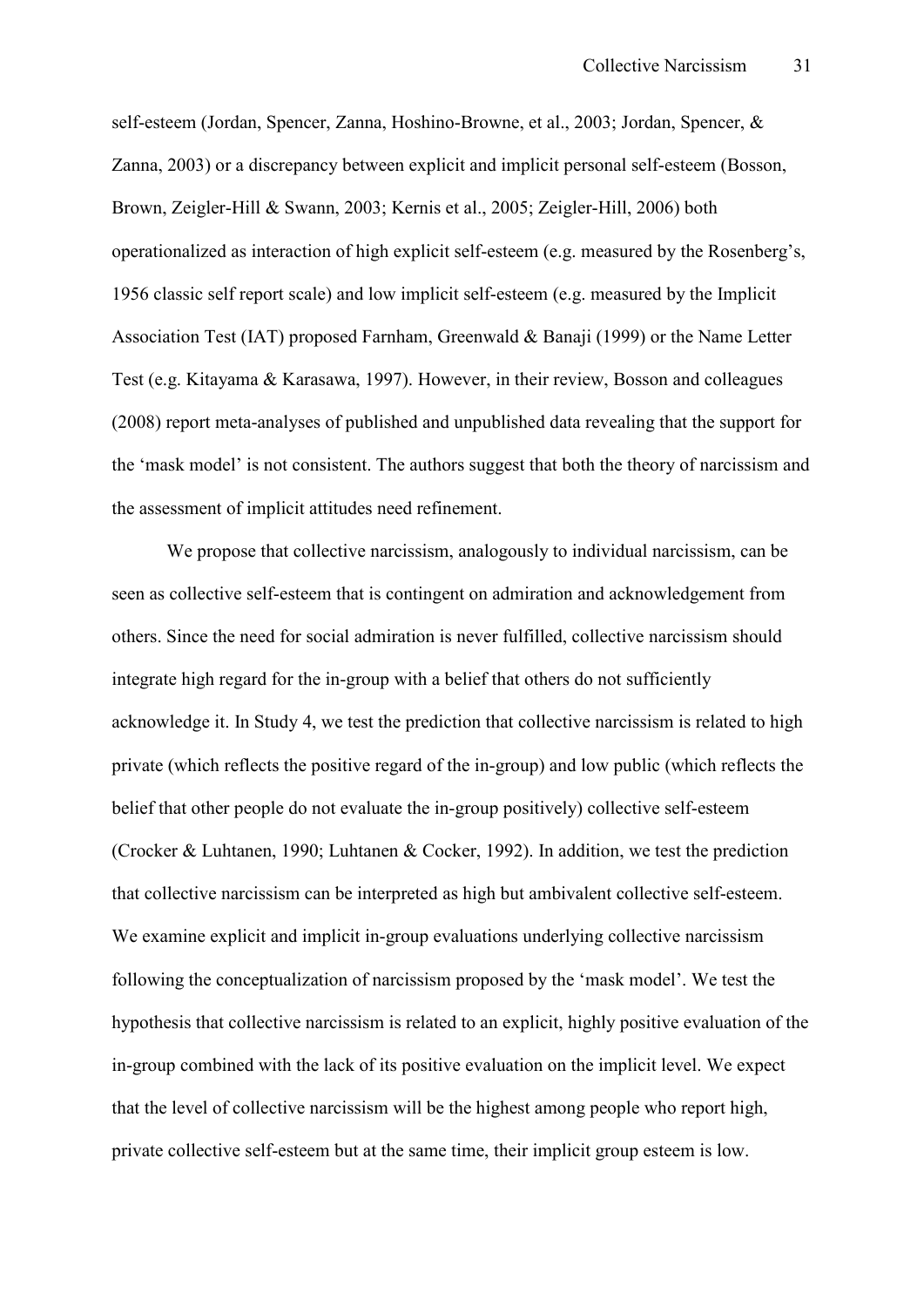#### *Method*

#### *Participants and Procedure*

 Study 4 was conducted among 262 students of a large Polish university in 2007. Their ages ranged from 19 to 53 ( $M = 24.96$ ;  $SD = 5.72$ ). There were 239 women and 22 men among the participants. In an online study, participants were asked to log into a secure website and they were first asked to perform the adjusted IAT that measured their implicit evaluative associations with Poland versus other countries. Next, they were asked to respond to the 9-item Collective Narcissism Scale and the Collective Self-Esteem Scale. After responding to all the measures, participants were thanked and debriefed. They were given a research credit for their participation.

#### *Measures*

*Collective narcissism.* The Polish version of the 9-item, national Collective Narcissism Scale ( $\alpha$  = .84;  $M = 3.21$ ;  $SD = .75$ ) was used as in previous studies. The maximum likelihood exploratory factor analysis and scree plot indicated a one-factor solution that explained 44.23% of variance (*eigenvalue* = 3.98; no other *eigenvalues* greater than 1).

*Collective self-esteem.* The Collective Self-Esteem Scale ( $\alpha$  = .85; *M* = 4.31; *SD* = .81) (Luhtanen & Crocker, 1992) was used in order to measure this variable and its four components using *Member* ( $\alpha$  = .56; *M* = 4.64; *SD* = .96); *Identity* ( $\alpha$  = .76; *M* = 3.58; *SD* = 1.17); *Private* (α = .85; *M* = 4.99; *SD* = 1.22) and *Public Collective Self.Esteem Sub.Scales*  $(\alpha = .79; M = 4.03; SD = 1.04)$ . Participants were asked to think about their national group while responding to the items.

*Implicit national esteem.* The web version of the Implicit Association Test (IAT; see Greenwald, McGhee & Schwartz, 1998; Nosek, Greenwald & Banaji, 2005) measured positive versus negative associations with Polish symbols versus symbols of other nations. The test was constructed analogously to the implicit self-esteem IAT, where words associated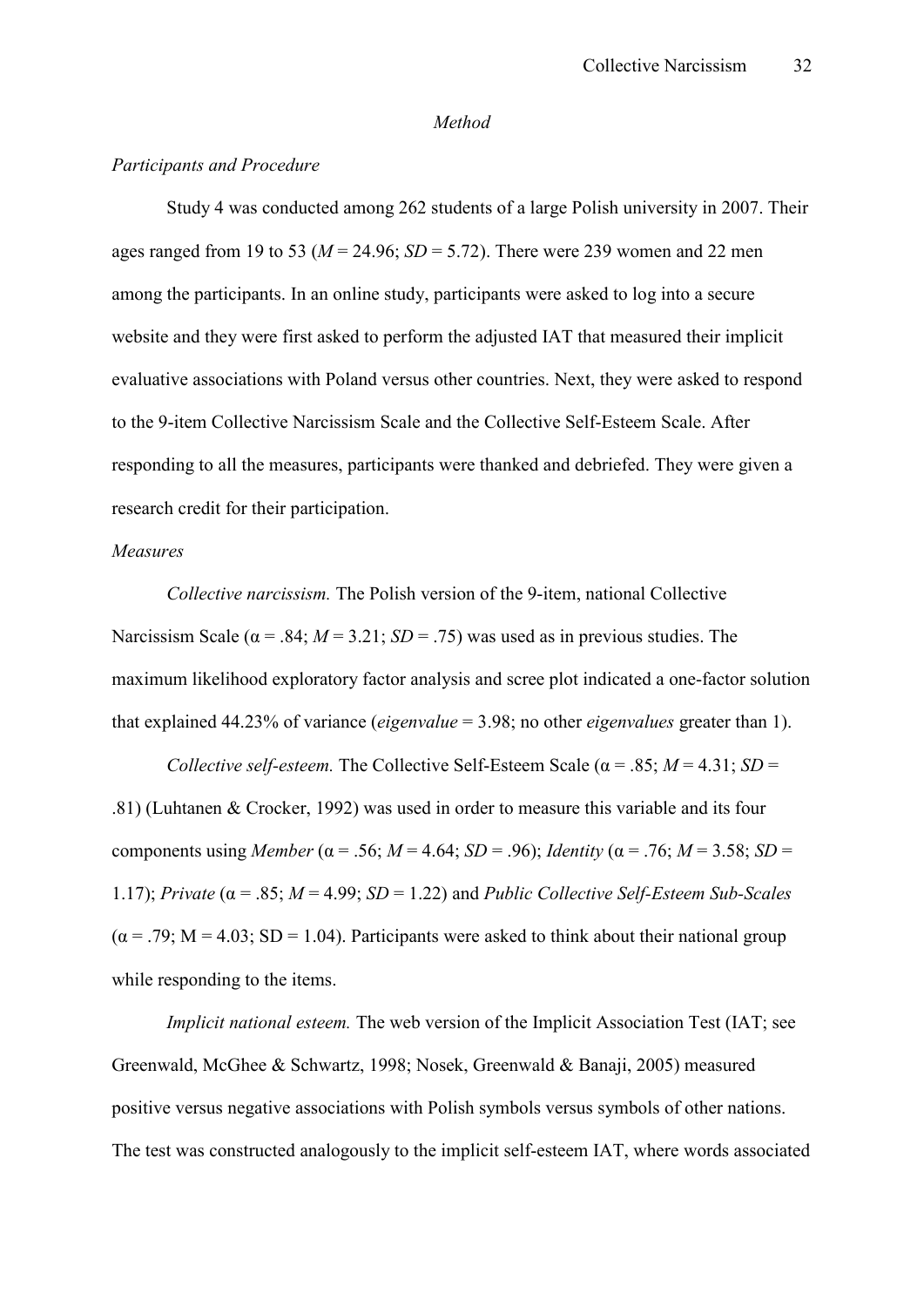with the self (e.g. *me, I, mine*) are contrasted with words signifying unidentified others (e.g. *he, they*) (Bosson, Swann & Pennebaker, 2000; Farnham et al., 1999; Greenwald & Farnham, 2000; Pinter & Greenwald, 2005; see also Cunningham, Preacher & Banaji, 2001; Cunningham et al., 2003; Lane, Mitchell & Banaji, 2003). In the IAT measure constructed for Study 4, Polish symbols (e.g. flag, the outline of the map, typical sites) were contrasted with similar symbols of other countries pre-tested as difficult to identify and unknown to typical Polish students (e.g. Korea, Indonesia etc). The pleasant vs. unpleasant words were adopted from Greenwald and Farnham (2000) following their successful application in earlier studies in Poland (e.g. Maison & Mikolajczyk, 2003). Reaction times were measured when the Polish national symbols versus foreign symbols were combined with pleasant versus unpleasant words. The corrected *d* coefficient  $(d - 2SD)$  was calculated according to the algorithm provided by Greenwald, Nosek and Banaji (2003) (*M* = .21; *SD* = .32; *Minimum* =  $-0.68$ ; *Maximum* = 1.18). The greater the corrected *d*, the higher implicit national esteem indicated.

#### *Results*

Correlational analyses show that collective narcissism is positively related to private, identity and membership aspects of collective self-esteem. In other words, collective narcissists hold a positive image of their group, they tend to think that their national in-group is an important part of their identity and that they are good members of their group. Collective narcissism is negatively related to implicit national esteem but this relationship is non-significant ( $p = .46$ ) (Table 6). None of the aspects of collective self-esteem is related to implicit national esteem. The similar lack of a significant relationship between explicit and implicit measures of attitudes has been often reported (Hofman, Gawronski, Gschwendner, Le & Schmitt, 2005; Karpinski, Steinman & Hilton, 2005). Since implicit and explicit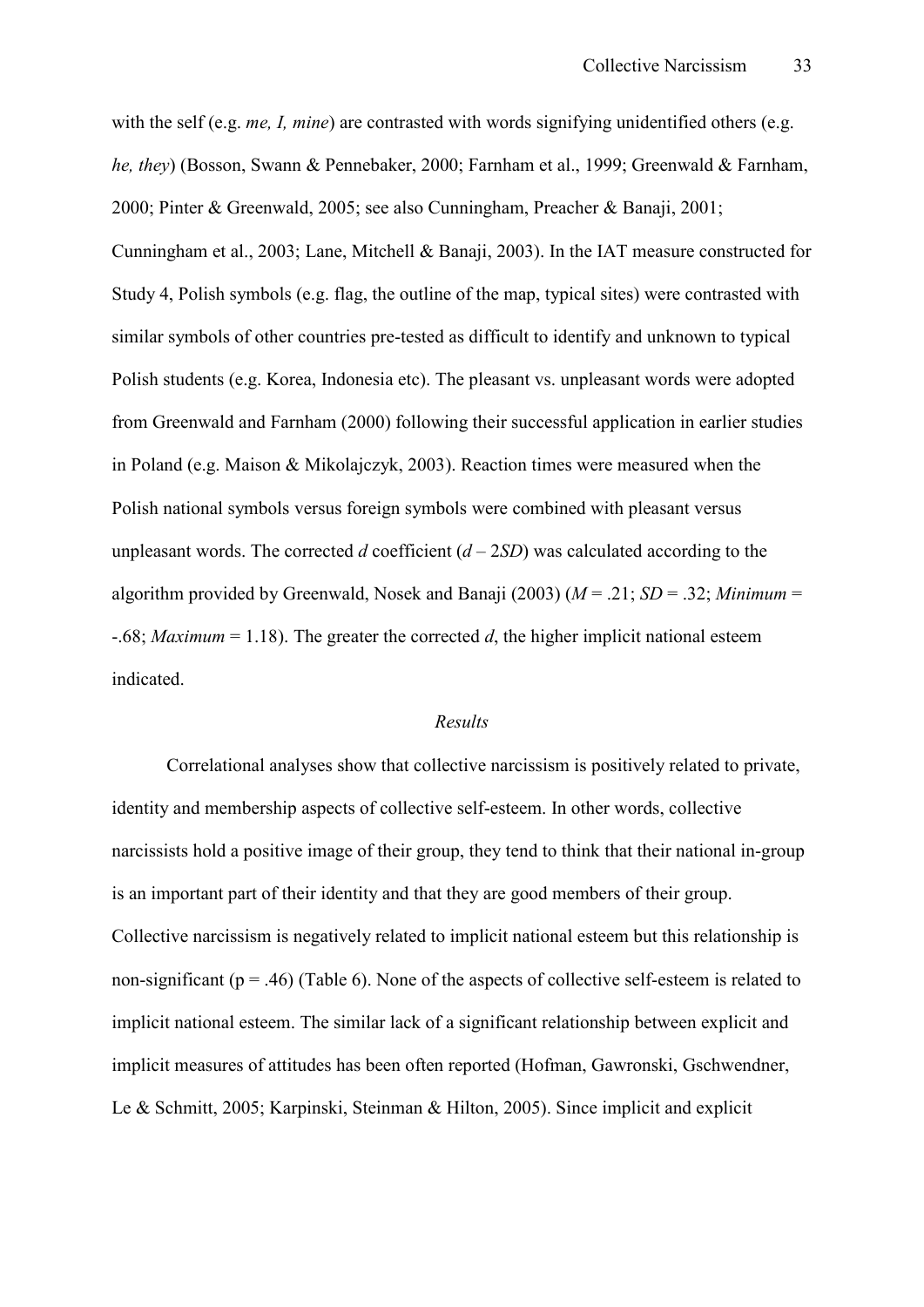attitudes are formed and influenced by different processes, such discrepancies are likely to occur (Gawronski & Bodenhausen, 2006; Wilson, Lindsey, & Schooler, 2000).

HHHHHHHHHHHHHHHHHHHHHHInsert Tables 6 about hereHHHHHHHHHHHHHHHH

*Collective Narcissism, Explicit Collective Self.Esteem and Implicit National Esteem* 

In order to test the hypotheses that collective narcissism is predicted by the discrepancy between explicit and implicit national esteem and that it is predicted by high private but low public collective self-esteem, we perform a two-step, hierarchical multiple regression analysis looking at private and public collective self-esteem and implicit national esteem as predictors and collective narcissism as the criterion variable (controlling for age and gender). In Model 1 we test the first order effects of private and public collective selfesteem and implicit national esteem. Based on the theoretical hypotheses, in Model 2 we add the interaction of private and public collective self-esteem and the interaction of private collective self-esteem and implicit national self-esteem<sup>4</sup>.

-----------------Insert Table 7 about here-----------------

The results for Model 1 reveal significant main effects of private (positive) and public (negative) collective self-esteem. Most importantly, the results for Model 2 indicate that the first order effects revealed by Model 1 are qualified by two significant interactions: between private and public collective self-esteem and between private collective self-esteem and implicit national esteem. The interactions are significant and in the expected direction. The addition of the interaction terms leads to a significant increase in the amount of variance explained by the model  $(\underline{AR}^2(2, 248) = .03; p < .01)$ . After the interactions are included in the equation the significant negative relationship between implicit national esteem and collective narcissism emerges.

In order to probe the interaction between public and private collective self-esteem, the simple slopes are analyzed for the relationship between public collective self-esteem and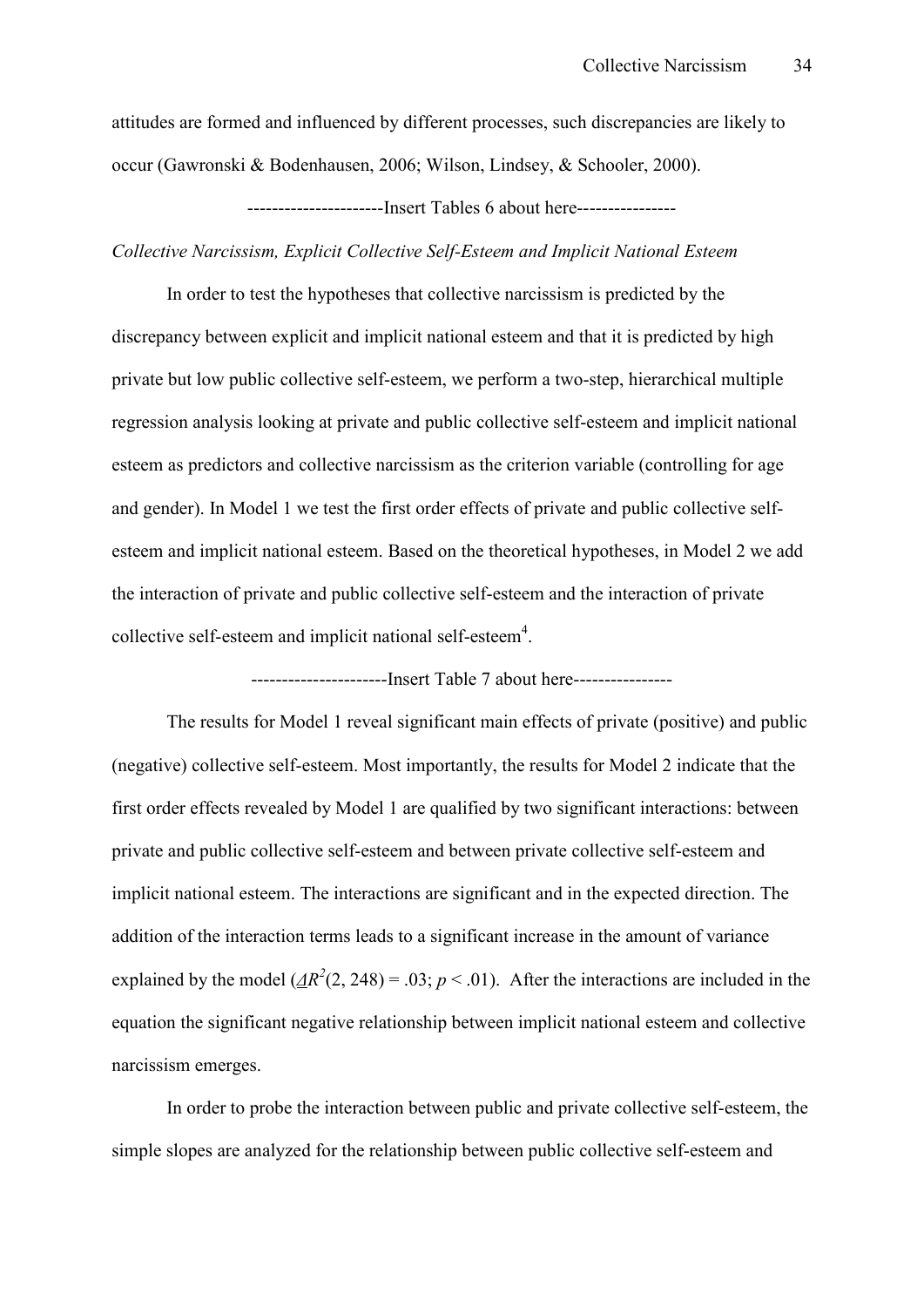collective narcissism at one standard deviation below (for low level of private collective selfesteem) and one standard deviation above (for high level of private collective self-esteem) the mean of private collective self-esteem according to the procedure proposed by Aiken and West (1991). The analyses indicate that the relationship between public collective self-esteem and collective narcissism is negative and marginally significant on lower levels of private collective self-esteem ( $b = .04$ ; *SE* = .03;  $p = .10$ ), and it is negative and significant on high levels of private collective self-esteem ( $b = -0.08$ ;  $SE = 0.02$ ;  $p < 0.001$ ) (Figure 3). In order to probe the interaction between private collective self-esteem and implicit national esteem, the simple slopes are analyzed for the relationship between implicit national esteem and collective narcissism at one standard deviation below (for low level of private collective selfesteem) and one standard deviation above (for high level of private collective self-esteem) the mean of private collective self-esteem. The results reveal that the relationship between collective narcissism and implicit national esteem is non-significant on low levels of private collective self-esteem ( $b = -0.001$ ; *SE* = .03;  $p = .85$ ), but it is negative and significant on high levels of collective self-esteem ( $b = -0.07$ ; *SE* = .03; *p* < .05) (Figure 4).

------------------------Insert Figures 3 and 4 about here-----------------

#### *Discussion Study 4*

The results of Study 4 confirm both hypotheses assuming the complex nature of group-based feelings underlying collective narcissism. The results reveal that collective narcissism is highest among people who hold their in-group in positive regard but at the same time believe that other people do not share their positive view of the in-group. In addition, the results indicate that collective narcissism is highest among people who express positive beliefs about their in-group and, at the same time, reveal rather negative (or at least lack of positive) implicit evaluation of the in-group's symbols as compared with symbols of other groups, which, we claim, indicates low implicit group-esteem. The latter results suggest that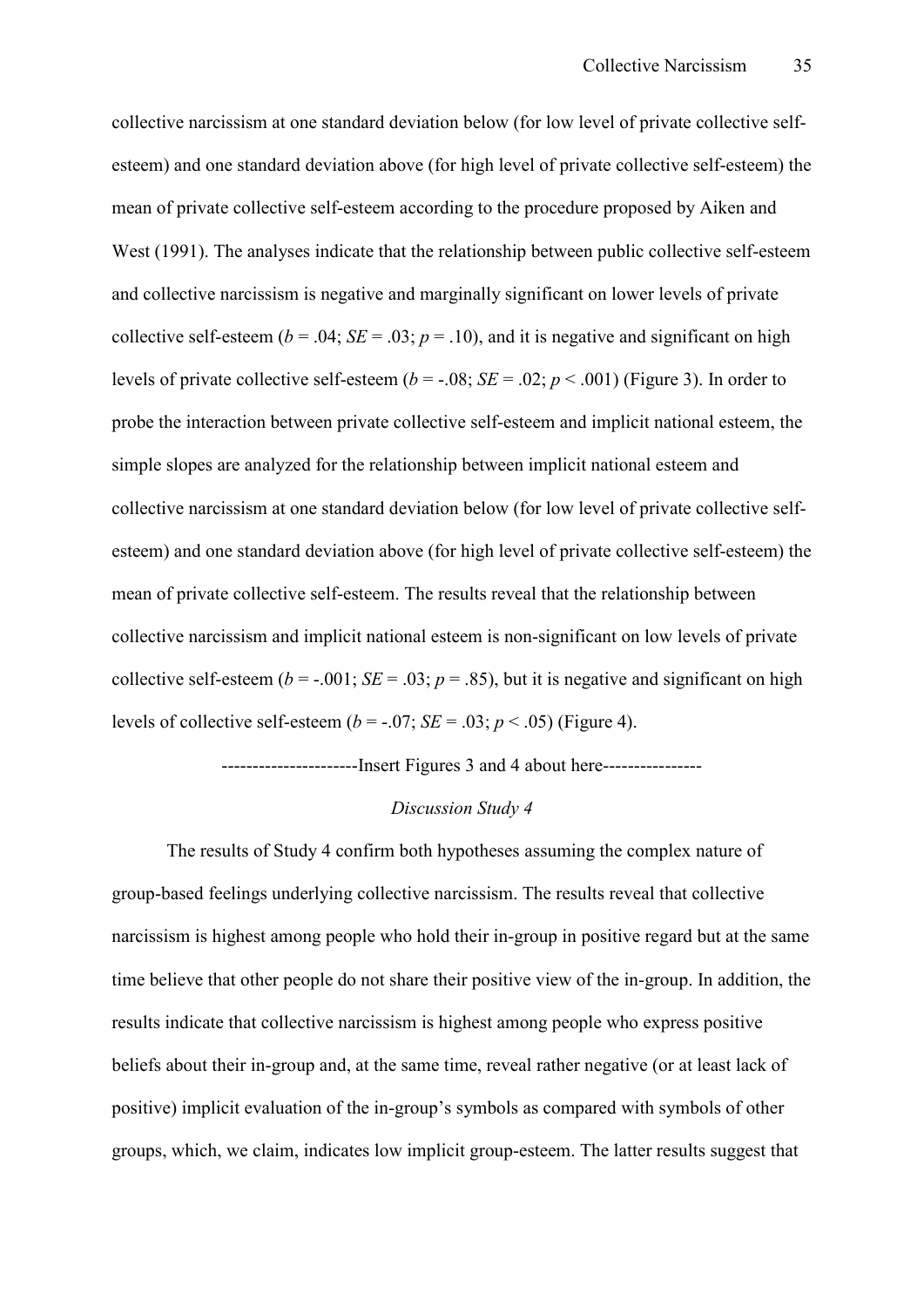the 'mask model' of narcissism can be extended into the intergroup domain. These results, however, should be treated as preliminary. Although they reveal the expected pattern of relationships they have been obtained using at least one controversial measurement that is the Implicit Association Test.

Although, the Implicit Association Test (IAT; Greenwald & Banaji, 1995; Greenwald et al., 1998) has been successfully used in order to advance the theory of attitudes, stereotype (e.g. Greenwald et al., 1998), prejudice (e.g. Dovidio, Kawakami, & Gaertner, 2002), selfesteem and self-concept (e.g. Baccus, Baldwin, & Packer, 2004; Farnham et al., 1999; Greenwald & Farnham, 2000; Greenwald et al., 2002; Schroder-Abe, Rudolph & Schutz, 2007; for recent review see Nosek, Greenwald & Banaji, 2007), it has been also suggested that the probability for diagnostic inferences from IAT to attitudes may be quite low (Fiedler, Messner & Bluemke, 2006).

We decided to use the modified version of the IAT in order to measure implicit national esteem because the IAT as a measure of implicit self-esteem was used in numerous studies that have demonstrated its satisfactory reliability and validity (e.g. Bosson et al., 2000; Greenwald & Farnham, 2000; Schroder-Abe et al., 2007). The IAT was also used to measure implicit personal self-esteem in the majority of studies relating discrepancy between explicit and implicit personal self-esteem to individual narcissism. We constructed the national group IAT measure and used the adjusted IAT score following the procedures and precautions provided by the authors of the test (Greenwald  $\&$  Franham, 2000; Greenwald et al., 2003; Nosek et al., 2005; Pinter & Greenwald, 2005) in order to correct for possible misinterpretations of the meaning of the score. We used this score to indicate implicit attitude towards a nation, arguably in a way that may be questioned based on the argument of Fiedler and colleagues (2006). In addition, it has been also noted that implicit measures of attitudes such as IAT are context dependent and similar effects may not be obtained in different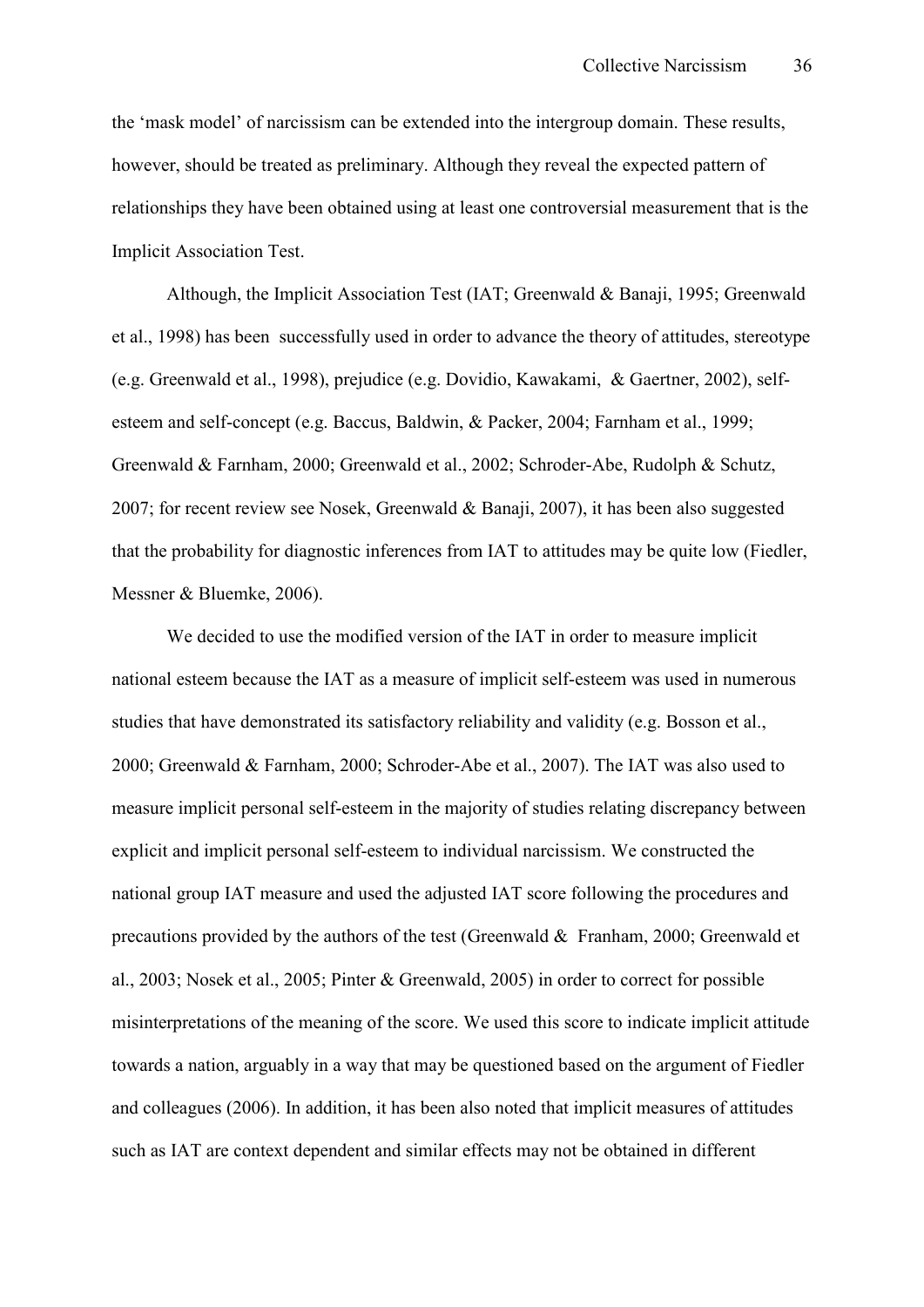national and historical context (e.g. Bosson et al., 2008). Thus, further studies using different methods of assessing implicit collective self-esteem are needed in order to replicate our results and provide a reliable account of the relationship between collective narcissism and implicit collective self-esteem.

After analyzing feelings characterizing collective narcissism and describing its correlates and predictions in the intergroup context, in the last study reported here we test the assumptions regarding the link between collective narcissism and intergroup aggressiveness.

Study 5: Collective Narcissism, Perceived Insult and Intergroup Aggressiveness

In Study 5 we extend predictions of Threatened Egotism Theory related to individual narcissism to an intergroup domain and to collective narcissism. We test the assumption that only collective narcissism, but not related variables such as right wing authoritarianism and social dominance orientation, is associated with the perception of ambiguous out-group behavior as an insult to the in-group and only collective narcissism is therefore related to intergroup aggressiveness.

# *Collective Narcissism, Social Dominance Orientation, Authoritarianism and Aggressiveness in an Ambiguous Intergroup Situation*

We have already demonstrated that social dominance orientation, right wing authoritarianism and collective narcissism have similar effects in an intergroup situation that is openly competitive and conflictual (in the war on terrorism in Study 1). These variables may, however, make quite different predictions in ambiguous situations in which the meaning of the actions of an out-group is not clear. In Study 5, we look at effects of all three variables in the context of recent developments within American-Mexican relationships, specifically the construction of the wall along the Mexican-American border by the U.S. Intergroup relations are not openly conflictual and the act of constructing the wall can be, but does not have to be, interpreted as an insult to the in-group by Mexicans. In this context, social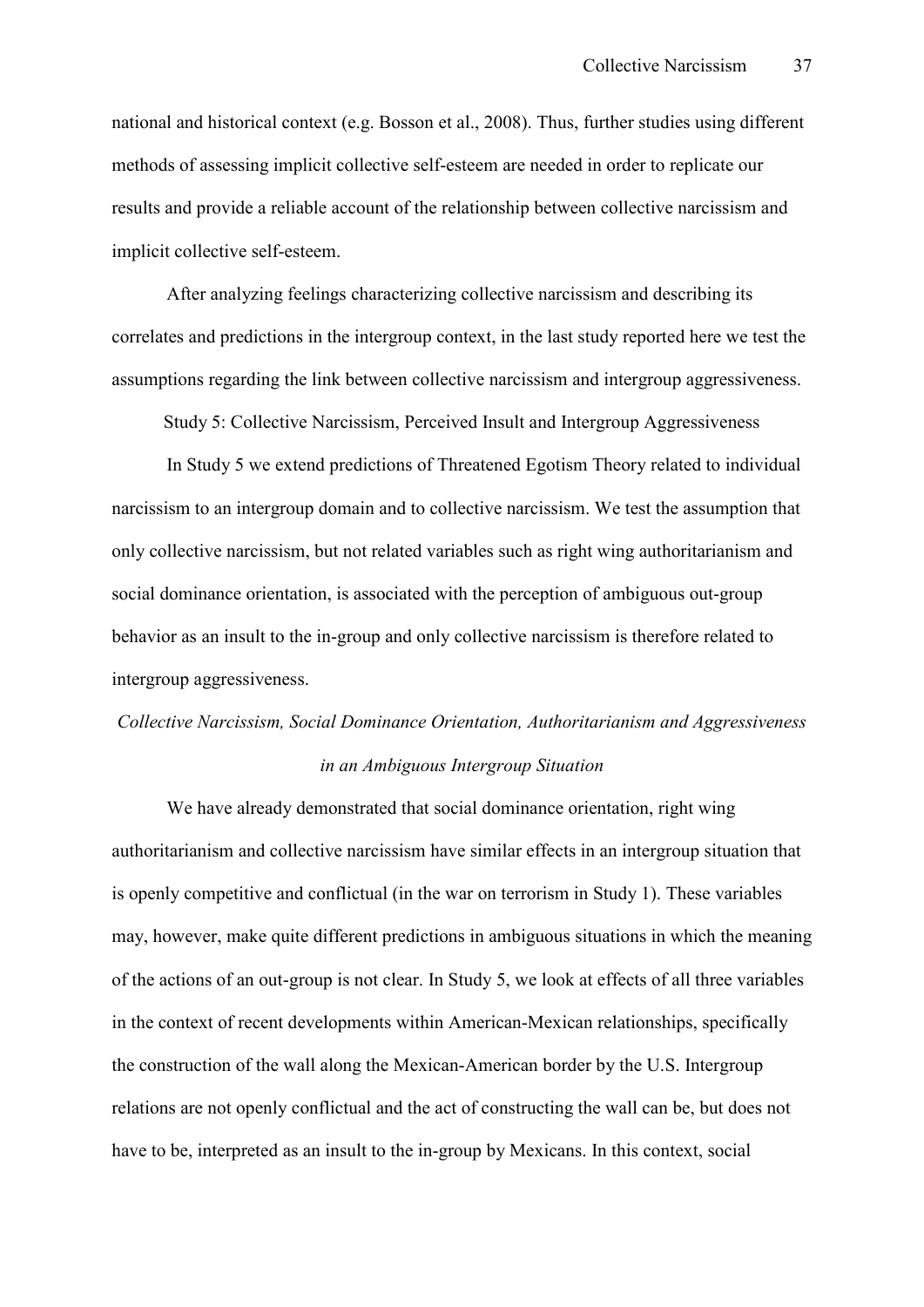dominance orientation, authoritarianism and collective narcissism may be associated with different perceptions of the intergroup situations and be related to different behavioral choices.

People high on social dominance orientation are preoccupied with securing the group's position and maintaining a hierarchical social order. In the international context the position of the U.S. is more prestigious and dominant than the position of Mexico. People high on social dominance orientation may be motivated to protect this hierarchy and to react positively to the dominant group, especially given that positive relations with this group can advance the in-group's position: the U.S., through commerce, provides an incentive to Mexican economic and social growth. Authoritarians are concerned with the security of the social group and the stability of the social order. Thus, people high on right wing authoritarianism may perceive a positive relationship with their immediate and powerful neighbor as worth preserving since the latter guarantees in-group security. However, for the collective narcissist, the assumed greatness of the in-group is never stable, and is always threatened and endangered. No objective achievements can reduce preoccupations with possible criticisms, disrespect or doubts. Thus, ambiguous actions of out-groups are likely to be interpreted as threatening the image of an in-group, which is likely to be related to aggressive reactions.

#### *Method*

#### *Participants*

 Study 5 was conducted among 202 students of a large Mexican university in 2006. Their age ranged from 17 to 33 ( $M = 20.10$ ;  $SD = 2.21$ ). There were 147 women and 56 men among the participants. Data from two participants were not included in the analyses due to unreliable answers (one answer circled throughout the questionnaire).

## *Measures*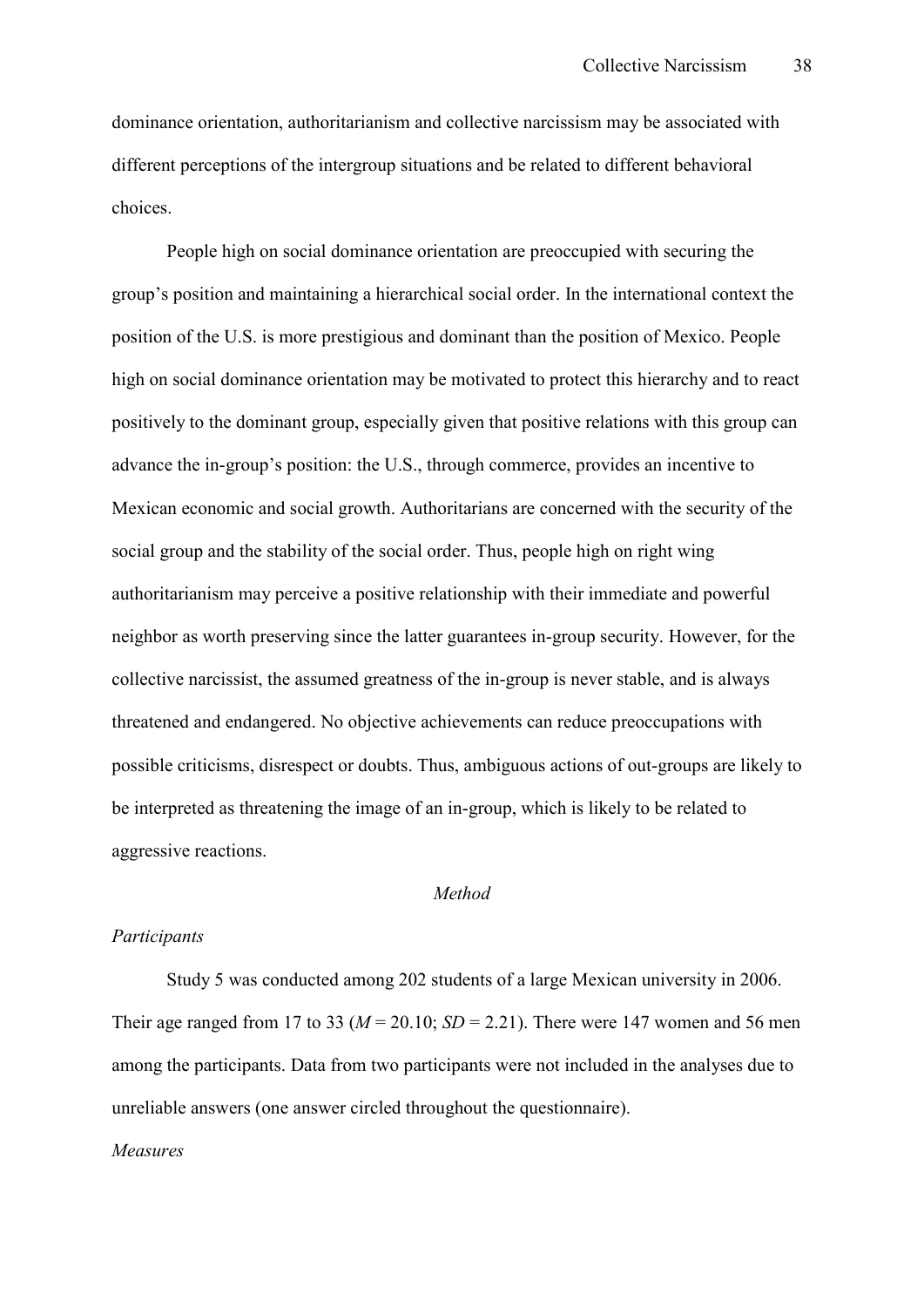*Collective narcissism.* The 9-item Spanish Collective Narcissism Scale was used ( $\alpha$  = .70;  $M = 3.85$ ;  $SD = .77$ ). The scale was translated from English to Spanish by a bilingual translator and was back translated by a bilingual social psychologist in order to ensure the equivalence of meaning of the items in both languages. The maximum likelihood exploratory factor analysis and scree plot indicated a one-factor solution that explained 27.5% of variance (*eigenvalue* = 2.48; no other *eigenvalue* above 1). Participants answered using a scale from 1 – "*totally disagree"* to 7 – *"totally agree"* throughout the questionnaire*.*

*Social dominance orientation*. The 14-item Spanish Social Dominance Orientation Scale ( $\alpha$  = .87; *M* = 2.64; *SD* = .72) was used (Silvan-Ferrero & Bustillos, 2007; Pratto et al., 1994). Two subscales were also constructed measuring the group based dominance ( $\alpha$  = .84;  $M = 3.27$ ; *SD* = 1.12) and opposition to equality ( $\alpha = .83$ ;  $M = 2.01$ ; *SD* = 1.07) aspects of social dominance orientation.

*Right wing authoritarianism.* Participants were asked to respond to the items of the Spanish translation of the abbreviated version of the original Right Wing Authoritarianism Scale (see Altemeyer, 1988; McFarland, 2005).) used in Study 1 ( $\alpha$ =.71,  $M$  = 3.16, *SD* = .87). The same method of translation as in case of the Collective Narcissism Scale was used.

*Perception of the construction of the wall as an insult.* The following items were used to construct this measure: "*The construction of the wall along Mexican.American border by the US is offensive for Mexico and Mexicans*;" "*The construction of the wall indicates the lack of respect of the Americans towards Mexicans*;" "*The construction of the wall demonstrates American arrogance*" and "*The construction of the wall demonstrates the prejudice American have against Mexicans.*" ( $\alpha$  = .86;  $M$  = 5.52; *SD* = 1.61).

*Perception of the U.S. as helpful to Mexico's growth.*  $(M=3.32, SD=1.89)$ . One item was used to measure this variable: "*Thanks to the U.S., Mexico can export and grow*".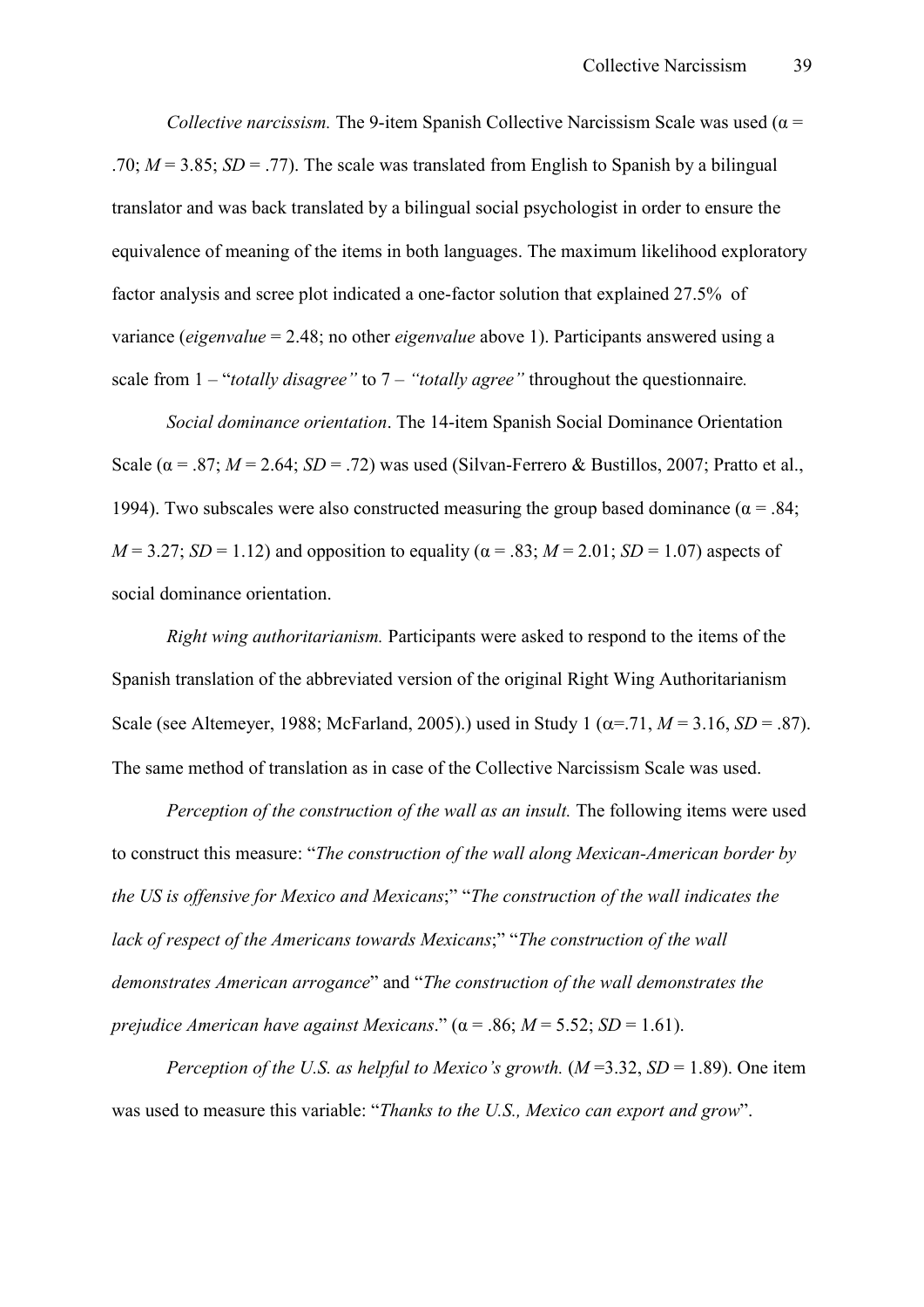*Preference for destructive actions towards the U.S*  $(M=4.57; SD = 2.27)$ *. One item* was used in order to measure preference for destructive actions against the U.S. was used "*Mexicans should boycott American companies and products on the Mexican market*".

## *Results*

The correlations presented in Table 8 confirm that the perception of the construction of the wall as an insult is positively related to the proposition to boycott American companies, whereas the perception of the U.S. as support for Mexican growth is negatively related to this proposition. Collective narcissism is positively and social dominance orientation and right wing authoritarianism are negatively related to the perception of the construction of the wall along the American-Mexican border as an insult to Mexico and Mexicans. Social dominance orientation and authoritarianism are positively related to a belief that the commerce with the U.S. helps Mexico grow. The relationship between authoritarianism and this belief is marginally significant ( $p = .052$ ). Collective narcissism is negatively related to this belief and the relationship is also marginally significant  $(p = .10)$ . Only collective narcissism is positively related to the proposition to boycott American products and companies in Mexico as a response to the construction of the wall by the U.S. Social dominance orientation and right wing authoritarianism are negatively related to this proposition.

 Interestingly, the results reveal also that in the Mexican sample collective narcissism and social dominance orientation and authoritarianism are not correlated, although the latter two variables are positively correlated. In this socio-political context, the differentiation between the group-based dominance and opposition to equality aspects of social dominance orientation proved important. The two components of social dominance orientation are significantly and positively correlated  $(r(199) = .36; p < .001)$  and only after the factors are differentiated a weak, positive correlation between group based dominance and collective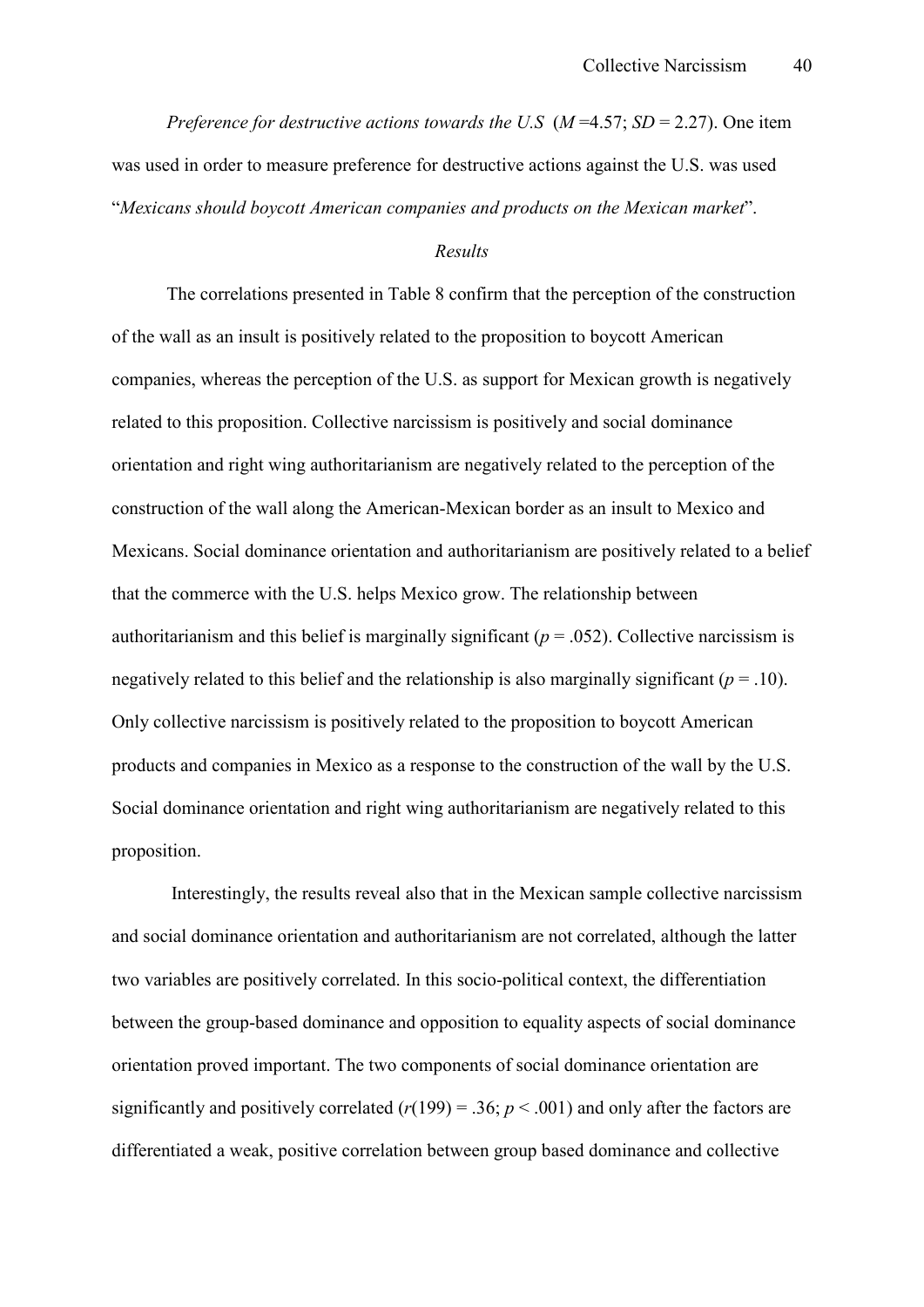narcissism is found  $(r(198) = .14; p < .05)$ . The correlation of collective narcissism with opposition to equality is not significant  $(r(198) = .02; p = .82)$ . The results of multiple regression analysis that used the components of social dominance orientation as predictors and collective narcissism as a criterion variable (controlling for age and gender) confirm that collective narcissism is independently related to group based dominance ( $b = .13$ ; *SE* = .06; *p*  $(6.03; F(4,192) = 2.92; p < .02; R<sup>2</sup> = .06)$  but not to opposition to equality (*b* = -.07; *SE* = .07;  $p = .27$ ).

-------------------------Insert Table 8 about here-----------------

# *Collective Narcissism, Social Dominance Orientation, Right Wing Authoritarianism and Intergroup Aggressiveness in an Ambiguous Situation*

In order to test the hypothesis that the perception of the construction of the wall as an insult to the in-group mediates the relationship between collective narcissism and preference for destructive actions against the out-group, we performed mediational analyses (Baron  $\&$ Kenny, 1986). In addition, using the same analyses we examine whether the relationship between right wing authoritarianism and rejection of the boycott is mediated by the disagreement that the wall is an insult to the in-group and whether the relationship between social dominance orientation and rejection of the boycott is mediated by the perception that the U.S. helps Mexico grow associated with this variable.

The analyses reveal that the positive relationship between collective narcissism and support for the proposition to boycott American companies and products in Mexico is mediated by the perception of the actions of the U.S. as disrespectful:  $IE = .24$ ; Sobel  $z =$ 2.40; *p* < .02 ; Goodman's *z* = 2.46; *p* < .01 (Figure 5).

HHHHHHHHHHHHHHHHHHHHHHInsert Figure 5 about hereHHHHHHHHHHHHHHHH

The negative relationship between authoritarianism and the support for the boycott of American companies is mediated by disagreement with the notion that the construction of the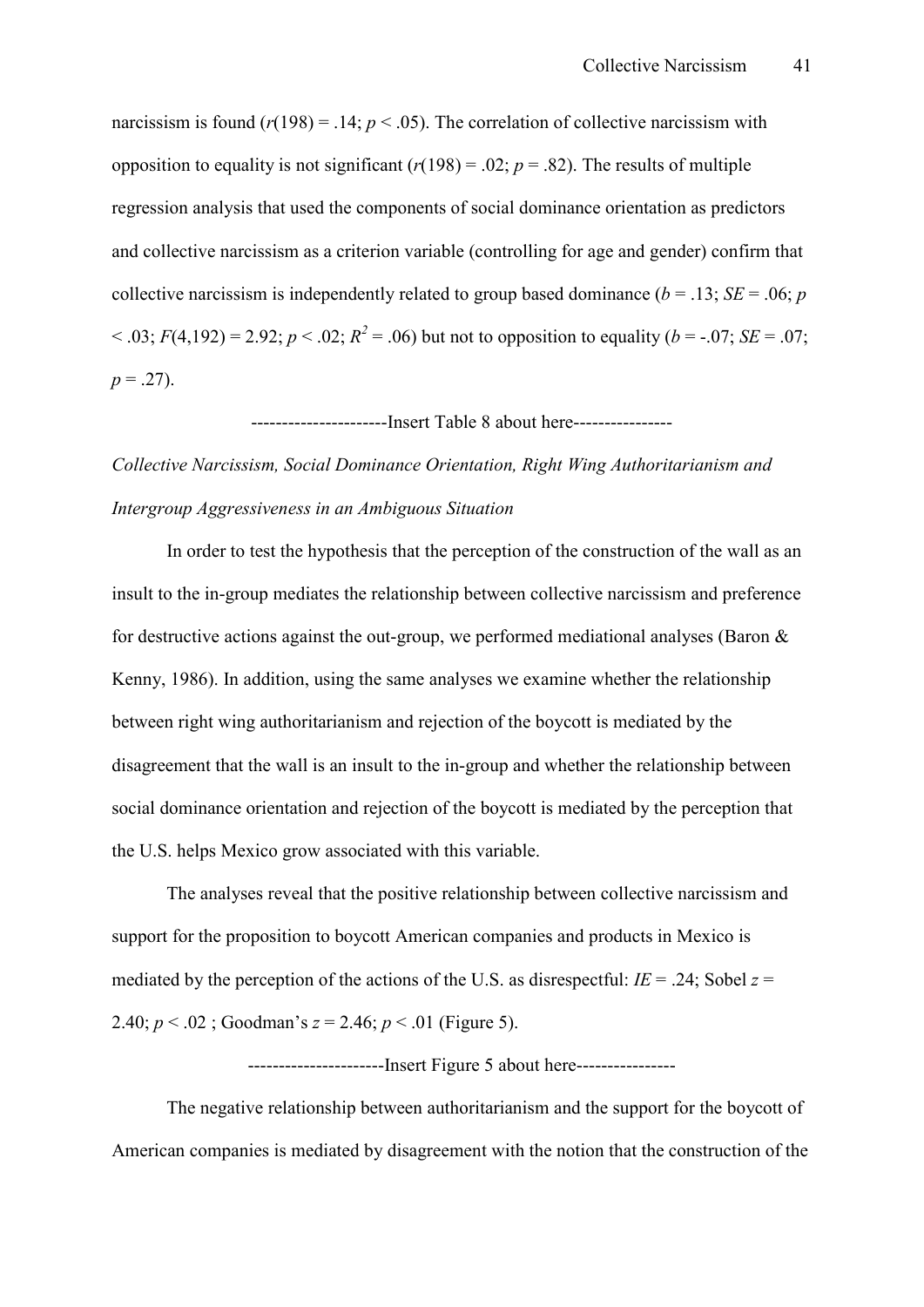wall is disrespectful towards Mexico and Mexicans:  $IE = -15$ ; Sobel  $z = -1.95$ ;  $p < .05$ ; Goodman's  $z = -2.01$ ;  $p < .04$  (Figure 6). The relationship between social dominance orientation and opposition to boycotting American companies and products in Mexico is mediated by the perception of the U.S. as helping Mexico's national growth:  $IE = -0.06$ ; Sobel  $z = -1.67$ ;  $p < 0.05$ ; Goodman's  $z = -1.76$ ;  $p < 0.05$  (Figure 7).

-----------------------Insert Figures 6 and 7 about here-----------------

#### *Discussion Study 5*

The results of Study 5 confirm the predictions resulting from extending the Threatened Egotism Theory (Bushman & Baumesiter, 1998; Baumeister et al., 2000) into the intergroup domain and allow for an initial explanation of the link between collective narcissism and intergroup aggressiveness. We assumed that since collective narcissists invest in the grandiose image of the in-group, they demand its constant validation in intergroup situations and are likely to react aggressively to perceived lack of acknowledgement, criticism or insult. The results of Study 5 confirm that collective narcissism is related to increased likelihood of interpreting intergroup situations as threatening the image of the ingroup. The perception of actions of the out-group as an insult to the in-group mediates the relationship between collective narcissism and intergroup aggressiveness. These results suggest that aggressiveness associated with collective narcissism serves retaliatory purposes. Importantly, Study 5 reveals that social dominance orientation, right wing authoritarianism and collective narcissism are related to sensitivity to different aspects of social situations and different perceptions of that situation mediate their relationships with different choices of intergroup actions.

In addition, the results of Study 5 confirm that collective narcissism is unrelated to the opposition to equality aspect of social dominance orientation but it correlates positively with its group based dominance component. This relationship, however, seems to be weaker in the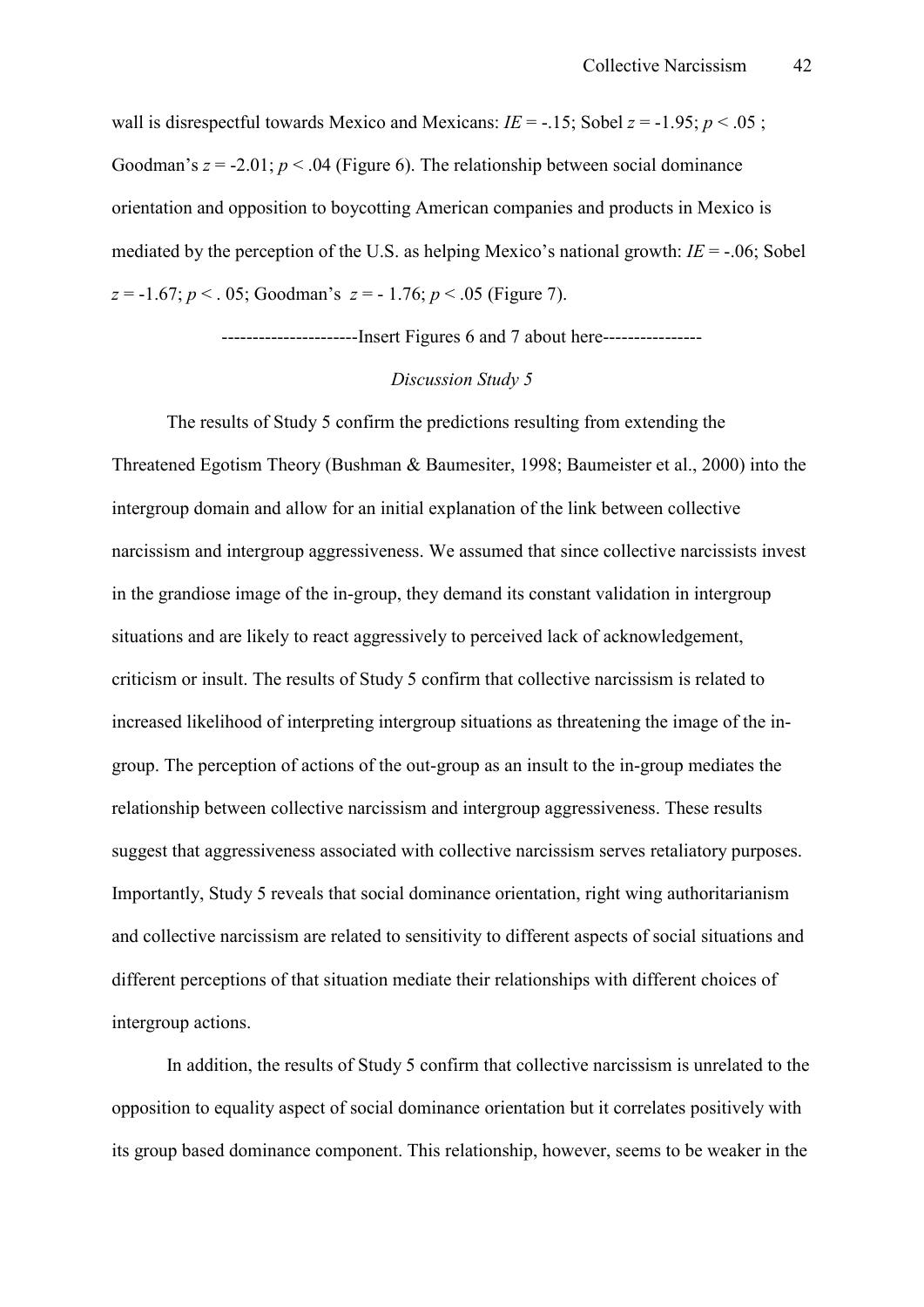Mexican than in the American sample in Study 1. Moreover, collective narcissism is unrelated to right wing authoritarianism among the Mexican participants.

These results seem to corroborate earlier findings suggesting that the effects and predictions of social dominance orientation and right wing authoritarianism are dependent on social context (e.g. Dambrun, Duarte & Guimond, 2004; Guimond, Dambrun, Michinov & Duarte, 2003; Lehmiller & Schmitt, 2007; Reicher & Haslam, 2006; Schmitt, Branscombe & Kappen, 2003). More importantly, the finding that the relationship between collective narcissism and group based dominance is stronger in a group of a higher international position is consistent with earlier findings and the concept of collective narcissism. The level of collective narcissism should be comparable in groups of different social standing; however the level of group based dominance is typically lower among members of subordinate and lower status groups (Jost & Thompson, 2000; Sidanius & Pratto, 1999; Sidanius, Pratto, van Laar & Levin, 2004). Thus, the relationship between collective narcissism and group based dominance can be expected to be weaker in the context of lower status and less dominant social groups.

The lack of correlation between collective narcissism and authoritarianism in the Mexican sample may be due to the specific form that authoritarianism takes in the Mexican context. It seems to be defined mostly by submission to strong, charismatic and idealized leaders (*caudillos*; e.g. Garner, 1985) and less related to concern for in-group cohesiveness. Since concern for group cohesiveness was the main assumed reason for the overlap between the two variables, its lower importance in this context may explain the lack of the expected relationship. Further studies are needed in order to examine the relationship between authoritarianism and collective narcissism in different socio-political contexts.

General Discussion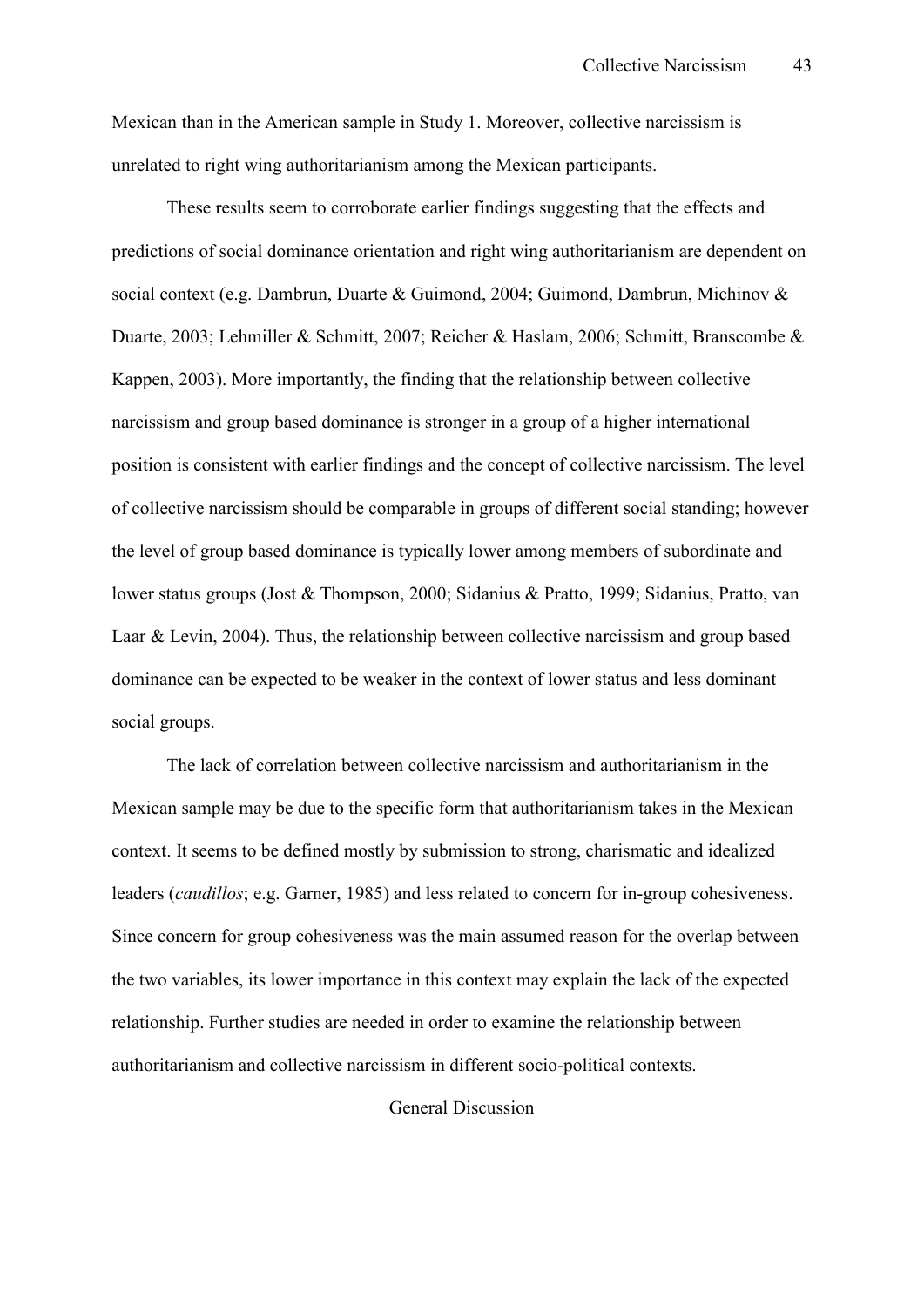In this paper we introduce a concept of collective narcissism: an emotional investment in an unrealistic belief about the greatness and prominence of an in-group. This concept is proposed in order to help explain the capacity of positive group esteem to inspire out-group enmity. Results from five large samples drawn from studies conducted in four different countries representing diverse cultural and social contexts and using three different languages confirm validity, one factorial structure and reliability the Collective Narcissism Scale constructed in order to assess individual levels of collective narcissism.

#### *Collective Narcissism and Intergroup Aggressiveness*

Present results indicate that collective narcissism is a form of group esteem that is reliably associated with intergroup bias and aggressiveness. This link is mediated by the tendency to perceive the actions of other groups as undermining the positive image of the ingroup. Aggressiveness related to collective narcissism seems to be provoked by perceived insult (Study 5) or threat to the in-group (Study 1). Apart from being related to retaliatory aggressiveness in response to the image threat, collective narcissism is associated with prejudice and intergroup negativity. We demonstrated that it predicts ethnic animosity between Blacks and Whites in Great Britain and anti-Semitism in Poland. We propose that since the sensitivity to criticism is chronic for collective narcissists, the out-groups with which the in-group comes into frequent contact are likely to be perceived as constantly harming and threatening the in-group. Since collective narcissists are not willing to forgive or forget any insults or injustice done to an in-group by out-groups (Study 1), collective narcissism is related to prejudice against out-groups with whom the in-group shares a history of perceived mutual grievances and wrongdoings.

We argue that the concept of collective narcissism provides one answer to some of the long-lasting questions of the psychology of intergroup relations: how do peoples' feelings and thoughts about their group shape their tendency to be aggressive towards other groups?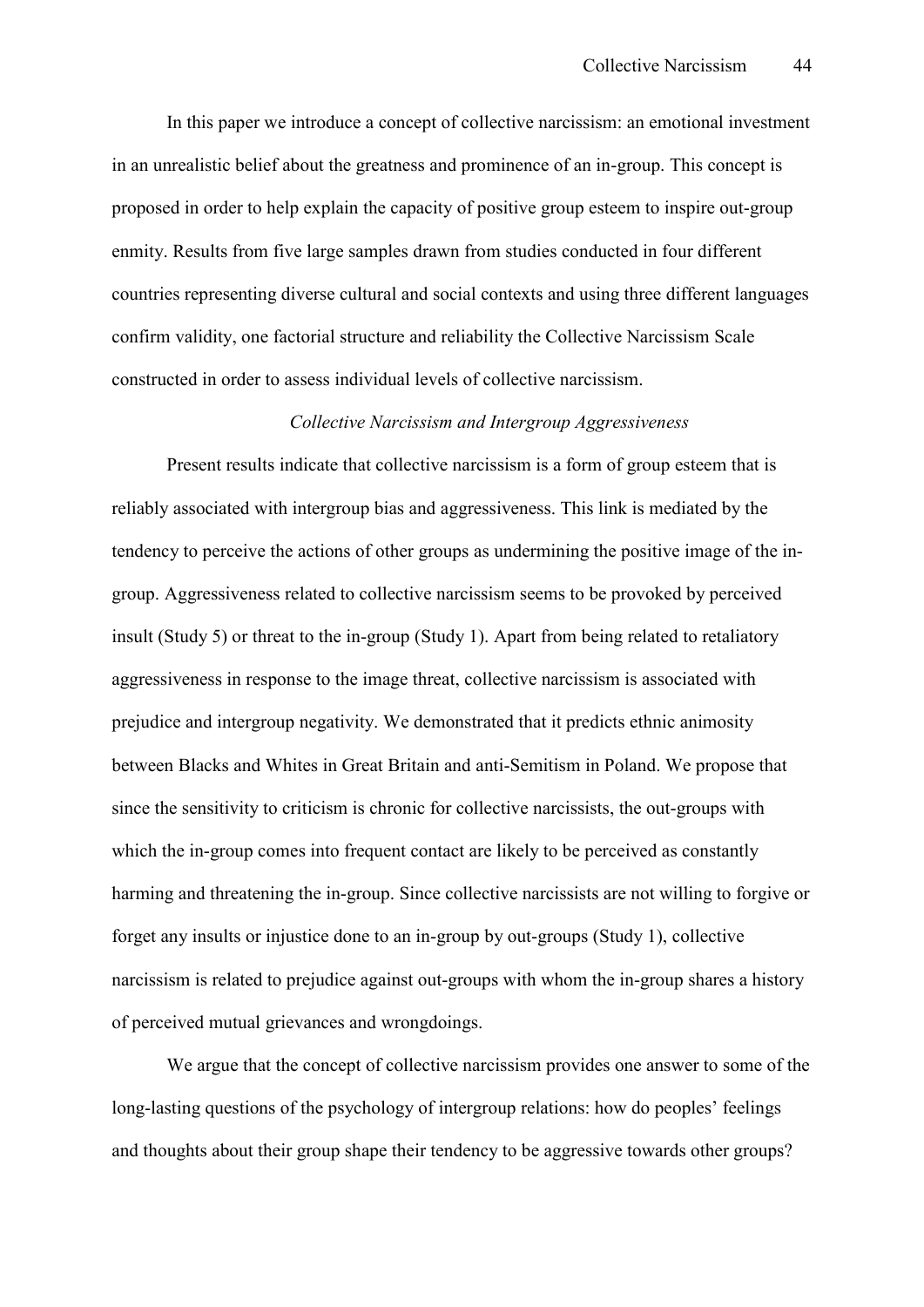And what kind of self-esteem leads to intergroup negativity? In this vein, results of previous studies suggest that high (Aberson, Healy & Romero, 2000) and threatened (e.g. Fein & Spencer, 1997) or defensive (Jordan et al., 2005) personal self-esteem predicts intergroup bias. Other authors suggest that collective, rather than personal, self-esteem is responsible for intergroup negativity (Crocker & Luhtanen, 1990). Within this perspective, findings reveal that high private (Rubin & Hewstone, 1998) or low public (Hunter et al., 2005; Long & Spears, 1998; Long, Spears  $&$  Manstead, 1994) collective self-esteem predicts intergroup hostility.

We suggest that the effects of private and public and high and defensive collective self esteem should be considered at the same time as predictors of inter-group negativity, and collective narcissism provides a framework that integrates them. Collective narcissism is related to inter-group aggressiveness because it increases sensitivity to signs of criticism or unfair treatment in an intergroup context. The results reveal that collective narcissism is a form of high but unstable collective self-esteem that needs constant, external validation, but accepts no validation as sufficient. We found that collective narcissism is highest among people who hold their in-group in high regard but believe that others do not recognize its value properly.

Moreover, our findings suggest that collective narcissism may be seen as an explicit, positive regard of the in-group that is accompanied by unacknowledged doubts about the ingroup's positive evaluation. These results provide intriguing, additional cues for understanding of the nature of the relationship between collective narcissism and intergroup aggressiveness. The present account emphasizes that collective, rather than personal, threatened self-esteem is the best predictor of intergroup aggressiveness. We propose that the perceived threat to the assumed greatness of the in-group may be chronic because, at least partially, it may come from within, rather than outside. The unacknowledged doubts about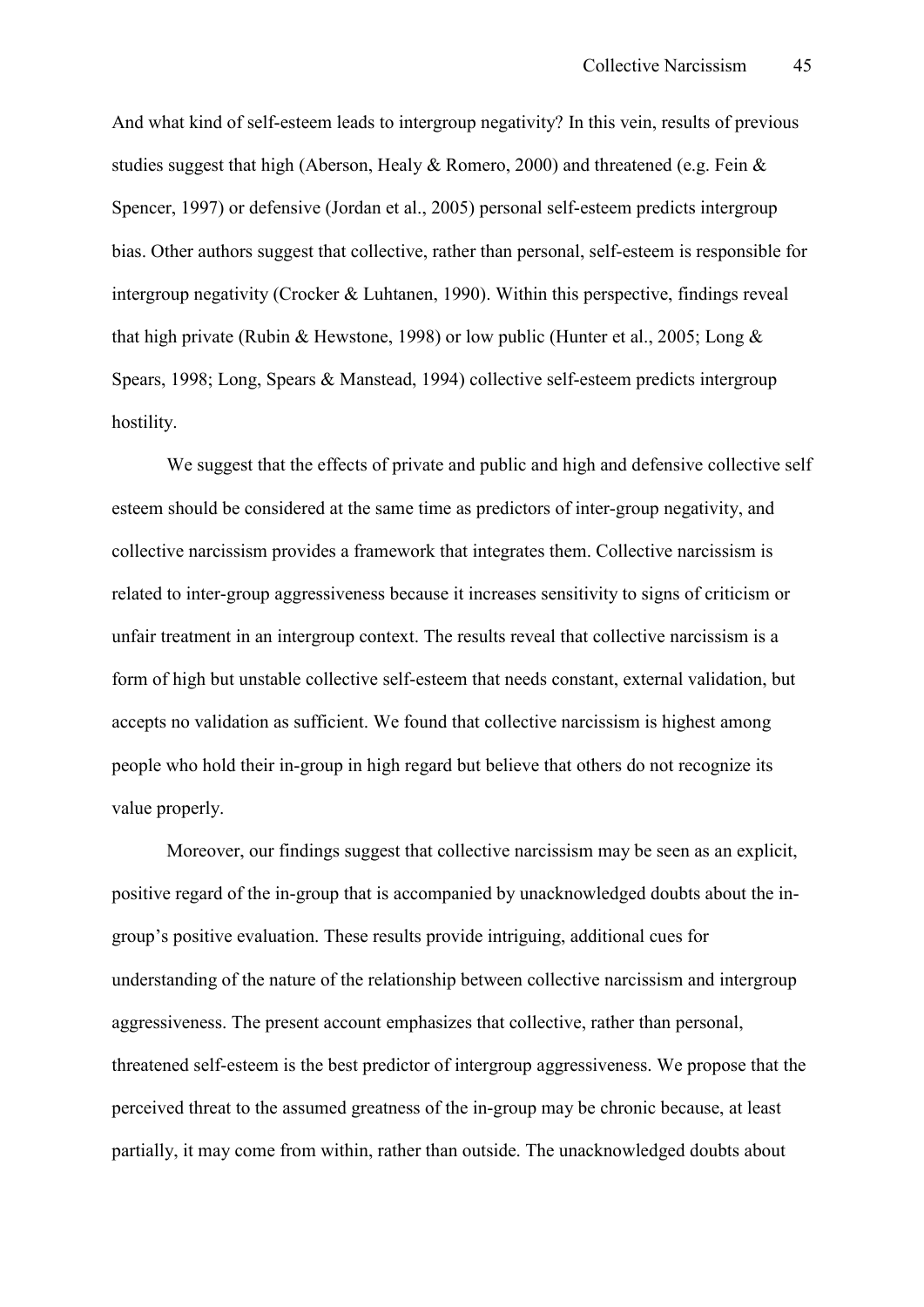the in-group's greatness may motivate collective narcissists constantly to seek signs of criticism or disrespect of the in-group. The habitual emotional reaction to such signs is anger related to the tendency to punish those who undermine the greatness of the in-group. Thus, intergroup aggression may be seen as a means of controlling external validation of the positive image of the in-group. The interpretation of collective narcissism as discrepancy between explicit and implicit collective self esteem has to be confirmed by future studies that use different methods of assessing implicit attitude towards the in-group.

Importantly, collective narcissism predicts intergroup prejudice and aggressiveness over and above other robust and powerful individual difference variables associated with intergroup negativity such as social dominance orientation (Pratto et al., 1994; Sidanius & Pratto, 1999), right wing authoritarianism (Altemeyer, 1998) and blind patriotism (Schatz et al., 1999) in a national context. In addition, present results indicate that the pattern of relationships between collective narcissism, social dominance orientation, authoritarianism and intergroup aggressiveness is dependent on the situational context and suggest that reasons for aggressive responses associated with each variable are different. In the context of the war on terror in Study 1, all three variables independently predict support for military aggression. However, only the relationship between collective narcissism and the support for military aggression is partially mediated by perceived threat to the in-group. In an ambiguous intergroup situation (construction of the wall along the American-Mexican border by the U.S. in Study 5), the three variables predict different perception of the situation and different responses. Only collective narcissism predicts support for destructive actions towards the U.S. and this relationship is mediated by the perception of the construction of the wall alongside the Mexican-American border as threatening the image of the in-group.

### *Future Directions*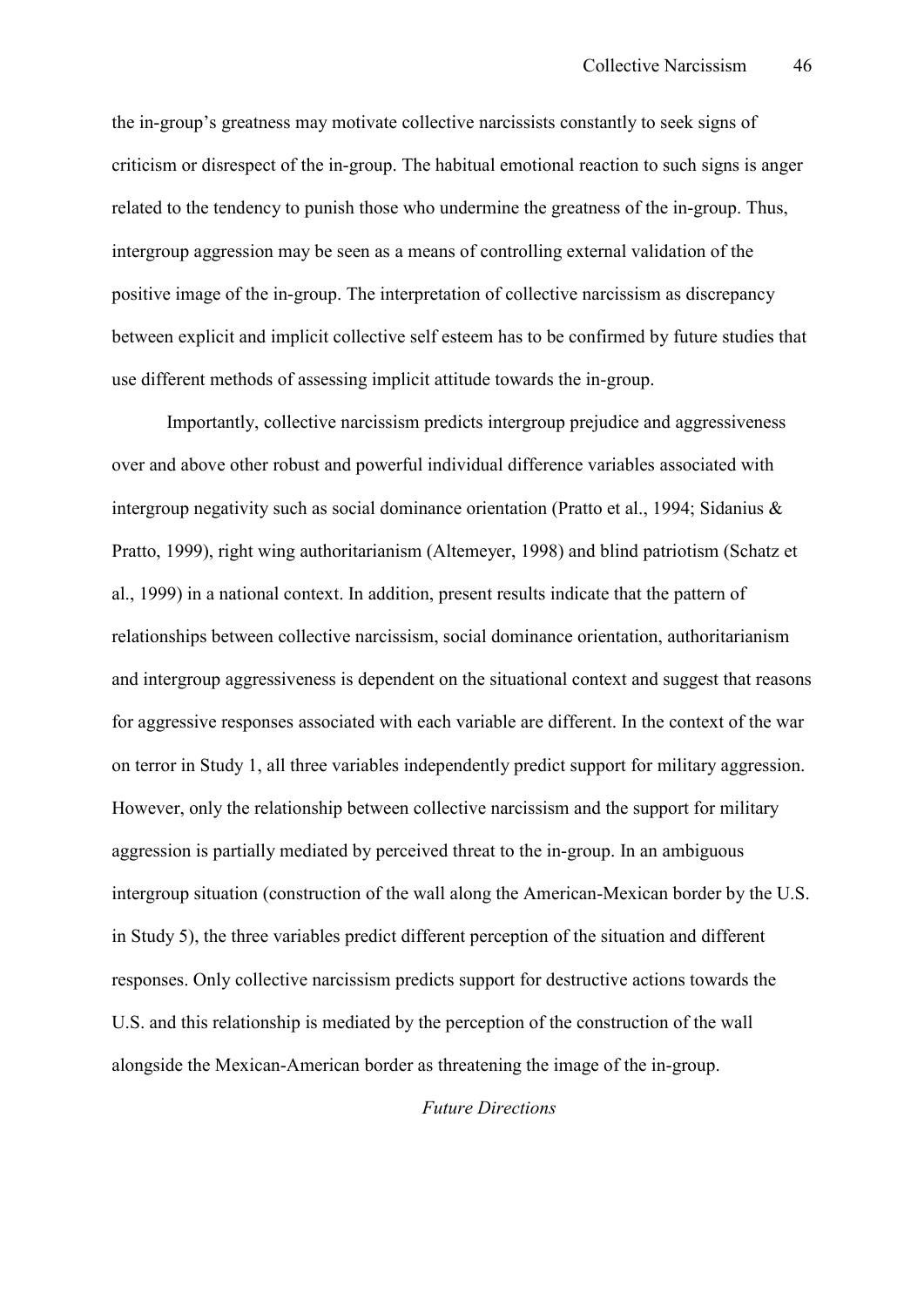We derived the concept of collective narcissism from the theory of individual narcissism following the assumption that people can be narcissistic not only about their personal but also their collective identities. The present results confirm that although individual and collective narcissism are positively associated, they are separate variables that make predictions relevant to different levels of individual functioning. Most importantly, collective narcissism explains a great deal of variance in intergroup antagonism that individual narcissism does not account for. Investigation of whether and how the relationship between individual and collective narcissism is shaped by cultural and situational contexts is an important direction for further research.

We assume that cultural and socialization contexts that allow for the development of a strong ego may enhance the positive relationship between individual and collective narcissism. Specifically, a stronger relationship may be expected in highly individualistic cultures, where the projection of perceived individual greatness onto social in-groups is more likely (e.g. Lasch, 1979; see also Gramzow & Gaertner, 2005). In collectivistic cultures, however, collective narcissism may be related to putting the in-group prior to the individual self. Commitment to the in-group may be associated with the submission of individual needs or goals. In such a context the relationship between collective and individual narcissism should be weaker.

In addition, in social situations that increase collective, but not individual narcissism, the link between both forms of narcissism should be, at least temporarily, weakened. For example, narcissistic identification with an in-group is likely to be stronger in an intergroup conflict, especially when a tendency to attribute prevalent importance to the in-group, its survival, value and honor intensifies as the conflict escalates (e.g. Bar-Tal, 2006). A situation of acknowledged fraternal deprivation is also likely to increase collective narcissism with reference to the deprived in-group (Runciman, 1966). Studies indicate that in-group threat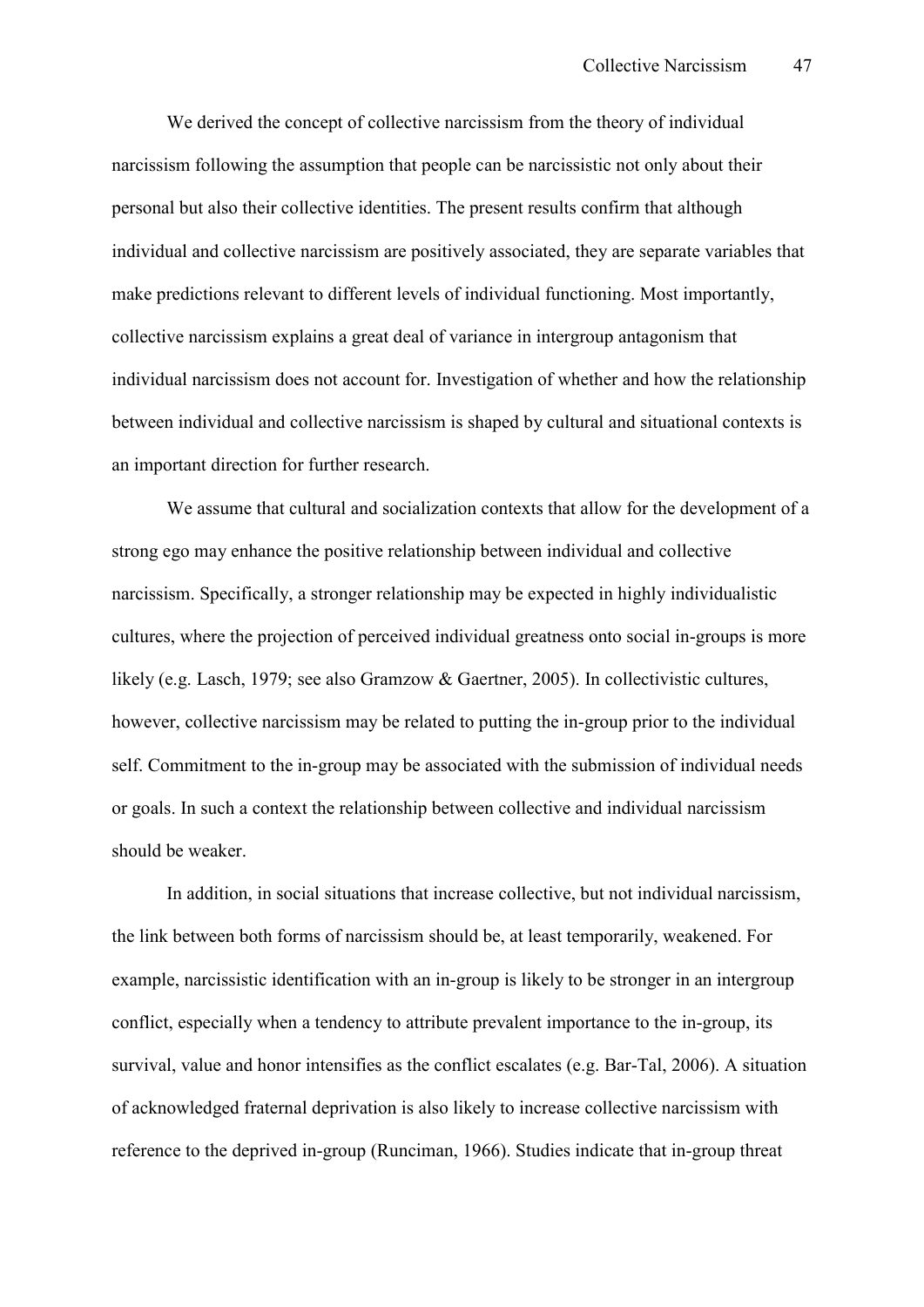from unfavorable intergroup comparison and high in-group identification result in increased affirmation of collective self (e.g. Branscombe, Schmitt & Harvey, 1999). The recognition of the relative deprivation on the collective level is likely to result in a shared belief that the esteemed in-group does not receive the treatment, respect or recognition it deserves. These propositions require further empirical examination.

Other important questions that need to be answered by future studies are: To what extend collective narcissism is a general tendency to form narcissistic attachment to social groups people belong to? And whether narcissistic attachment can be evoked only by some groups or experienced only in particular situations?

Collective narcissism can be seen as an individual difference variable, a general tendency to identify with important social groups in a narcissistic way. It can be expected that people may narcissistically identify with all social groups with which they share common history. It is, therefore, more likely that they form narcissistic attachment to social groups that have psychological entitativity, that is, a real, reified existence (e.g., national group, ethnic group, religious group or political party; see Campbell, 1958; Keller, 2005; Medin & Ortony, 1989; Yzerbyt, Judd, & Corneille, 2004; see also Reynolds et al., 2000). It is less likely that this tendency would apply to ad hoc created groups such as in minimal group paradigm tasks. Some time is needed to establish that the favored in-group is not sufficiently appreciated by others. However, it can be expected that groups that work together for certain amount of time (e.g. students of a certain university; attendants to a certain course etc) can elicit narcissistic attachment.

The results presented in this paper provide a suggestion that people can narcissistically identify with different realistic, social groups. In four studies participants were asked to think about their national in-group while responding to the Collective Narcissism Scale and in one study they were asked to think about their ethnic group. A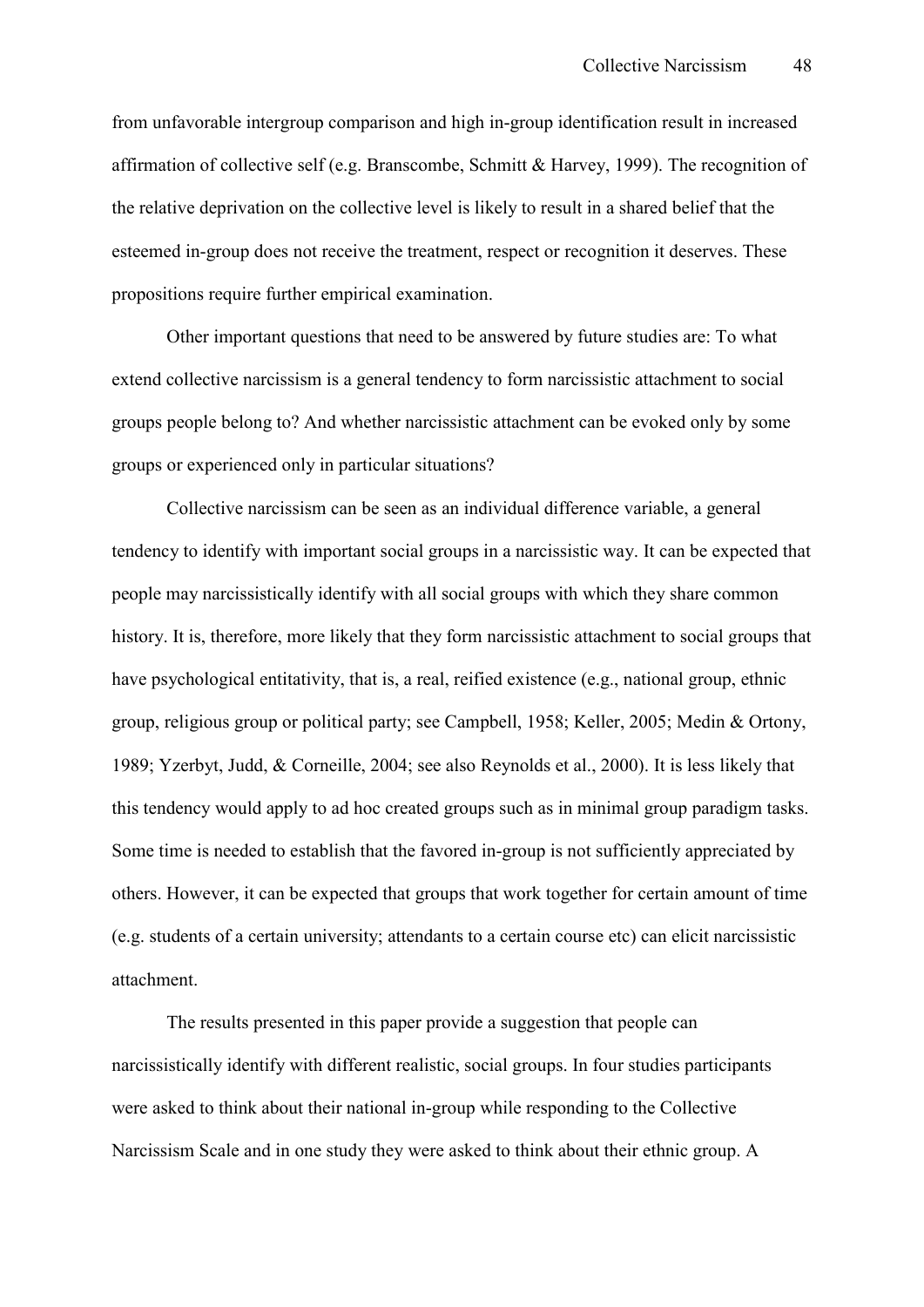validation study conducted in the Polish sample provides evidence that people can reliably apply the Collective Narcissism Scale also to religious or political group or social class. Further studies should examine collective narcissism in contexts of different social groups and indicate which social groups are more likely to stir narcissistic sentiments and with what effects.

Future studies should also establish, whether in certain context narcissistic identification can be inspired by specific groups without generalizing to others. We assume that there are social situations that are likely to induce narcissistic identification with a specific social group but not necessarily with others (specific collective narcissism). As mentioned above, intergroup conflicts may increase the narcissistic attachment. In such a case the attachment is related to the particular in-group involved in the conflict but not to other ingroups. Similarly, specific collective narcissism is more likely with reference to groups experiencing fraternal relative deprivation and feeling powerful enough to acknowledge it and act against it. In addition, socialization in certain socio-cultural contexts may emphasize narcissistic identification with some groups rather than others: e.g. the national group in nations struggling for sovereignty, the religious group among members of prosecuted religions, the gender group in a society emphasizing divisions and hierarchical relations between genders or the ethnic group among members of stigmatized ethnic groups. In addition, rise in political rhetoric emphasizing social divisions and/or idealizing certain group is likely to increase collective narcissism with respect to this group (e.g. nationalistic rhetoric idealizing an ethnic majority as the only true representative of a nation). We suggest that collective narcissism is likely to develop and flourish in social contexts that emphasize the group's greatness and uniqueness and induce downwards social comparisons.

Further studies are needed in order to determine whether collective narcissism is a general attitudinal tendency, whether narcissistic identification is more likely to be formed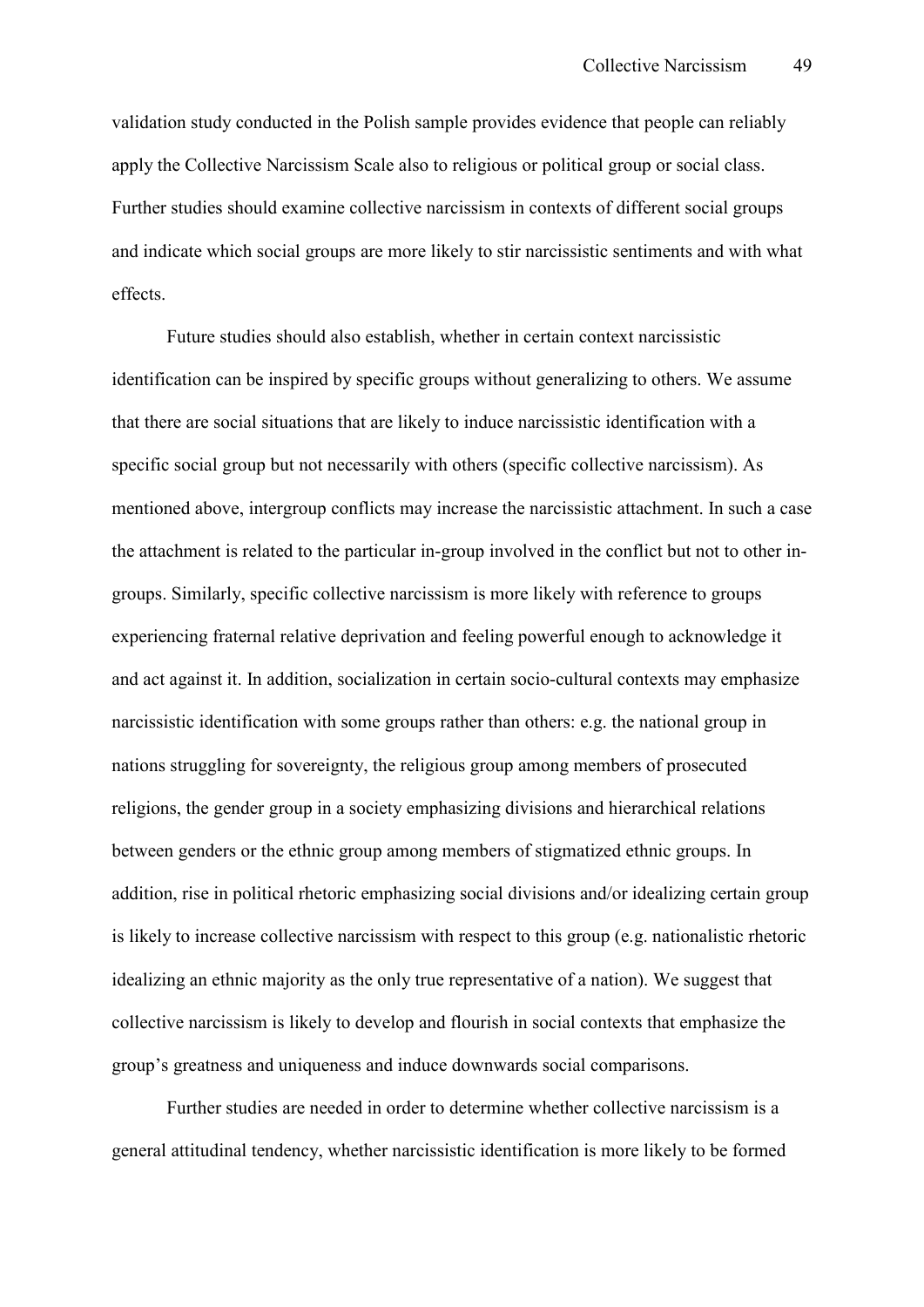with realistic in-groups and what social and cultural contexts encourage development of narcissistic identification with specific social groups. Such studies will improve our understanding of conditions increasing likelihood of intergroup aggression. Another important extension of the present research should examine whether the habitual link between collective narcissism and aggressiveness as a means of protecting the grandiose group image can be broken. It is plausible that collective narcissists may resort to more constructive strategies of protecting and improving the in-group image in threatening situations.

#### *Limitations*

The present studies provide strong support for the hypotheses derived from the concept of collective narcissism. However, they have several shortcomings that should be considered. Firstly, in most of the samples, except from Study 2, there is a disproportionate number of women among the participants. In all analyses we included gender as a control variable and found no significant effect of gender. In addition, the results obtained in the most balanced sample corroborate the results obtained in less balanced ones (e.g. studies 2 and 3). Although we do not have any theoretical reasons to assume that men and women differ with respect to their individual levels of collective narcissism, future research should use more balanced samples. Secondly, the present findings are based on university student samples, which may not be representative of the population as a whole (Sears, 1986). We agree that future studies should extend the investigation of collective narcissism and its effects to different populations. However, it is worth noting that we found remarkably consistent patterns of relationships in different socio-political contexts and different geographical locations.

Most importantly, all presented studies provide correlational data. Experimental studies are especially needed in order to replicate the results confirming the extension of Threatened Egotism Theory to social domains. These studies should analyze the direct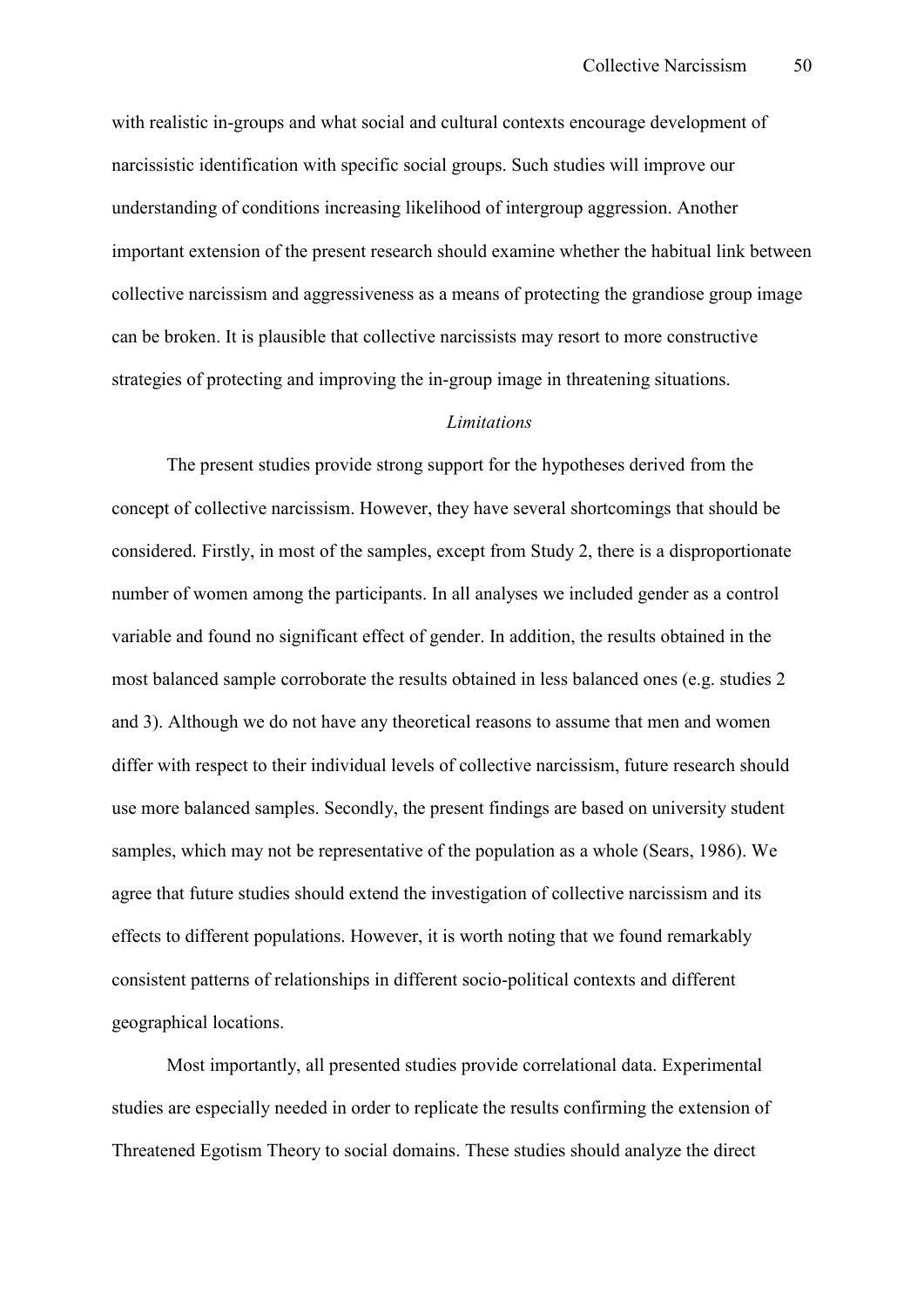influence of the criticism of or an insult to the in-group on aggressive responses of collective narcissists. Further experimental studies should also test the prediction that collective narcissists feel particularly threatened by perceived criticism or improper acknowledgement of the in-group. Such feelings are related to group-based anger and a tendency to resort to intergroup violence when there is a threat to the honor or good name of the in-group or when the situation can be interpreted in terms of lack of respect and appreciation for the in-group.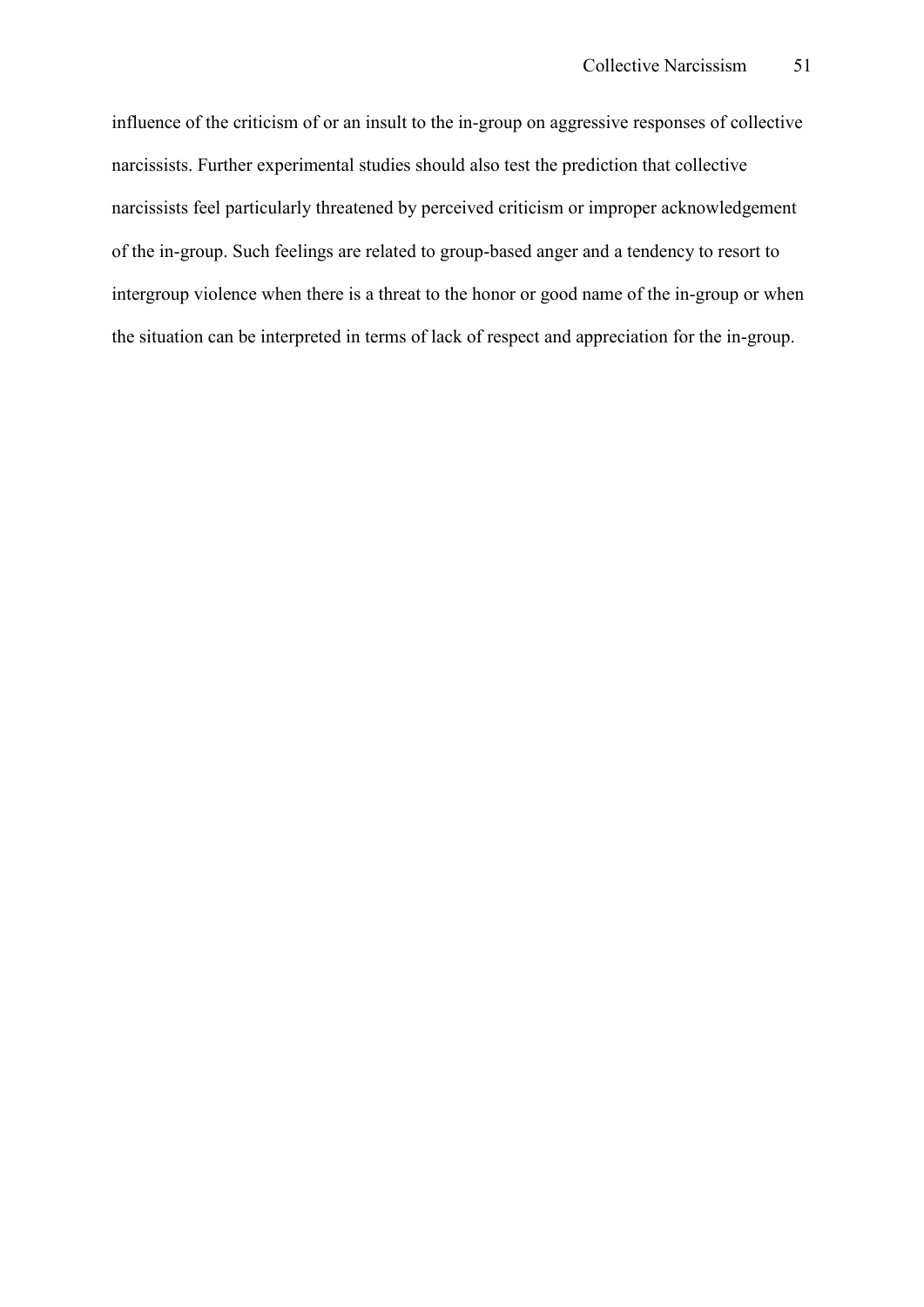#### References

- Aberson, C. L., Healy, M., & Romero, V. (2000). In-group bias and self-esteem: A meta-analysis. *Personality and Social Psychology Review, 4,* 157–173.
- Abrams, D., & Hogg, M. A. (1988). Comments on the motivational status of selfesteem in social identity and intergroup discrimination. *European Journal of Social Psychology, 18, 317-334.*
- Adorno, T. (1998). *Critical models: Interventions and catchwords*. New York: Columbia University Press.
- Aiken, L. S., & West, S. G. (1991). *Multiple regression: Testing and interpreting interactions.* Newbury Park, CA: Sage.
- Altemeyer, B. (1988). *Enemies of freedom: Understanding right wing authoritarianism*. San Francisco, CA: Jossey-Bass Inc.
- Altemeyer, B. (1996). *The authoritarian specter.* Cambridge: Harvard University Press.
- Altemeyer, B. (1998). The other "authoritarian personality." *Advances in Experimental Social Psychology, 30, 47-92.*
- Ang, R. P., & Yusof, N. (2006). Development and initial validation of the Narcissistic Personality Questionnaire for Children: A preliminary investigation using school-based Asian samples. *Educational Psychology*, 26.
- Arendt, H. (1971). *The life of the mind*: *Vol. 1: Thinking*. San Diego, CA: Harcourt Brace Jovanovich.
- Baccus, J., Baldwin, M., & Packer, D. (2004). Increasing implicit self-esteem through classical conditioning. *Psychological Science, 15, 498-502.*
- Bar-Tal, D. (1996). Development of social categories and stereotypes in early childhood: The case of 'the Arab' concept formation, stereotype and attitudes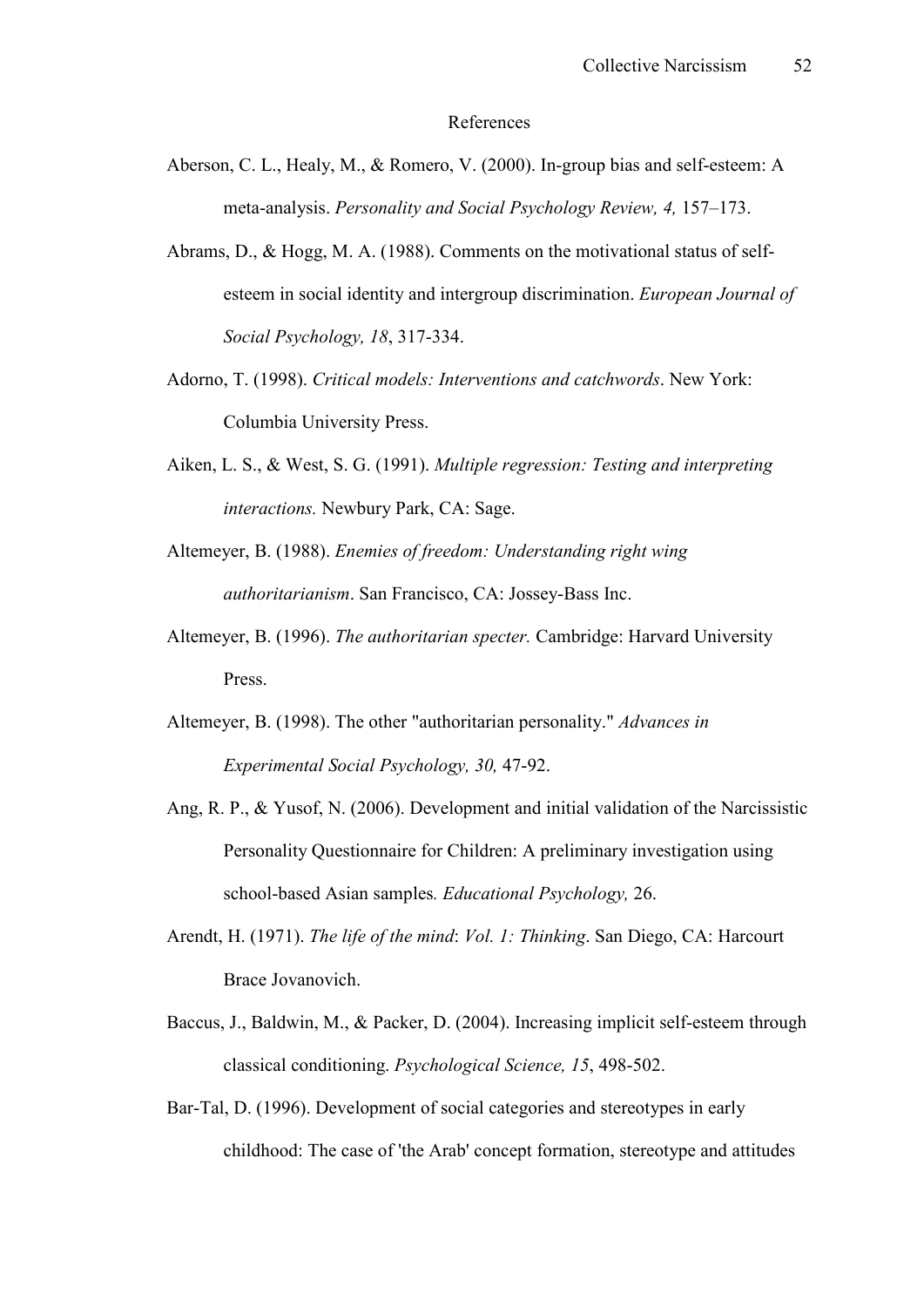by Jewish children in Israel. *International Journal of Intercultural Relations, 20(3-4)*, 341-370.

- Bar-Tal, D. (2006). Bridging between micro and macro perspectives in social psychology. Van Lange, Paul A. M. (Ed). *Bridging social psychology: Benefits of transdisciplinary approaches*, pp. 341-346. Mahwah: Lawrence Erlbaum Associates Publishers.
- Baron, R. M., & Kenny, D.A. (1986). The moderator-mediator variable distinction in social psychological research: Conceptual, strategic, and statistical considerations. *Journal of Personality and Social Psychology, 51(6)*, 1173-1182.
- Baumeister, R. F., Bushman, B. J., & Campbell, W. K. (2000). Self esteem, narcissism, and aggression: Does violence result from low self-esteem or from threatened egotism? *Current Directions in Psychological Science*, 9, 26-29.
- Baumeister, R. F., Smart, L., & Boden, J.M. (1996). Relation of threatened egotism to violence and aggression: The dark side of high self-esteem. *Psychological Review, 103(1)*, 5-33.
- Baumeister, R. F., & Vohs, K. D. (2001). Narcissism as addiction to esteem. *Psychological Inquiry, 12, 206-209.*
- Bazińska, R., & Drat-Ruszczak, K. (2000). Struktur narcyzmu w polskiej adaptacji kwestionariusza NPI Raskina i Halla. [Structure of narcissism in Polish adaptation of Raskin's and Hall's NPI]. *Czasopismo Psychologiczne, 6( 3.4),* 171-188.
- Bizman, A., & Yinon, Y. (2004). Social self-discrepancies from own and other standpoints and collective self-esteem. *Journal of Social Psychology, 144(2)*, 101-113.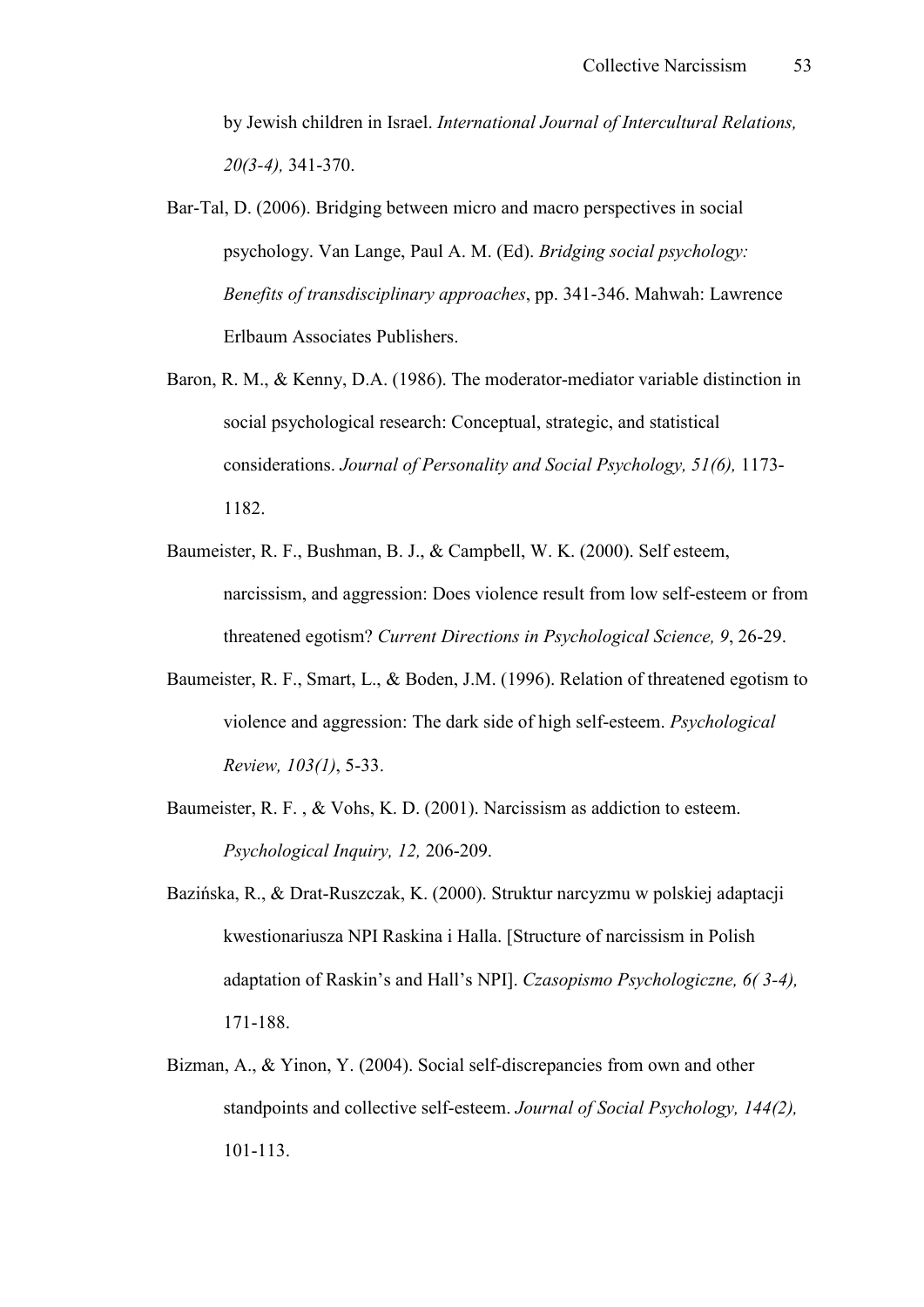- Bizman, A., Yinon, Y., & Krotman, S. (2001). Group-based emotional distress: An extension of self-discrepancy theory. *Personality and Social Psychology Bulletin, 27(10), 1291-1300.*
- Bizumic, B., & Duckitt, J. (2008). "My group is not worthy of me": Narcissism and ethnocentrism. *Political Psychology, 29, 437-453.*
- Bosson, J. K., Brown, R. P., Zeigler-Hill, V., & Swann, W. B., Jr. (2003). Selfenhancement tendencies among people with high explicit self-esteem: The moderating role of implicit self-esteem. *Self and Identity, 2*, 169-187.
- Bosson, J. K., Lakey, C. E., Campbell, W. K., Zeigler-Hill, V., Jordan, C. H.,  $\&$ Kernis, M. H. (2008). Untangling the links between narcissism and selfesteem: A theoretical and empirical review. *Social and Personality Psychology Compass 2/3*, 1415–1439.
- Bosson, J. K., Swann, W. B., & Pennebaker, J. W. (2000). Stalking the perfect measure of implicit self-esteem: The blind men and elephant revisited? *Journal of Personality and Social Psychology, 79, 631-643.*
- Branscombe, N. R., Schmitt, M. T., & Harvey, R. D. (1999). Perceiving pervasive discrimination among African-Americans: Implications for group identification and well-being. *Journal of Personality and Social Psychology*, 77, 135-149.
- Brown, R. (2000). Social identity theory: past achievements, current problems and future challenges. *European Journal of Social Psychology, 30,745-778.*
- Brown, R. (2004). Vengeance is mine: Narcissism, vengeance, and the tendency to forgive. *Journal of Research in Personality*, 38, 576-584.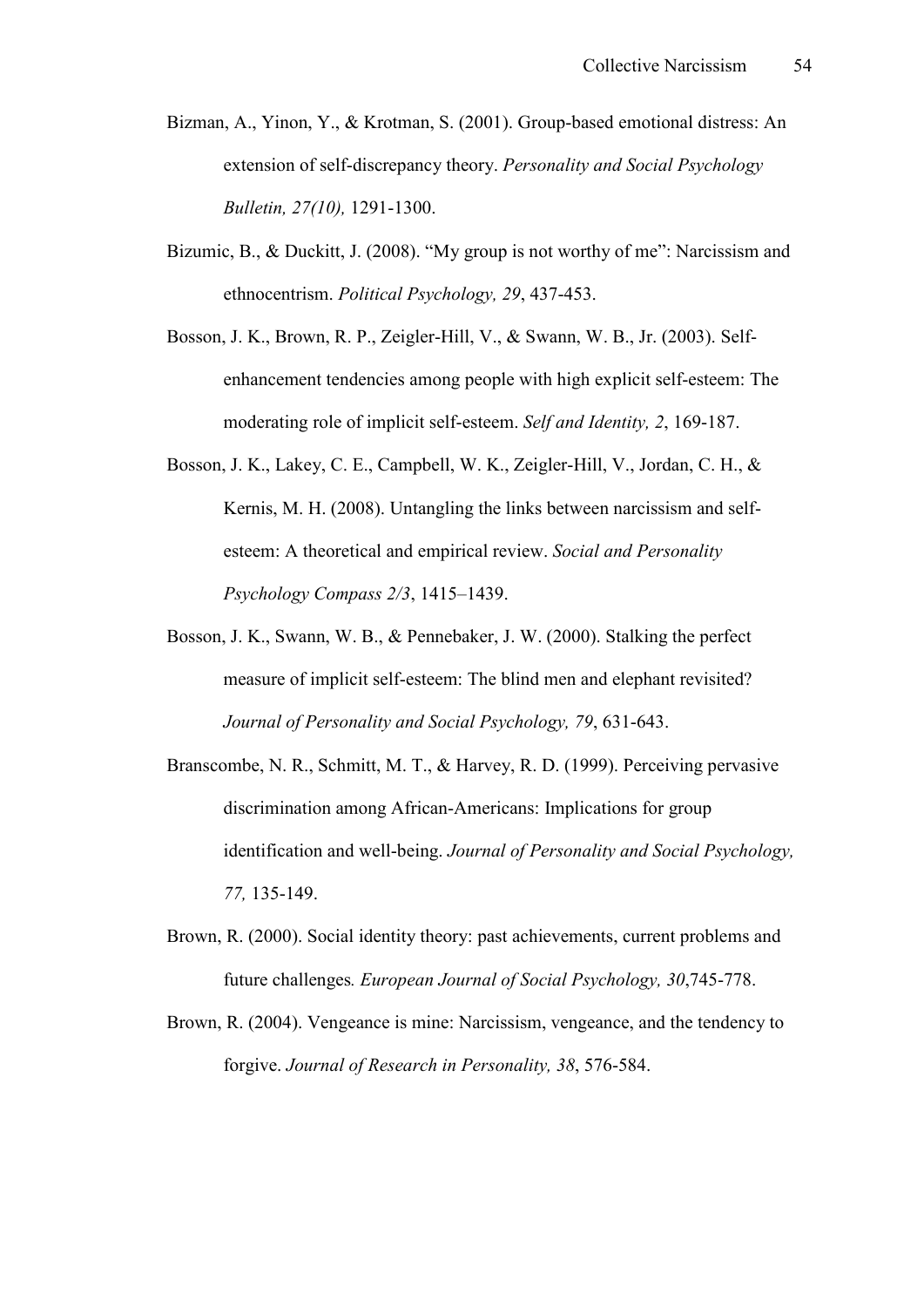- Brown, R., Condor, S., Mathews, A., Wade, G., & Williams, J. (1986). Explaining intergroup differentiation in an industrial organization. *Journal of Occupational Psychology, 59, 273-286.*
- Bryant, F. B., & Smith, B.D. (2001). Refining the architecture of aggression: A measurement model for the Buss-Perry Aggression Questionnaire. *Journal of Research in Personality, 35(2), 138-167.*
- Bushman, B. J., & Baumeister, R. (1998). Threatened egotism, narcissism, selfesteem, and direct and displaced aggression: Does self-love or self-hate lead to violence? *Journal of Personality and Social Psychology, 75, 219-229.*
- Buss, A.H., & Perry, M.P. (1992). The aggression questionnaire. *Journal of Personality and Social Psychology, 63, 452-459.*
- Campbell, D. T. (1958). Common fate, similarity, and other indices of the status of aggregates of persons as social entities. *Behavioral Science, 3*, 14–25.
- Campbell, W. K., Bonacci, A. M., Shelton, J., Exline, J. J., & Bushman, B. J. (2004) Psychological entitlement: Interpersonal consequences and validation of a self-report measure. *Journal of Personality Assessment, 83, 29-45.*
- Cohen, J., Cohen, P., West, S. G., & Aiken, L. S. (2003). *Applied multiple regression/correlation analysis for the behavioral sciences* (3rd ed.). London: Erlbaum.
- Cohrs, J. C., Moschner, B., Maes, J., & Kielmann, S. (2005). Personal values and attitudes toward war. *Peace and Conflict: Journal of Peace Psychology, 11*, 293-312.
- Crocker, J., & Luhtanen, R. (1990). Collective self-esteem and in-group bias. *Journal* of Personality and Social Psychology, 58, 60-67.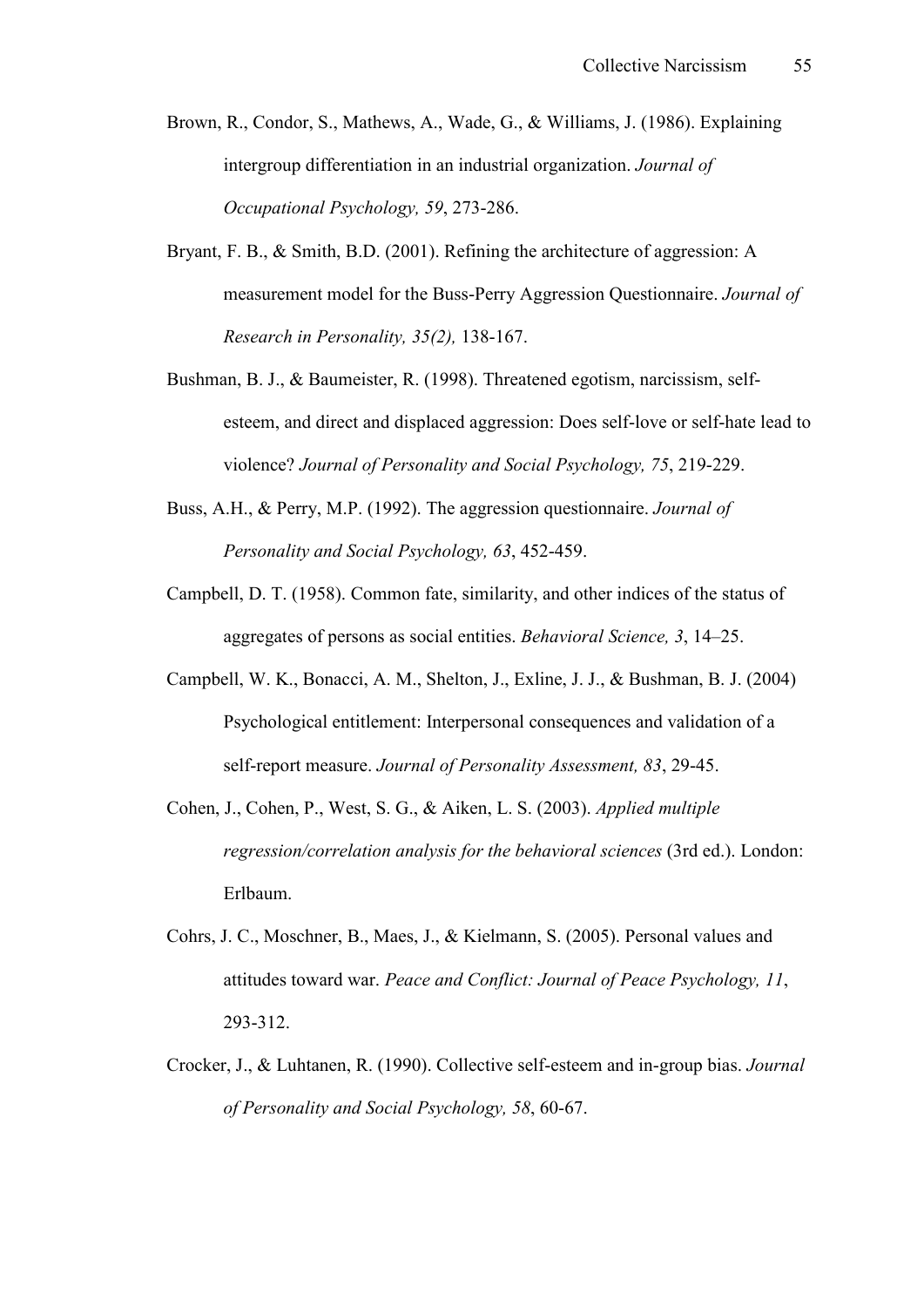- Crocker, J., & Park, L. E. (2004). The costly pursuit of self-esteem. *Psychological Bulletin, 130 (3),* 392–414.
- Cunningham, W. A., Johnson, M. K., Raye, C. L., Gatenby, J. C., Gore, J. C., & Banaji, M. R. (2003). *Dissociated conscious and unconscious evaluations of social groups: An fMRI Investigation.* Unpublished manuscript, Yale University.
- Cunningham, W. A., Preacher, K., & Banaji, M. R. (2001). Implicit attitude measures: Consistency, stability and construct validity. *Psychological Science, 121*, 163-170.,
- Dambrun, M., Duarte, S., & Guimond, S. (2004). Why are men more likely to support group-based dominance than women ? The mediating role of gender identification. *British Journal of Social Psychology, 43, 287-297.*
- De Cremer, D., & Sedikides, C. (2005). Self-uncertainty and responsiveness to procedural information. *Journal of Experimental Social Psychology, 41,* 157 – 173.
- de Figueiredo, R. J. P., & Elkins, Z. (2003). Are patriots bigots? An inquiry into the vices of ingroup pride. *American Journal of Political Science*, 47, 171-188.
- Dovidio, J. F., Kawakami, K., & Gaertner, S. L. (2002). Implicit and explicit prejudice and interracial interaction. *Journal of Personality and Social Psychology*, 82, 62-68.
- Duckitt, J. (2006). Differential effects of right wing authoritarianism and social dominance orientation on out-group attitudes and their mediation by threat from competitiveness to out-groups. *Personality and Social Psychology Bulletin*, 32, 684-696.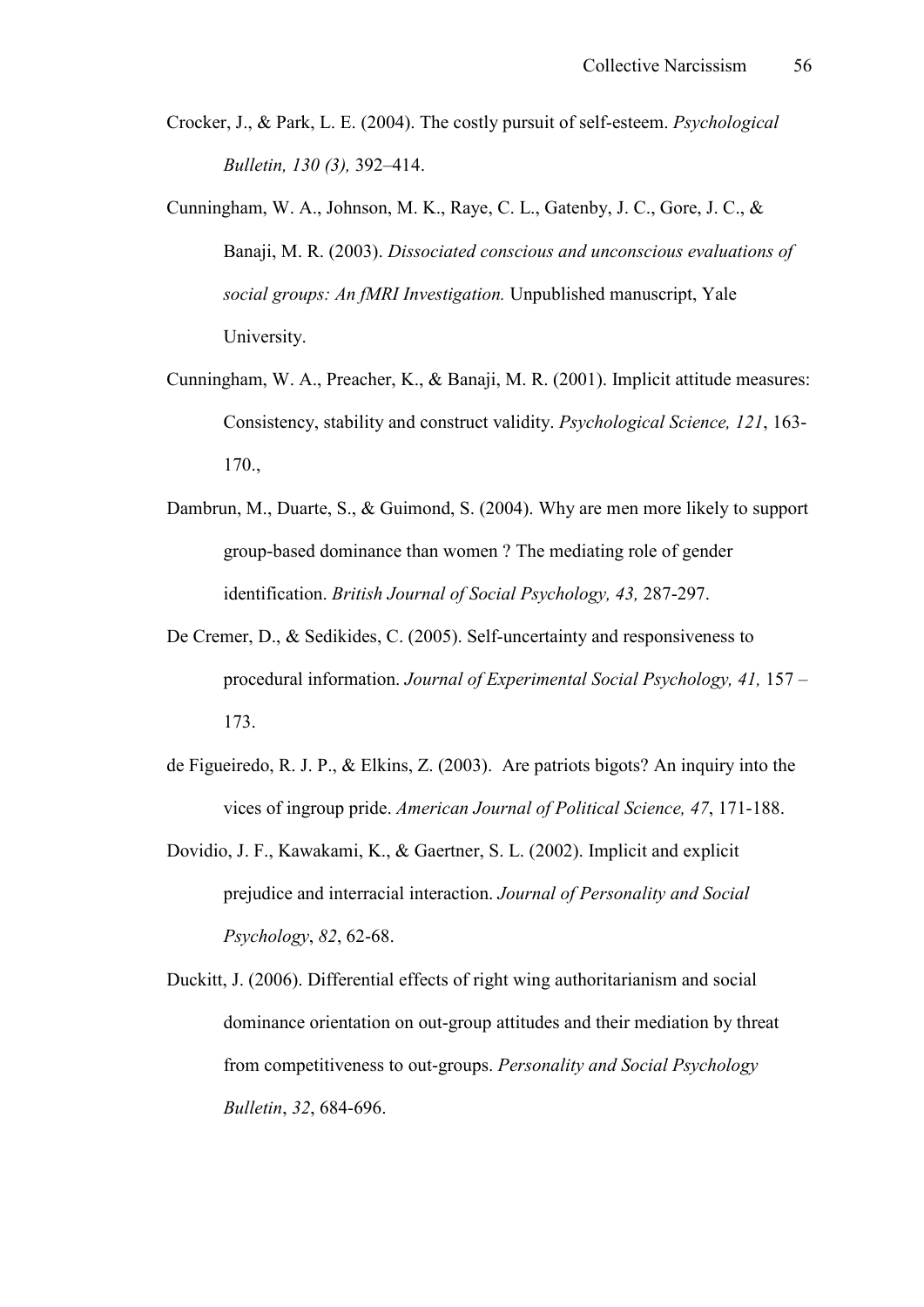- Duckitt, J., & Fisher, K. (2003). Social threat, worldview, and ideological attitudes. *Political Psychology, 24, 199-222.*
- Duckitt, J., & Sibley, C. (2006). Right wing authoritarianism, social dominance orientation, and the dimensions of generalized prejudice. *European Journal of Personality*, 20, 1-18.
- Eidelson, R. J., & Eidelson, J. I. (2003). Dangerous ideas: Five beliefs that propel groups toward conflict. *American Psychologist*, 58, 182-192.
- Emmons, R. A. (1987). Narcissism: Theory and measurement. *Journal of Personality and Social Psychology, 52*, 11–17.
- Exline, J. J., Baumeister, R. F., Bushman, B. J., Campbell, W. K., & Finkel, E. J. (2004). Too proud to let go: Narcissistic entitlement as a barrier to forgiveness. *Journal of Personality and Social Psychology, 87, 894-912.*
- Farnham, S. D., Greenwald, A. G., & Banaji, M. R. (1999). Implicit self-esteem. In D. Abrams & M. Hogg (Eds.), *Social identity and social cognition* (pp. 230-248). Oxford, UK: Blackwell
- Federico C., Golec A., & Dial J. (2005). The relationship between need for closure and attitudes toward international conflict: moderating effects of national attachment. *Personality and Social Psychology Bulletin, 31, 621-632.*
- Fein, S., & Spencer, S. J. (1997). Prejudice as self-image maintenance: Affirming the self through derogating others. *Journal of Personality and Social Psychology, 73,* 31–44.
- Feshbach, S. (1987). Individual aggression, national attachment, and the search for peace. *Aggressive Behavior*, 5, 315-326.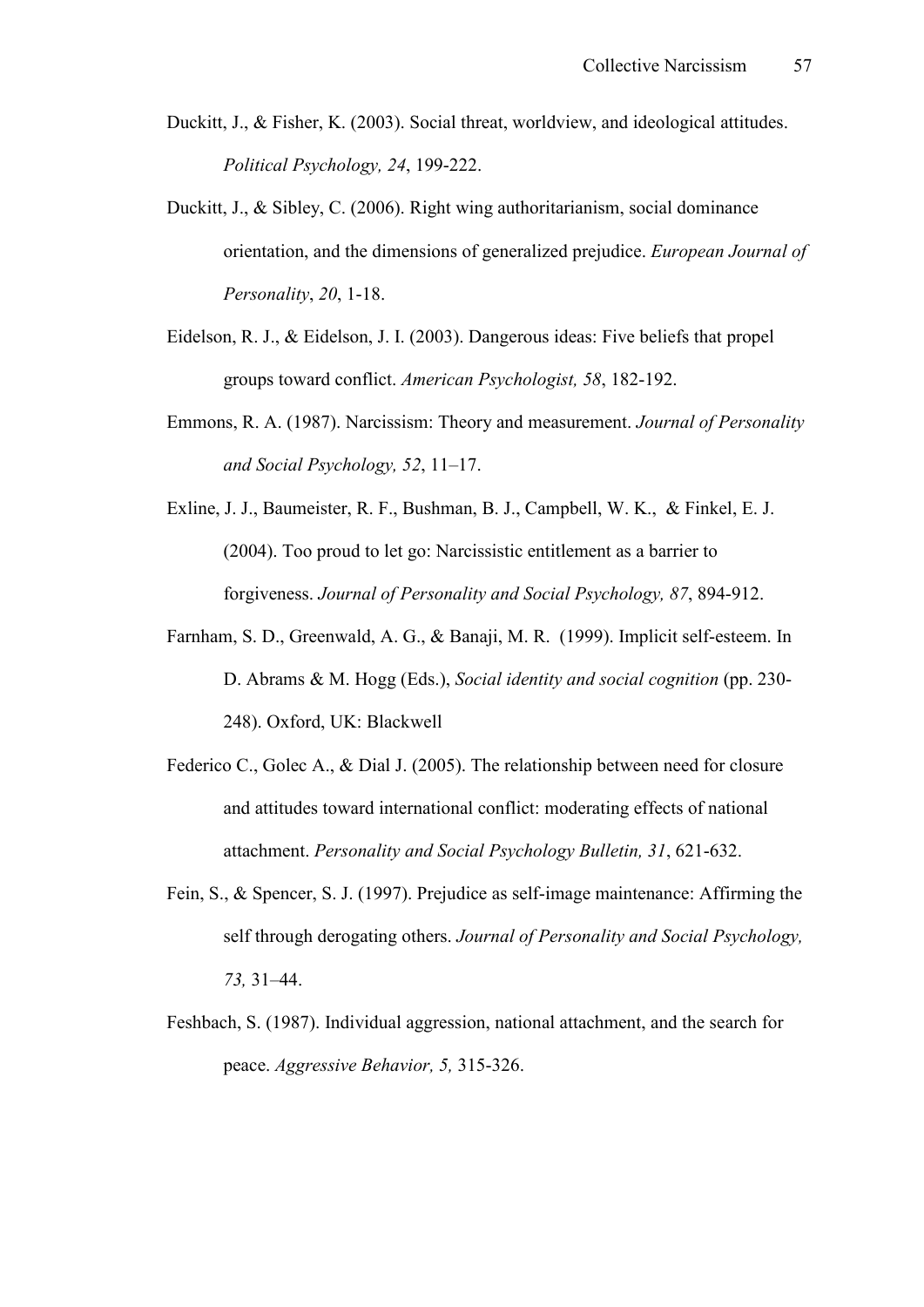- Feshbach, S. (1994). Nationalism, patriotism, and aggression: a clarification of functional differences. In L. Huesmann (Ed.) *Aggressive Behavior: Current Perspectives* (pp. 275-291). New York: Putnam.
- Fiedler, K., Messner, C., & Bluemke, M. (2006). Unresolved problems with the "I", the "A", and the "T": A logical and psychometric critique of the Implicit Association Test (IAT). *European Review of Social Psychology, 17, 74-147.*
- Fromm, E. (1941). *Escape from freedom*. New York: Henry Holt and Company.
- Garner, P. (1985). Federalism and caudillismo in the Mexican Revolution: The genesis of the Oaxaca Sovereignty Movement (1915-20). *Journal of Latin American Studies, 17, 111-133.*
- Gawronski, B., & Bodenhausen, G.V. (2006). Associative and propositional processes in evaluation: an integrative review of implicit and explicit attitude change. *Psychological Bulletin, 132 (5),* 692–731.
- Gramzow, R. H., & Gaertner, L.  $(2005)$ . Self esteem and favoritism toward novel ingroups: The self as an evaluative base. *Journal of Personality and Social Psychology, 88, 801-815.*
- Greenwald, A. G., & Banaji, M. R. (1995). Implicit social cognition: Attitudes, selfesteem, and stereotypes. *Psychological Review*, 102, 4-27.
- Greenwald, A. G., Banaji, M. R., Rudman, L. A., Farnham, S. D., Nosek, B. A., & Mellott, D. S.  $(2002)$ . A unified theory of implicit attitudes, stereotypes, selfesteem, and self-concept. *Psychological Review*, 109, 3-25.
- Greenwald, A. G., & Farnham, S. D. (2000). Using the Implicit Association Test to measure self-esteem and self-concept. *Journal of Personality and Social Psychology*, 79, 1022-1038.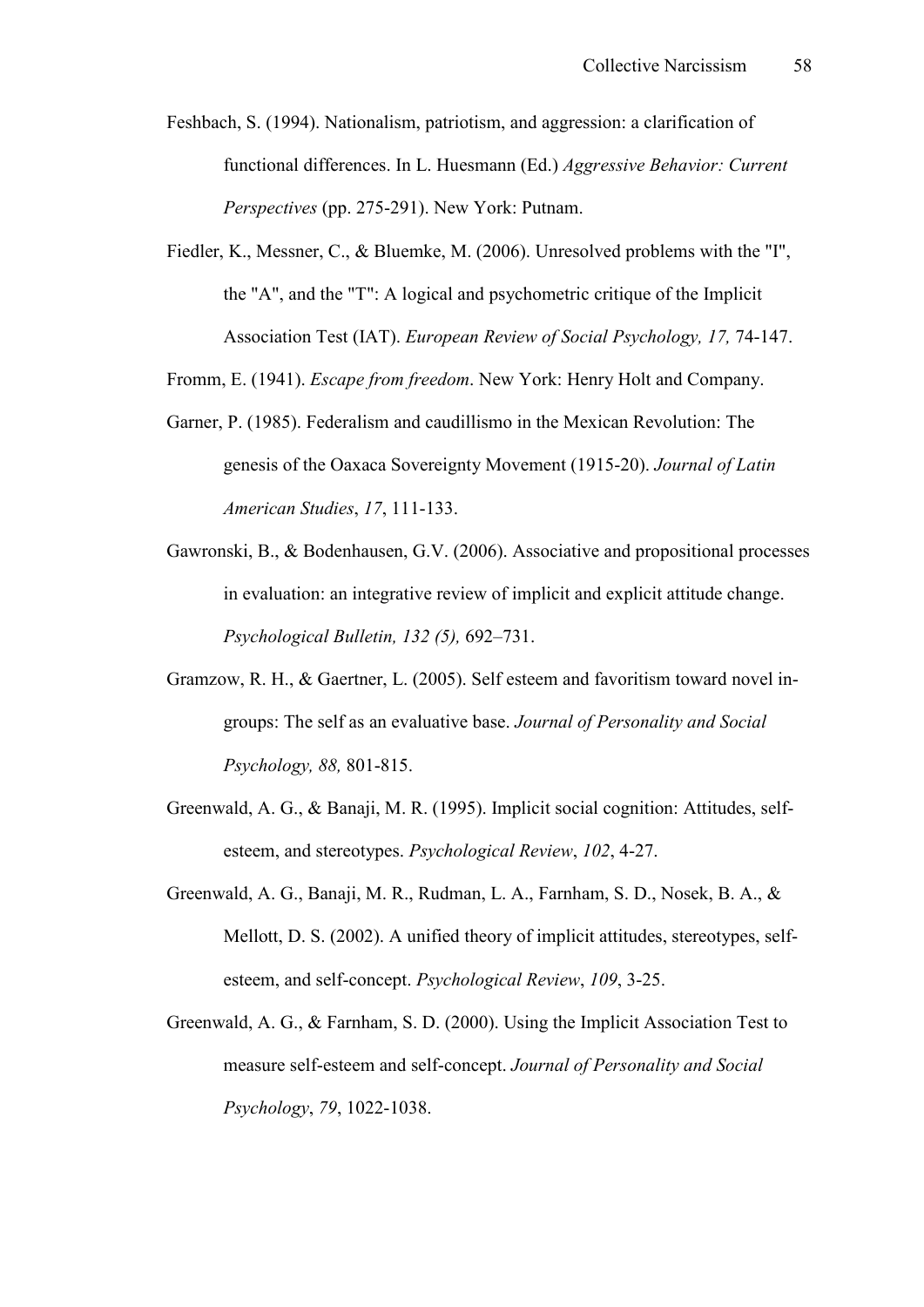Greenwald, A.G., McGhee, D., & Schwartz, J. (1998). Measuring individual differences in implicit cognition: The Implicit Association Test. *Journal of Personality and Social Psychology, 74, 1464-1480.* 

- Greenwald, A. G., Nosek, B. A., & Banaji, M. R. (2003). Understanding and using the implicit association test: I. An improved scoring algorithm. *Journal of Personality and Social Psychology, 85, 197-216.*
- Guimond, S., Dambrun, M., Michinov, N., & Duarte, S. (2003). Does social dominance generate prejudice? Integrating individual and contextual determinants of intergroup cognitions. *Journal of Personality and Social Psychology, 84(4), 697-721.*
- Gusfield, J. R. (1963). *Symbolic crusade: Status politics and the American temperance movement*. Oxford, England: U. Illinois Press.
- Heaven, P.C.., Rajab, D., & Ray, J.J. (1984). Patriotism, racism and the disutility of the ethnocentrism concept. *Journal of Social Psychology, 125(2)*, 181-185.
- Henry, P. J., & Sears, D. O. (2002). The symbolic racism 2000 scale. *Political Psychology, 23, 253-283.*
- Hewstone, M., Cairns, E., Voci, A., McLernon, F., Niens, U., & Noor, M. (2004). Intergroup forgiveness and guilt in Northern Ireland: Social psychological dimensions of 'The Troubles'. In N.R. Branscombe & B. Doosje (Eds.), *Collective guilt: International perspectives*. New York: Cambridge University Press.
- Hodson, G., Hooper, H., Dovidio, J.F., & Gaertner, S.L. (2005). Aversive racism in Britain: Legal decisions and the use of inadmissible evidence. *European Journal of Social Psychology, 35, 437-448.*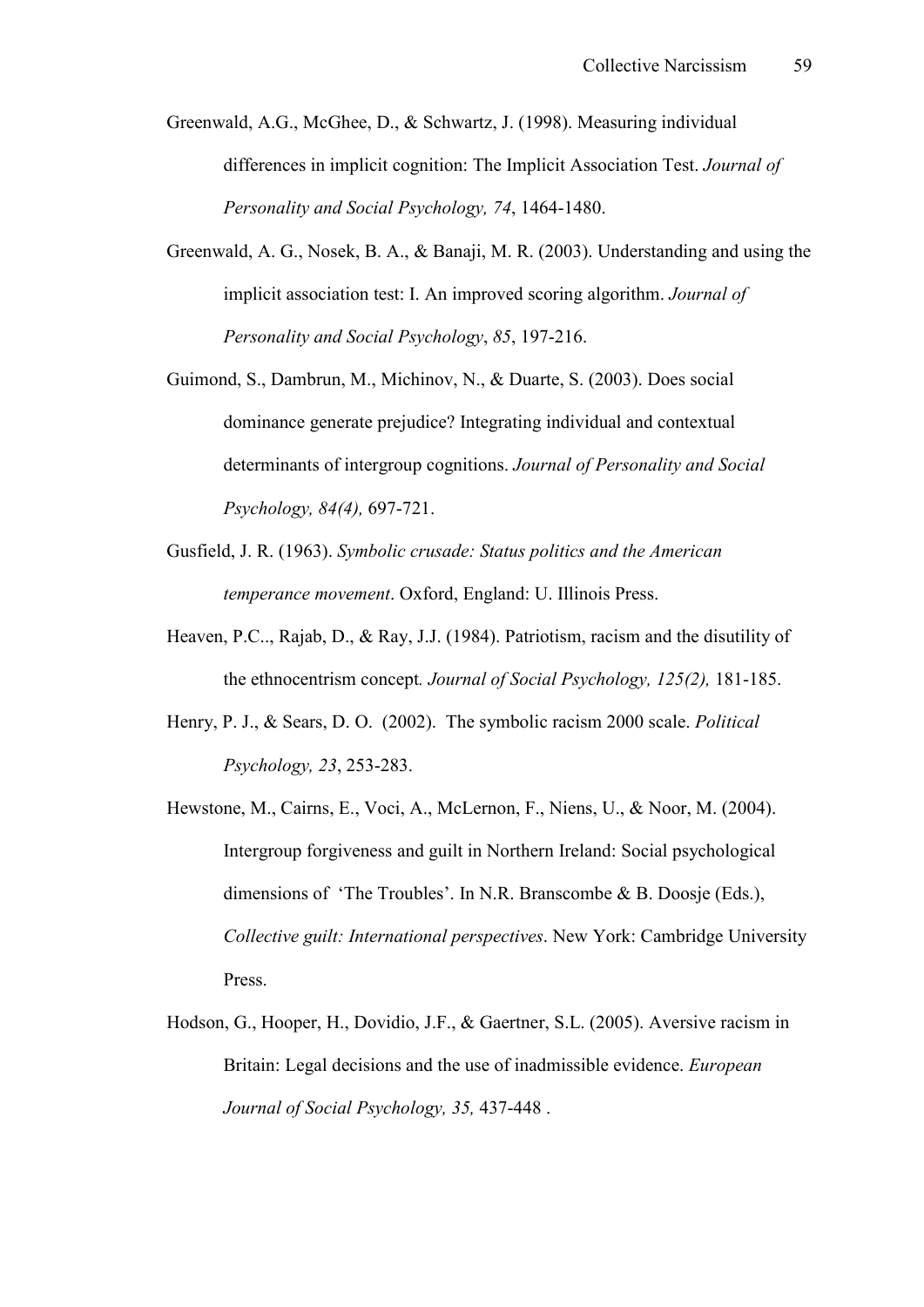- Hofmann, W., Gawronski, H. Gschwendner, T., Le, H., & Schmitt, M. (2005). A metaanalysis on the correlation between the implicit association test and explicit self-report measures. *Personality and Social Psychology Bulletin, 31,* 1369-1385.
- Hofstadter, R. (1965). *The paranoid style in American politics*. New York: Alfred A. Knopf.
- Horney, K. (1937). *The Neurotic Personality of Our Time*. New York: W. Norton & Co.
- Hornsey, M.J. (2003). Linking Superiority Bias in the Interpersonal and Intergroup Domains. *Journal of Social Psychology, 143(4)*, 479-491.
- Hunter, J., Cox, S., O'Brien, K., Springer, M., Boyes, M., Banks, M., Hayhurst, J. & Crawford, M. (2005). Threats to group value, domain-specific self-esteem and intergroup discrimination amongst minimal and national groups. *British Journal of Social Psychology, 44,* 329–353
- Jordan, C.H., Spencer, S. J., & Zanna, M. P. (2003). "I love me . . . I love me not": Implicit self-esteem, explicit self-esteem, and defensiveness. In S. J. Spencer, S. Fein, M. P. Zanna, & J. M. Olson (Eds.), *The Ontario Symposium: Vol. 9. Motivated social perception* (pp. 117-145). Mahwah, NJ: Lawrence Erlbaum.
- Jordan, C.H., Spencer, S. J.,  $& Zanna$ , M. P. (2005). Types of high self-esteem and prejudice: how implicit self-esteem relates to ethnic discrimination among high explicit self-esteem individuals. *Personality and Social Psychology Bulletin, 31(5), 693-702.*
- Jordan, C.H., Spencer, S. J., Zanna, M. P., Hoshino-Browne, E., & Correll, J. (2003). Secure and defensive self-esteem. Journal of Personality and Social *Psychology, 85, 969-978.*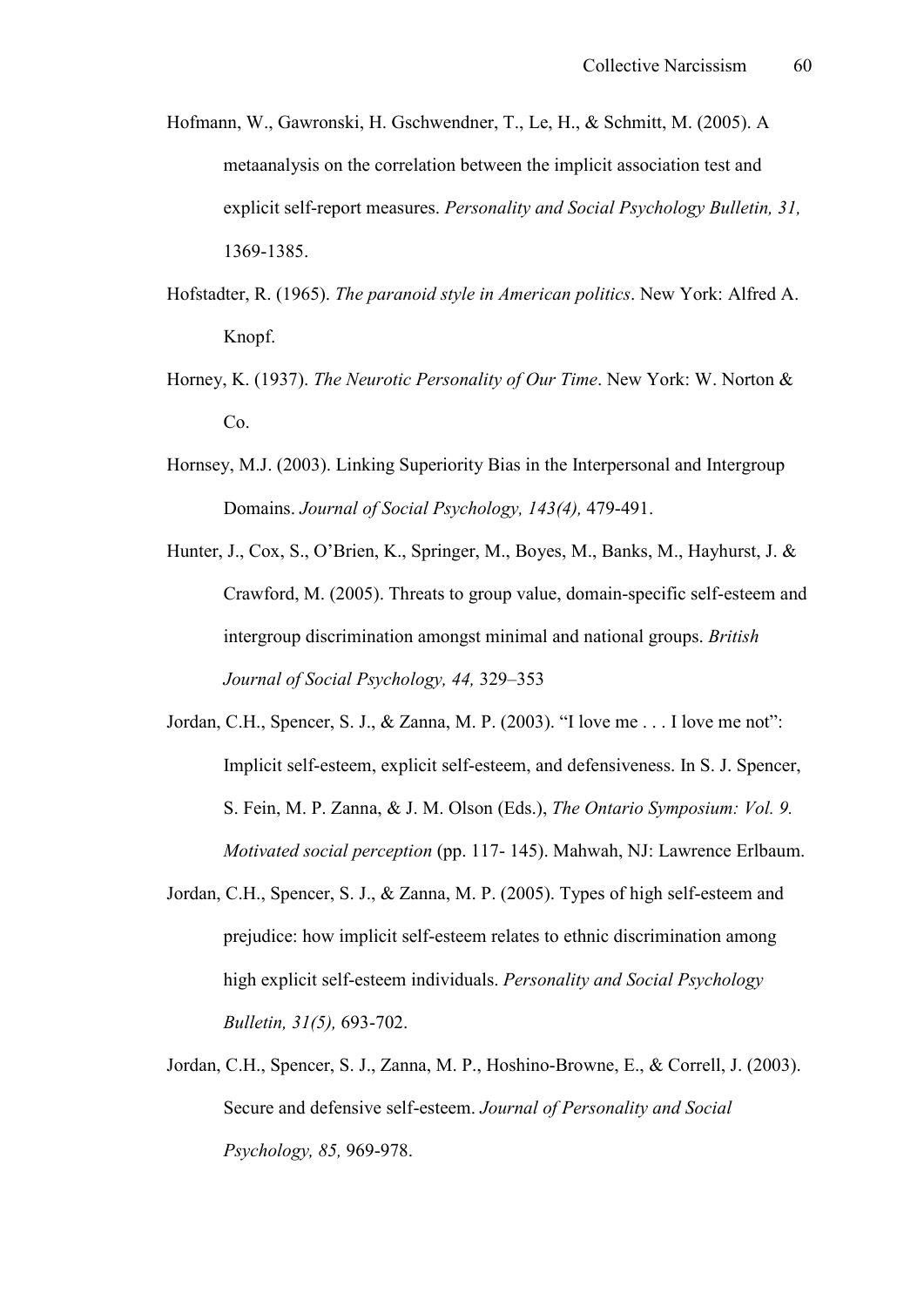- Jöreskog, K.G., & Sörbom, D. (2006). *LISREL 8.80 for Windows [Computer Software]*. Lincolnwood, IL: Scientific Software International, Inc.
- Jost, J.T., Glaser, J., Kruglanski, A.W., & Sulloway, F. (2003). Political conservatism as motivated social cognition. *Psychological Bulletin, 129, 339-375.*
- Jost, J.T.,  $\&$  Thompson, E.P. (2000). Group-based dominance and opposition to equality as independent predictors of self-esteem, ethnocentrism, and social policy attitudes among African Americans and European Americans. *Journal of Experimental Social Psychology, 36, 209-232.*
- Karpinski, A., Steinman, R. B., & Hilton, J. L. (2005). Attitude importance as a moderator of the relationship between implicit and explicit attitude measures. *Personality and Social Psychology Bulletin, 31,* 949–962.
- Keller, J. (2005). In genes we trust: The biological component of psychological essentialism and its relationship to mechanisms of motivated social cognition. *Journal of Personality and Social Psychology, 88, 686-702.*
- Kernberg, O. F. (1970). Factors in the psychoanalytic treatment of narcissistic personalities. *Journal of the American Psychoanalytic Association, 18(1)*, 51-85.
- Kernis, M.H. (1993). There's more to self-esteem than whether it is high or low: The importance of stability of self-esteem. *Journal of Personality and Social Psychology, 65, 1190-1204.*
- Kernis, M. H. (2003). Toward a conceptualization of optimal self-esteem. *Psychological Inquiry, 14, 1-26.*
- Kernis, M. H. (2005). Measuring self-esteem in context: The importance of stability of self-esteem in psychological functioning. *Journal of Personality, 3(6)*, 1569-1605.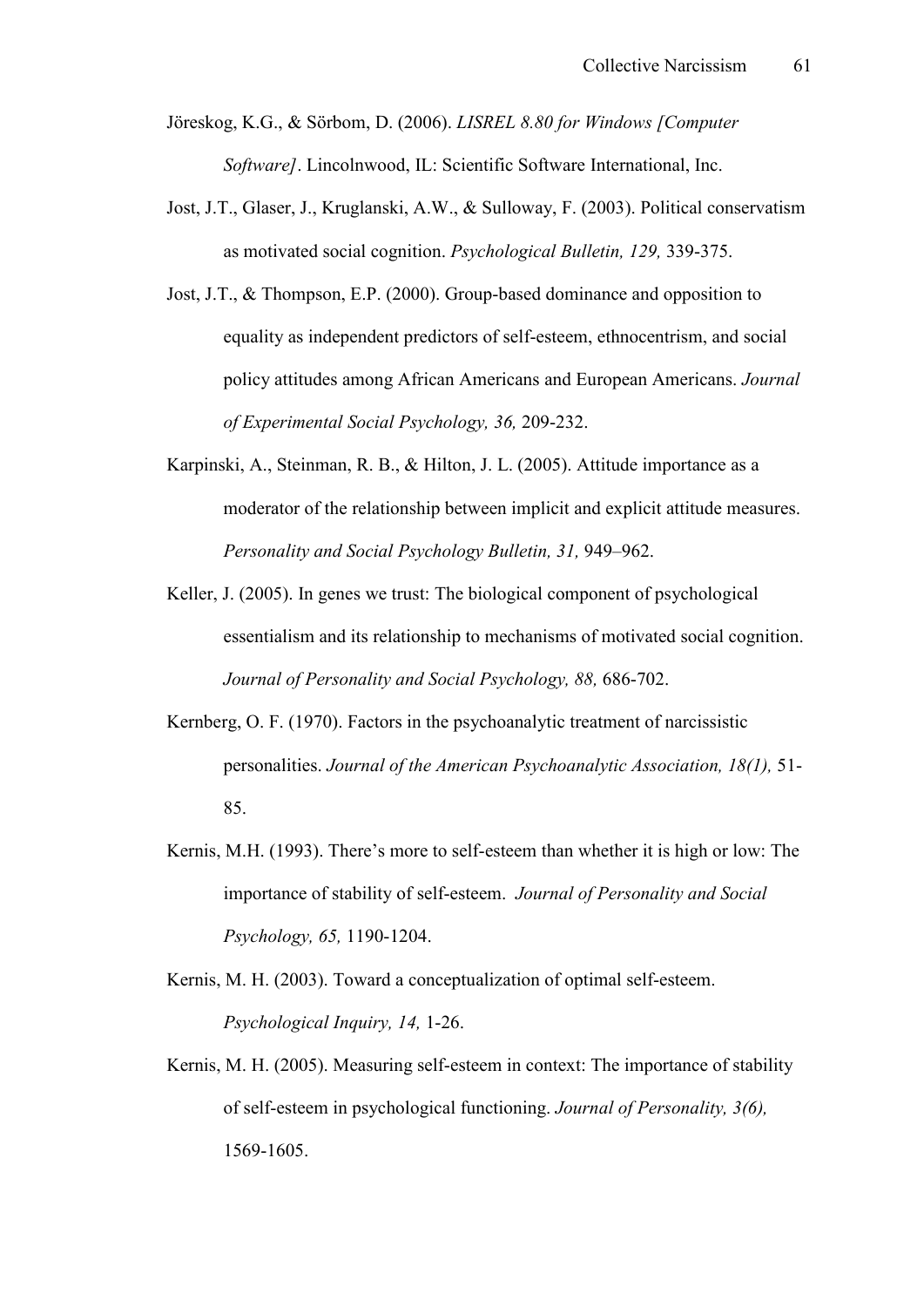- Kernis, M. H., Abend, T., Shrira, I., Goldman, B. M., Paradise, A., & Hampton, C.  $(2005)$ . Self-serving responses as a function of discrepancies between implicit and explicit self-esteem. *Self and Identity*,  $4$ ,  $311 - 330$ .
- Kernis, M.H., Grannemann, B.D., & Barclay, L.C. (1989). Stability and level of selfesteem as predictors of anger arousal and hostility. *Journal of Personality and Social Psychology, 56, 1013-1022.*
- Kernis, M. H., & Waschull, S. B. (1995). The interactive roles of stability and level of selfesteem: Research and theory. In M. P. Zanna (Ed.), *Advances in experimental social psychology* (Vol. 27, pp. 93 – 141). San Diego, CA: Academic Press.
- Kitayama, S., & Karasawa, M. (1997). Implicit self-esteem in Japan: Name letters and birthday numbers. *Personality and Social Psychology Bulletin, 23, 736-742.*
- Kohut, H. (1966). Forms and transformations of narcissism. *Journal of American Psychoanalitical Assotiation, 14, 243-272.*
- Kosterman, R., & Feshbach, S. (1989). Toward a measure of patriotic and nationalistic attitudes. *Political Psychology, 10, 257-274.*
- Kruglanski, A. W., & Webster, D. M. (1996). Motivated Closing of Mind: Seizing and Freezing. *Psychological Review, 103(2)*, 263-283.
- Lane, K. A., Mitchell, J. P., & Banaji, M. R. (2003). *Implicit group evaluation: In. group preference, out.group preference and the rapid creation of implicit attitudes.* Unpublished manuscript, Harvard University.
- Lasch, C. (1979). *The culture of narcissism.* New York: Warner Books.
- Lehmiller, J. J., & Schmitt, M. T. (2007). Group domination and inequality in context: Evidence for the unstable meanings of social dominance and authoritarianism. *European Journal of Social Psychology, 37, 704-724.*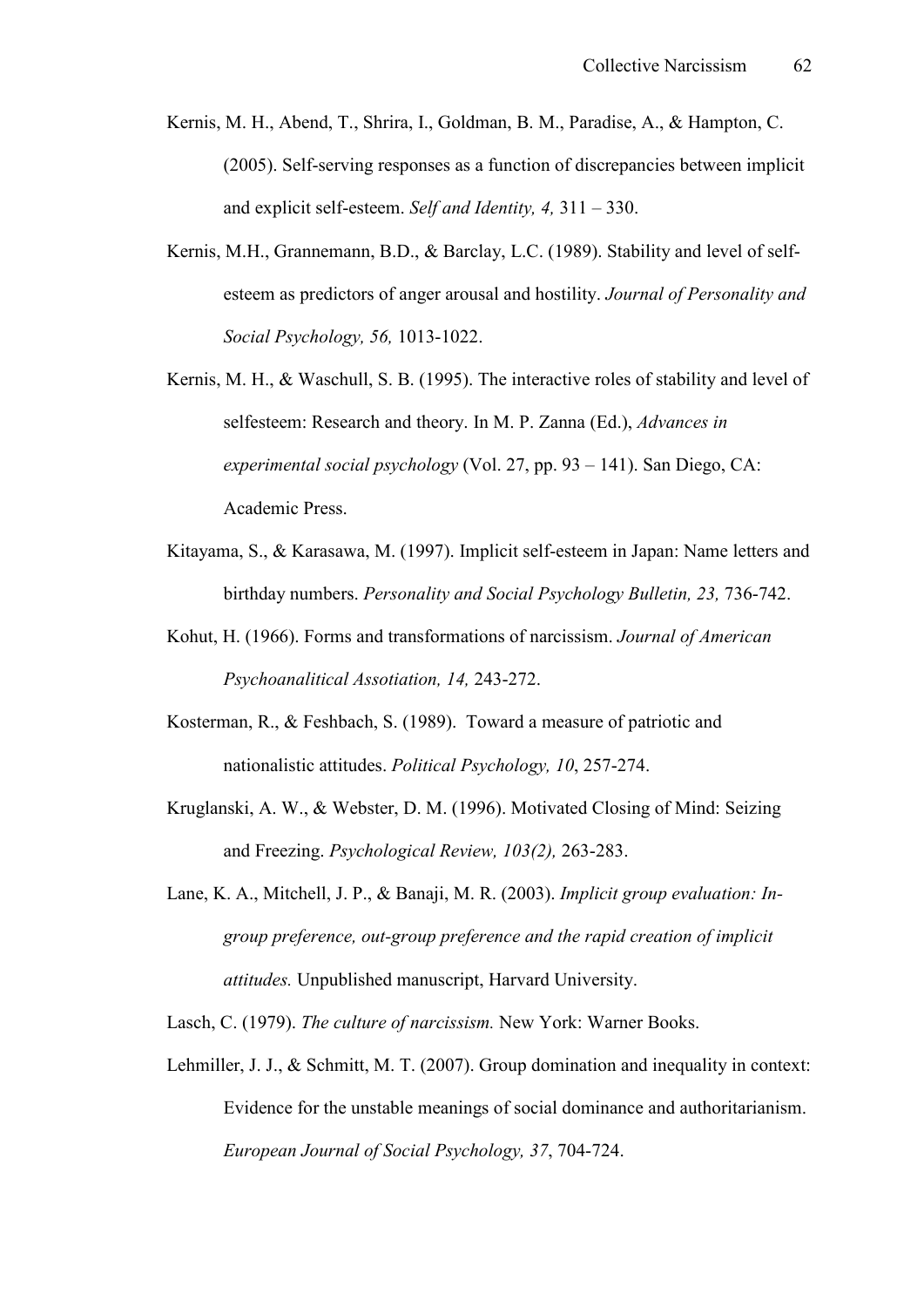- Lipset, S.M., & Raab, E. (1970). *The politics of unreason right wing extremism in America, 1790.1970.* New York: Harper & Row.
- Long, K. M.,  $\&$  Spears. (1998). Opposing effects of personal and collective selfesteem on interpersonal and intergroup comparisons*. European Journal of Social Psychology, 28, 913-930.*
- Long, K. M., Spears, R., & Manstead, A. S. R. (1994). The influence of personal and collective self-esteem on strategies of social differentiation. *British Journal of Social Psychology, 33, 313-329.*
- Luhtanen, R., & Crocker, J. (1992). A collective self-esteem scale: Self-evaluation of one's social identity. *Personality and Social Psychology Bulletin, 18, 302-318.*
- Maison, D., & Mikołajczyk, T. (2003). Implicit Association Test teoria, interpretacja i wątpliwości wokół metody. [Implicit Association Test-theory, interpretation and doubts concerning the method]. *Studia Psychologiczne, 41,* 69-88.
- McFarland, S. (2005). On the eve of war: Authoritarianism, SDO, and American students' attitudes towards attacking Iraq. *Personality and Social Psychology Bulletin, 31*, 360–367.
- Medin, D., & Ortony, A. (1989). Psychological essentialism. In S. Vosniadou & A. Ortony (Eds.), *Similarity and analogical reasoning* (pp. 179–195). Cambridge, England: Cambridge University Press.
- Morf, C. C., & Rhodewalt, F. (2001). Unraveling the paradoxes of narcissism: A dynamic self-regulatory processing model. *Psychological Inquiry, 12*, 177– 196.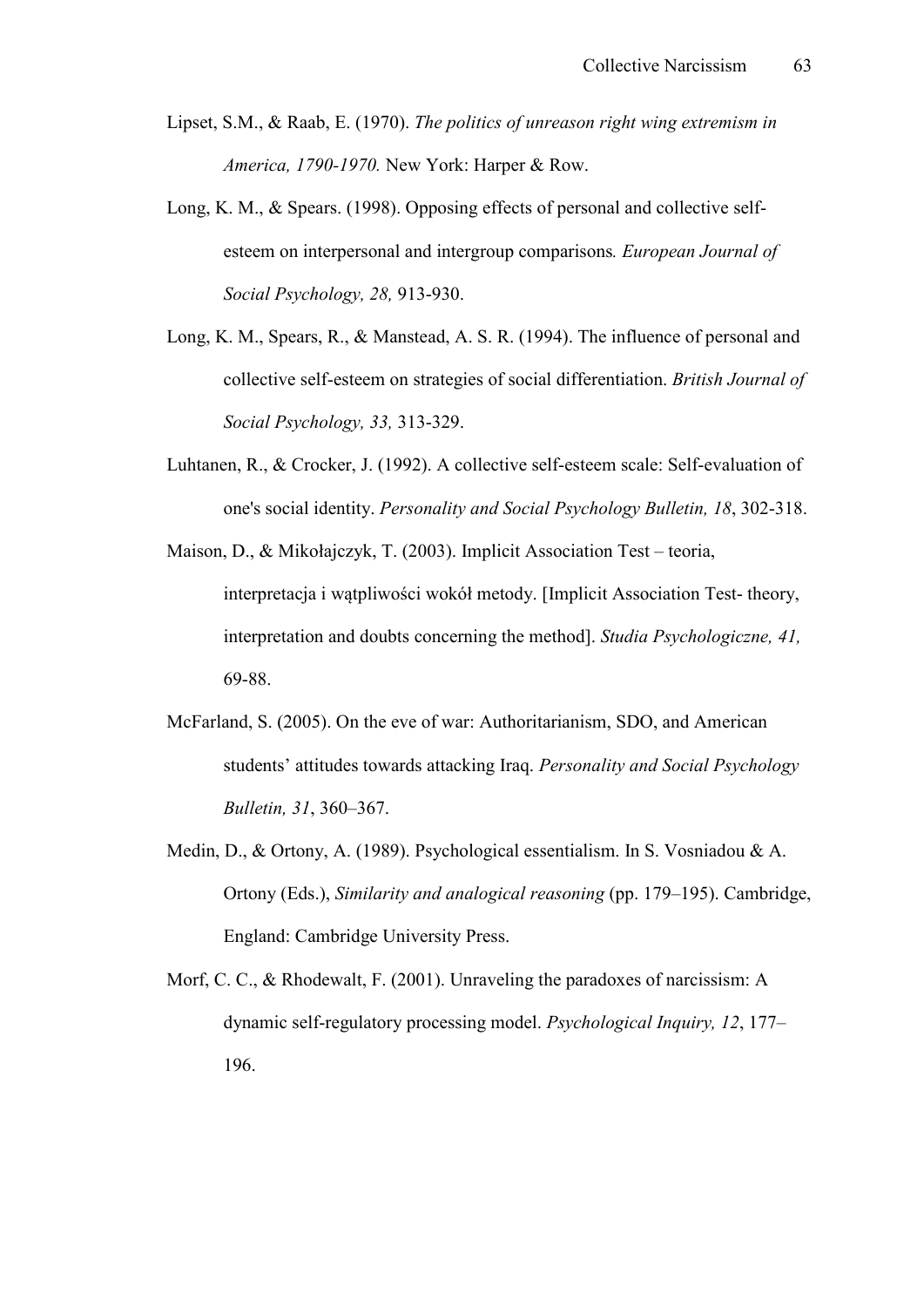- Mummendey, A., Klink, A., & Brown, R. (2001). Nationalism and patriotism: National identification and out-group rejection. *British Journal of Social Psychology, 40, (2), 159-172.*
- Neiss, M. B., Sedikides, C., & Stevenson, J. (2006). Genetic influences on level and stability of self-esteem. *Self and Identity*, 5, 247-266.
- Nosek, B. A., Greenwald, A. G., & Banaji, M. R. (2005). Understanding and using the Implicit Association Test: II. Method variables and construct validity. *Personality and Social Psychology Bulletin*, *31*(2), 166–180.
- Nosek, B. A., Greenwald, A. G., & Banaji, M. R. (2007). The Implicit Association Test at age 7: A methodological and conceptual review (pp. 265–292). In J. A. Bargh (Ed.), *Automatic processes in social thinking and behavior.* Psychology Press.
- Pinter, B., & Greenwald, A. G. (2005). Clarifying the role of the "other" category in the self-esteem IAT. *Experimental Psychology, 52, 74-79.*
- Pratto, F., Sidanius, J., Stallworth, L. M., & Malle, B. F. (1994). Social dominance orientation: A personality variable predicting social and political attitudes. *Journal of Personality and Social Psychology, 67, 741-763.*
- Raskin, R., Novacek, J., & Hogan, R. (1991). Narcissistic self-esteem management. *Journal of Personality and Social Psychology, 60*, 911–918.
- Raskin, R., & Terry, H. (1988). A principal-component analysis of the narcissistic personality inventory and further evidence of its construct validity. *Journal of Personality and Social Psychology, 54*, 5.
- Reicher, S. D., & Haslam, S. A. (2006). Rethinking the psychology of tyranny: The BBC Prison Study. *British Journal of Social Psychology, 45, 1-40.*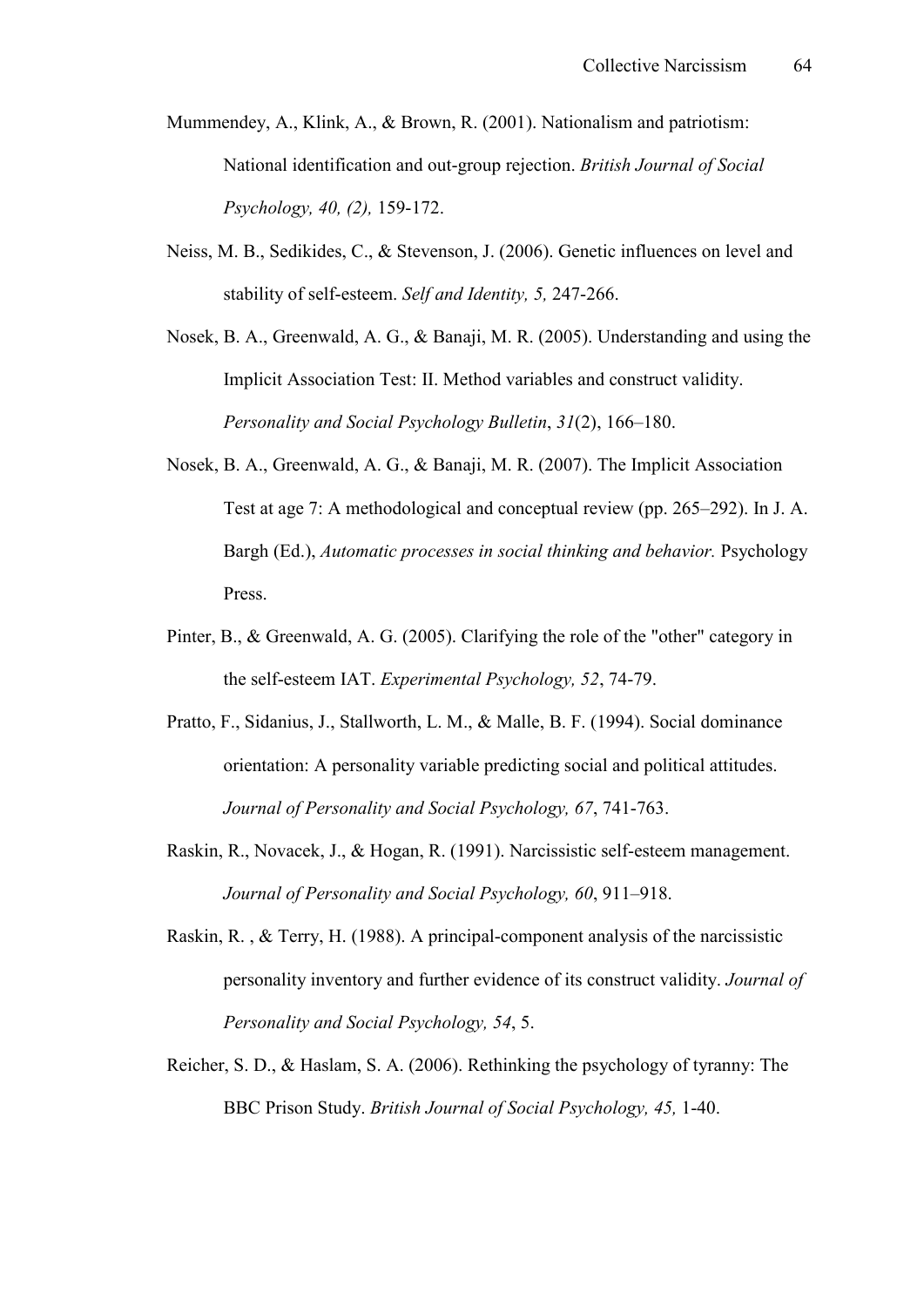- Reynolds, K. J., Turner, J.C., & Haslam, S. A. (2000). When are we better than them and they worse than us? A closer look at social discrimination in positive and negative domains. *Journal of Personality and Social Psychology, 78(1)*, 64-80.
- Rhodewalt, F., & Morf, C. C. (1995). Self and interpersonal correlates of the Narcissistic Personality Inventory: A review and new findings*. Journal of Research in Personality, 29, 1-23.*
- Rhodewalt, F., & Morf, C. C. (1998). On self-aggrandizement and anger: A temporal analysis of narcissism and affective reactions to success and failure. *Journal of Personality and Social Psychology, 74, 672-685.*
- Rhodewalt, F., Madrian, J. C., & Cheney, S. (1998). Narcissism, self-knowledge organization, and emotional reactivity: The effect of daily experiences on selfesteem and affect. *Personality and Social Psychology Bulletin, 24, 75-87.*
- Rhodewalt, F., & Sorrow, D. L.  $(2003)$ . Interpersonal self-regulation: Lessons from the study of narcissism. In M. R. Leary & J. P. Tangney (Eds.), *Handbook of self and identity* (pp. 519–535). New York: Guilford Press.
- Roberts, J. E., Kassel, J. D., & Gotlib, I. H. (1995). Level and stability of self-esteem as predictors of depressive symptoms. *Personality and Individual Differences, 19,* 217 – 224.
- Rocass, S., Klar, Y., & Liviatan, I.  $(2006)$ . The paradox of group-based guilt: modes of national identification, conflict vehemence, and reactions to the in-group's moral violations. *Journal of Personality and Social Psychology, 91, 698-711.*
- Rubin, M., & Hewstone, M. (1998). Social identity theory's self-esteem hypothesis: A review and some suggestions for clarification. *Personality and Social Psychology Review, 2, 40-62.*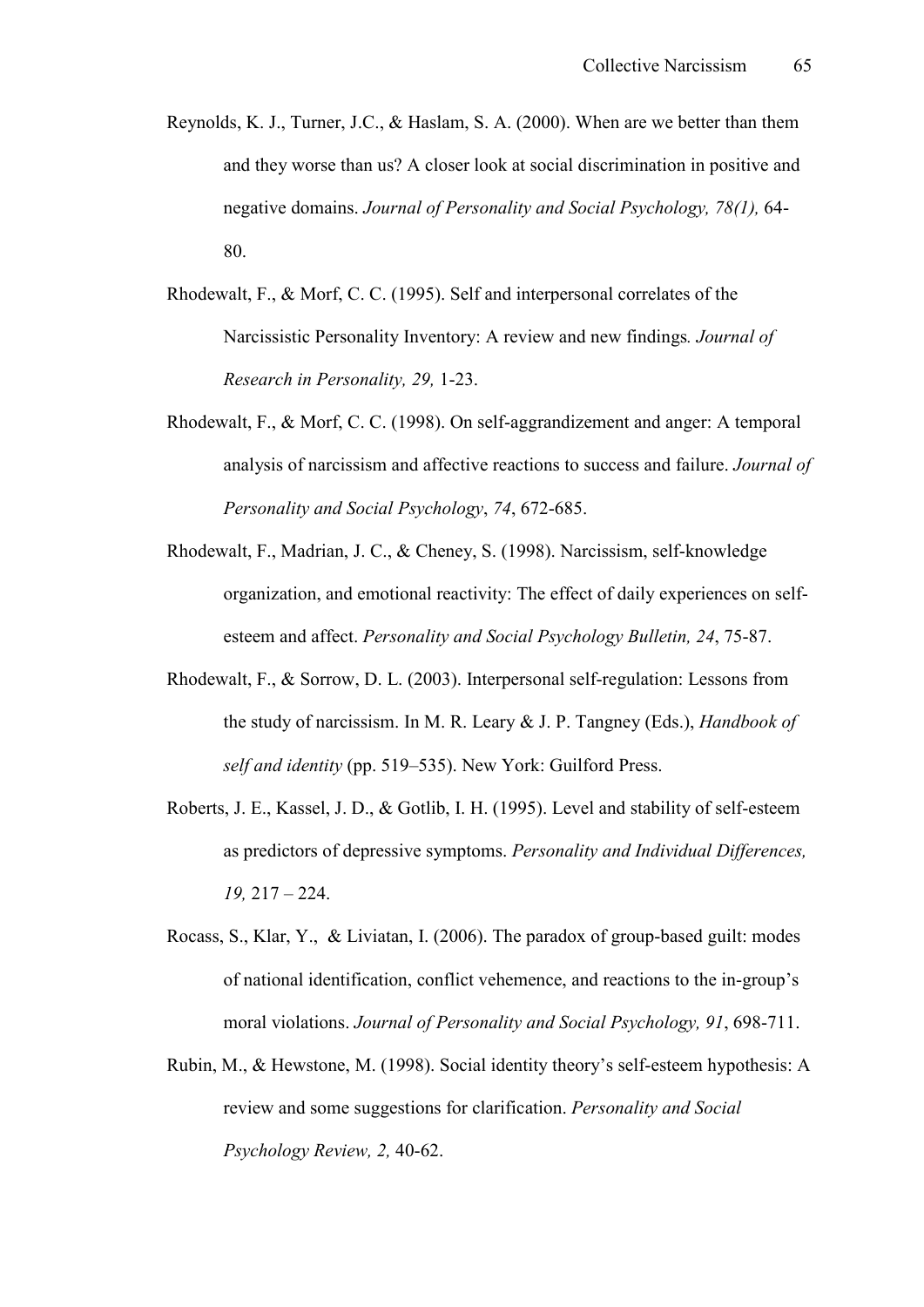- Ruiz, J.M., Smith, T.W., & Rhodewalt, F. (2001). Distinguishing narcissism and hostility: Similarities and differences in interpersonal circumplex and five factor correlates. *Journal of Personality Assessment, 76, 537-555.*
- Runciman, W. G. (1966). *Relative deprivation and social justice: A study of attitudes to social inequality in twentieth century England.* Berkeley: University of California Press.
- Schatz, R., & Staub, E. (1997). Manifestations of blind and constructive patriotism: Personality correlates and individual-group relations. In Bar-Tal, D., Staub, E. (Eds). *Patriotism: in the lives of individuals and nations*, (pp. 229-246). Chicago: Nelson-Hall.
- Schatz, R.T., Staub, E., & Lavine, H. (1999). On the varieties of national attachment: Blind versus constructive patriotism. *Political Psychology, 20*, 151-174.
- Schmitt, M.T., Branscombe, N.R., & Kappen, D. (2003). Attitudes toward groupbased inequality: Social dominance or social identity. *British Journal of Social Psychology, 42, 161-186.*
- Schopler, J., & Insko, C. A. (1992). The discontinuity effect: Generality and mediation. In W. Stroebe & M. Hewstone (Eds.), *European Review of Social Psychology, 3 (pp. 121-151). Chichester: John Wiley & Sons.*
- Schroder-Abe, M., Rudolph, A.,  $\&$  Schutz, A. (2007) High implicit self-esteem is not necessarily advantageous: Discrepancies between explicit and implicit selfesteem and their relationship with anger expression and psychological health. *European Journal of Personality, 21(3), 319-340.*
- Sherif, M. (1958). Superordinate goals in the reduction of intergroup conflict. *The American Journal of Sociology, 63, 349-356.*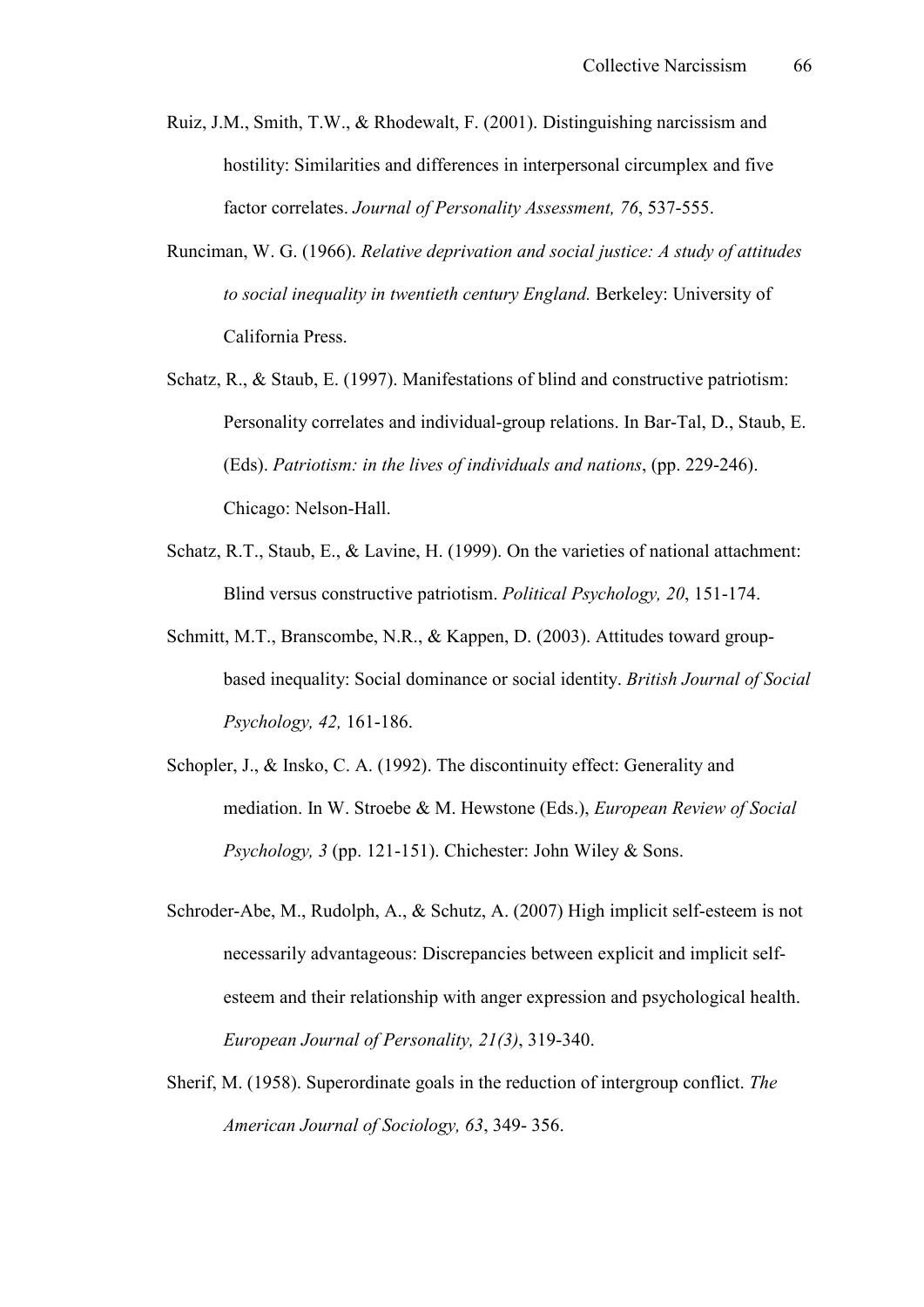- Sears, D. O. (1986). College sophomores in the laboratory: Influences of a narrow data base on social psychology's view of human nature. *Journal of Personality and Social Psychology, 51, 515-530.*
- Sedikides, C., Rudich, E.A., Gregg, A. P., Kumashiro, M., & Rusbult, C. (2004). Are normal narcissists psychologically healthy?: Self- esteem matters. *Journal of Personality and Social Psychology, 87, 400-416.*
- Sidanius, J., Feshbach, S., Levin, S. & Pratto, F. (1997). The interface between ethnic and national attachment: Ethnic pluralism or ethnic dominance? *Public Opinion Quarterly, 61, 103-133.*
- Sidanius, J., & Pratto, F. (1999). *Social dominance*. New York: Cambridge University Press.
- Sidanius J., Pratto, F., van Laar, C., & Levin, S. (2004). Social Dominance Theory: Its agenda and method. *Political Psychology*, 25, 845-880.
- Silvan-Ferrero, M., & Bustillos, A. (2007). Adaptación de la escala de Orientación a la Dominancia Social al castellano: validación de la Dominancia Grupal y la Oposición a la Igualdad como factores subyacentes. [Castillan adaptation of the Social Dominance Orientation Scale: validation of the group-based dominance and opposition to equality as underlying factors]. *Revista de Psicología Social, 22, 3-16.*
- Simms, L. J., & Watson, D. (2007). The construct validation approach to personality scale construction. In R. Robins, C. Fraley, & R. Krueger (Eds.). *Handbook of Research Methods in Personality Psychology*. Guilford Press.
- Staub, E. (1989). *The roots of evil: The origins of genocide and other group violence.* New York: Cambridge University Press.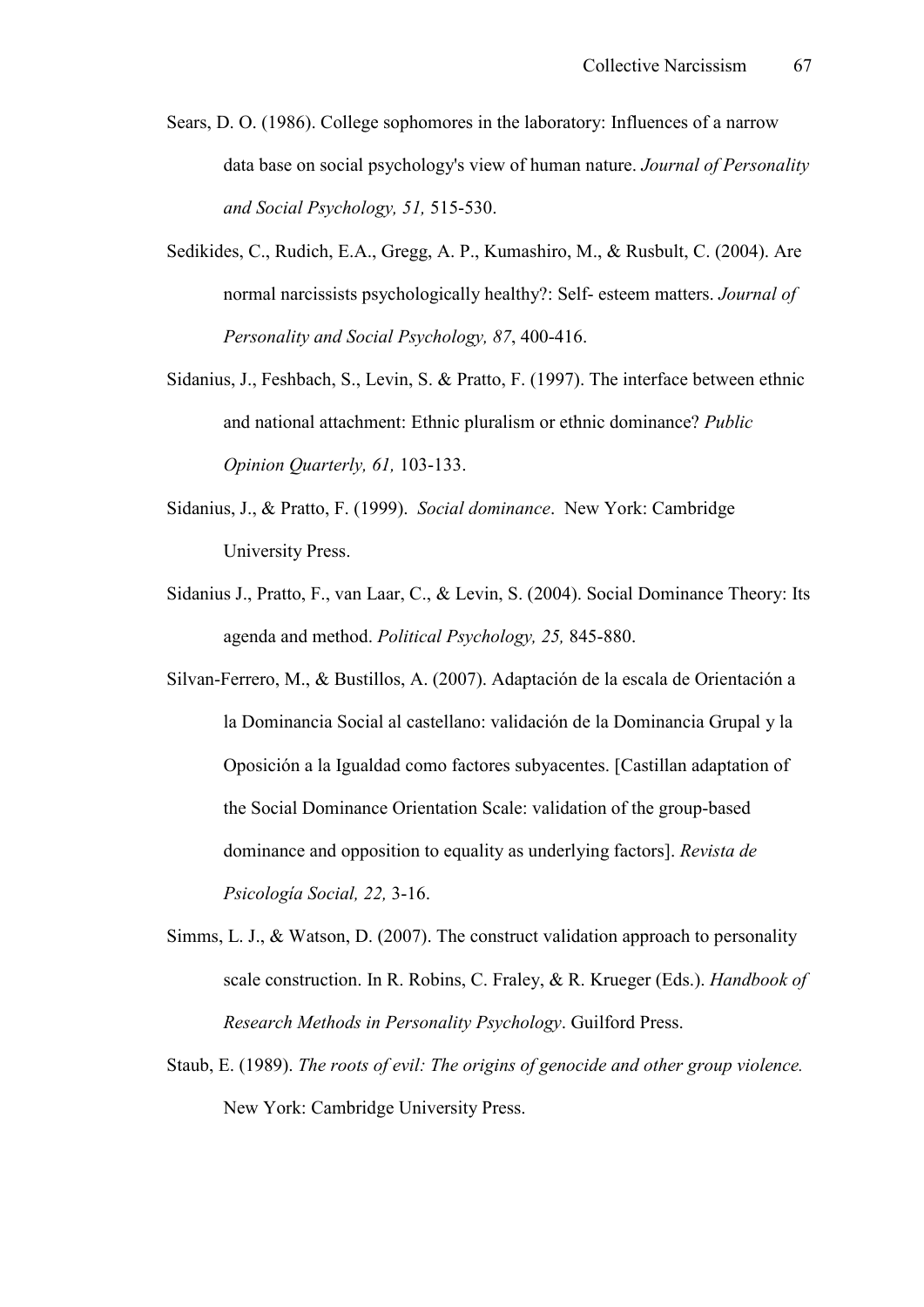Struch, N., & Schwartz, S.H. (1989). Intergroup aggression: Its predictors and distinctness from in-group bias. *Journal of Personally and Social Psychology*, *56(3)*, 364-373.

Sumner, W. G. (1906). *Folkways*. New York: Ginn.

- Tajfel, H. & Turner, J. C. (1986). The social identity theory of intergroup behavior. In S. Worchel & L. W. Austin (Eds.). *Psychology of Intergroup Relations*. Chigago: Nelson-Hall.
- Vaknin, S. (2003). *Narcissistic leaders and corporate narcissism*. Internet resources: managernewz.com/managernewz-21-0030203NarcissisticLeadersandCorporateNarcissism.html. derived

12.07.2007.

- Viroli, M. (1995). *For love of country: An essay on patriotism and nationalism*. Oxford: Clarendon.
- Warren, M. & Capponi, A. (1996). The role of culture in the development *of*  narcissistic personality disorders in American, Japan and Denmark. *Journal of Applied Social Sciences, 20, 77-82.*
- Wilson, T.D., Lindsey, S., & Schooler, T.Y. (2000). A model of dual attitudes. *Psychological Review*, *107*(1), 101–126.
- Yzerbyt, V. Y., Castano, E., Leyens, J.-Ph., & Paladino, P. (2000). The primacy of the ingroup: The interplay of entitativity and identification. *European Review of Social Psychology, 11, 257-295.*
- Yzerbyt, V., Judd, C. M., & Corneille, O. (Eds.). (2004). *The psychology of group perception. Perceived variability, entitativity, and essentialism.* London: Psychology Press.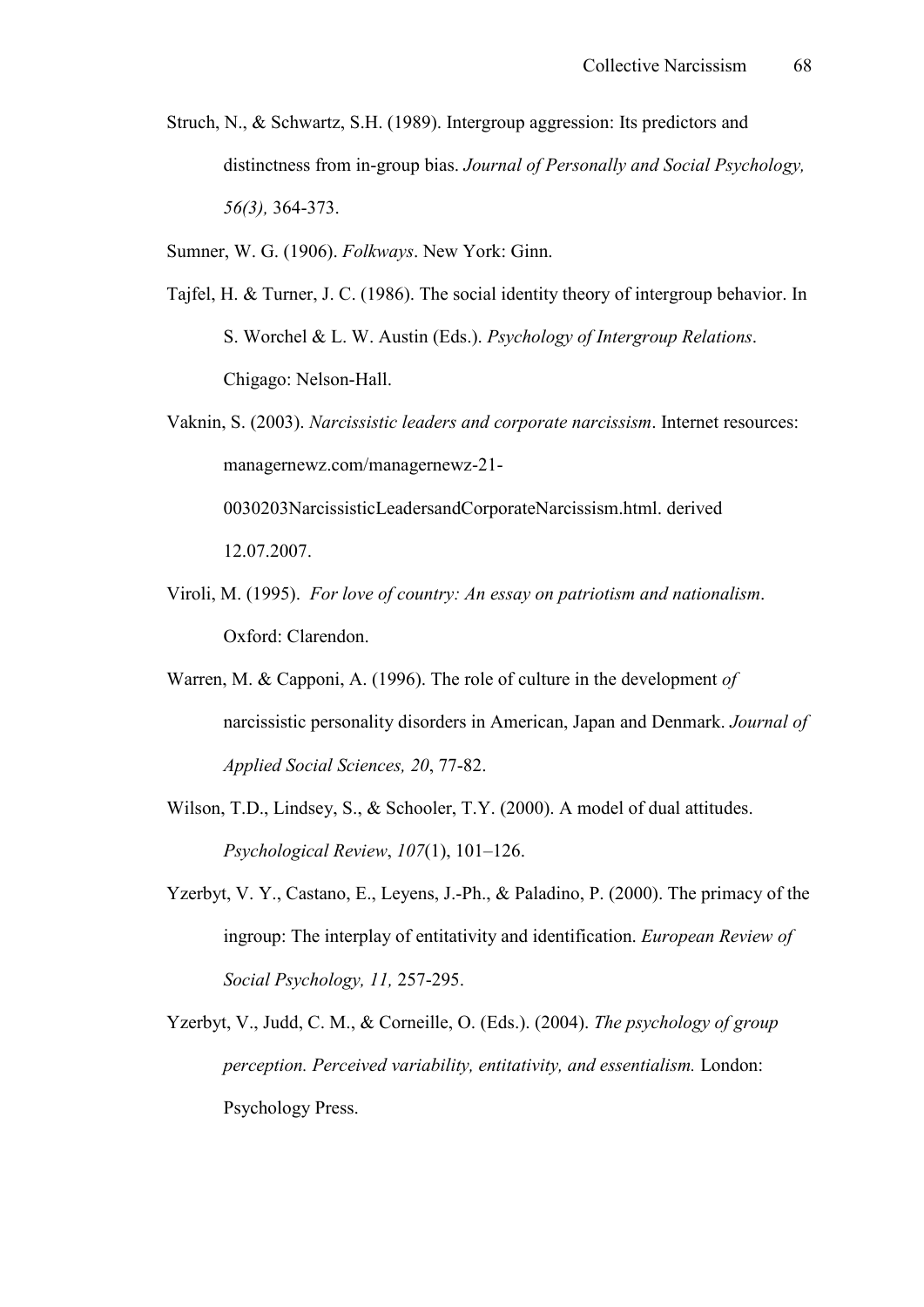Zeigler-Hill, V. (2006). Discrepancies between implicit and explicit self-esteem: Implications for narcissism and self-esteem instability. *Journal of Personality*, 74, 119 - 143.

#### Footnotes

<sup>1</sup>Note that individual narcissism is understood here as personality characteristic, rather than individual pathology see Kohut (1966) or Kernberg (1970).

<sup>2</sup> Studies report that level and stability of personal self-esteem are uncorrelated (Kernis, Grannemann & Barclay, 1989); correlated *"from .15 to the high .20s"* (Kernis & Waschull, 1995; p. 96); or highly correlated (Roberts, Kassel & Gotlib, 1995; see also using alternative assessment of personal self-esteem stability: De Cremer & Sedikides, 2005; Neiss, Sedikides & Stevenson, 2006).

<sup>3</sup> The original Collective Narcissism Scale was translated from English to Polish by a bilingual translator. It was then back translated by an expert in social psychology in order to ensure the equivalence of meaning of items on both scales. The same method of translation was used in all studies that used non-English speaking samples. In the British sample, participants were asked to think about their national group while responding to the items. In the Polish sample, participants were first asked to read the items of the Collective Narcissism Scale and decide whether they could think of any group to which these items applied and then respond to the items of the scale. Participants indicated 4 groups (Poles, Catholics, students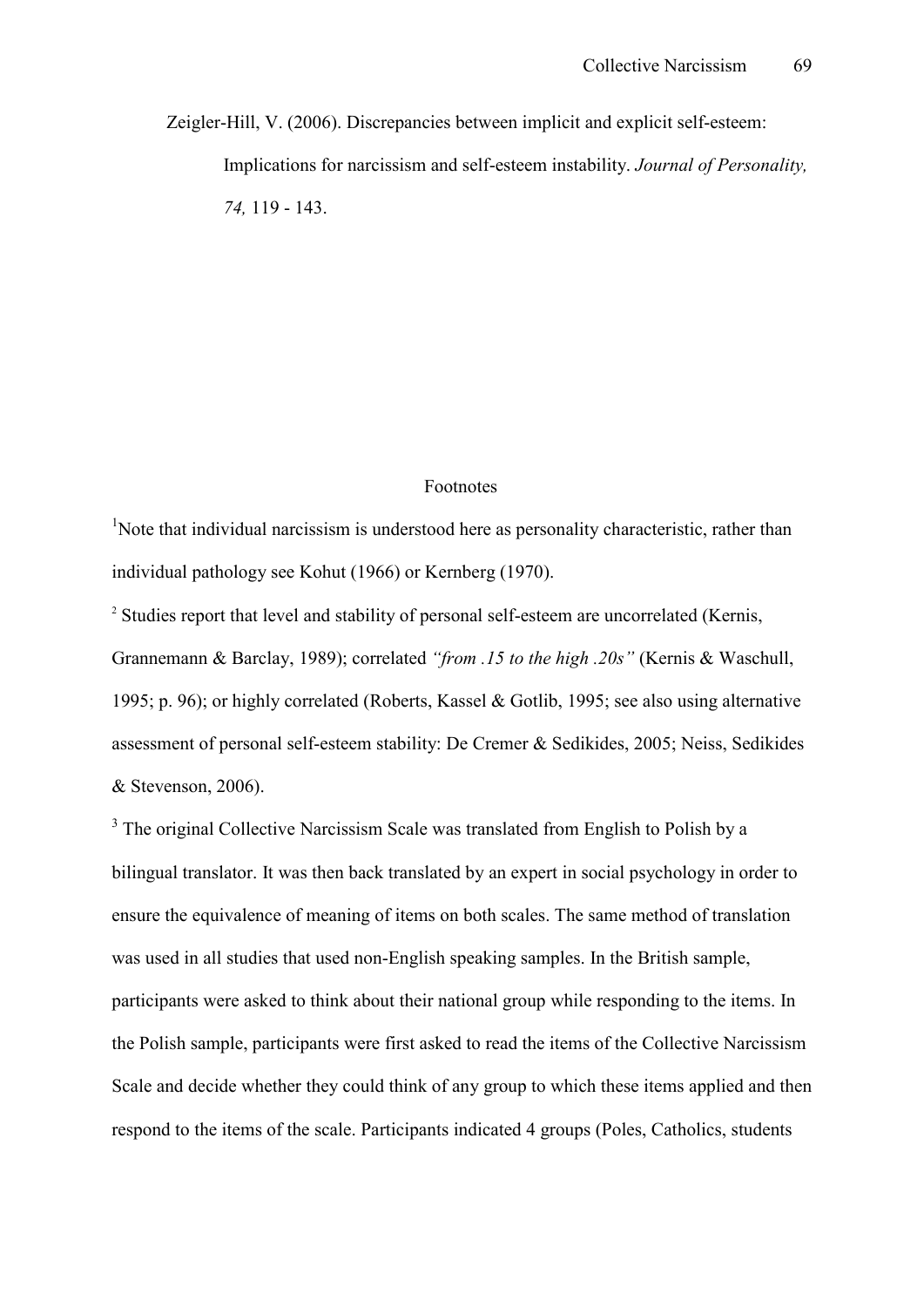of private university, groups of lower social status) to which the items could be meaningfully applied.

 $4^4$  Collective self-esteem comprises four facets that we assessed in Study 4: private, public, identity and membership. The four facets of collective self-esteem are positively correlated. In order to exclude the possibility that the predicted interactions between private and public collective self-esteem and private and implicit collective self-esteem are affected by these intercorrelations, other possible interactions between the four correlated facets, or interactions between other facets and implicit national self-esteem, we performed a second hierarchical multiple regression analysis that included all four aspects of the collective self-esteem and implicit national esteem in Model 1 and all possible two way interactions of the five main predictors in Model 2. The results for Model 1 show that collective narcissism is independently predicted by private (positively) ( $b = .19$ ;  $SE = .04$ ;  $p < .001$ ), identity (positively)  $(b = .30; SE = .03; p < .001)$  and public (negatively)  $(b = -.13; SE = .04; p < .001)$ collective self-esteem. The results for Model 2 indicate that the first order effects revealed by Model 1 are qualified by two significant interactions: Between private collective self-esteem and implicit national esteem ( $b = -10$ ; *SE* = .05;  $p < .05$ ) and between private and public collective self-esteem (*b* = -.09; *SE* = .05; *p* < .05) ( $F(17,245) = 12.06$ ; *p* < .001;  $R^2 = .456$ ). The addition of the interaction terms leads to a significant increase in the amount of variance explained by the model  $(\underline{AR}^2(10, 245) = .05; p < .01)$ . No other interaction is significant. However, after the interactions are entered to the equation the negative relationship between collective narcissism and implicit national esteem becomes significant ( $b = -0.24$ ; *SE* = .11; *p*  $< .05$ ).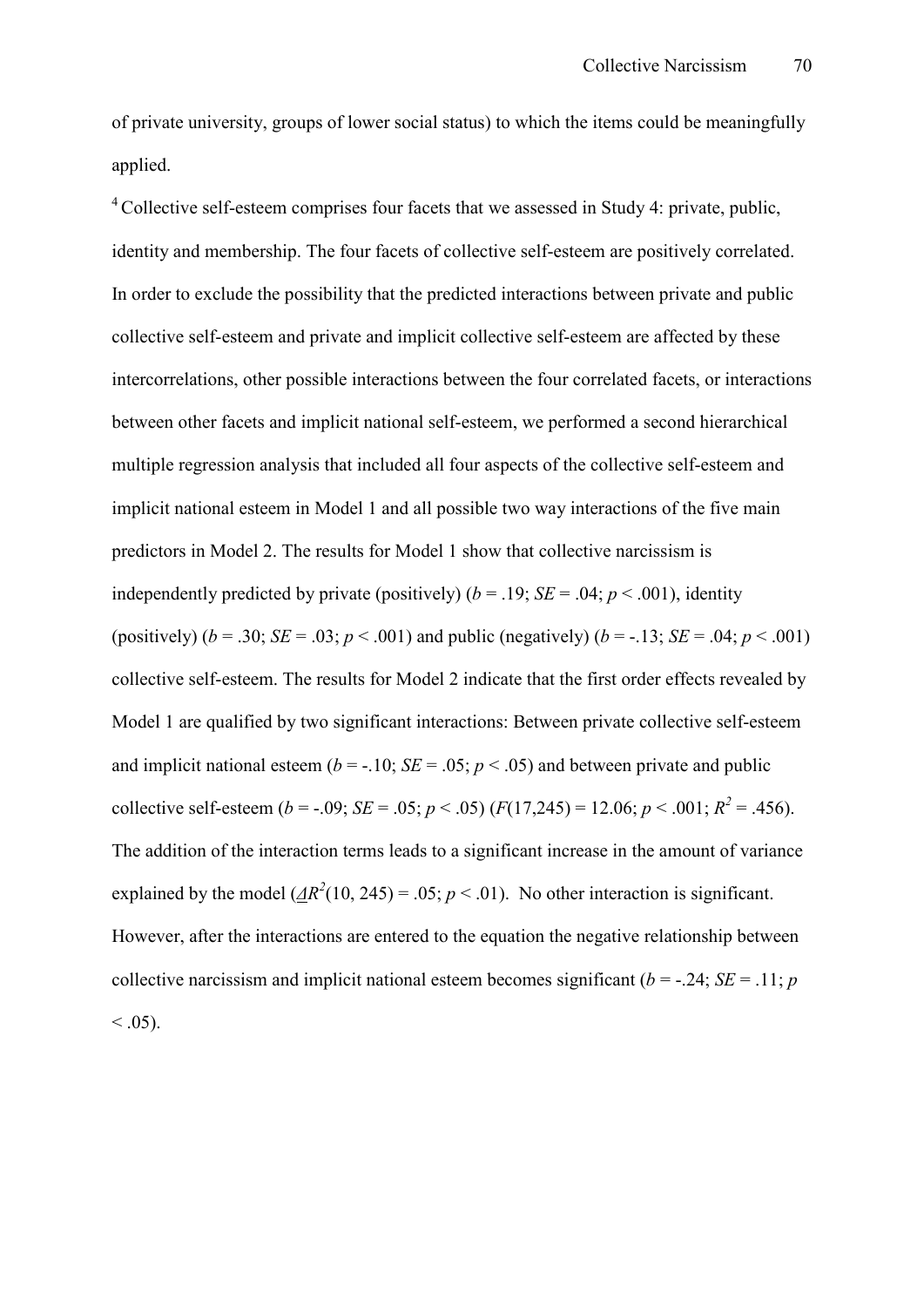## Table 1

# *Items of the Collective Narcissism Scale with factors loading in Study 1 and British and*

# *Polish validation samples*

|                                                                      | Factor loading |                |        |
|----------------------------------------------------------------------|----------------|----------------|--------|
| Item                                                                 | Study 1        | <b>British</b> | Polish |
| 1. I wish other groups would more quickly recognize authority of my  | .68            | .77            | .68    |
| group.*                                                              |                |                |        |
| 2. My group deserves special treatment.*                             | .68            | .65            | .66    |
| 3. I will never be satisfied until my group gets all it deserves.*   | .67            | .77            | .63    |
| 4. I insist upon my group getting the respect that is due to it.*    | .66            | .72            | .59    |
| 5. It really makes me angry when others criticize my group.*         | .63            | .58            | .70    |
| 6. If my group had a major say in the world, the world would be a    | .63            | .86            | .59    |
| much better place.*                                                  |                |                |        |
| 7. I do not get upset when people do not notice achievements of my   | .63            | .73            | .65    |
| group. (reversed)*                                                   |                |                |        |
| 8. Not many people seem to fully understand the importance of my     | .61            | .66            | .76    |
| group.*                                                              |                |                |        |
| 9. The true worth of my group is often misunderstood.*               | .58            | .60            | .65    |
| 10. I love my group almost as much as I love myself.                 | .58            |                |        |
| 11. My group is extraordinary.                                       | .58            |                |        |
| 12. My group stands out positively among other groups.               | .52            |                |        |
| 13. I like when my group is a center of attention.                   | .50            |                |        |
| 14. My group rarely fails.                                           | .50            |                |        |
| 15. People in my group are more attractive than others.              | .49            |                |        |
| 16. I want my group to amount to something in the eyes of the world. | .39            |                |        |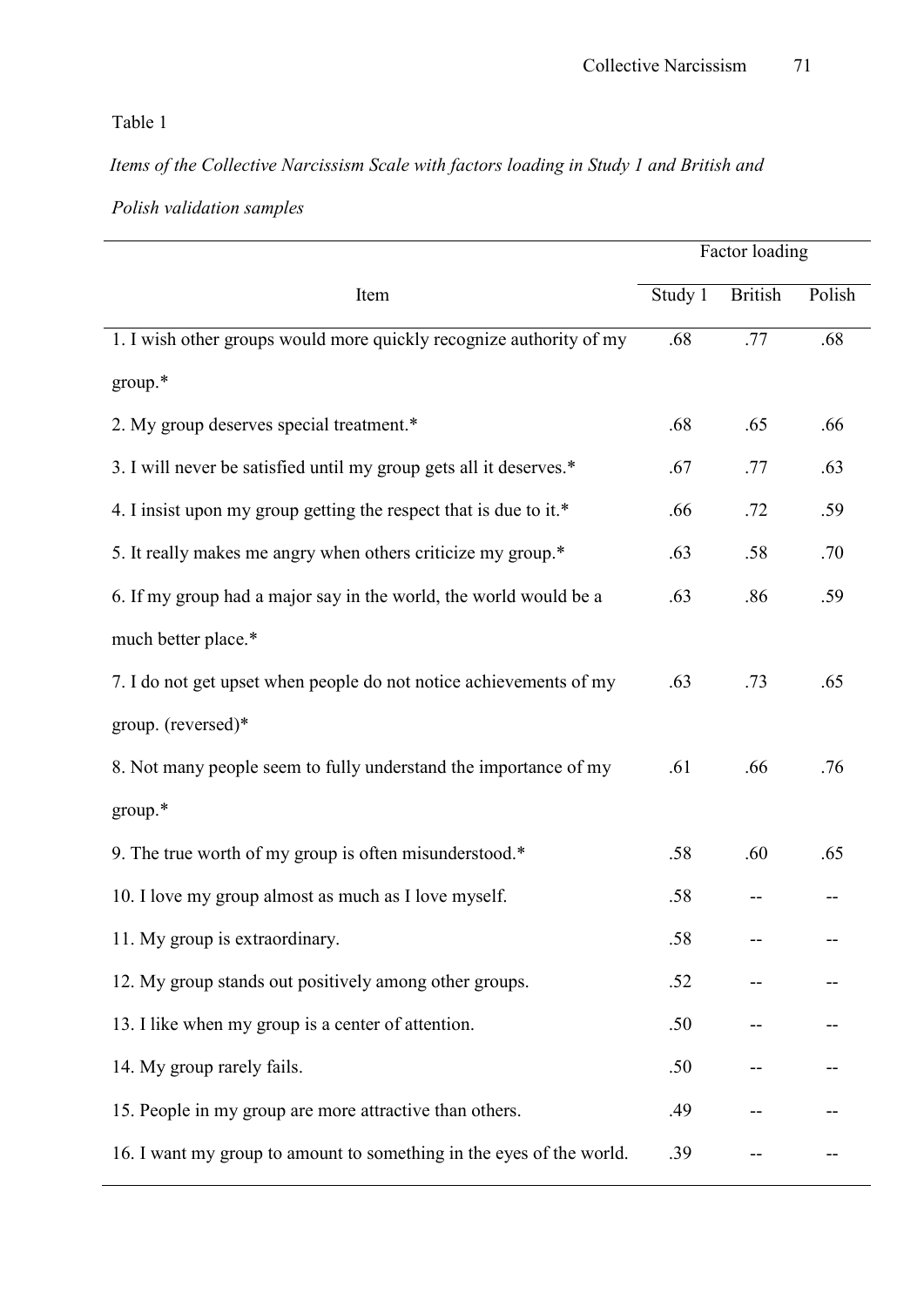|                                                                                   | Factor loading |                |        |  |  |
|-----------------------------------------------------------------------------------|----------------|----------------|--------|--|--|
| Item                                                                              | Study 1        | <b>British</b> | Polish |  |  |
| 17. My group has all predispositions to influence and direct others.              | .31            |                |        |  |  |
| 18. If it only wanted my group could convince other groups to do                  | .30            |                |        |  |  |
| almost anything.                                                                  |                |                |        |  |  |
| 19. My group has made significant contributions to humanity.                      | .30            |                |        |  |  |
| 20. Other groups are envious of my group.                                         | .24            |                |        |  |  |
| 21. My group is a great influence over other groups.                              | .21            |                |        |  |  |
| 22. My group never forgives an insult caused by other groups.                     | .10            |                |        |  |  |
| 23. I am envious of other groups' good fortune.                                   | .08            |                |        |  |  |
| $\star$ and $\star$ c and $\star$ and $\star$ and $\star$ and $\star$<br>$\sim$ 1 |                |                |        |  |  |

\* items that formed the final Collective Narcissism Scale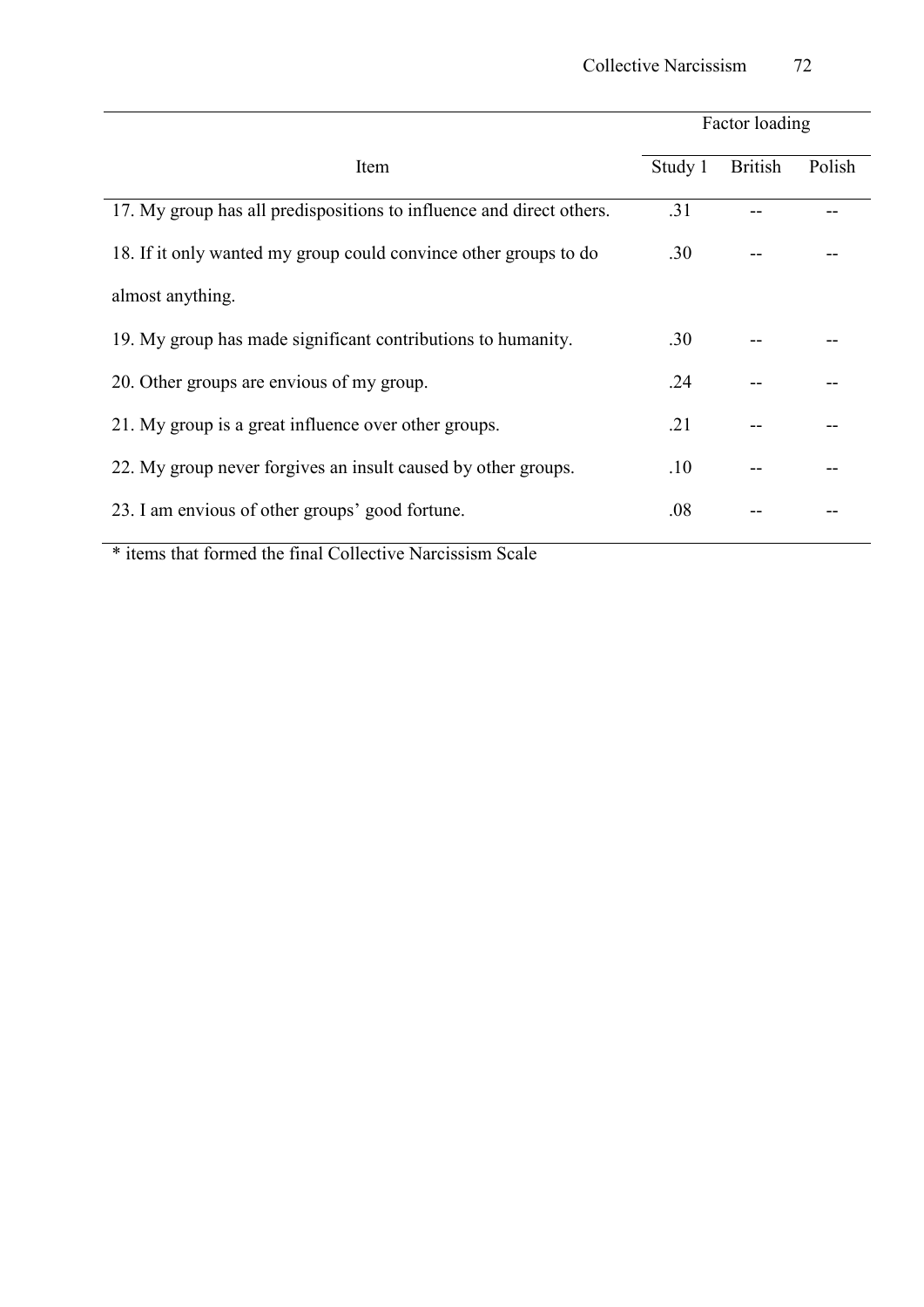*Fit indices for the CFA models for the Collective Narcissism Scale in Study 1 and Polish* 

| validation sample |  |
|-------------------|--|
|-------------------|--|

| Model                     | df  | $\chi$ <sup>2</sup> |      | $\chi$ 2/df RMSEA | <b>GFI</b> | AGFI | <b>NNFI</b> | <b>CFI</b> | <b>RMR</b> |
|---------------------------|-----|---------------------|------|-------------------|------------|------|-------------|------------|------------|
| One factor model for 23   | 231 | 780.23***           | 3.38 | .09               | .79        | .74  | .61         | .57        | .08        |
|                           |     |                     |      |                   |            |      |             |            |            |
| items scale (Study 1, $N$ |     |                     |      |                   |            |      |             |            |            |
| $= 263$                   |     |                     |      |                   |            |      |             |            |            |
| One factor model for 9    | 27  | 86.09***            | 3.19 | .09               | .93        | .88  | .90         | .86        | .04        |
| items scale (Study 1)     |     |                     |      |                   |            |      |             |            |            |
| Modified one factor       | 23  | 47.22**             | 2.05 | .06               | .96        | .93  | .94         | .97        | .027       |
| model for 9 items scale   |     |                     |      |                   |            |      |             |            |            |
| (error covariances        |     |                     |      |                   |            |      |             |            |            |
| added) (Study 1)          |     |                     |      |                   |            |      |             |            |            |
| Modified one factor       | 22  | $42.21**$           | 1.92 | .06               | .97        | .94  | .91         | .95        | .08        |
| model for 9 items scale   |     |                     |      |                   |            |      |             |            |            |
| (error covariances        |     |                     |      |                   |            |      |             |            |            |
| added) (Polish validation |     |                     |      |                   |            |      |             |            |            |
| sample, $N = 257$         |     |                     |      |                   |            |      |             |            |            |

*Note*. The error covariances of items 5, 3, and 9; 2 and 8 were added in modified models.

\*\*  $p < .01$ . \*\*\*  $p < .001$ .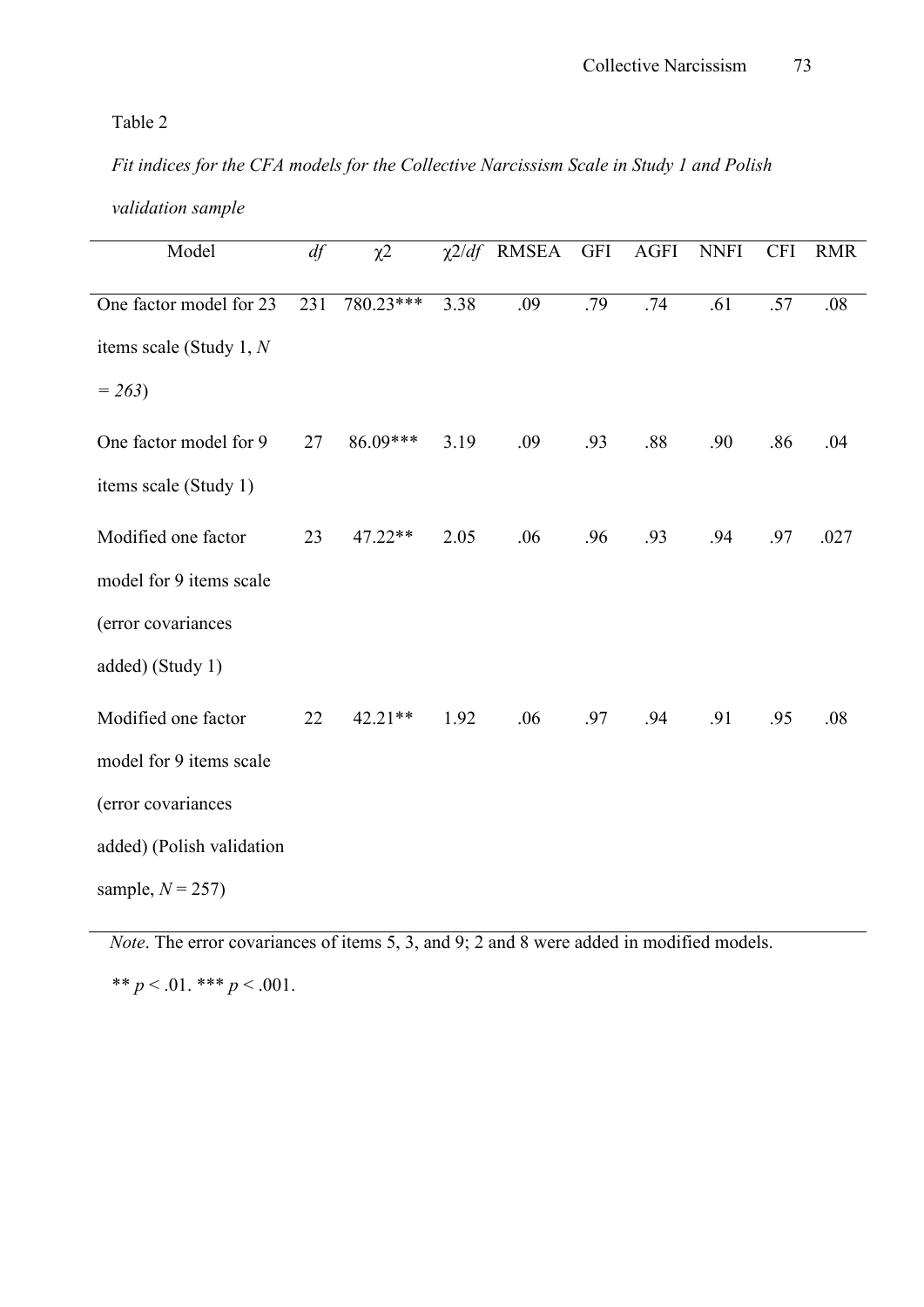*Correlations between collective narcissism, right wing authoritarianism, social dominance orientation, two aspects of patriotism, national group identification, personal self.esteem and threat, the inability to forgive and military aggression (Study 1,*  $N = 263$ *)* 

| Measures                                                                                                             | $\mathbf{1}$ | $\overline{2}$                     | $\overline{3}$ | $\overline{4}$ | 5         | 6       | $\overline{7}$ | $8\,$    | 9        | 10 |
|----------------------------------------------------------------------------------------------------------------------|--------------|------------------------------------|----------------|----------------|-----------|---------|----------------|----------|----------|----|
| 1. Collective                                                                                                        | --           |                                    |                |                |           |         |                |          |          |    |
| narcissism                                                                                                           |              |                                    |                |                |           |         |                |          |          |    |
| 2. Social dominance                                                                                                  | $.53***$     |                                    |                |                |           |         |                |          |          |    |
| orientation                                                                                                          |              |                                    |                |                |           |         |                |          |          |    |
| 3. Right -wing                                                                                                       | .38***       | $.33***$                           |                |                |           |         |                |          |          |    |
| authoritarianism                                                                                                     |              |                                    |                |                |           |         |                |          |          |    |
| 4. Blind                                                                                                             | $.58***$     | $.53***$                           | $.52***$       |                |           |         |                |          |          |    |
| patriotism                                                                                                           |              |                                    |                |                |           |         |                |          |          |    |
| 5. Constructive                                                                                                      |              | $-18**$ $-27***$ $-45***$ $-43***$ |                |                |           |         |                |          |          |    |
| patriotism                                                                                                           |              |                                    |                |                |           |         |                |          |          |    |
| 6. Personal self-                                                                                                    | .002         | .03                                | .03            | .001           | .09       |         |                |          |          |    |
| esteem                                                                                                               |              |                                    |                |                |           |         |                |          |          |    |
| 7. National group                                                                                                    | .49***       | $.27**$                            | $.33***$       | $.45***$       | $-.03$    | $.08\,$ |                |          |          |    |
| identification                                                                                                       |              |                                    |                |                |           |         |                |          |          |    |
| 8. Unforgivingness                                                                                                   | $.43***$     | $.37***$                           | $.23***$       | $.36***$       | $-15*$    | $-.06$  | $.16**$        |          |          |    |
| 9. Threat                                                                                                            | $.40***$     | $.28***$                           | $.23***$       | $.34***$       | $-.04$    | .05     | $.30***$       | $.26***$ |          |    |
| 10. Importance of US .47***                                                                                          |              | $.44***$                           | $.44***$       | $.45***$       | $-.33***$ | .10     | $.34***$       | .35***   | $.30***$ |    |
| military                                                                                                             |              |                                    |                |                |           |         |                |          |          |    |
| 11. Support for war $.49***$ $.45***$ $.45***$ $.54***$ $.54***$ $.33***$ $.12+$ $.33***$ $.26***$ $.35***$ $.62***$ |              |                                    |                |                |           |         |                |          |          |    |
| in Iraq                                                                                                              |              |                                    |                |                |           |         |                |          |          |    |

 $*_{p} < .05.$  \*\* $p < .001.$  \*\*\* $p < .000.$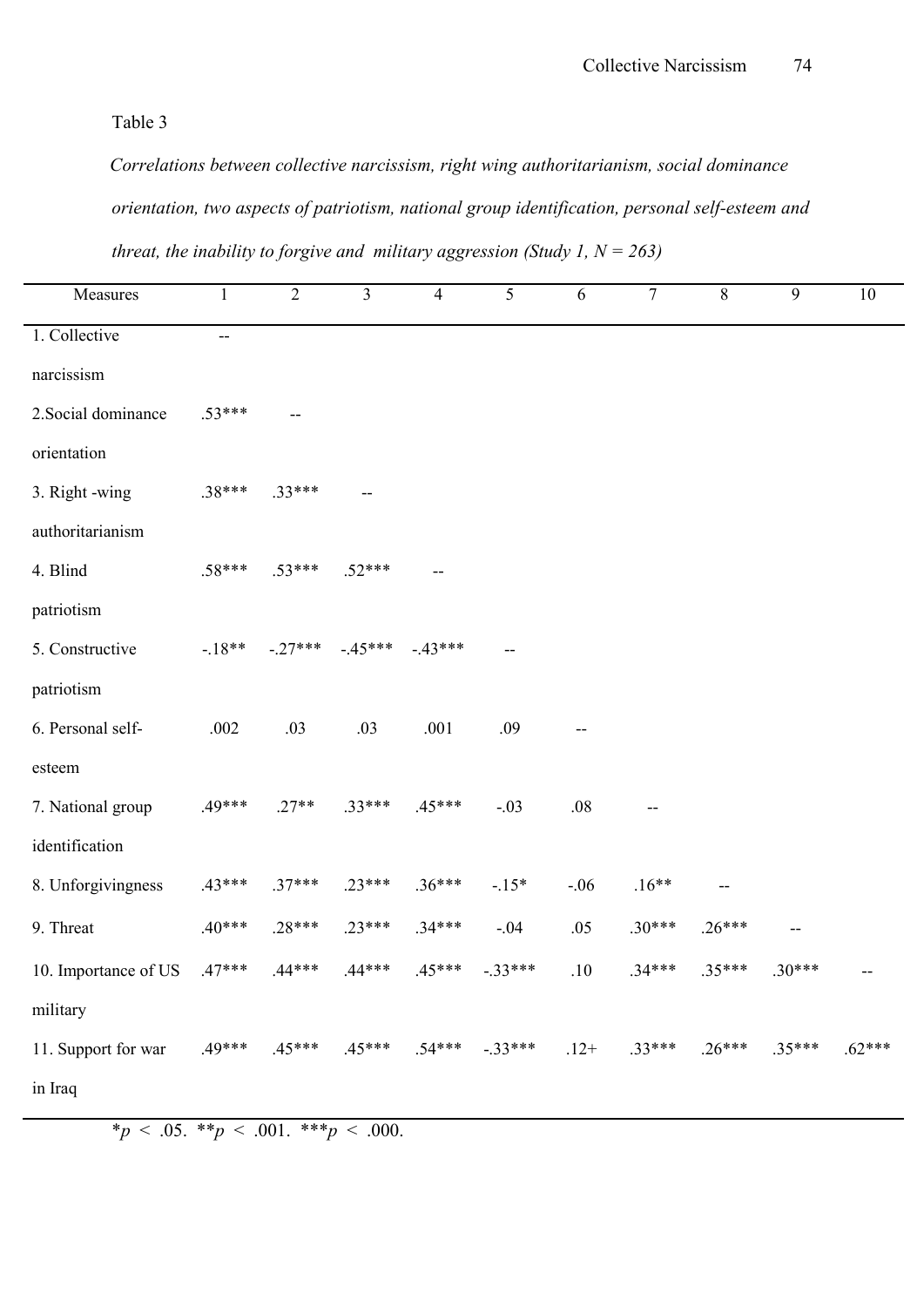*Fit indices for models of relationships between collective narcissism, social dominance orientation, authoritarianism, blind patriotism and threat, the inability to forgive and military aggression (Study 1, N = 263)* 

| Model              | df | $\chi^2$ |      | $\chi$ 2/df RMSEA GFI AGFI NNFI CFI |     |     |     |      | <b>RMR</b> |
|--------------------|----|----------|------|-------------------------------------|-----|-----|-----|------|------------|
| With collective    | 6  | 6.14     | 1.02 | .005                                | .99 | .97 | .99 | 1.00 | .01        |
| narcissism         |    |          |      |                                     |     |     |     |      |            |
| Without collective |    | 9 24.19  | 2.68 | .08                                 | .97 | .93 | .94 | .98  | .07        |
| narcissism         |    |          |      |                                     |     |     |     |      |            |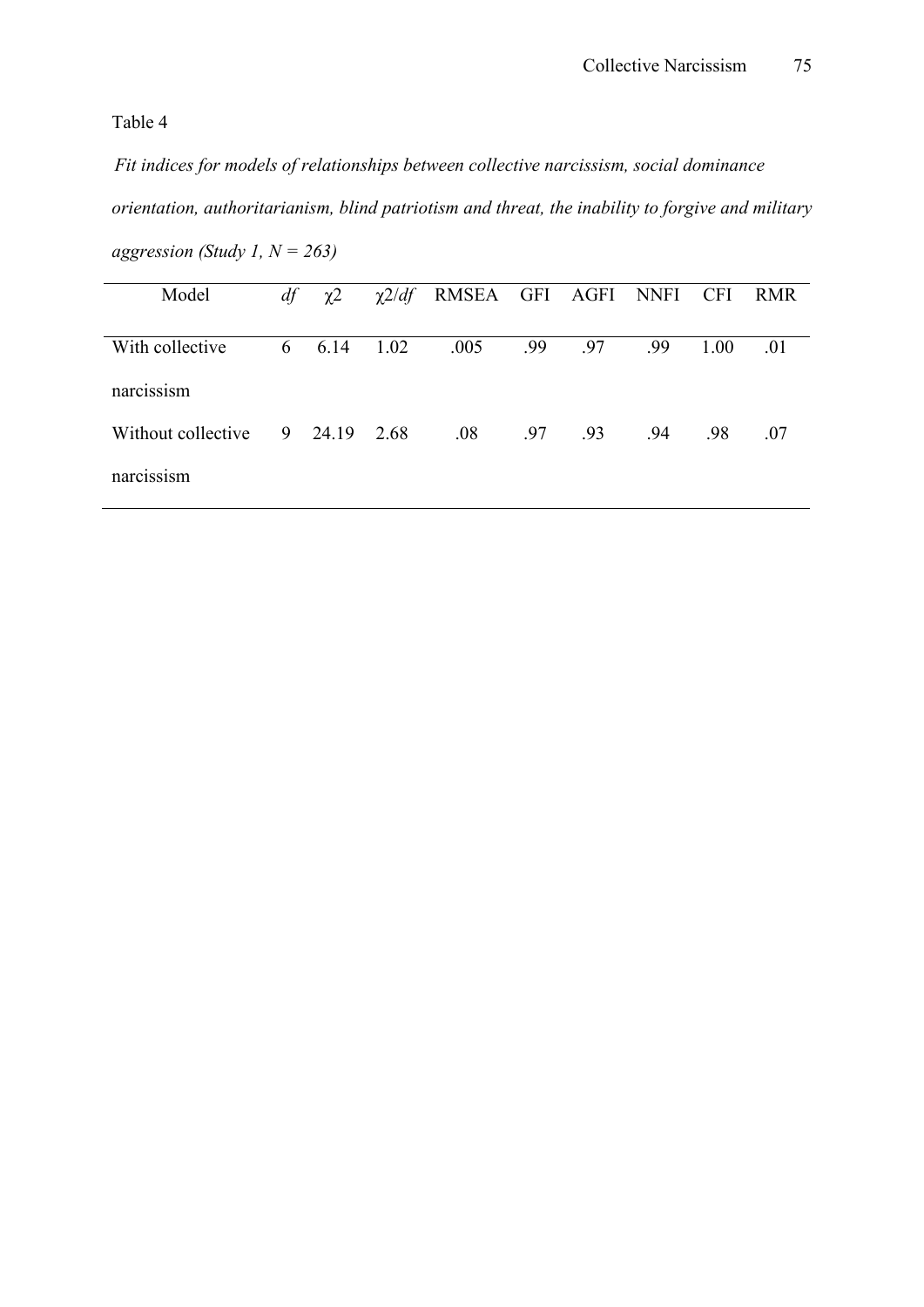*Correlations of collective and individual narcissism, interpersonal aggressiveness and Pro.*

| Black antagonism (Study 2, $N = 92$ ) |  |  |  |  |
|---------------------------------------|--|--|--|--|
|---------------------------------------|--|--|--|--|

| <b>Measures</b>                 |        |        |       |
|---------------------------------|--------|--------|-------|
| 1. Collective narcissism        |        |        |       |
| 2. Individual narcissism        | $27**$ | --     |       |
| 3. Interpersonal aggressiveness | .10    | 44***  |       |
| 4. Pro-Black antagonism         | $27**$ | $-.10$ | $-13$ |

 $*$ *r*  $< .001$ .  $*$ *r* $< .000$ .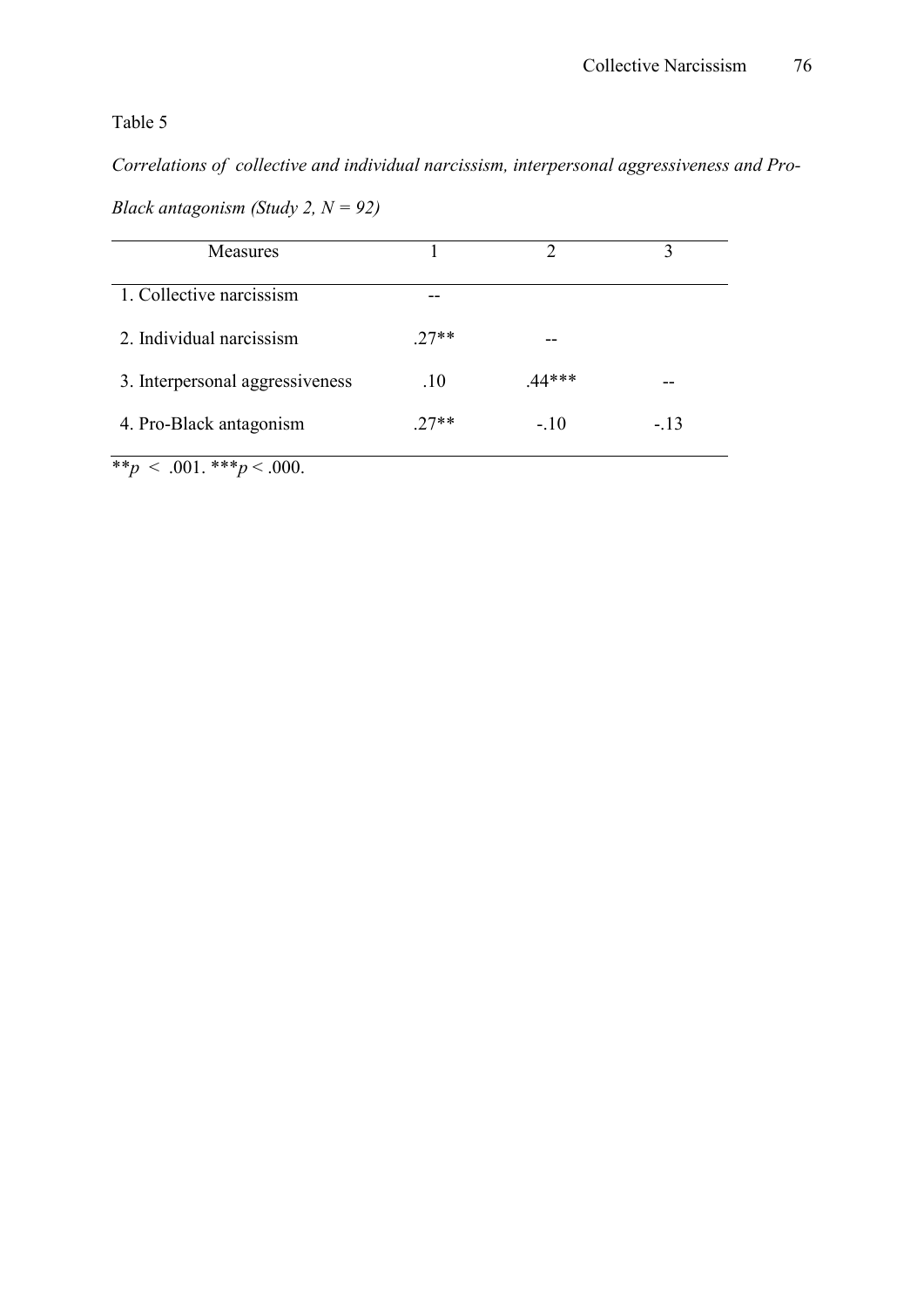Correlations of collective narcissism, aspects of collective self-esteem and implicit national

| Measures                    |          | $\overline{2}$ | 3        | 4        | 5   |
|-----------------------------|----------|----------------|----------|----------|-----|
| 1. Collective narcissism    |          |                |          |          |     |
| 2. Membership               | $25***$  | --             |          |          |     |
| 2. Private                  | $.44***$ | .59***         | --       |          |     |
| 3. Public                   | .07      | $.39***$       | $.45***$ | --       |     |
| 4. Identity                 | $.54***$ | $.30***$       | $.45***$ | $.26***$ | --  |
| 5. Implicit national esteem | $-.05$   | $-.09$         | .06      | .04      | .05 |

*esteem (Study 4, N = 262)* 

 $+p < 0.10 \cdot p < 0.05 \cdot p < 0.01 \cdot p < 0.000$ .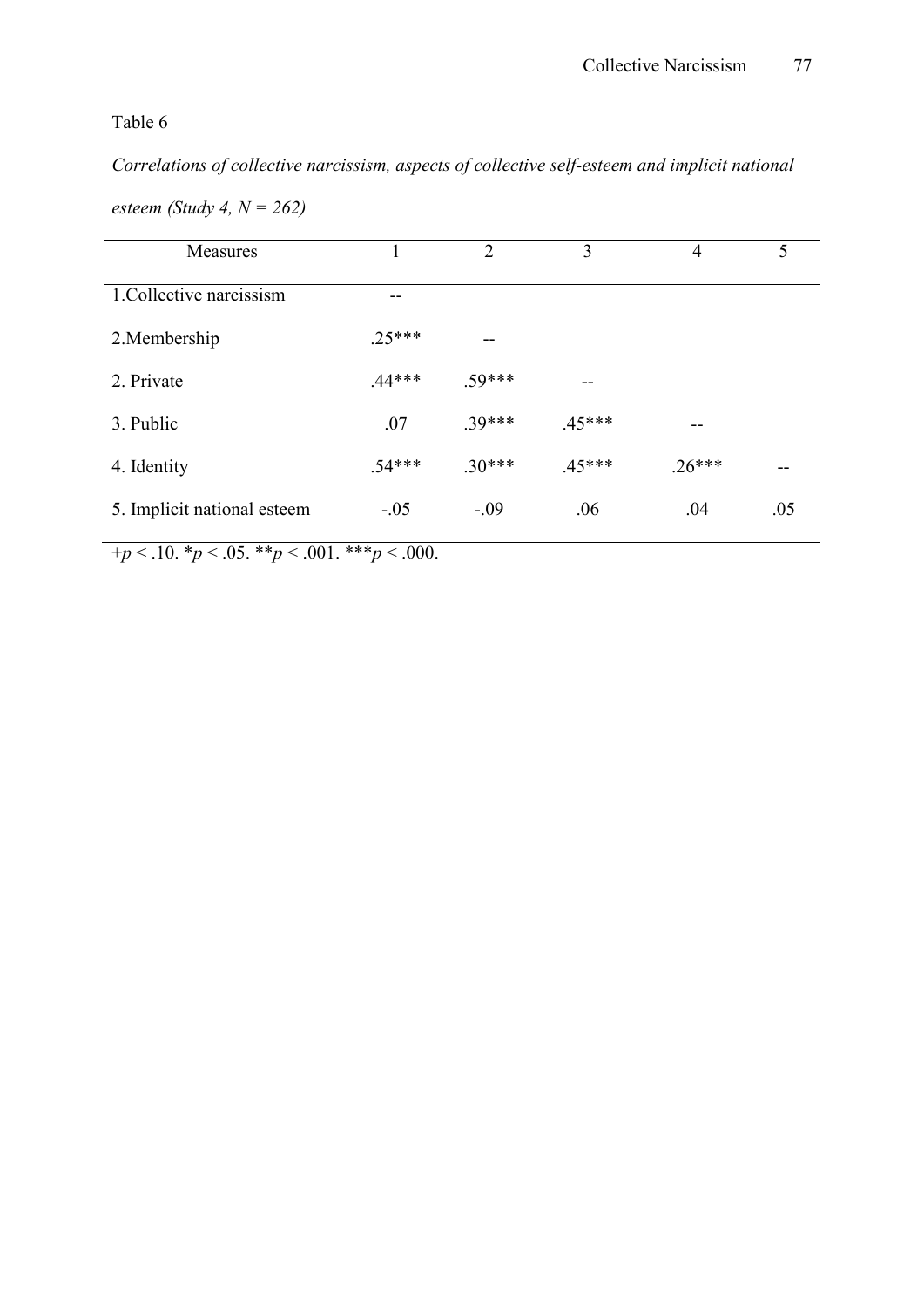*Multiple regression analysis of effects of private and public collective self.esteem and implicit national esteem) on collective narcissism (Study 4, N = 262; controlled for age and gender)* 

| Variable                       | $\boldsymbol{B}$ | SEB | $\beta$ |
|--------------------------------|------------------|-----|---------|
| Step1                          |                  |     |         |
| Public collective self esteem  | $-11***$         | .05 | $-.14$  |
| Private collective self esteem | $.38***$         | .05 | .51     |
| Implicit national esteem       | $-.04$           | .04 | $-0.06$ |
| Step 2                         |                  |     |         |
| Public collective self esteem  | $-11***$         | .05 | $-.15$  |
| Private collective self esteem | $.36***$         | .05 | .47     |
| Implicit national esteem       | $-.07+$          | .04 | $-.09$  |
| Public X Private               | $-0.09*$         | .04 | $-.14$  |
| Implicit X Private             | $-0.08*$         | .04 | $-.12$  |
|                                |                  |     |         |

*Note*.  $R^2 = .272$  for Step 1;  $\Delta R^2 = .04$  for Step 2 ( $ps < .05$ )

*+p* < .10. \**p* < .05. \*\**p* < .001. \*\*\**p* < .000.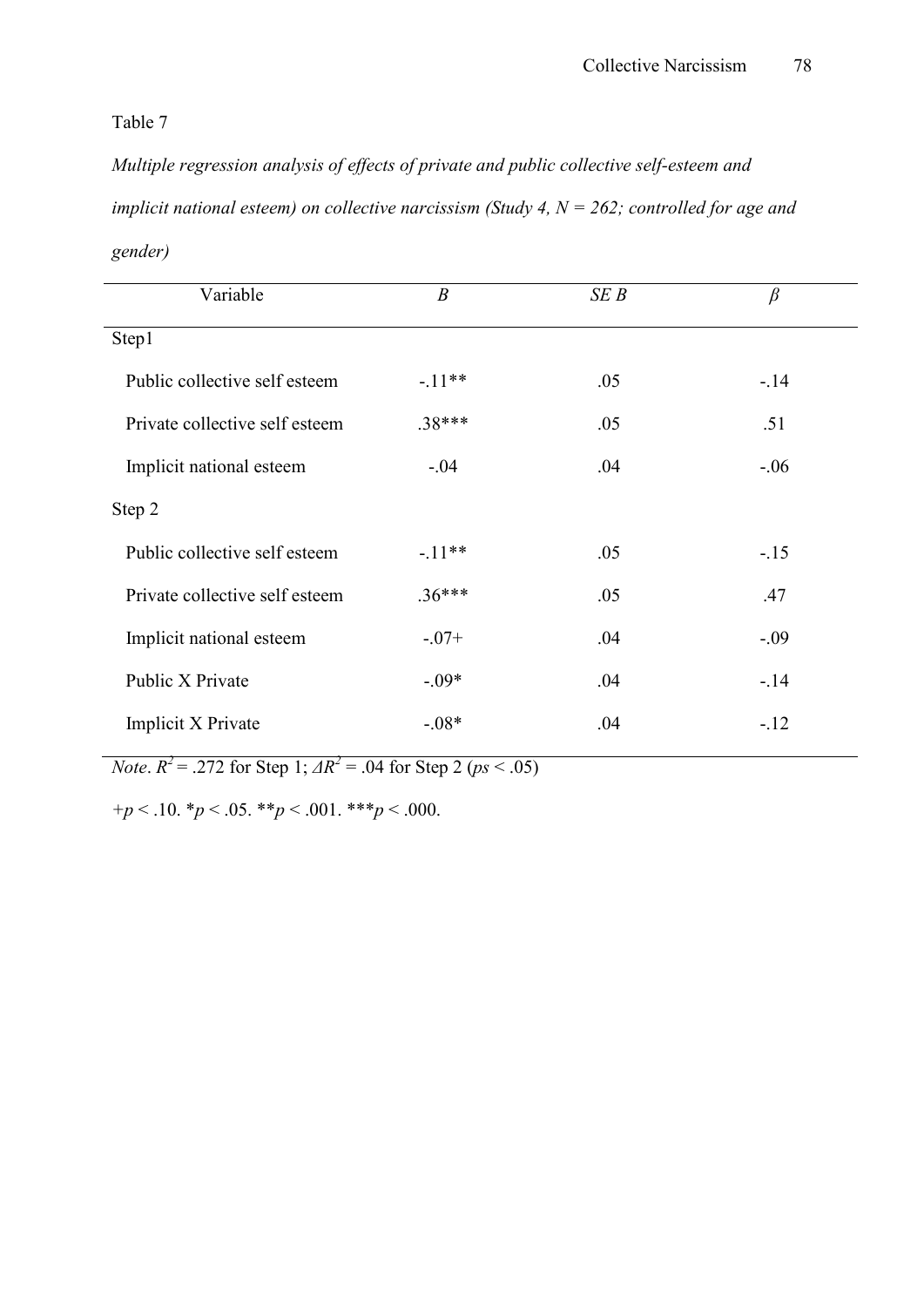*Correlations of the collective narcissism, social dominance orientation and right wing authoritarianism intergroup attitudes and perceptions (Study 5, N = 200)* 

| Measures                        |         | $\mathcal{L}$ | 3      | 4        | $\varsigma$ |
|---------------------------------|---------|---------------|--------|----------|-------------|
| 1. Collective Narcissism        |         |               |        |          |             |
| 2. Social dominance orientation | .08     |               |        |          |             |
| 3. Right wing authoritarianism  | $.02\,$ | $.34***$      |        |          |             |
| 4. Wall as insult               | $18**$  | $-22**$       | $-14*$ |          |             |
| 5. USA helps Mexico grow        | $-10+$  | $16*$         | $14+$  | $-.09$   |             |
| 6. Boycott                      | $20**$  | $-14*$        | $-16*$ | $.43***$ | $-17*$      |

 $+p < 0.10 \cdot p < 0.05 \cdot \cdot p < 0.001 \cdot \cdot \cdot p < 0.000$ .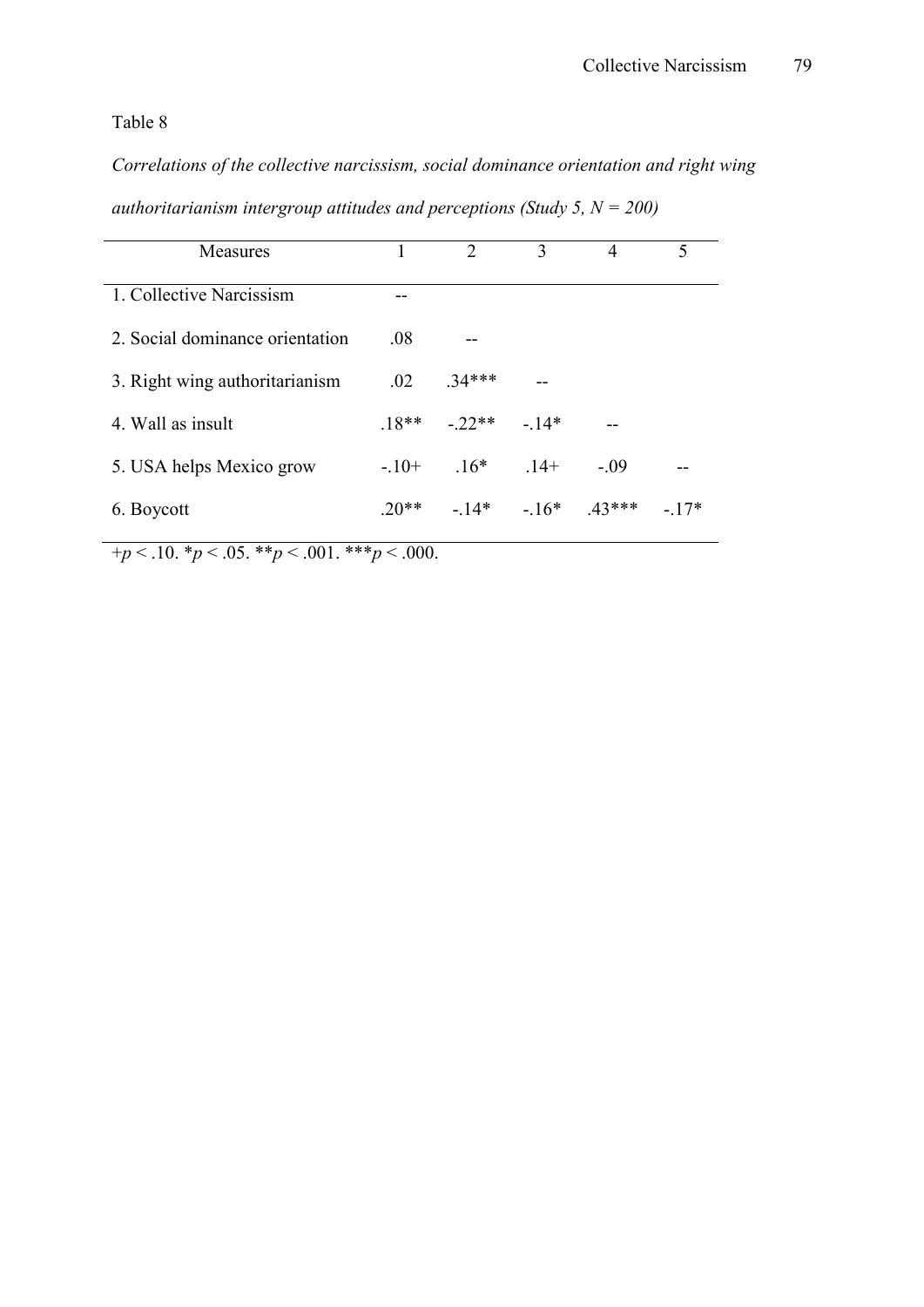#### Figure Captions

*Figure 1.* Structural equation modeling of the relationships between collective narcissism, social dominance orientation, right wing authoritarianism, blind patriotism and threat, the inability to forgive and military aggression. (Study 1,  $N = 263$ ).

*Figure 2.* Relationship between collective narcissism (CN) and pro-Black antagonism among Black and White participants (Study 2).  $\frac{*p}{<}$ .05.  $\frac{**p}{<}$ .001.

*Figure 3.* Interaction effect of two aspects of collective self-esteem (CSE) on collective narcissism (Study 4). \*\*\**p* < .001.

*Figure 4.* Interaction effect of private collective self-esteem (CSE) and implicit national esteem (INE) on collective narcissism (Study 4).  $*_p$  < .05.

*Figure 5.* Indirect effect of collective narcissism via perceived disrespect on preference for boycotting American companies (Study 5,  $N = 202$ ): \*\*  $p < .01$  \*\*\*  $p < .001$ .

*Note*. The entries are unstandardized regression coefficients with standard errors in parentheses*.* The dotted line indicates path for simple regression (not controlling for mediator).

*Figure 6.* Indirect effect of right wing authoritarianism via perceived disrespect on preference for boycotting American companies (Study 5,  $N = 202$ ). \*  $p < .05$ . \*\*  $p < .01$ . \*\*\*  $p < .001$ . *Note*. The entries are unstandardized regression coefficients with standard errors in parentheses*.* The dotted line indicates path for simple regression (not controlling for mediator).

*Figure 7.* Indirect effect of social dominance orientation via perception of the US as help to Mexican advancement on disagreement with boycotting American companies. (Study 5, *N* = 202).  $* p < .05$ .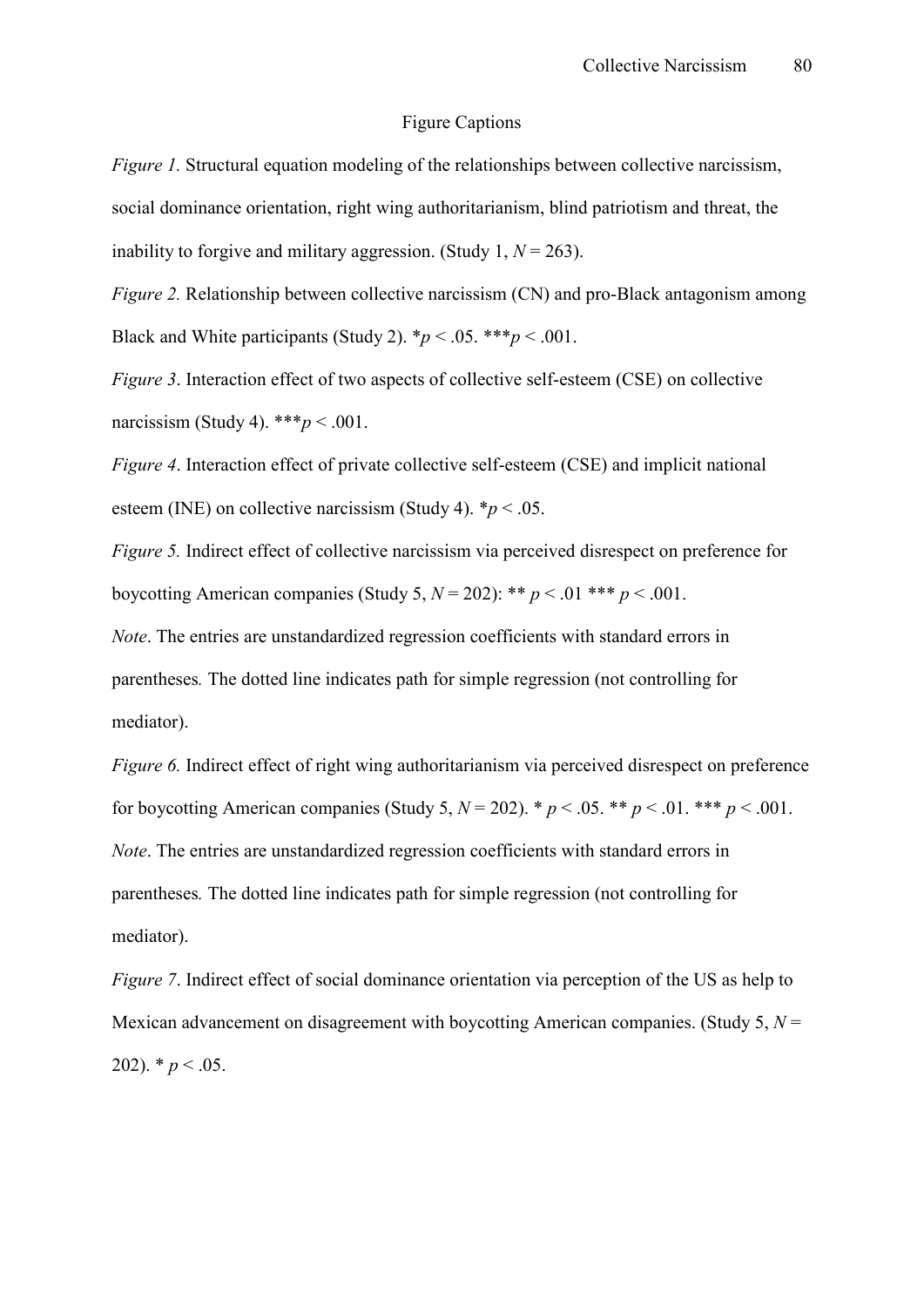Note. The entries are unstandardized regression coefficients with standard errors in parentheses*.* The dotted line indicates path for simple regression (not controlling for mediator).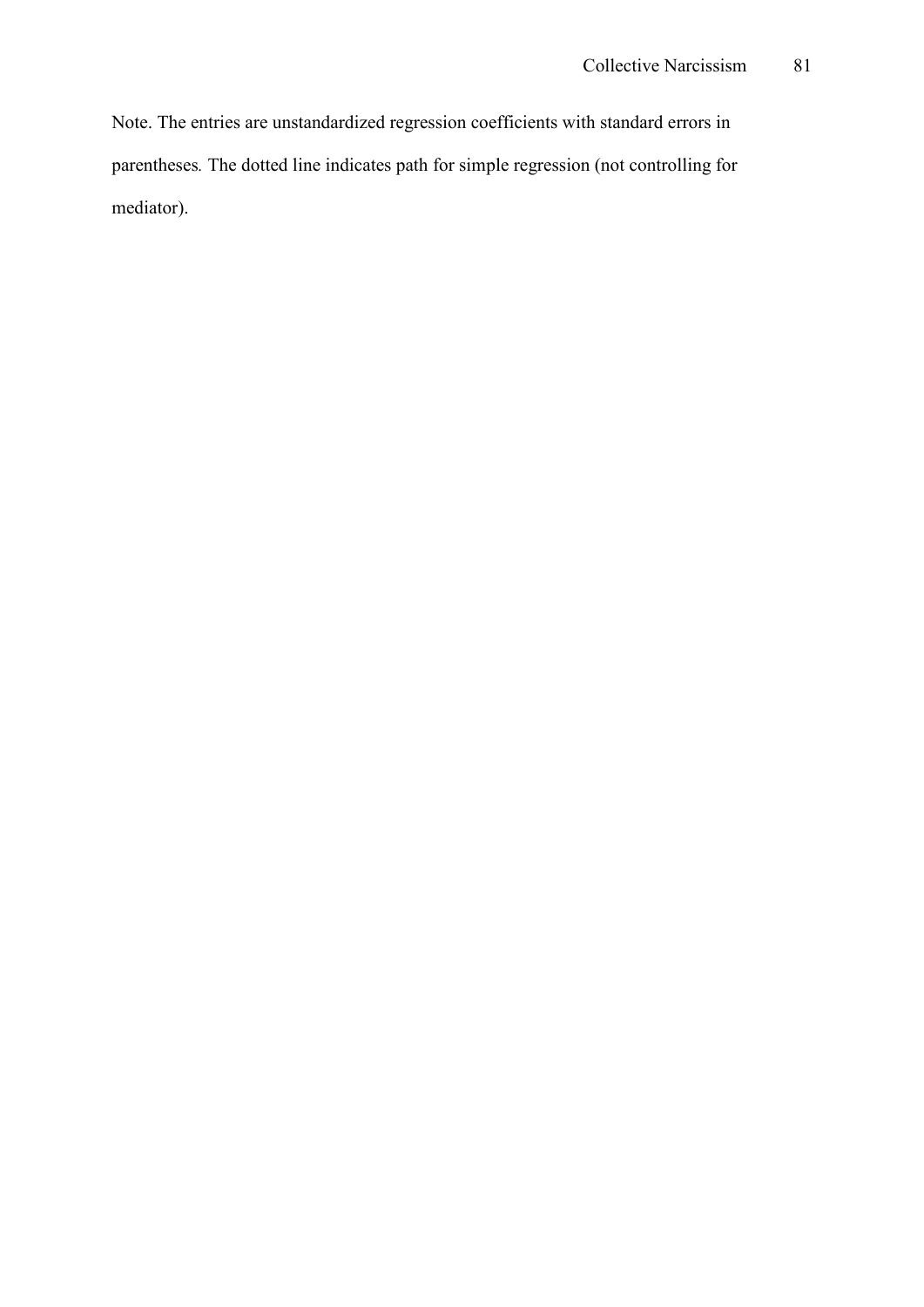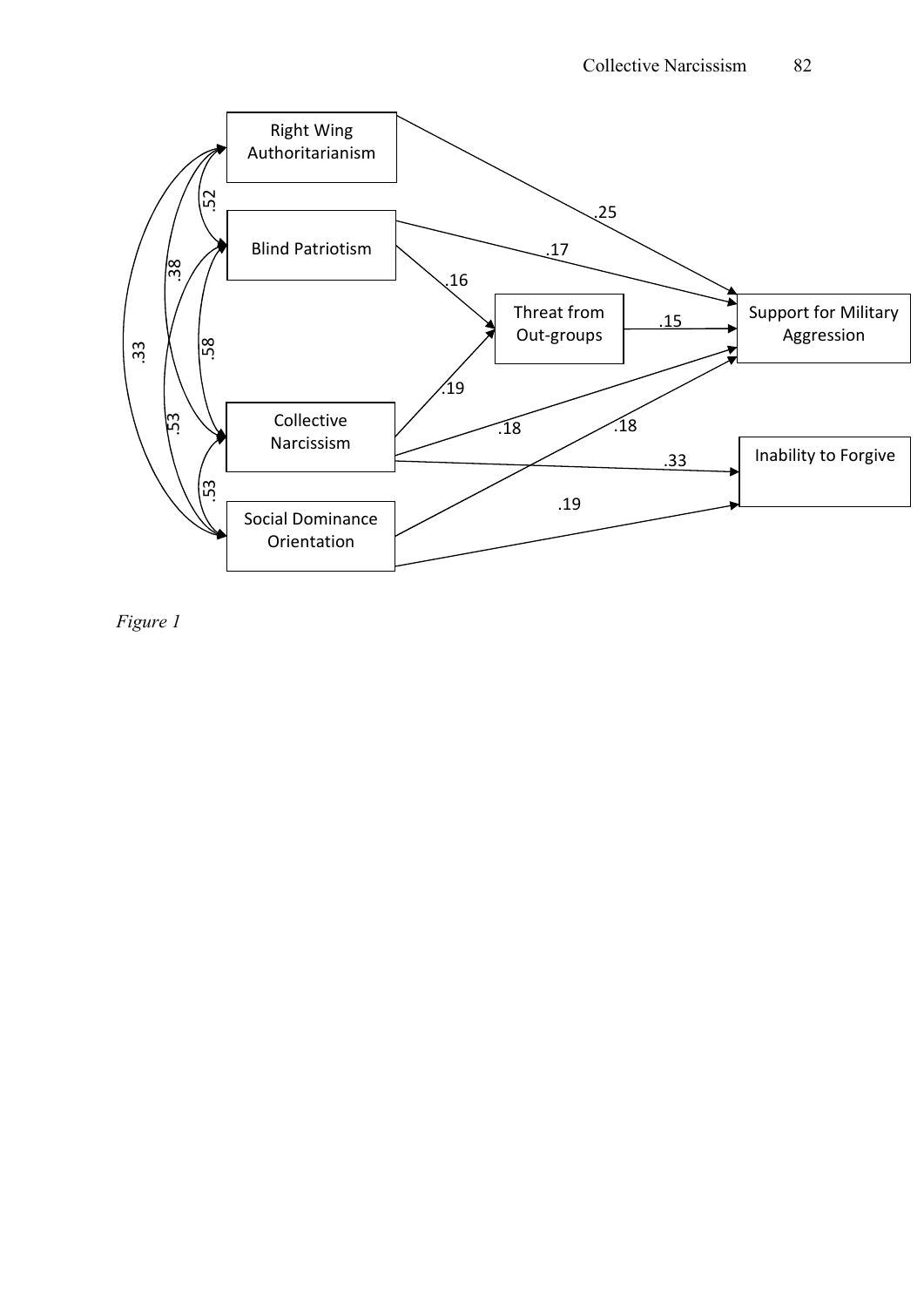

 *Figure 2*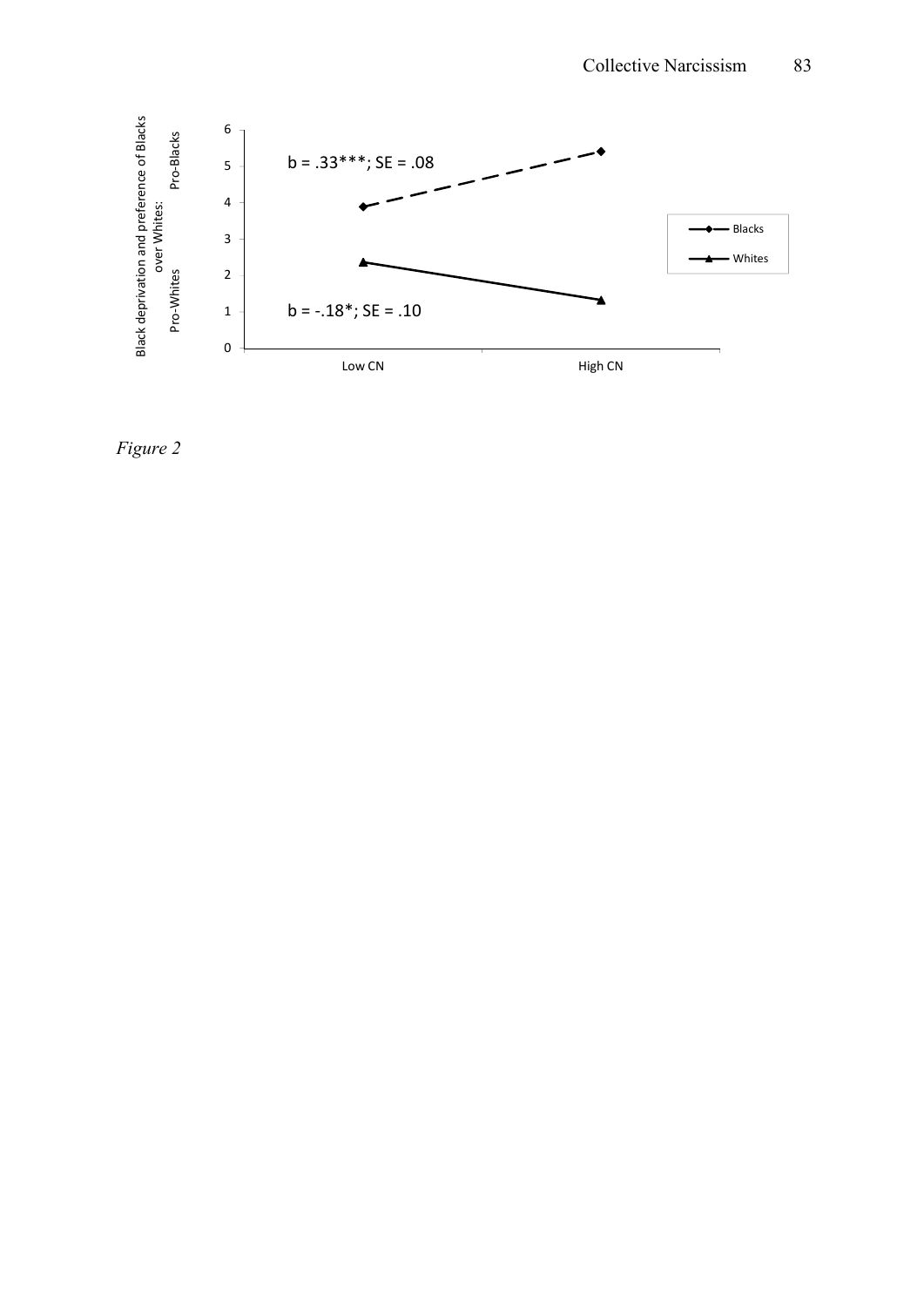

*Figure 3*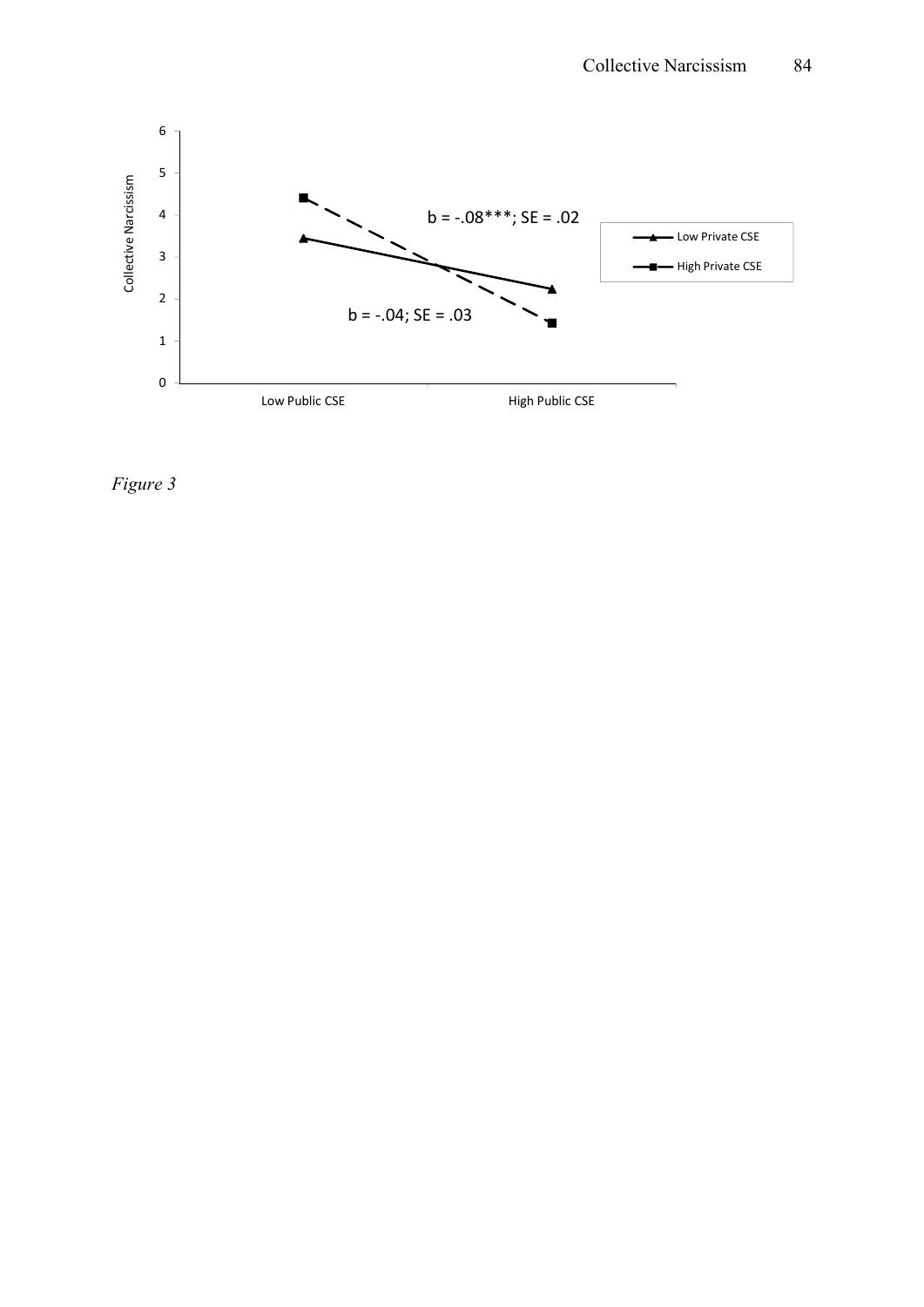

*Figure 4*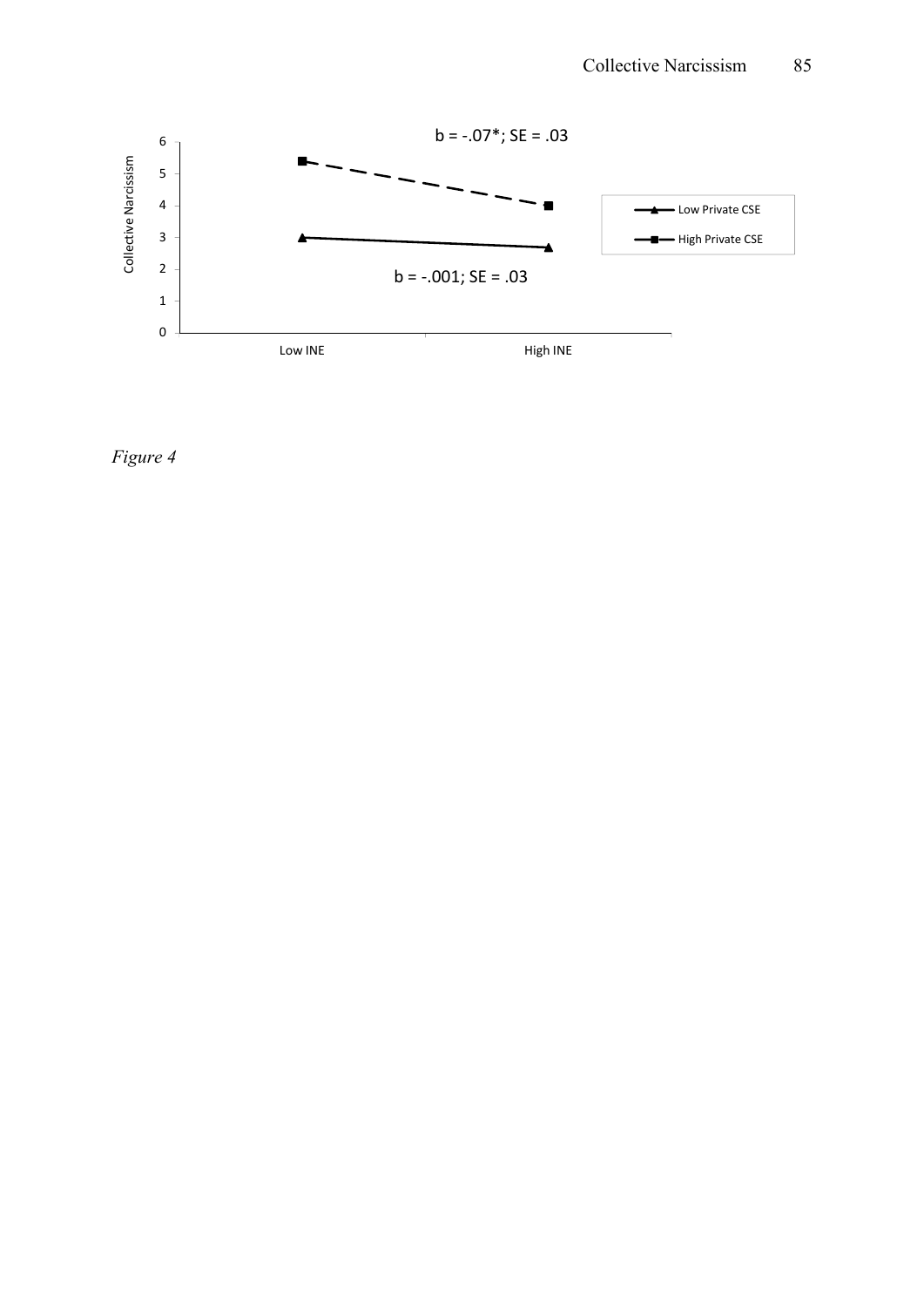

*Figure 5*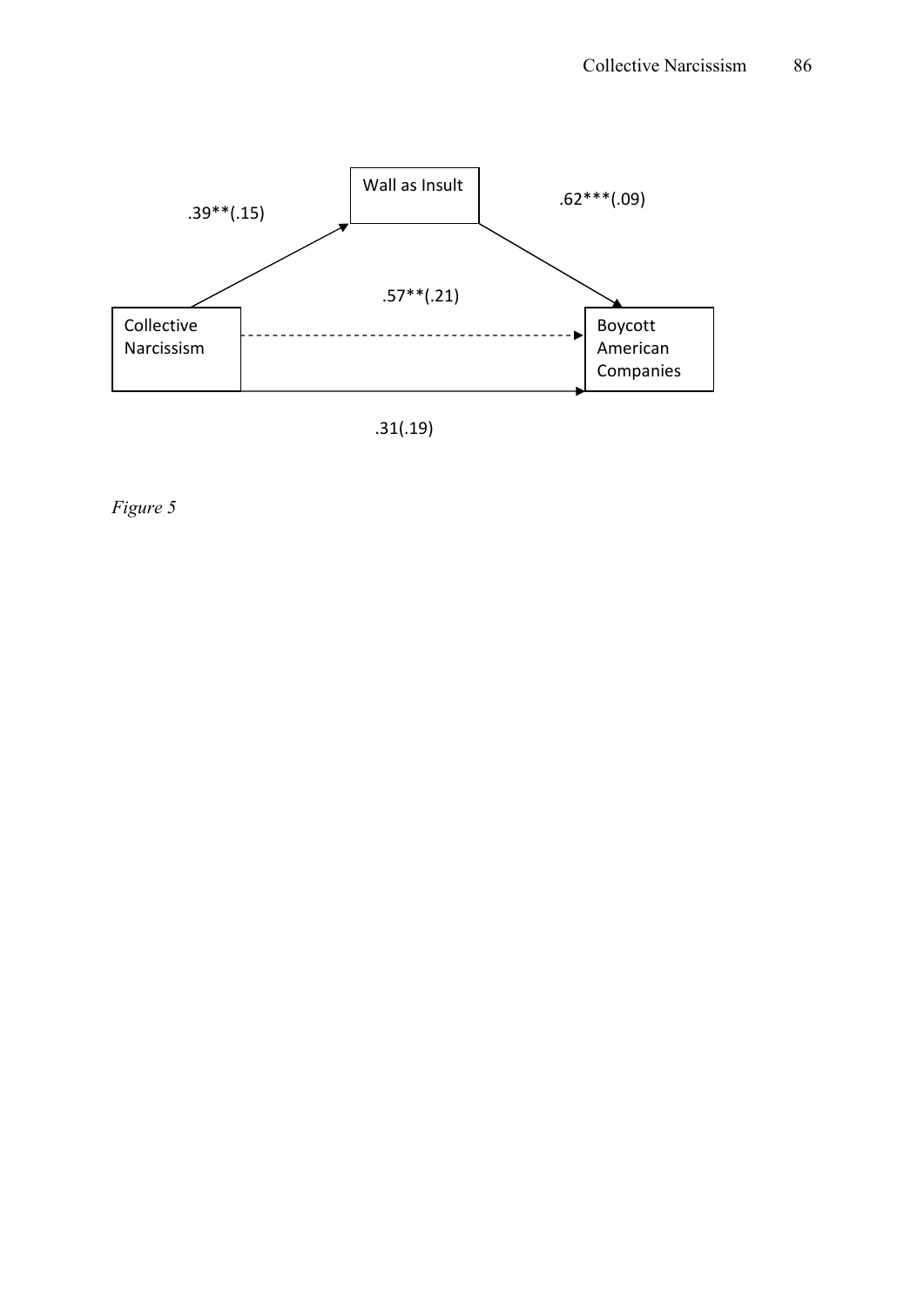

-.24(.16)

*Figure 6*